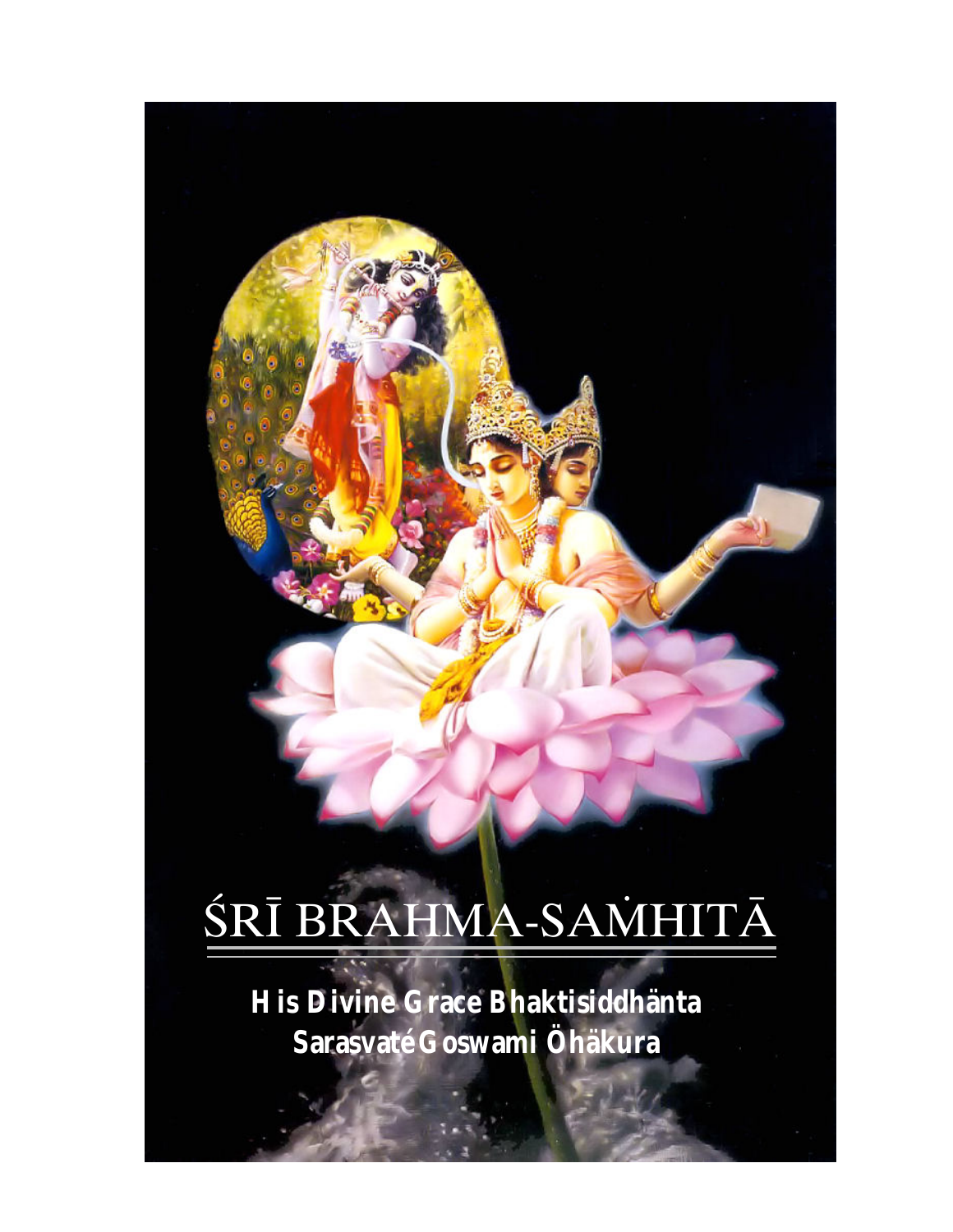# ŚRĪ BRAHMA-SAMHITĀ

# His Divine Grace Bhaktisiddhänta Sarasvaté Goswami Öhäkura



Founder and Acharya of the Gaudiya Math  $(1874 - 1937)$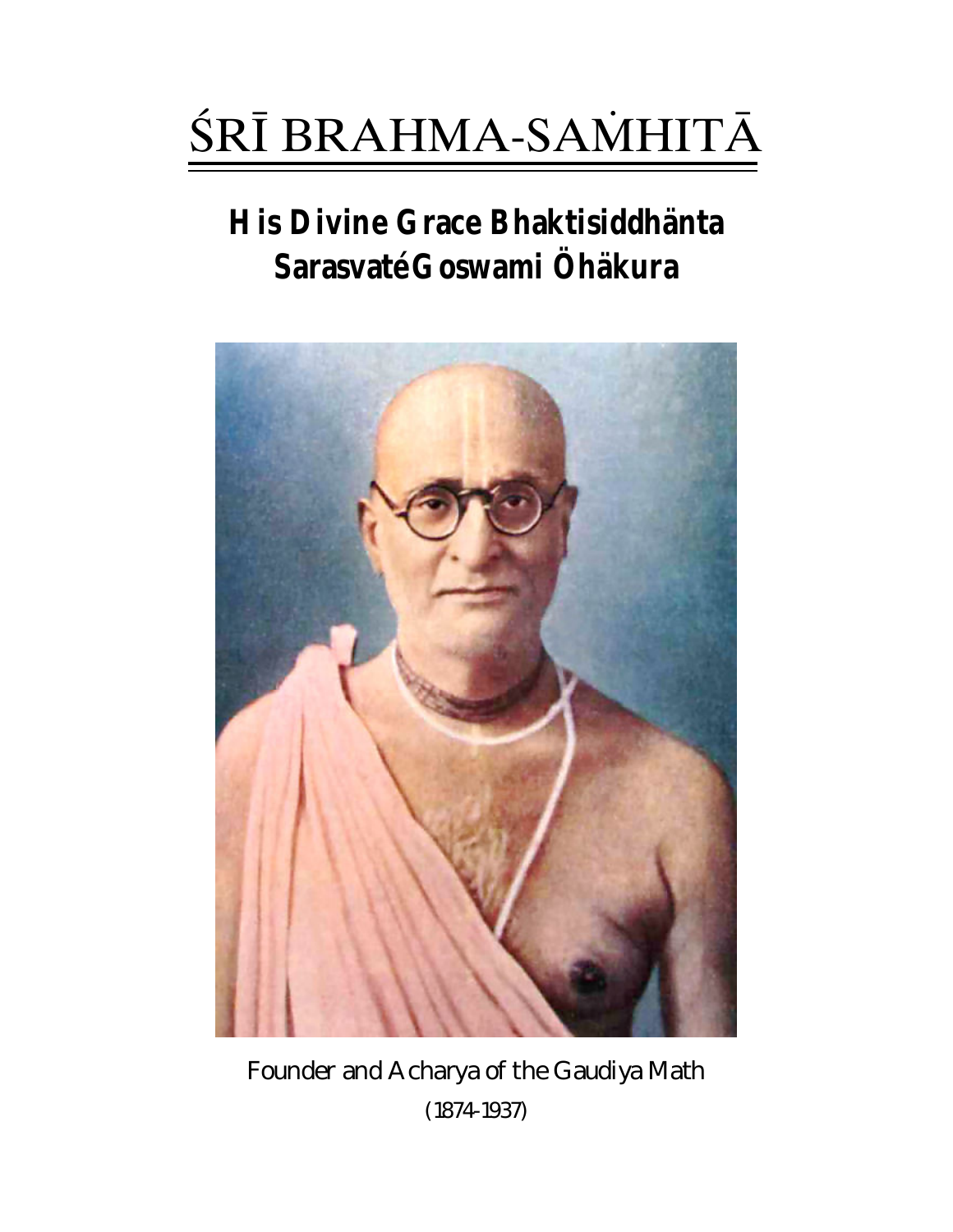#### **Introduction**

The origins of the text known as Brahma-samhita are lost in cosmic antiquity. According to Vedic tradition, these "Hymns of Brahma" were recited or sung countless millennia ago by the first created being in the universe, just prior to the act of creation. The text surfaced and entered calculable history early in the sixteenth century when it was discovered by a pilgrim exploring the manuscript library of an ancient temple in what is now Kerala state in South India. Prior to the introduction of the printing press, texts like Brahma-samhita existed only in manuscript form, painstakingly handwritten by scribes and kept under brahminical custodianship in temples, where often they were worshiped as sastra-Deity, or God incarnate in holy scripture.

The pilgrim who rescued Brahma-samhita from obscurity was no ordinary pilgrim, and His pilgrimage was not meant, as is the custom, for self-purification but for world-purification. He was Sri Caitanya Mahaprabhu—saint, mystic, religious reformer, and full incarnation of the Supreme Lord, Sri Krsna, descending into the present epoch for the salvation of all souls. At the time of His discovery of the text, Sri Caitanya was touring South India, preaching His message of love of Krsna and promulgating the practice of sankirtana, congregational singing of the holy names of God . Sri Caitanya commenced this tour shortly after becoming a monk (sannyasi), at age twenty four, and the tour lasted approximately two years. After a southward journey from Puri (in Orissa State) that carried Him to holy places such as Sri Ranga-ksetra, Setubandha Ramesvara, and finally Kanyakumari (Cape Comorin), he turned northward and, traveling along the bank of the Payasvini River in Travancore state, reaches the temple of Adi-kesava, in Trivandrum district.

Sri Caitanya's principal biographer, Krsnadasa Kaviraja Gosvami, writes in Caitanyacaritamrta (Madhya-lila, Ch. 9) that upon beholding the holy image of Adi-kesava (Krsna) in the temple, Caitanya was overwhelmed with spiritual ecstasy, offered fervent prayers, and chanted and danced in rapture, a wondrous sight that was received with astonished appreciation by the devotees there. After discussing esoteric spiritual matters among some highly advanced devotees present, Sri Caitanya found "one chapter of the Brahmasamhita" (what we now have as Brahma-samhita is, according to tradition, only one of a hundred chapters composing an epic work lost to humanity). Upon discovering the manuscript, Sri Caitanya felt great ecstasy and fell into an intense mystic rapture that overflowed onto the physical realm, producing a profusion of tears, trembling and perspiration. (We would search the literature of the world in vain to find a case in which the discovery of a lost book inspired such unearthly exhilaration!) Intuiting the Brahmasamhita to be a "most valuable jewel," He employed a scribe in hand-copying the manuscript and departed with the copy for His return journey to the north.

Upon His return to Puri (Madhya-lila, Ch. 11), Sri Caitanya presented Brahma-samhita to appreciative followers like Ramananda Raya and Vasudeva Datta, for whom Caitanya arranged copies to be made. As word of the discovery of the text spread within the Vaisnava community, "each and every Vaisnava" copied it. Gradually, Brahma-samhita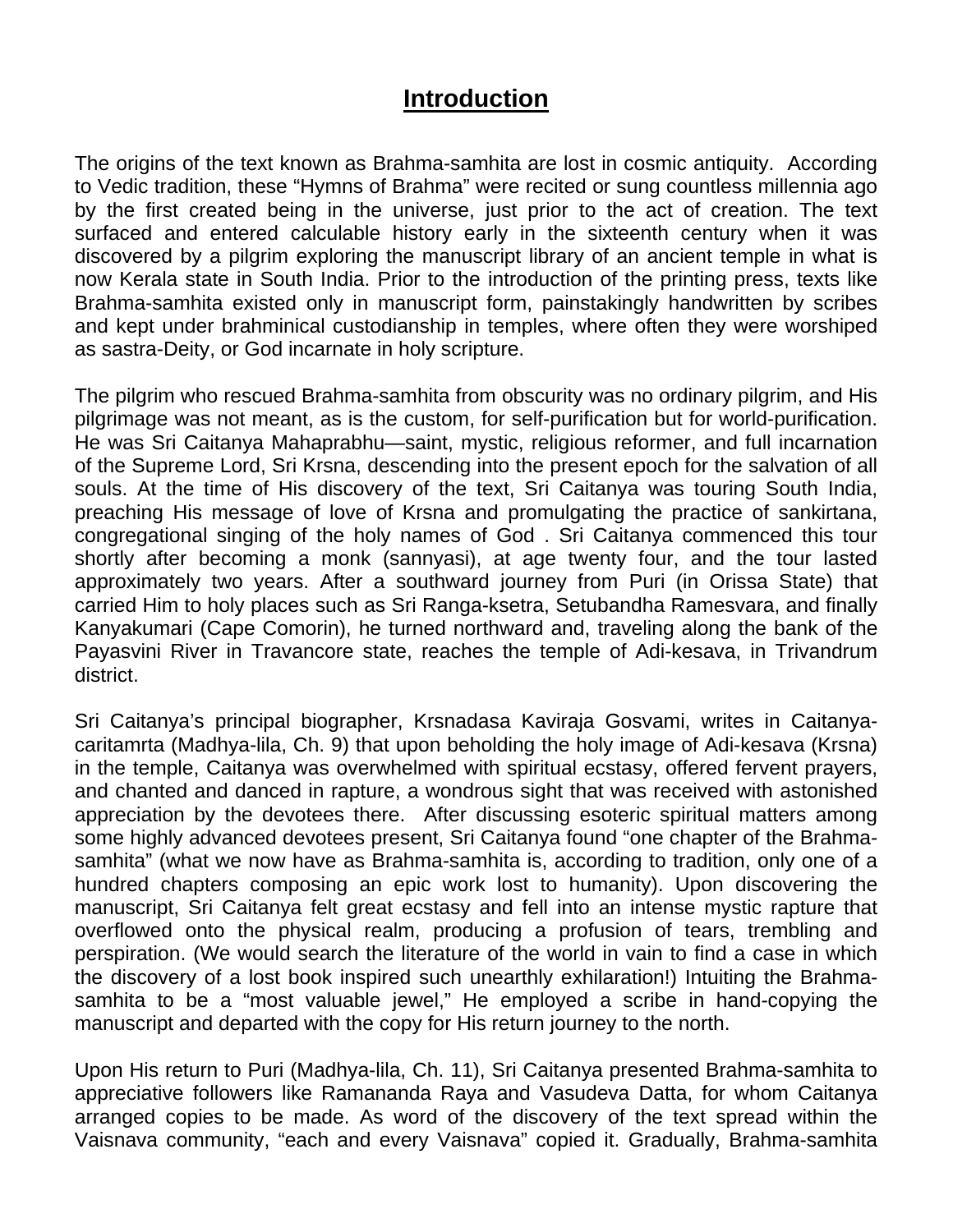was "broadcast everywhere" and became one of the major texts of the Gaudiya-Vaisnava canon. "There is no scripture equal to the Brahma-samhita as far as the final spiritual conclusion is concerned," exults Krsnadasa Kaviraja. "Indeed, that scripture is the supreme revelation of the glories of Lord Govinda, for it reveals the topmost knowledge about Him. Since all conclusions are briefly presented in Brahma-samhita, it is essential among all the Vaisnava literatures." (Madhya-lila 9.239-240)

Now, what of the text itself? What are its contents? A synopsis of the Brahma-samhiti is provided by Srila Prabhupada, founder-acarya of the Krsna consciousness movement, in his commentary to the Caytanya-caritamrta. It is quoted here in full:

In [Brahma-samhita], the philosophical conclusion of acintya-bhedabheda-tattva (simultaneous oneness and difference) is presented. [It] also presents methods of devotional service, the eighteen-syllable Vedic hymn, discourses on the soul, the Supersoul and fruitive activity, an explanation of kama-gayatri, kama-bija and the original Maha-Visnu, and a specific description of the spiritual world, specifically Goloka Vrndavana. Brahma-samhita also explains the demigod Ganesa, the Garbhodakasayi Visnu, the origin of the Gayatri mantra, the form of Govinda and His transcendental position and abode, the living entities, the highest goal, the goddess Durga, the meaning of austerity, the five gross elements, love at Godhead, impersonal Brahman, the initiation of Lord Brahma, and the vision of transcendental love enabling one to see the Lord. The steps of devotional service are also explained. The mind, yoga-nidra, the goddess of fortune, devotional service in spontaneous ecstasy, incarnations beginning with Lord Ramacandra. Deities, the conditioned soul and its duties, the truth about Lord Visnu, prayers, Vedic hymns, Lord Siva, Vedic literature. personalism and impersonalism, good behavior and many other subjects are also discussed. There is also a description of the sun and the universal forms of the Lord. All these subjects are conclusively explained in a nutshell in this Brahma-samhita. (Madhya-lila, Vol. 4, p. 37)

In spite of the seeming topical complexity of the text, the essential core of the Brahmasamhita consists of a brief description of the enlightenment of Lord Brahma by Lord Sri Krsna, followed by Brahma's extraordinarily beautiful prayers elucidating the content of his revelation: an earthly,beatific vision of the Supreme Personality of Godhead, Lord Sri Krsna, and His eternal, transcendental abode, Goloka Vrndavana, beyond the material cosmos. This core of the text stretches through verse twenty-nine to fifty-six, and a brief, subsequent exposition by Lord Krsna on the path of krsna-bhakti, love of God, brings the text to a close.

The Brahma-samhita's account of Brahma's enlightenment is quite interesting and can be summarized here. When Lord Vishnu (Garbhodakasayi Vishnu) desires to recreate the universe, a divine golden lotus flower grows from His navel, and Brahma is born from this lotus. As he is not born from parents, Brahma is known as "Svayambhu" ("self-existent" or "unoriginated"). Upon his emergence from the lotus, Brahms begins—in preparation for his role as secondary creator—to contemplate the act of cosmic creation but, seeing only darkness about, is bewildered in the performance of his duty. Sarasvati, the goddess of learning, appears before him and instructs him to meditate upon the kama-bija mantru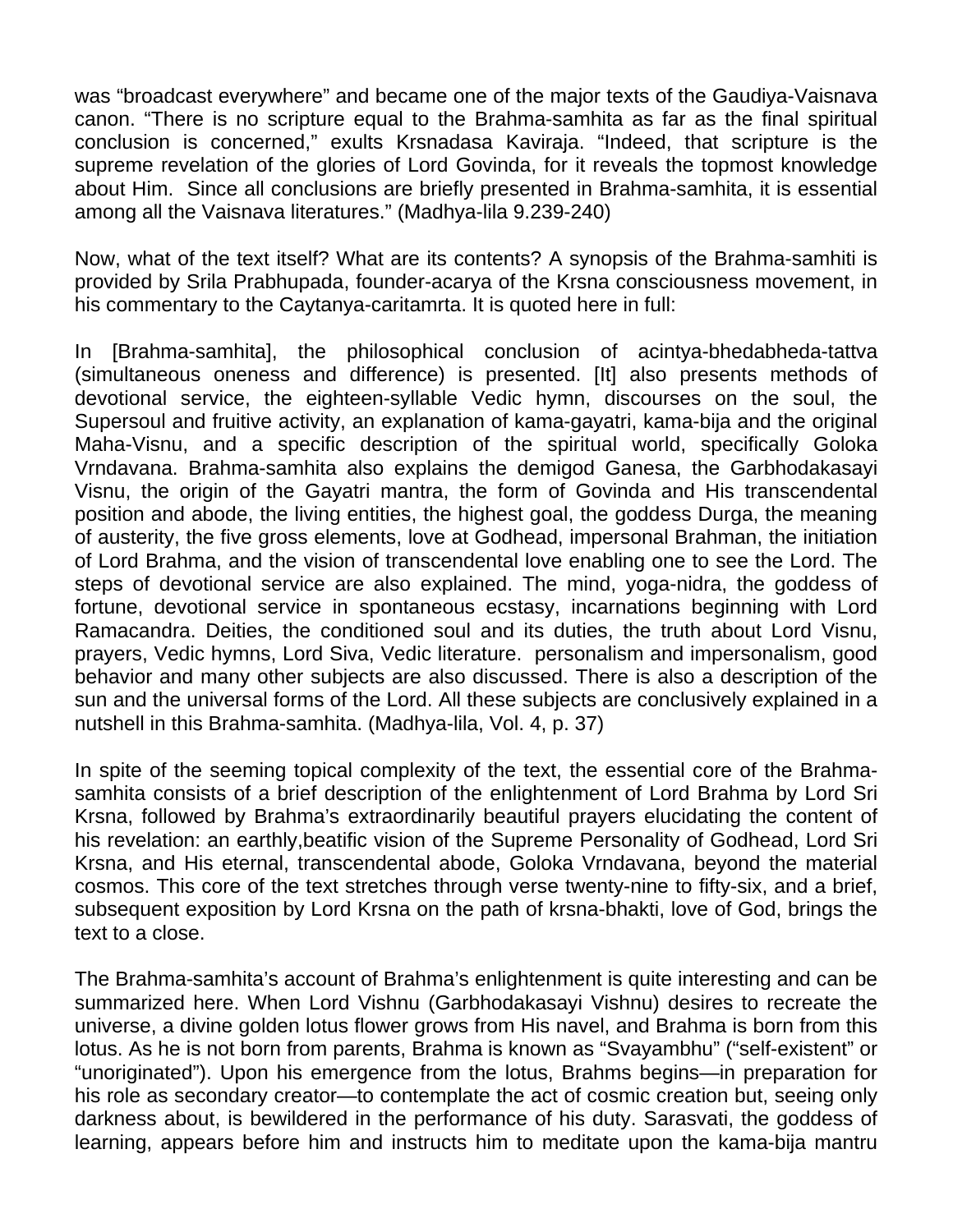(Klim krsnaya govindaya gopijana-vallabhaya svaha), promising that this mantra "will assuredly fulfill your heart's desire." Lord Brahms thus meditates upon Lord Krsna in His spiritual realm and hears the divine sound of Krsna`s flute. The kama-gayatri mantra (Klim kamadevaya vidmahe puspa-banaya dhimahi tan no nangah pracodayat), the "mother of the Vedas," is made manifest from the sound of Krsna's flute, and Brahma, thus initiated by the supreme primal preceptor Himself, begins to chant the Gayatri. (As Srila Prabhupada puts it, "When the sound vibration of Krsna's flute is expressed through the mouth of Brahma, it becomes gayatri" [teachings of Lord Caytanya, p. 322]). Enlightened by meditation upon the sacred Gayatri, Brahma "became acquainted with the expanse of the ocean of truth." Inspired by his profound and sublime realizations, his heart overflowing with devotion and transcendental insight, Lord Brahma spontaneously begins to offer a series of poem-prayers to the source of his enlightenment and the object of his devotion, Lord Sri Krsna. These exquisite verses form the heart of the Brahmasamhita.

There is nothing vague about Brahms's description of the Lord and His abode. No dim, nihilistic nothingness, no blinding bright lights, no wispy, dreamy visions of harps and clouds; rather, a vibrant, luminescent world in transcendental color, form, and sound—a sublimely variegated spiritual landscape populated by innumerable blissful, eternally liberated souls reveling in spiritual cognition, sensation, and emotion, all in relationship with the all-blissful, all-attractive Personality of Godhead. Here is a sample:

I worship Govinda [Krsna, the primeval Lord, the first progenitor who is tending the cows, yielding all desire, in abodes built with spiritual gems. surrounded by millions or purpose trees, always served with great reverence and affection by hundreds of thousands of Laksmis or gopis. I worship Govinda, the primeval Lord, who is adept in playing on His flute, with blooming eyes like lotus petals, with head decked with peacock's feather, with the figure of beauty tinged with the hue of blue clouds, and His unique loveliness charming millions of Cupid.

... I worship [Goloka Vrndavana] ... where every tree is a transcendental purpose tree; where the soil is the purpose gem, all water is nectar, every word is a song, every gait is a dance, the flute is the favorite atten-dant.... where numberless milk cows always emit transcendental oceans of milk.

The commentator reminds us (p. 104) that in the transcendental region of Goloka are found the same elements as are found in the mundane worlds, but in their highest purity and beauty: "... trees and creepers, mountains, rivers and forests, water, speech, movement, music of the flute, the sun and the moon, tasted and taste ..." Krsna's divine abode, Goloka Vrndavana, is a world in the fullest and realist sense.

There are those who will have difficulty with Brahma's highly graphic and personalistic depiction of the spiritual world and of the liberated state. Some, for instance, whose conception of transcendence is determined by a certain logical fallacy based on the arbitrary assumption that spirit is the literal opposite of matter (and thus that because matter has form and variety spirit must necessarily be formless and unvariegated),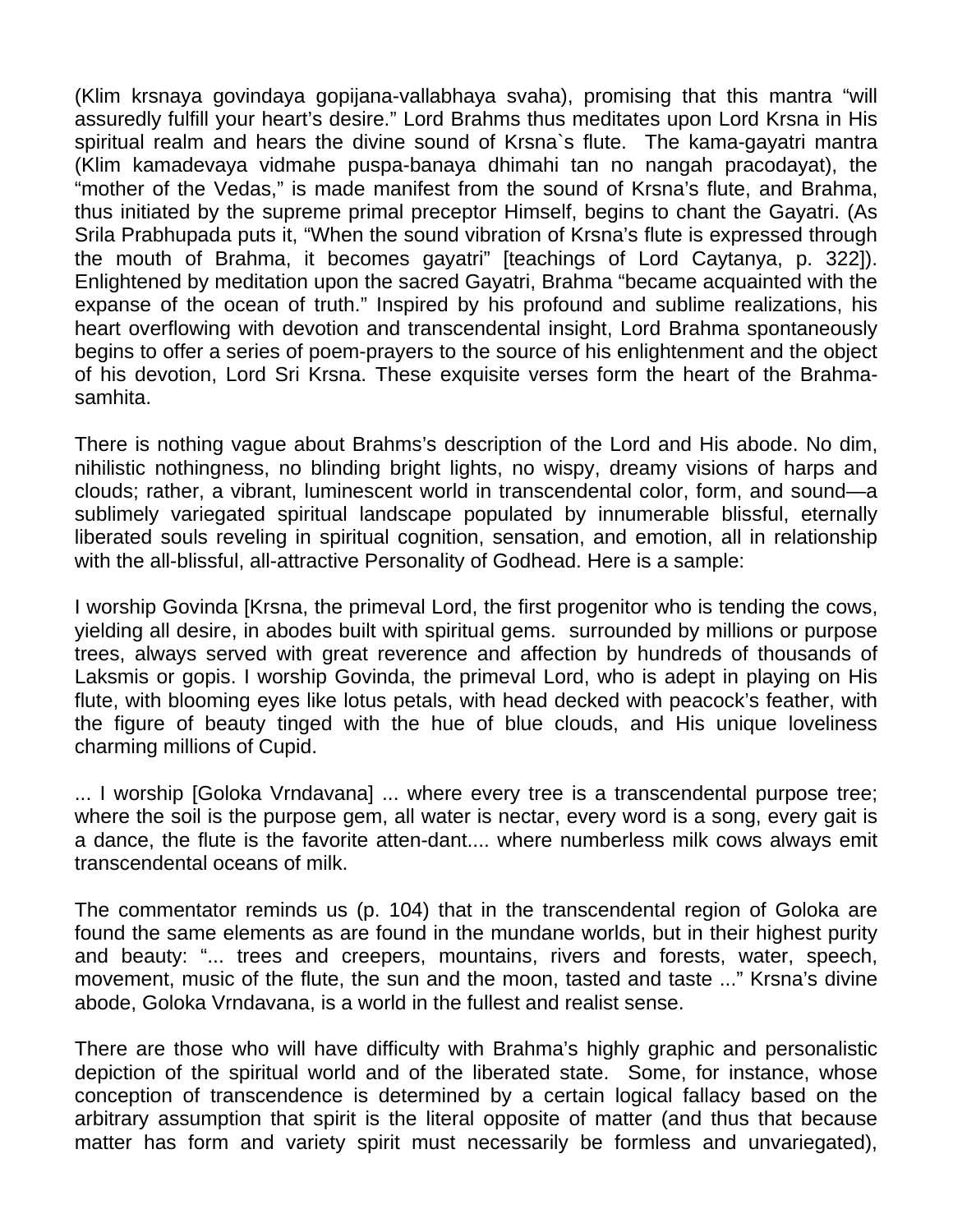conceive of ultimate reality as some sort of divine emptiness. However, any conception of transcendence that projects or analogizes from our limited sensory and cognitive experience within the material world is, by its very nature, limited and speculative and thus unreliable. No accumulated quantity of sense data within this world can bring us to knowledge of what lies beyond it. Residents of the material world cannot get even a clue of transcendence, argues our Brahma-samhita commentator, "by moving heaven and earth through their organic senses" (p. xix).

The Brahma-samhita teaches what transcendence, truth, ultimate reality can be apprehended only by the mercy of the supreme transcendent entity the Absolute Truth Himself, and that perception of ultimate reality is a function not of speculative reason but of direct spiritual cognition through divine revelation. This revelation is evolved through bhakti, pure, selfless love of God. Only by such spiritual devotion can Krsna be seen: "I worship Govinda, the primeval Lord ... whom the pure devotees see in their heart of hearts with the eye of devotion tinged with the salve of love" (verse 38). Further, as our commentator explains, "the form of Krsna is visible (to the eye of the pure spiritual self] in proportion to its purification by the practice of devotion" (p. 75). Bhakti as a state of consciousness, then, is attained through bhakti as a practice, a discipline. For this reason, Lord Krsna in His response to Brahma at the end of the text, summarizes the path or bhakti in five aphorisms. This devotional discipline goes far beyond conventional piety. It necessitates "constant endeavor for self-realization" (verse 59) involving both a turning from worldly, sense-gratificatory activities as well as sincere absorption in spiritual practices and behavior, under the guidance of authorized scripture. Through such practice, then, the materialist is purified of his tendency toward philosophical negation and comes to understand the nature of positive transcendence.

Others will find Lord Brahma's vision of the spiritual realm problematic for a related, but perhaps more subjective, emotional reason that goes to the heart of the human condition. There is a kind of ontological anxiety, a conscious or subconscious apprehension about beingness or existence itself, that goes along with embodied life-in-the-world—that accompanies the soul's descent into the temporal, endlessly changing world of matter. Material bodies and minds are subjected to a huge variety of objective and subjective discomfitures, unpleasantries, and abject sufferings within the material world. Viewed philosophically, embodied person hood, false-self (ahnkara), is, to a greater or lesser degree, innately a condition of suffering. Because personal existence has been experienced by materialists as essentially painful, writes Prabhupada in his Bhagavadgita commentary, "the conception of retaining the personality after liberation from matter frightens them. When they are informed that spiritual life is also individual and personal, they become afraid of becoming persons again, and so they naturally prefer a kind of merging into the impersonal void" (4.10, purport). Entering the path of bhakti, however, such persons can gradually begin to experience their real, spiritual selves and a release from egoistic anxiety. In that purified state, they become able to relish Brahma's vision of blissful, personal spiritual existence in Goloka.

Still others. however, might criticize Brahma-samhita on the grounds that the text, being quite specific and concrete in its depiction, merely offers another limited, sectarian view of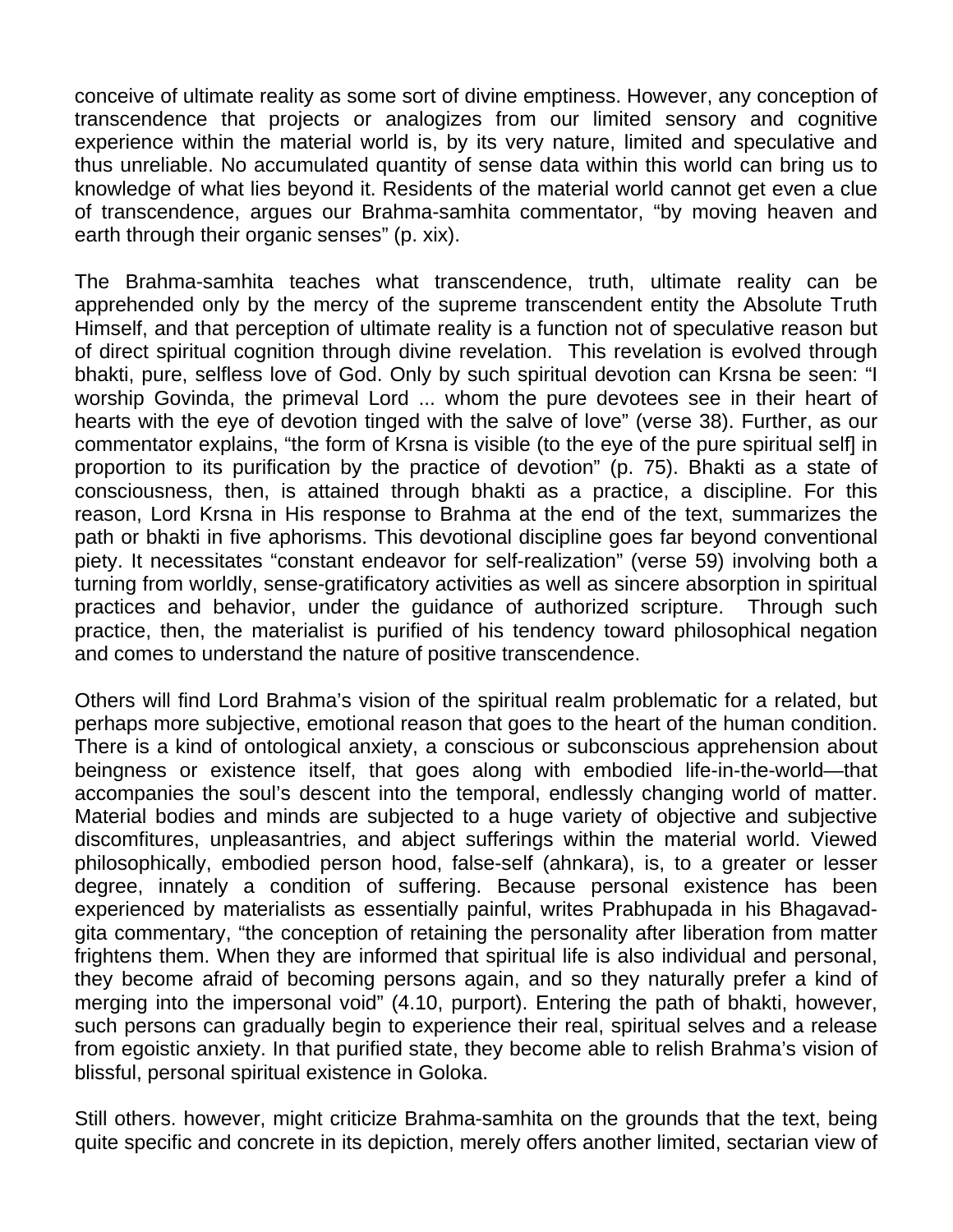God and His abode—a view in conflict with other, similarly limited views. Such persons prefer a kind of genericized Deity who doesn't offend variant theological views with definable, personal attributes. Brahma-samhita, however, is not a polemic against "competing" conceptions of the Deity (except those, of courses, which would deny His transcendental person hood). Vaisnava tradition does not dismiss images of the Divine derived from authoritative scripture from beyond its own cultural and conceptual borders. It respects any sincere effort at serving the Supreme Person, although naturally it holds its own texts as most comprehensive and authoritative. It promotes neither an arrogant sectarianism that would constrain transcendence to exclusive cultural, ideational, or linguistic forms (and burn a few heretics), nor a syncretistic ecumenism that would try to pacify all claimants on the truth by departicularizing it into bland vagary. Let the syncretists and the sectarians come together to appreciate, at least, the aesthetic magnificence of Brahma's theistic epiphany.

What we are experiencing through Lord Brahma in his samhita is not mystic hallucination nor quaint mythologizing nor an exercise in pious wishful thinking. We are getting a glimpse, however dimmed by our own insensitivities, into the spiritual world as seen by one whose eyes are "tinged with the salve of love." We are seeing, through Brahma, an eternal, transcendental world of which the present world is a mere reflection. Goloka is infinitely more real than the shadowy world we perceive daily through our narrow senses. Brahma's vision of the spiritual realm is not his alone. It is shared by all those who give themselves fully unto the loving service of Lord Krsna—though Brahma admits that Goloka is known "only to a very few self-realized souls in this world" (verse 56). We are not asked to accept Brahma's account of transcendence uncritically and dogmatically but to avail ourselves of the spiritual disci-pline, bhakti-yoga, that will gradually lead us to our own experiential understanding of this highest truth. The publishers of this small volume hope that a careful perusal of the text will inspire bhakti in the heart of the reader. It should be noted that Brahma-samhita is an advanced spiritual text and is more easily understood once one already has some familiarity with texts such as Bhagavad-gita, Srimad-Bhagavatam, Caitanya-cariramrta, and Bhakti-rasamrta-sindhu.

This volume is a new and expanded edition of an English language Brahma-samhita edition published in India in 1932 by the Gaudiya Math (a Caitanya-Vaisnava religious institution), with subsequent reprints in 1958 and 1973. These editions featured the English translation and commentary of Srila Bhaktisiddhanta Sarasvati Gosvami (1874- 1937), a great Vaisnava saint and scholar of wide repute and the founder of the Gaudiya Math. It was Bhaktisiddhanta Sarasvati who inspired the founder and spiritual master of the Hare Krsna movement, his dearmost disciple Srila A. C. Bhaktivedanta Swami Prabhupada, to journey to and teach Krsna consciousness in the West, beginning in 1965.

As per Srila Prabhupada's instructions regarding the publication of this volume, Bhaktisiddhanta Sarasvati's somewhat technical and sometimes difficult prose has been left intact and virtually untouched. Fearing that any editorial (grammatical and stylistic) tampering with Bhaktisiddhanta's text might result in inadvertent changes in meaning, Prahhupada asked that it be left as is, and the editors of this volume have complied with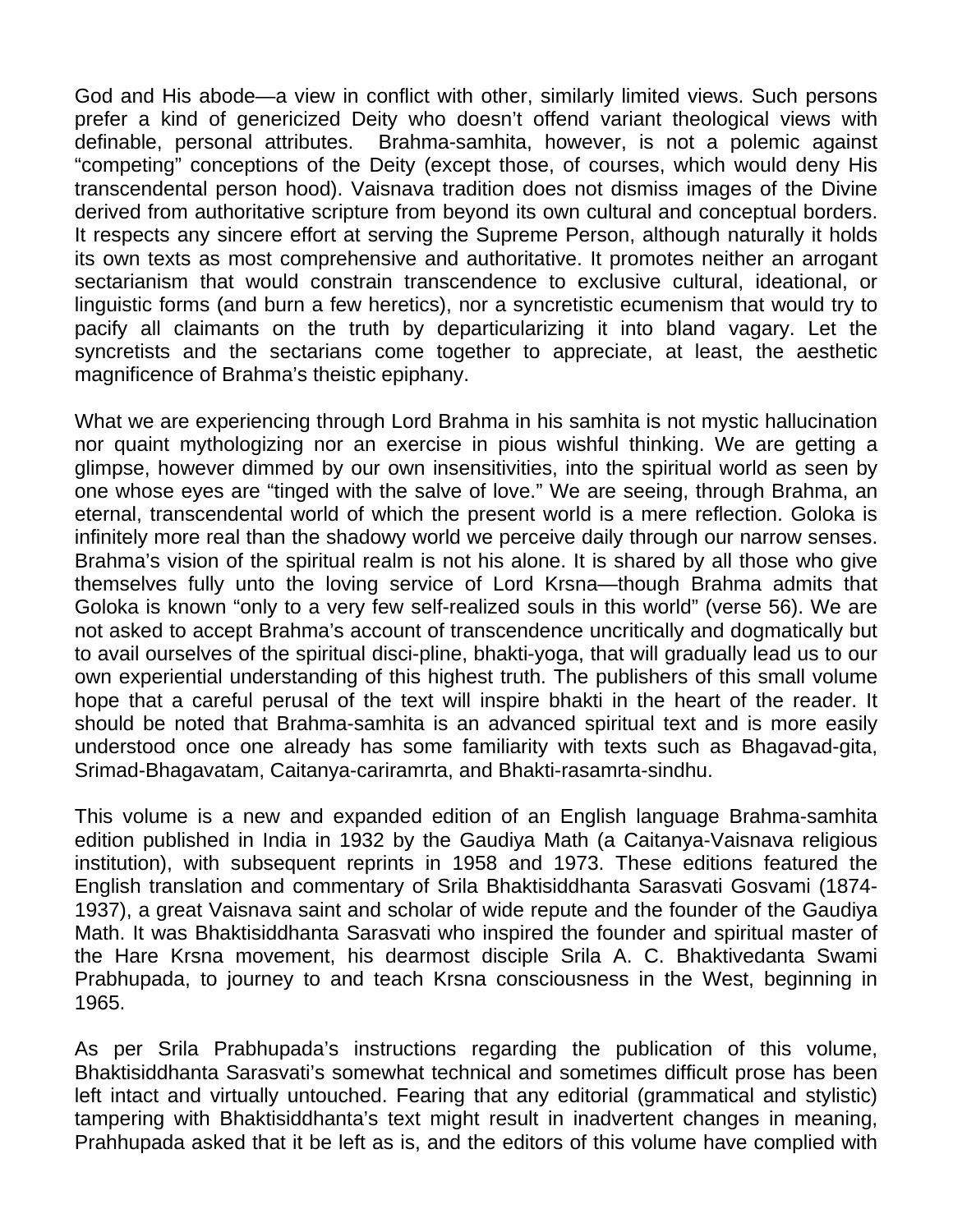his wishes. Only typographical errors have been corrected, capitalization has been standardized, Sanskrit terms in devanagari script appearing within the English text have been transliterated, and already transliterated terms have been adjusted to international standards.

In this edition, the original devanagari text is shown for each verse of the Brahmasamhita-, followed by roman transliteration, then by a word-for-word translation into English. (The original Indian edition lacked the latter two features.) These, in turn, are followed by Bhaktisiddhanta Sarasvati's full English translation and commentary. His commentary closely follows that of his father, Srila Bhaktivinoda Thakura ( 1838-1914), the great Vaisnava saint, reformer, and prolific scholar who initiated a revival of pure Caitanya-Vaisnavism during the latter part of the nineteenth century.

Finally an index and glossary have been added for the convenience of the reader, as well as several color plates.

The Indian edition of Brahma-samhita included the complete text, in Sanskrit, of the commentary of Jiva Gosvami, the great Caitanyite philosopher, but that has been excluded from this edition because, in light of the relative few in the West who would benefit from its inclusion, it was decided that the neces-sary doubling of the volume's size and price would be disadvantageous.

In his commentary to the twenty-eighth verse of the text, Bhaktisiddhanta Sarasvati writes that Lord Caitanya "taught this hymn to His favorite disciples in as much as it fully contains all the transcendental truths regarding Vaisnava philosophy," and he asks his readers to "study and try to enter into the spirit of his hymn with great care and attention, as a regular daily function." His disciple Srila Prabhupada was very fond of Brahma's prayers to Lord Krsna (... govindam adi-purusam tam aham bhajami), and there are several recordings of Prabhupada singing these prayers with obvious, intense devotion. The publishers join with the commentator in inviting readers to dive deeply into the sweet, transcendental ocean of Brahma's hymns as a daily meditation.

C *Subhananda Dasa*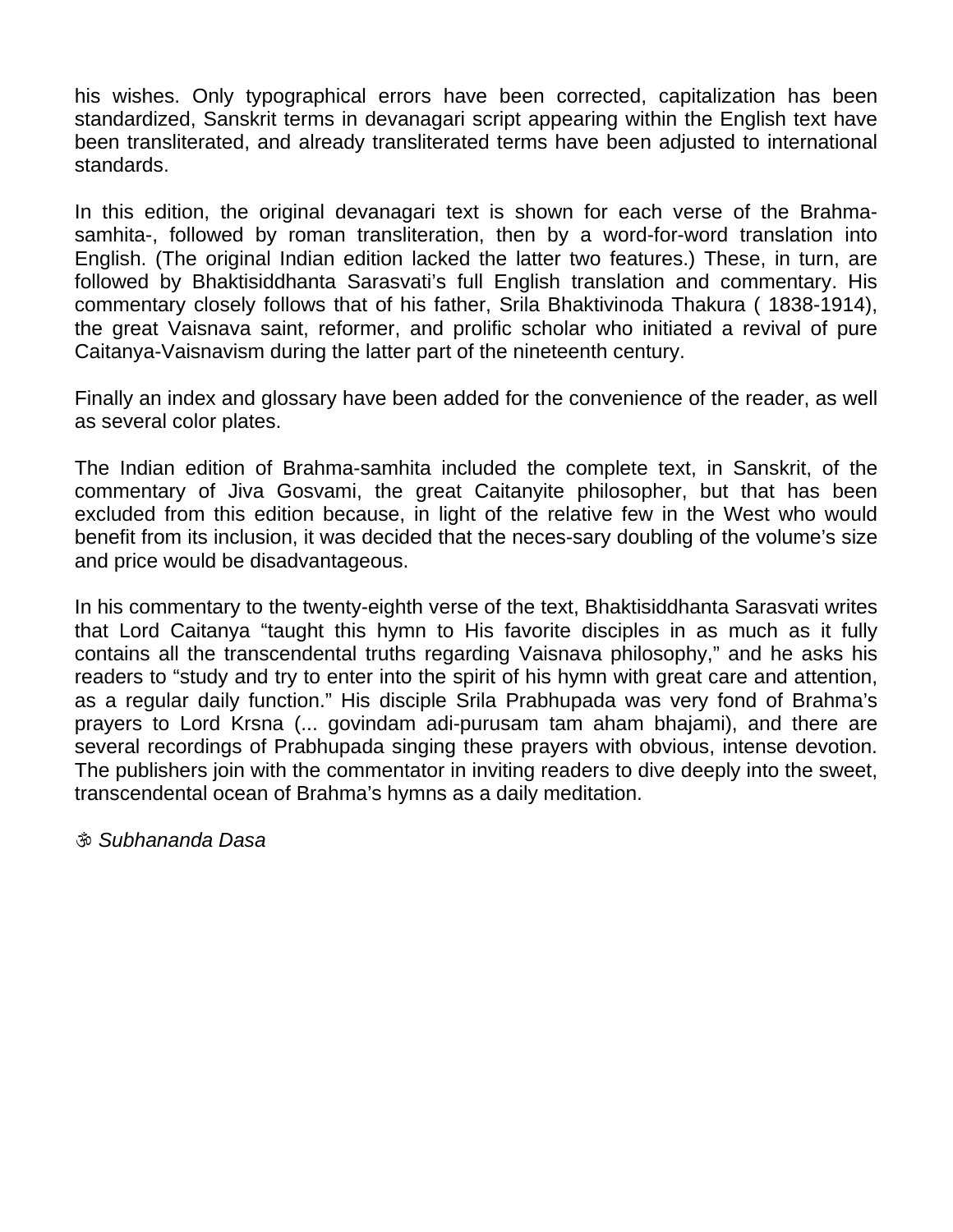# Śrī Brahma-samhitā

#### Foreword

The materialistic demeanor cannot possibly stretch to the transcendental autocrat who is ever inviting the fallen conditioned souls to associate with Him through devotion or eternal serving mood. The phenomenal attractions are often found to tempt sentient beings to enjoy the variegated position which is opposed to undifferenced monism. People are so much apt to indulge in transitory speculations even when they are to educate themselves on a situation beyond their empiric area or experiencing jurisdiction. The esoteric aspect often knocks them to trace out immanence in their outward inspection of transitory and transformable things. This impulse moves them to fix the position of the immanent to an indeterminate impersonal entity, no clue of which could be discerned by moving earth and heaven through their organic senses.

The lines of this booklet will surely help such puzzled souls in their march towards the personality of the immanent lying beyond their sensuous gaze of inspection. The very first stanza of this publication will revolutionize their reserved ideas when the nomenclature of the Absolute is put before them as "Kåñëa." The speculative mind would show a tendency of offering some other attributive name to designate the unknown object. They will prefer to brand Him by their experience as the "creator of this universe,""the entity beyond phenomena"—far off the reference of any object of nature and void of all transformation. So they will urge that the very fountainhead should have no conceivable designation except to show a direction of the invisible, and inaudible untouchable, nonfragrant and unperceivable object. But they will not desist from contemplating on the object with their poor fund of experience. The interested enquirer will be found to hanker after the records left by erudite savants to incompatible hallucinative views of savage demonstration. In comparing the different names offered by different thoughts of mankind, a particular judge would decide in favor of some nomenclature which will suit best his limited and specific whims. The slave mentality of an individual will no doubt offer invective assertions to the rest who will be appealing to him for a revelation of his decision. To remedy this evil, the hymns of the accepted progenitor of the phenomena would do great help in taking up the question of nomenclature which is possessed of adequate power to dispel all imaginations drawn out of their experiencing the phenomena by their tentative exploitations.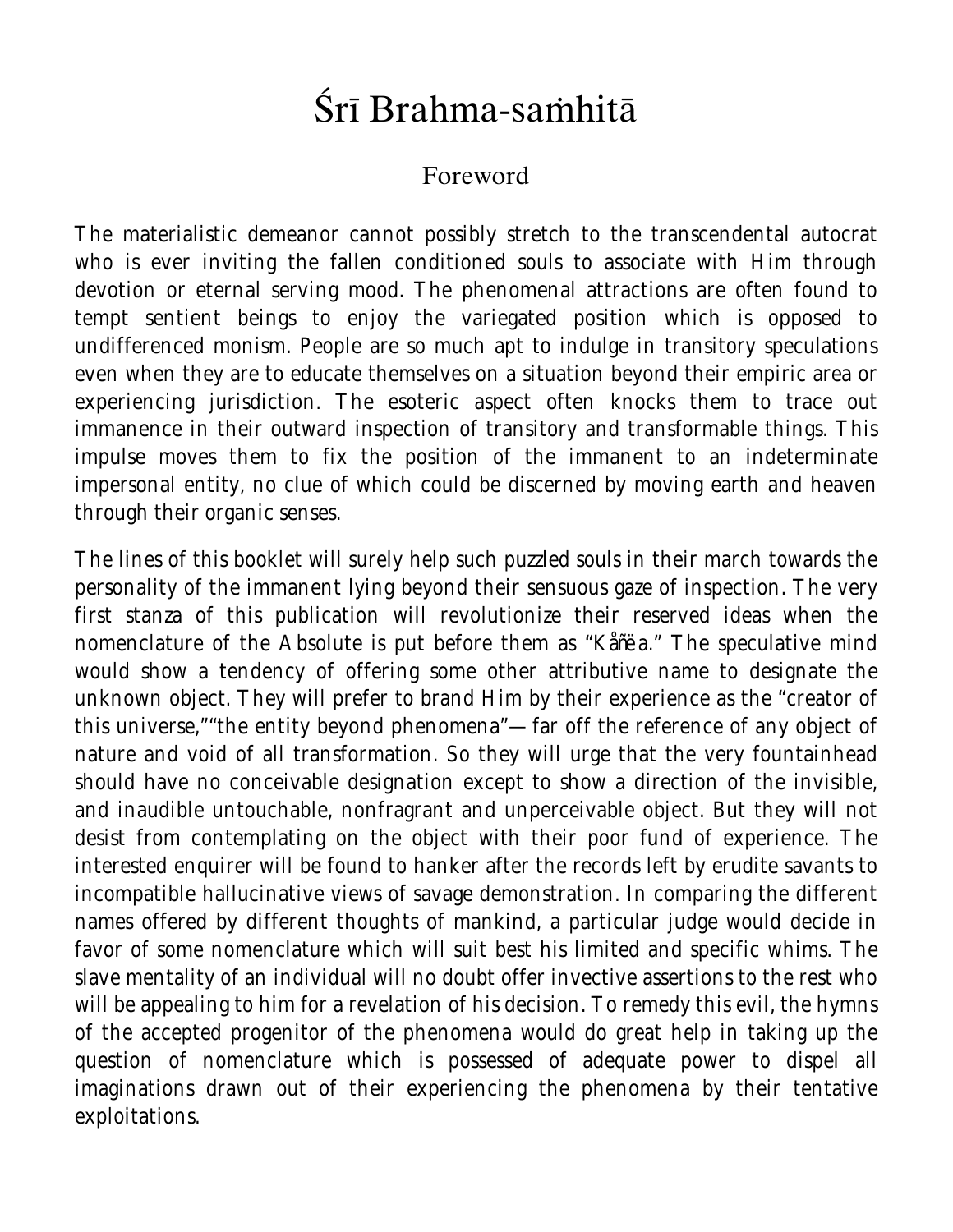The first hymn will establish the supremacy of the Absolute Truth, if His substratum is not shot by the bullets of limited time, ignorance and uncomfortable feeling, as well as by recognizing the same as an effect instead of accepting Him as the prime cause. He will be satisfied to mark that the object of their determination is the par"excellent Supreme Lord Çré Kåñëa who has eternally embodied Himself in His ever-presence, allblissful, all-pervasive perfected knowledge as the very fountainhead of all prime causes of unending nonbeginning time, the supplying fosterer of all entities, viz., mundane and transcendental.

The subsequent lines will go to determine the different aspects of the Absolute, who are but emanations of the supreme fountainhead Kåñëa, the attractive entity of all entities. Moreover, the derivative proclamation of the nomenclature will indicate the plane of uninterrupted, unending, transcendental felicity and the nomenclature Himself is the source of the two components which go by the names of efficient and material causes. The very transcendental name "Kåñëa" is known as the embodiment of all the transcendental eternal rasas as well as the origin of all eclipsed conceptions of interrupted rasas found in the mentality of animated beings which are successfully depicted by litterateurs and rhetoricians for our mundane speculation.

The verses of Brahma-saàhitä are a full elucidation of the origination of phenomenal and noumenic conceptions. The hymns of the incarnated prime potency has dealt fully with the monotheistic speculations of different schools which are busy to give an outer cover of an esoteric concoction without any reference to the true eternal aspect of transcendental nontransformable and imperishable manifestation of the immanent. The hymns have also dealt with different partial aspects of the personality of the Absolute who is quite isolated from the conception of the enjoyers of this phenomenal world.

A very close attention and a comparative study of all prevailing thoughts and conceptions will relieve and enlighten all—be he a materialist, a downright atheist, an agnostic, a sceptic, a naturalist, a pantheist or a panantheist—busy with their knowledge of three dimensions only by their speculative exertions.

This booklet is only the fifth chapter of the Hymns of Brahmä which were recorded in a hundred chapters. The Supreme Lord Çré Caitanya picked up this chapter from the temple of Ädi-keçava at Tiruvattar, a village lying under the government of Travancore, for the assurance of all God-loving, and especially Kåñëa-loving, people in this conditioned jurisdiction. This booklet can easily be compared with another book which passes by the name of Çrémad-Bhägavatam. Though it has got a reference in the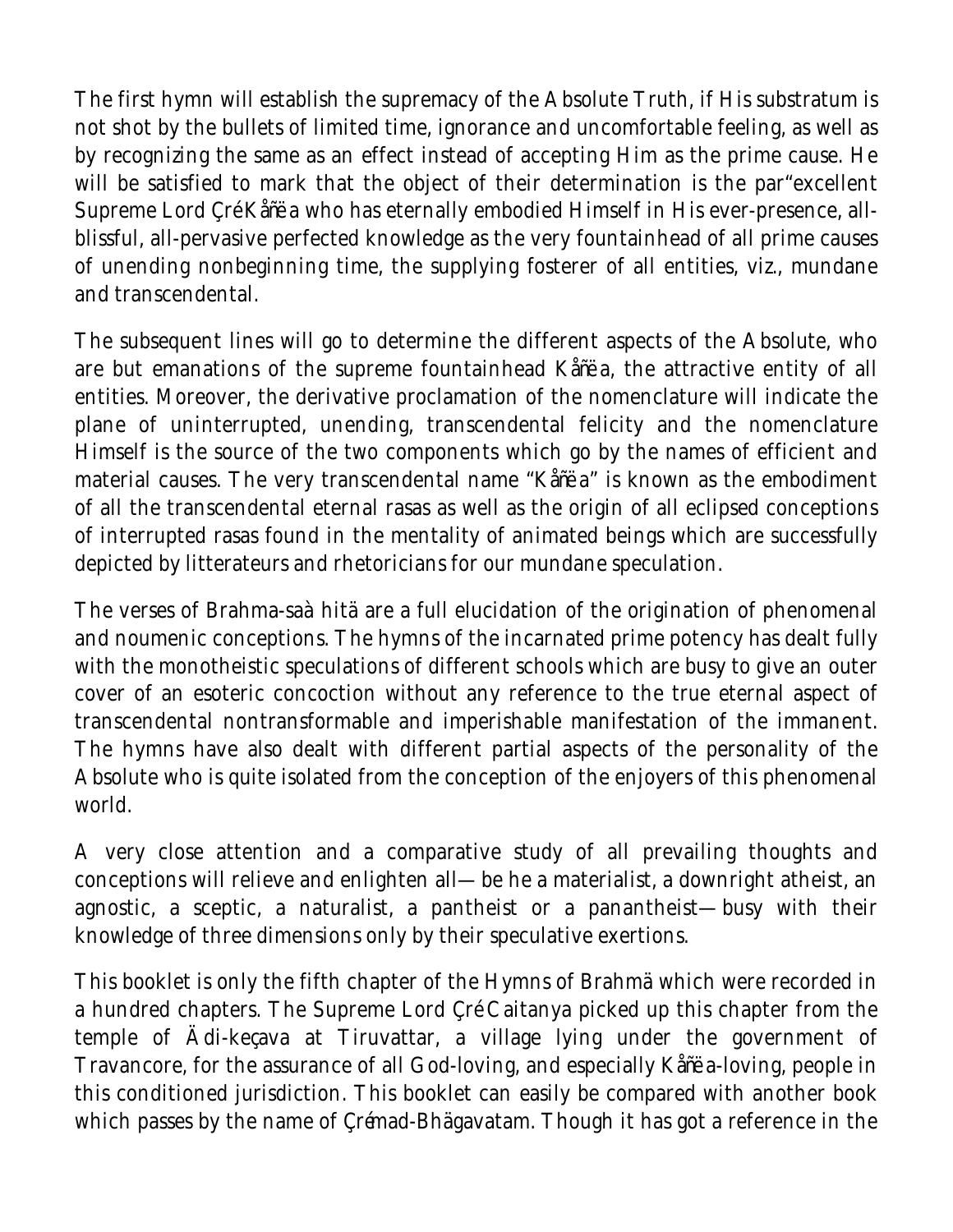pantheon of Puräëas, the Bhägavatam corroborates the same idea of this Païcarätra.

The devotees should consider that these two books tend to the identical Kåñëa who is the fountainhead of all transcendental and mundane entities and has a manifestive exhibition of the plenary variegatedness.

Aspersions of calumniation are restricted in the limited world, whereas transcendence cannot admit such angularities being an angle of 180 degrees or void of any angular discrepancies.

The publisher is carried away to the realm of gratitude when his stores of publication are scrutinized. Öhäkura Bhaktivinoda has given an elucidatory purport of the conception of the most sublime fountainhead of all entities in Bengali, and one of his devout followers has rendered that into English for propagatory purpose. The purports and the translations are traced to the backgrounds of the writings of Çréla Jéva Gosvämé, a contemporary follower of the Supreme Lord Çré Kåñëa Caitanya. The emotional aspirations will find fair play in perusing the texts of this brochure by one and all who have any interest in pure theistic achievements. The materialistic inspection often goes on to say that the provincial conception of theism has made the depicting of transcendental unity into diverse face quite opposed to the ethical consideration of the limited region. But we differ from such erroneous considerations when we get a prospective view of the manifested transcendentality eliminating all historicities and allegorical enterprises. All our enjoying mood should have a different direction when we take into account the transcendental entity who has obsessed all frailties and limitations of nature. So we solicit the happier mood of the scrutinizers to pay special attention to the importance of manifestive transcendence in Kåñëa.

It was found necessary to publish this small book for the use of English-knowing people who are interested in the acme of transcendental truths in their manifestive phases. The theme delineated in the texts of this book is quite different from the ordinary heaps of poetical mundane literature, as they are confined to our limited aspiration of senses. The book was found in the South some four centuries ago and it is again brought into light in the very same country after a long time, just like the worshiping of the Goddess Ganges by the offering of her own water.

*Siddhänta Sarasvaté*  Shree Gaudiya Math, Calcutta, the 1st August, 1932.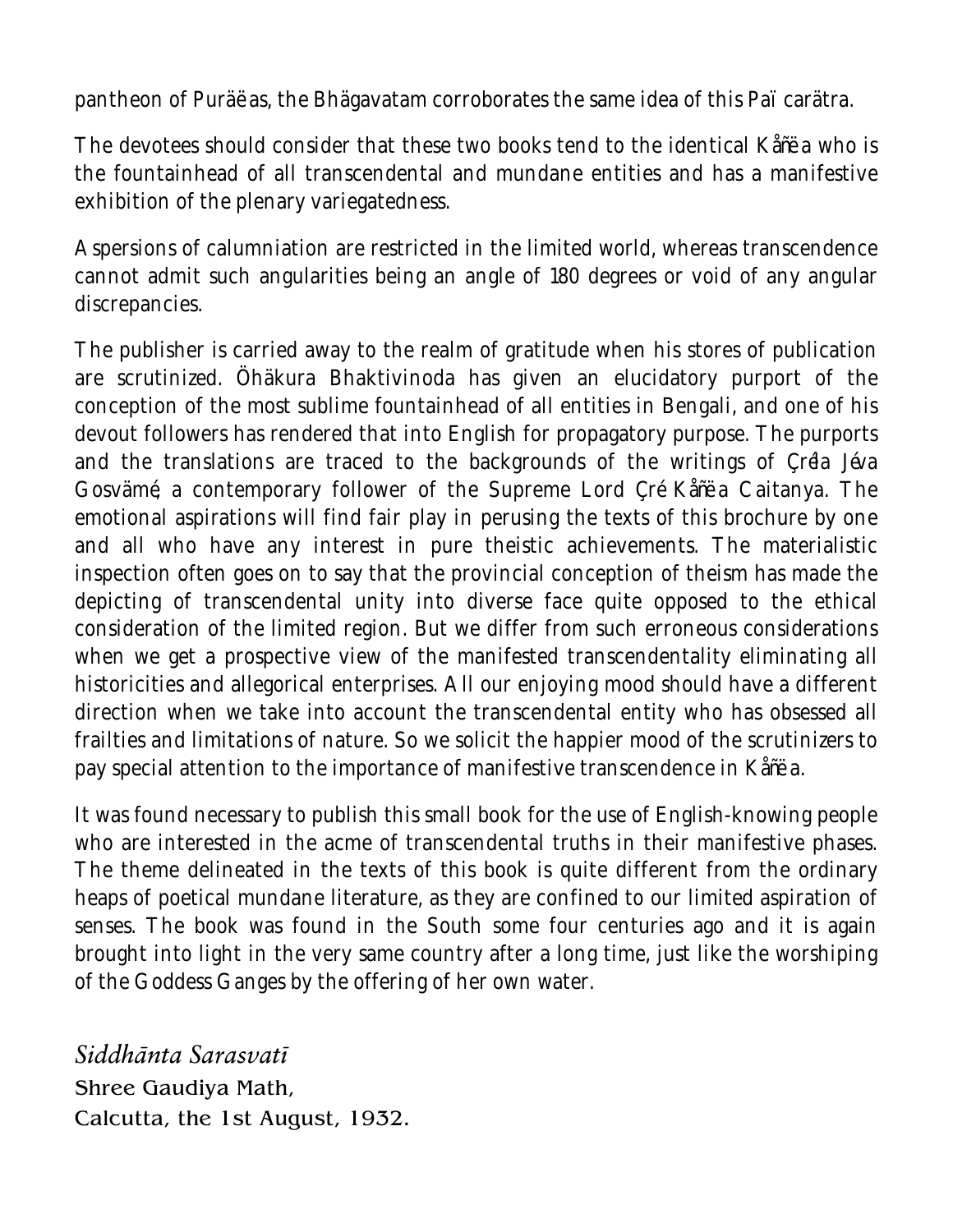# Śrī Brahma-samhitā **Chapter Fife**

#### TFXT1

# bloj% i je% I ". K% I PpnluUnfoxg% A vulinjlinxlibUr% I odlj.ldlj.le~ ûfû

éçvaraù paramaù kåñëaù sac-cid-änanda-vigrahaù anädir ädir govindaù sarva-käraëa-käraëam

#### **SYNONYMS**

éçvaraù—the controller; paramaù—supreme; kåñëaù—Lord Kåñëa; sat—comprising eternal existence; cit—absolute knowledge; änanda—and absolute bliss; vigrahaù—whose form; anädiù—without beginning; ädiù—the origin; govindaù—Lord Govinda; sarvakäraëa-käraëam—the cause of all causes.

#### **TRANSLATION**

Kåñëa who is known as Govinda is the Supreme Godhead. He has an eternal blissful spiritual body. He is the origin of all. He has no other origin and He is the prime cause of all causes.

#### **PURPORT**

Kåñëa is the exalted Supreme entity having His eternal name, eternal form, eternal attribution and eternal pastimes. The very name "Kånea" implies His love-attracting designation, expressing by His eternal nomenclature the acme of entity. His eternal beautiful heavenly blue-tinged body glowing with the intensity of ever-existing knowledge has a flute in both His hands. As His inconceivable spiritual energy is allextending, still He maintains His all-charming medium size by His qualifying spiritual instrumentals. His all-accommodating supreme subjectivity is nicely manifested in His eternal form. The concentrated all-time presence, uncovered knowledge and inebriating felicity have their beauty in Him. The mundane manifestive portion of His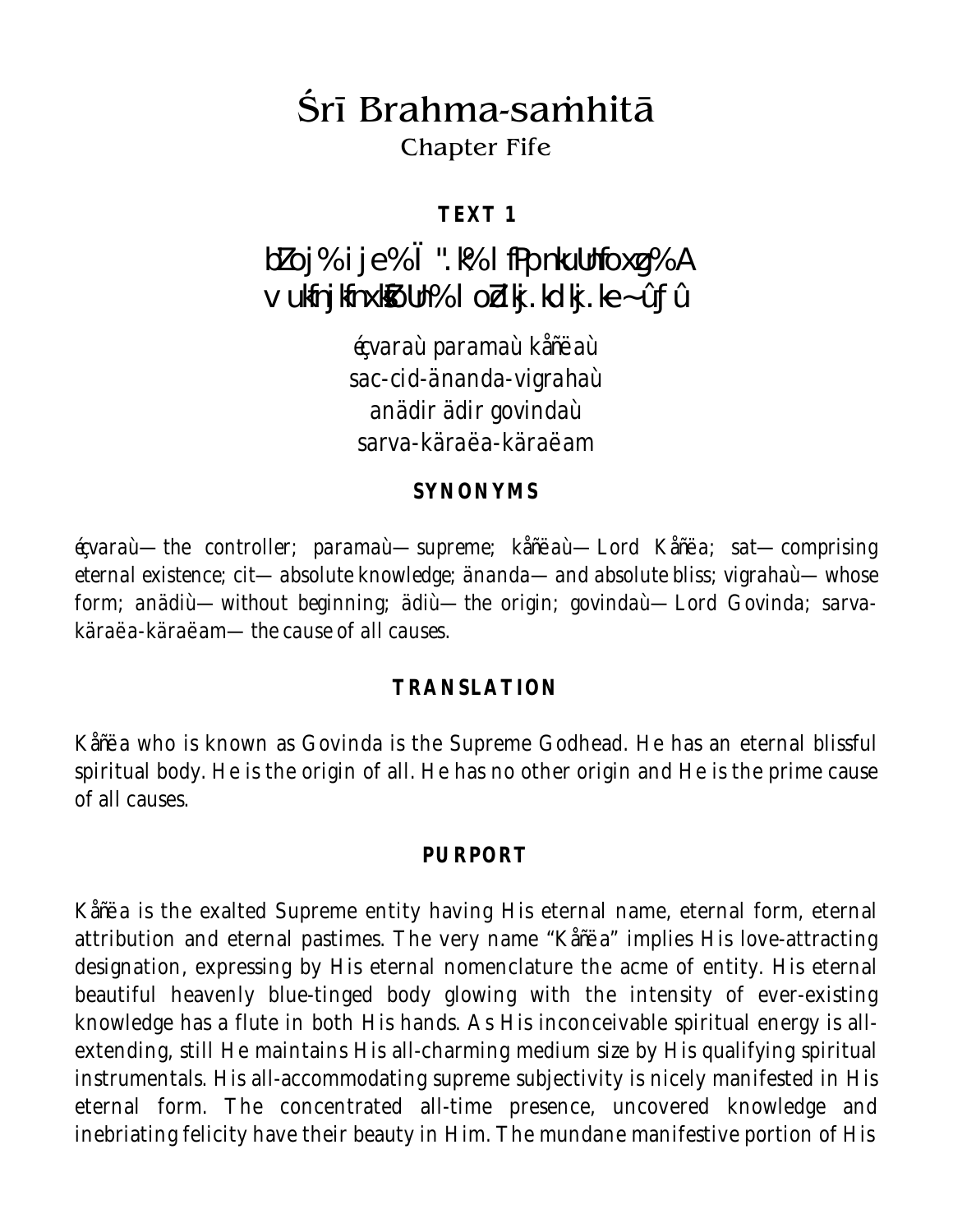own Self is known as all-pervading Paramätmä, Éçvara (Superior Lord) or Viñëu (Allfostering). Hence it is evident that Kåñëa is sole Supreme Godhead. His unrivaled or unique spiritual body of superexcellent charm is eternally unveiled with innumerable spiritual instrumentals (senses) and unreckonable attributes keeping their signifying location properly, adjusting at the same time by His inconceivable conciliative powers. This beautiful spiritual figure is identical with Kåñëa and the spiritual entity of Kåñëa is identical with His own figure.

The very intensely blended entity of eternal presence of felicitous cognition is the charming targeted holding or transcendental icon. It follows that the conception of the indistinguishable formless magnitude (Brahman) which is an indolent, lax, presentment of cognitive bliss, is merely a penumbra of intensely blended glow of the three concomitants, viz., the blissful, the substantive and the cognitive. This transcendental manifestive icon Kåñëa in His original face is primordial background of magnitudinal infinite Brahman and of the all-pervasive oversoul. Kåñëa as truly visioned in His variegated pastimes, such as owner of transcendental cows, chief of cowherds, consort of milk-maids, ruler of the terrestrial abode Gokula and object of worship by transcendental residents of Goloka beauties, is Govinda. He is the root cause of all causes who are the predominating and predominated agents of the universe. The glance of His projected fractional portion in the sacred originating water viz., the personal oversoul or Paramätmä, gives rise to a secondary potencynature who creates this mundane universe. This oversoul's intermediate energy brings forth the individual souls analogously to the emanated rays of the sun.

This book is a treatise of Kåñëa; so the preamble is enacted by chanting His name in the beginning.

#### **TEXT 2**

# **lgòi=&deya xkdyl{; a egline~ A rr~ d£ kdija r¼e rnuUrkk&l EHoe~ û,,û**

*sahasra-patra-kamalaà gokuläkhyaà mahat padam tat-karëikäraà tad-dhäma tad-anantäàça-sambhavam*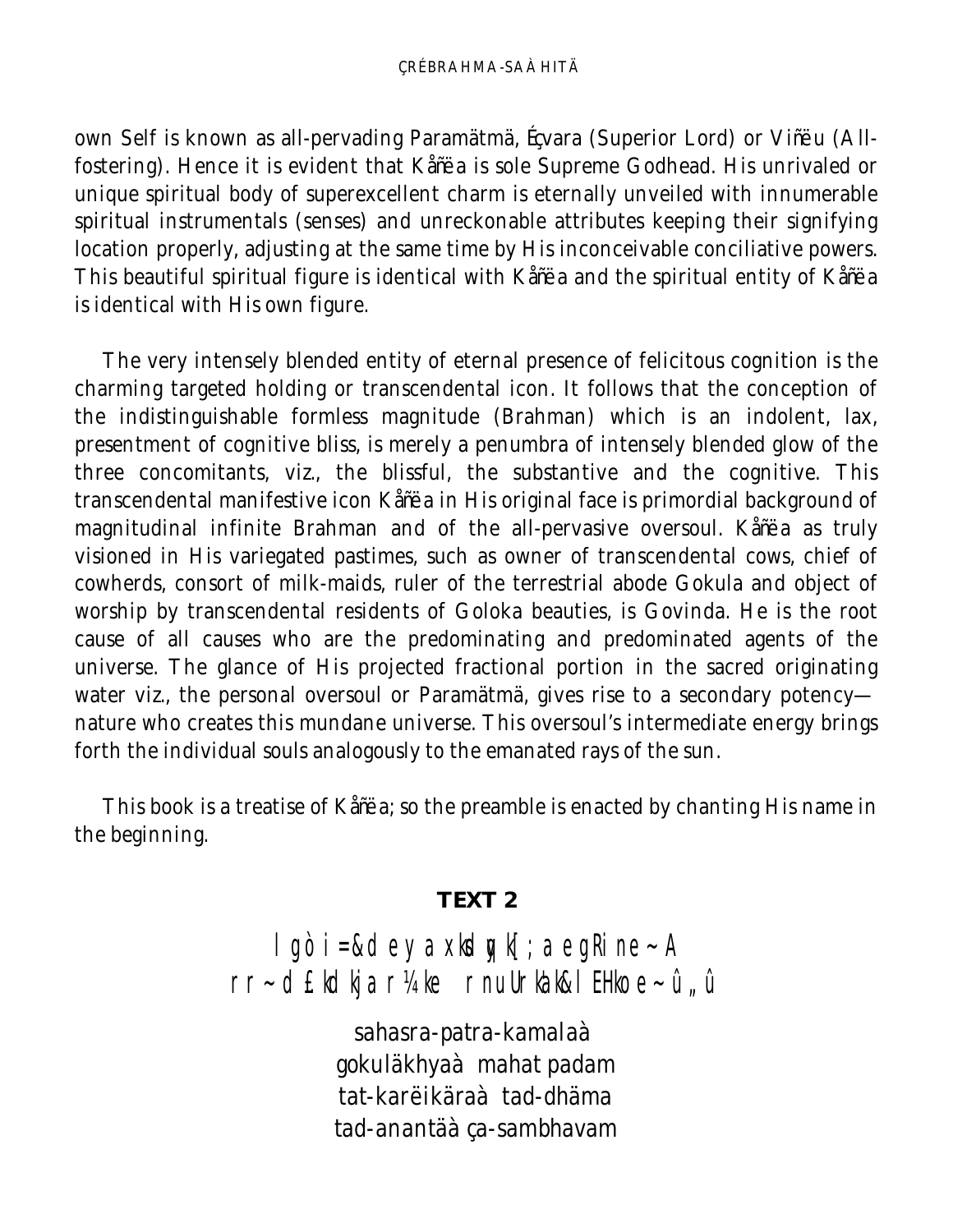#### **SYNONYMS**

*sahasra-patra—possessing a thousand petals; kamalam—a lotus; gokula-äkhyam known as Gokula; mahat padam—the superexcellent station; tat—of that (lotus); karëikäram—the whorl; tat—of Him (Kåñëa); dhäma—the abode; tat—that (Gokula); ananta—of His infinitary aspect, Balaräma; aàça—from a part; sambhavam produced.* 

#### **TRANSLATION**

[The spiritual place of transcendental pastimes of Kåñëa is portrayed in the second verse.] The superexcellent station of Kåñëa, which is known as Gokula, has thousands of petals and a corolla like that of a lotus sprouted from a part of His infinitary aspect, the whorl of the leaves being the actual abode of Kåñëa.

#### **PURPORT**

Gokula, like Goloka, is not a created mundane plane—unbounded character forms the display of His unlimited potency and His propagating manifestation. Baladeva is the mainstay of that energy. The transcendental entity of Baladeva has two aspects viz., infinite spiritual manifestation and infinite accommodating space for insentient gross things. The uniquadrantal delineation of material universe will be dealt with in the proper place. The triquadrantal extensions of the transcendental infinitary field of the almighty, unlamenting, nonperishing and nonapprehending unlimited situations of halo which are fully spiritual majestic foliation. This very majestical extension portrays the manifested lofty rich feature of the vaster unlimited region or greater atmosphere which has its resplendent location wholly beyond the realm of mundane nature, on the further shore of Virajä surrounded by the halo of Brahman or indistinguishable entity. This majestical power of unlimited spirit emanates on the upper portion of the luminous sphere into the most charming Gokula or eternally existing Goloka, exceedingly beautified by the assorted display of effulgence. Some designate this region as the abode of the Supreme Näräyaëa, or the original fountainhead. Hence Gokula, which is identical with Goloka, is the supreme plane. The same sphere shines as Goloka and Gokula respectively by its upper or transcendental and lower or mundane situation.

Çré Sanätana Gosvämé has told us as follows in his Båhad-bhägavatämåta which embodies the final essence of all the books of instructions: "He displays His pastimes here in this land as He is used to do in Goloka. The difference between the two planes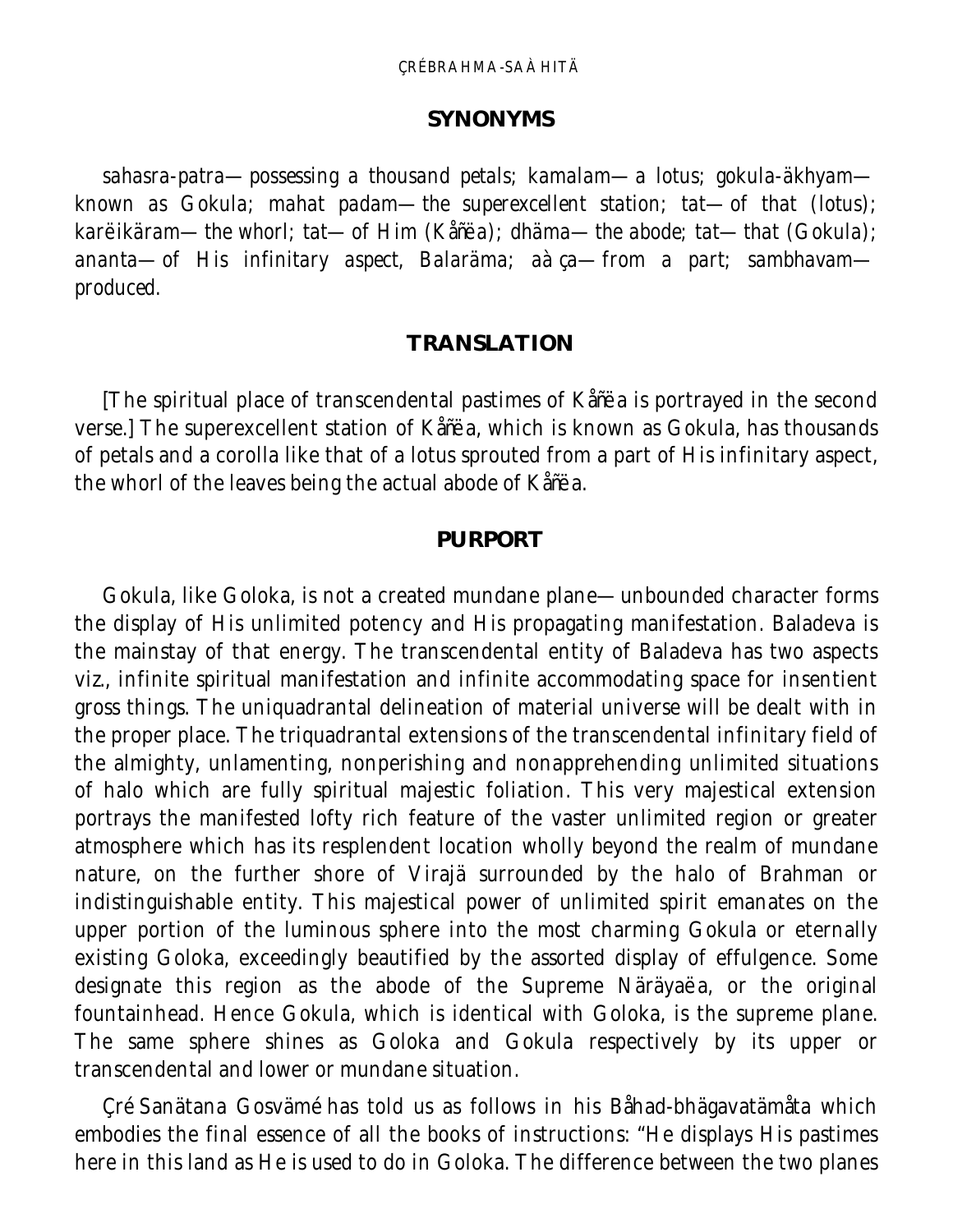lies only in their locations as high and low; that is, in other words, Kåñëa plays exactly the same part in Goloka as He exhibits on the mundane plane of Gokula. There is practically no difference between Gokula and Goloka save that this what exists in the shape of Goloka in the upper region is the same as Gokula on the mundane plane when Kåñëa showed His various activity there. Çré Jéva Gosvämé has also inculcated the same in the Bhagavat-sandarbha of his 'Six Treatises.' " To ascertain the plane of Goloka—Våndävana is the eternal abode of Kåñëa and Goloka and Våndävana are identically one, and though both are identical, yet Kåñëa's inconceivable energy has made Goloka the acme of this spiritual kingdom and Gokula of Mathurä province forming a part of the mundane plane which is also a manifestation of triquadrantal vibhüti (conducting majesty). Poor human understanding cannot possibly make out how the extensive triquadrantal, which is beyond human comprehension, can be accommodated in the limited nether material universe of a uniquadrantal disclosure. Gokula is a spiritual plane, hence his condescended position in the region of material space, time, etc., is in no way restricted but unlimitedly manifested with his full boundless propriety. But conditioned souls are apt to assert a material conception in regard to Gokula by their miserable senses so as to bring him below the level of their intellect. Though the eye of an observer is impeded by a cloud when gazing at the sun and though the tiny cloud can never really cover the sun, still the clouded vision apparently observes the sun as covered by the cloud. In just the same way the conditioned souls with their obscured intelligence, senses and decisions, accept Gokula as a piece of measurable land. We can see Gokula from Goloka which is eternal. This is also a mystery. The attainment of final beatitude is the success in attaining one's eternal self. The success in identifying the true self is finally achieved when the screen of gross and subtle coils of conditioned souls is removed by the sweet will of Kåñëa. However, the idea of Goloka is seen to differ from Gokula till the success in unalloyed devotion is achieved. The transcendental plane of infinite spiritual manifestation having thousands of petals and corolla like those of the lotus, is Gokula, the eternal abode of Kåñëa.

#### **TEXT 3**

d£ ldlja eg | U=a 'lVellsla otzllyde~ A "MÂ "WinkelFlua il R;k iq"ksk p û istuut & egtuut & jlstofLFkrafg  $r - A$ T; ish: isk euqk diechte lâre~ û…û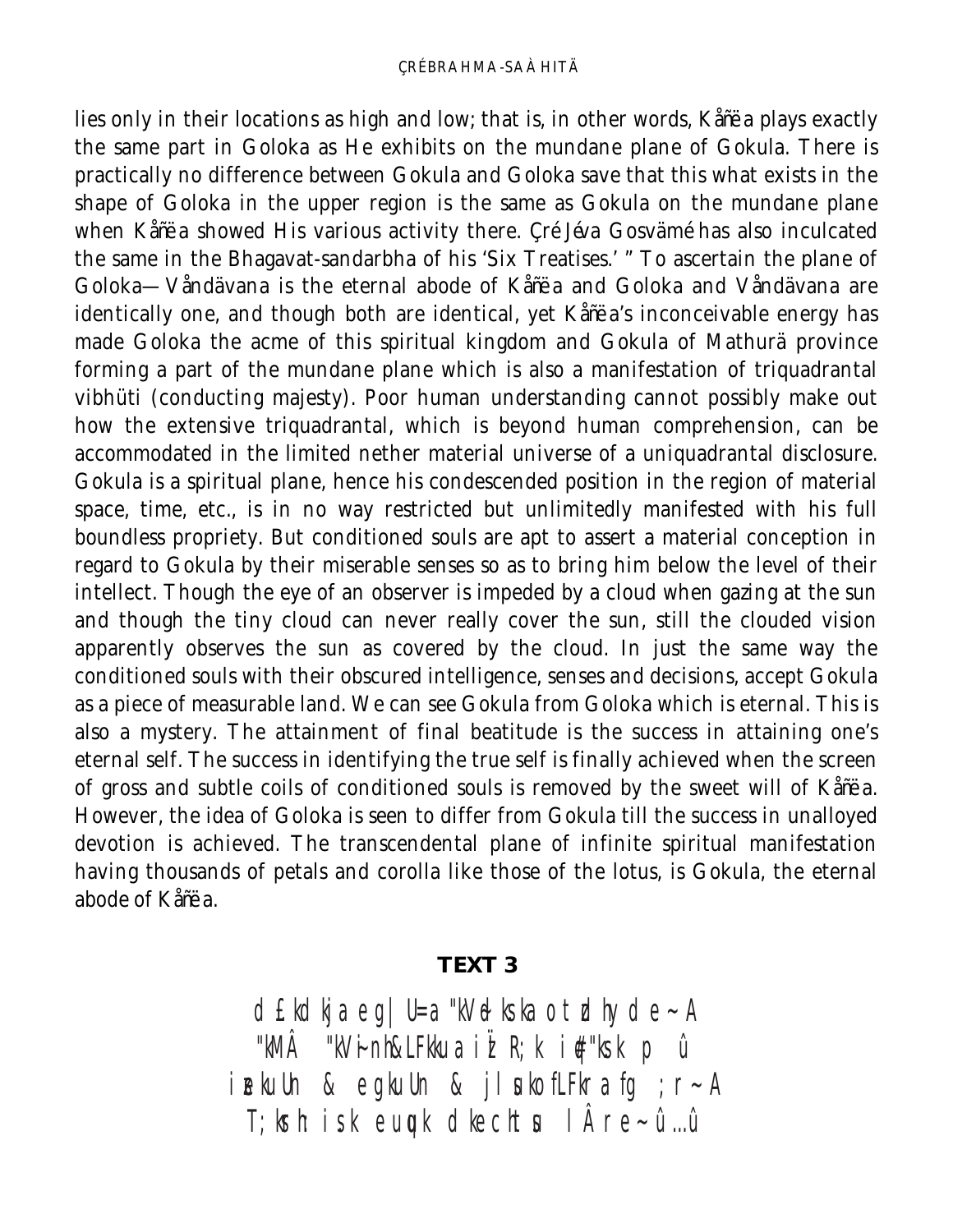#### ÇRÉ BRAHMA-SAÀHITÄ

*karëikäraà mahad yantraà ñaö-koëaà vajra-kélakam ñaò-aìga-ñaö-padé-sthänaà prakåtyä puruñeëa ca premänanda-mahänandarasenävasthitaà hi yat jyoté-rüpeëa manunä käma-béjena saìgatam* 

#### **SYNONYMS**

*karëikäram—the whorl; mahat—great; yantram—figure; ñaö-koëam—a hexagon; vajra—like a diamond; kélakam—the central support; ñaö-aìga-ñaö-padé—of the eighteensyllable mantra with sixfold divisions; sthänam—the place of manifestation; prakåtyä along with the predominated aspect of the Absolute; puruñeëa—along with the predominating aspect of the Absolute; ca—also; prema-änanda—of the bliss of love of God; mahä-änanda—of the great transcendental jubilations; rasena—with the rasa (mellow); avasthitam—situated; hi—certainly; yat—which; jyotiù-rüpeëa transcendental; manunä—with the mantra; käma-béjena—with the käma-béja (kléà); saìgatam—joined.* 

#### **TRANSLATION**

The whorl of that transcendental lotus is the realm wherein dwells Kåñëa. It is a hexagonal figure, the abode of the indwelling predominated and predominating aspect of the Absolute. Like a diamond the central supporting figure of self-luminous Kåñëa stands as the transcendental source of all potencies. The holy name consisting of eighteen transcendental letters is manifested in a hexagonal figure with sixfold divisions.

#### **PURPORT**

The transcendental pastimes of Kåñëa are twofold, viz., manifested and nonmanifested. The pastimes in Våndävana visible to mortal eyes are the manifestive lélä of Çré Kåñëa, and that which is not so visible, is nonmanifestive lélä of Kåñëa. The nonmanifestive lélä is always visible in Goloka and the same is visible to human eyes in Gokula, if Kåñëa so desires. In his Kåñëa-sandarbha Çré Jéva Gosvämé Prabhu says,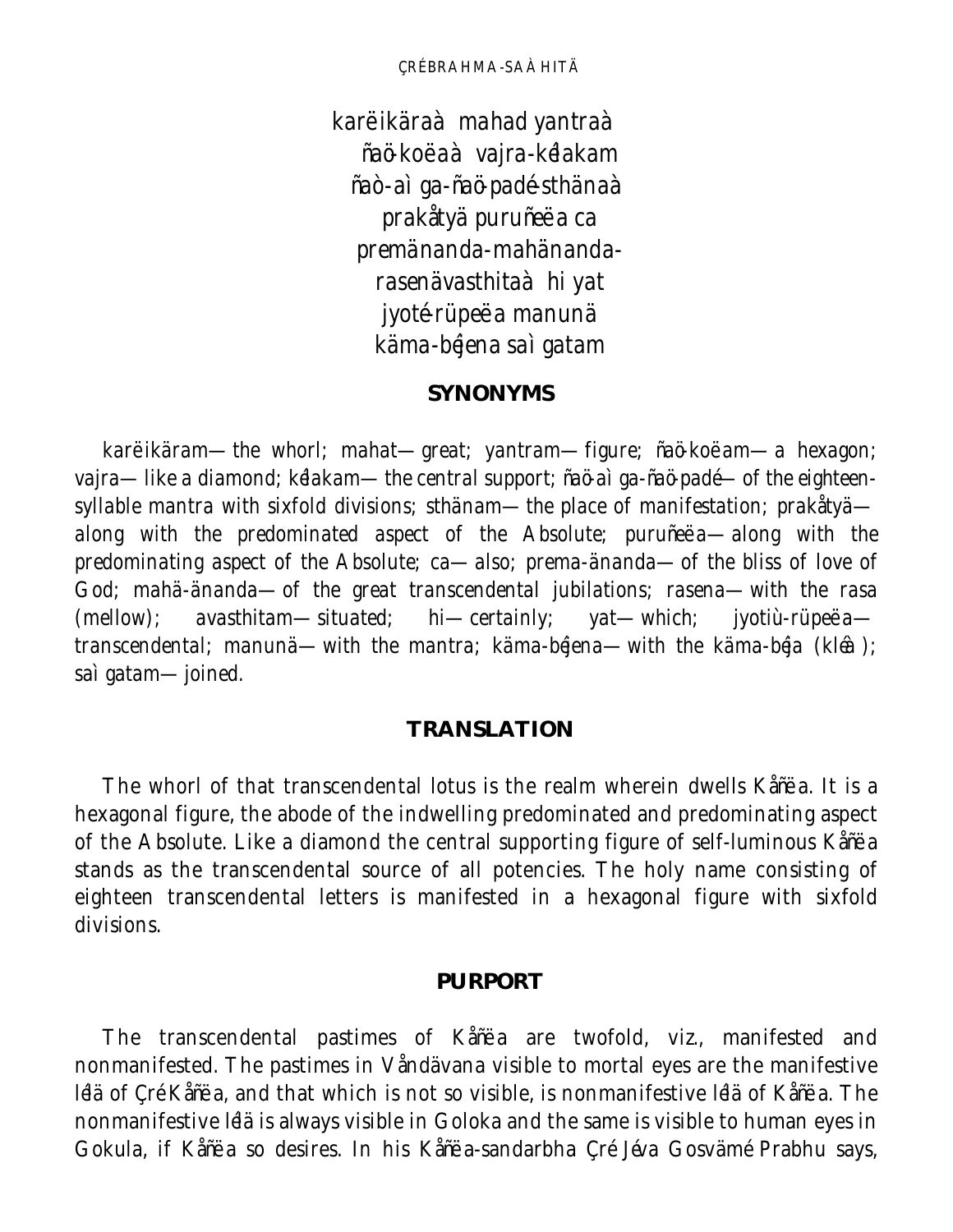"Nonmanifestive pastimes are expressed in manifestive kåñëa-lélä. and goloka-lélä is the nonmanifestive pastimes of Kåñëa visualized from the mundane plane." This is also corroborated by Çré Rüpa in his Bhägavatämåta. The progressive transcendental manifestation of Gokula is Goloka. So Goloka is the selfsame majestic manifestation of Gokula. The eternal pastimes of Çré Kåñëa, although not visible in Gokula, are eternally manifested in Goloka. Goloka is the transcendental majestic manifestation of Gokula. The manifestations of the nonmanifestive pastimes of Kåñëa with regard to the conditioned souls, are twofold, viz., (1) worship through the channel of the mantras (inaudibly recited, liberating, self-dedicatory. transcendental sounds), (2) spontaneous outflow of heart's spiritual love for Kåñëa. Çré Jéva Gosvämé has said that worship through the mantra is possible permanently in the proper place, when confined to one pastime. This meditative manifestation of Goloka is the pastime attended with the worship of Kåñëa through the mantra. Again, the pastimes that are performed in different planes and in different moods, are autocratic in diverse ways; hence svä-rasiké, i.e., spontaneous, outflow of heart's spiritual love for Kåñëa. This çloka conveys a twofold meaning. One meaning is that in the pastime attended with worship through the mantra consisting of eighteen transcendental letters, transcendental words contained in the said mantra being differently placed make a manifestation of only one lélä of Çré Kåñëa. As for example kléà kåñëäya govindäya gopéjana-vallabhäya svähä—this is a hexagonal mantra consisting of six transcendental words, viz., (1) kåñëäya, (2) govindäya, (3) gopéjana, (4) vallabhäya, (5) svä, (6) hä. These six transcendental words, when placed juxtapositionally. indicate the mantra.

The hexagonal great transcendental machinery is in this wise. The principal seed, i.e. kléà, is situated in the instrument as the central pivot. Anybody with an impression of such an instrument in his mind and concentrating his thought on such spiritual entities, can attain, like Candradhvaja, to the knowledge of the cognitive principle. The word svä indicates kñetrajïa i.e., one who is conversant with one's inner self, and the word hä indicates the transcendental nature. This meaning of the mantra has also been corroborated by Çré Hari-bhakti-viläsa. The general meaning is this that one who is desirous of entering into the esoteric pastimes of Kåñëa will have to practice His transcendental service along with the culture of the devotional knowledge relative to Him. (1) kåñëa-svarüpa—the proper Self of Kåñëa; (2) kåñëasya cin-mayavraja-lélä-viläsa-svarüpa—the true nature of Kåñëa's transcendental pastimes in Vraja; (3) tat-parikara-gopéjana-svarüpa—the true nature of His spiritual associates in Vraja, viz., the spiritual milkmen and the milkmaids; (4) tad-vallabha—the true nature of self-surrender to Kåñëa in the footsteps of the spiritual milkmaids of Vraja; (5) çuddha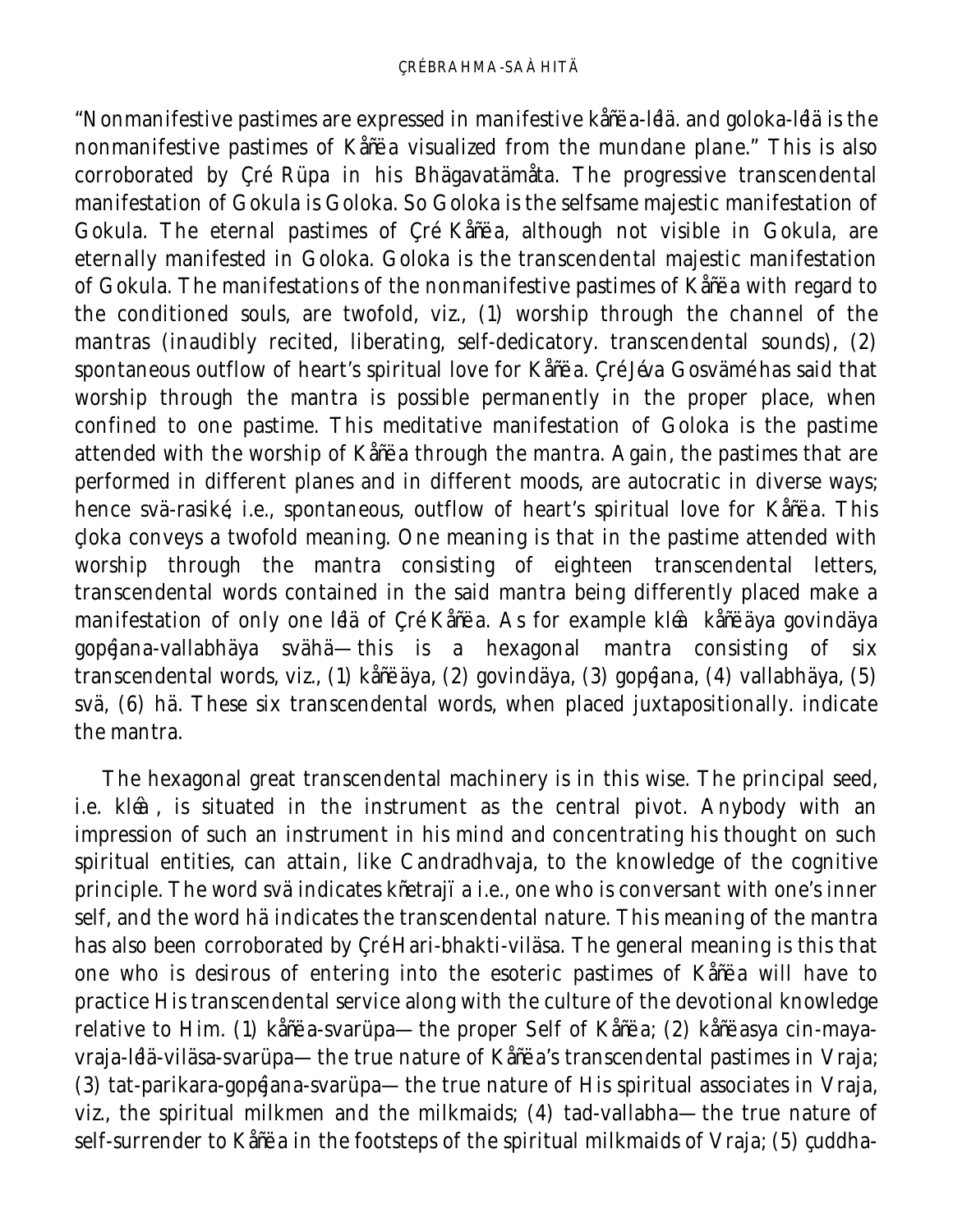jévasya cid-(jïäna)-svarüpa—the true nature of the spiritual knowledge of the unalloyed individual soul; (6) cit-prakåtir arthät kåñëa-sevä-svabhäva—the true nature of transcendental service to Kåñëa is this that the esoteric relation is established on the awakening of one's pure cognition. The meaning is that rasa is only the transcendental service of the central refuge Çré Kåñëa, as predominating aspect of the Absolute, by one's ego as the spiritual maid of the predominated moiety of the absolute integer, attended with pure devotion in the shape of one's entire self-surrender. The pastime in Goloka or in Gokula during the stage of devotional progress, is the meditative worship through the mantra, and during the stage of perfection the pastimes manifest themselves as the unrestrained transcendental jubilations. This is the real aspect of Goloka or Gokula, which will be made more explicit in due course. The meaning of the words jyoté-rüpeëa manunä [Bs 5.3] is that the transcendental meaning is expressed in the mantra by means of which, on transcendental desire of love for Kåñëa and the service of Kåñëa being added, one is established in the eternal love of Kåñëa. Such eternal pastimes are eternally manifested in Goloka.

#### **TEXT 4**

### **rr~ fd´tYda rnallula rr~ i=lf.k fJ;lefi** û†û

*tat-kiïjalkaà tad-aàçänäà tat-paträëi çriyäm api* 

#### **SYNONYMS**

*tat—of that (lotus); kiïjalkam—the petals; tat-aàçänäm—of His (Kåñëa's) fragmental portions; tat—of that (lotus); paträëi—the leaves; çriyäm—of the gopés (headed by Çrématé Rädhäräëé); api—also.* 

#### **TRANSLATION**

The whorl of that eternal realm Gokula is the hexagonal abode of Kåñëa. Its petals are the abodes of gopés who are part and parcel of Kåñëa to whom they are most lovingly devoted and are similar in essence. The petals shine beautifully like so many walls. The extended leaves of that lotus are the gardenlike dhäma, i.e. spiritual abode of Çré Rädhikä, the most beloved of Kåñëa.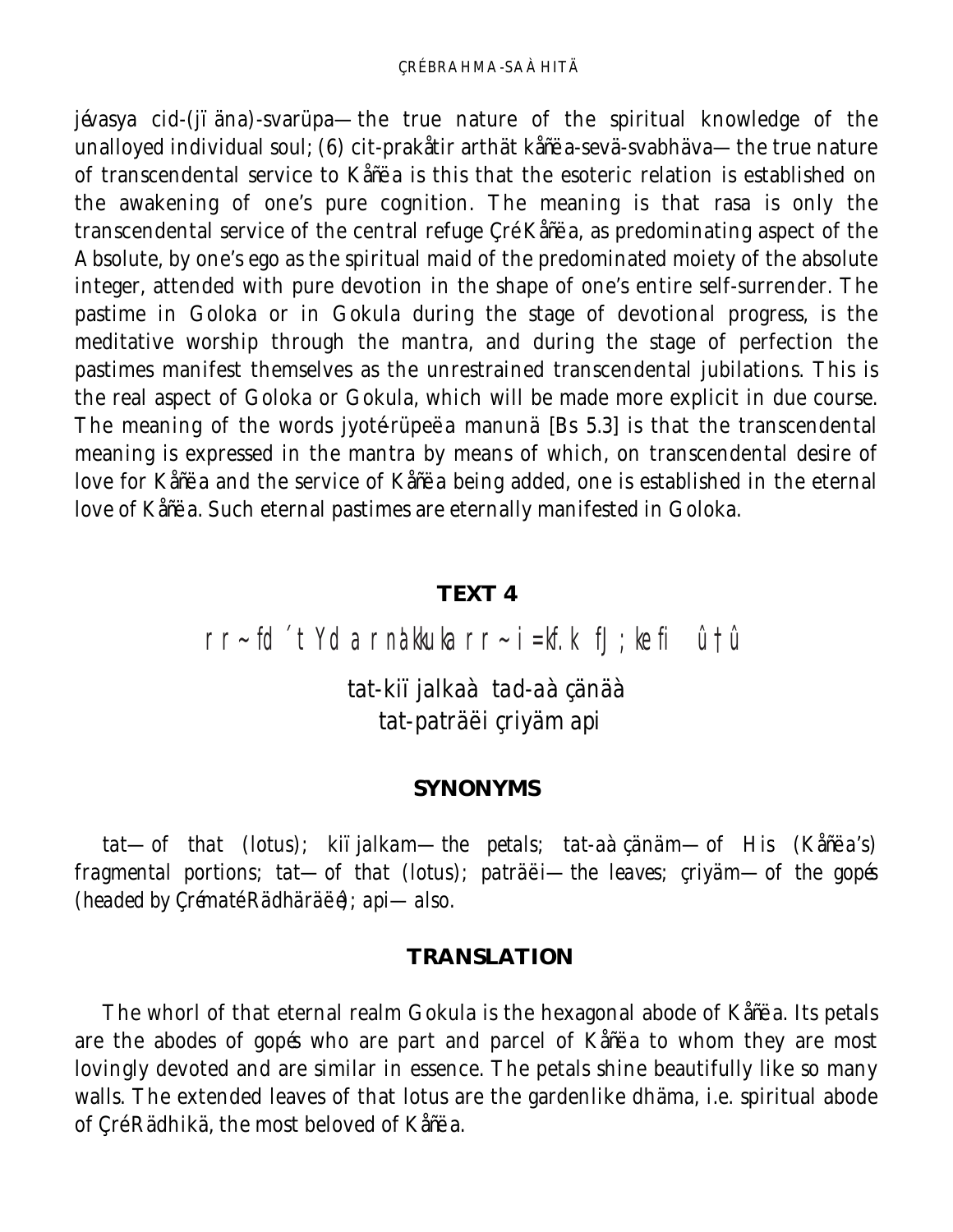#### **PURPORT**

The transcendental Gokula is shaped like the lotus. The eternal world is like a hexagonal figure; in that the entities Cré Rädhä-Kåñëa, appearing in the form of a mantra consisting of eighteen transcendental letters, are centered. The propagating manifestations emanating from the cit potency are present there with the said entities as the center. Çré Rädhä-Kåñëa is the primary cause or the seed Himself. Gopäla-täpané says, "Oàkära" signifies the All-Powerful Gopäla and His potency; and "kléà" is the same as oà kära. Hence käma-béja or the primary cause of all-love, is connotative of the entities Cré Rädhä-Kåñëa.

#### TFXT<sub>5</sub>

# prioa rhijr% 'os}hi[;eÚqe~A prioapreikpri/le pril re-û print id Wisp prings the re-A **' hy 82 lillig la 1/2e triale is in Dio in { ofi** a v'Vilineille d/e'Vili% fi f%lik Fik A euq iSp n'lllindily % if jrls o`re~ û ";le**sys**p jä**sp "llysp ikinus.**A **'N<del>ilr</del>a 'KäfitrifljÚqlfi% i elrr%û‡û**

catur-asraà tat-paritaù çvetadvépäkhyam adbhutam catur-asraà catur-mürteç catur-dhäma catuñ-kåtam caturbhiù puruñärthaic ca caturbhir hetubhir våtam çülair daçabhir änaddham ürdhvädho dig-vidikñy api añöabhir nidhibhir juñöam añöabhiù siddhibhis tathä manu-rüpaiç ca daçabhir dik-pälaiù parito våtam cyämair gauraic ca raktaic ca cuklaic ca pärñadarñabhaiù cobhitaà caktibhis täbhir adbhutäbhiù samantataù

#### **SYNONYMS**

catuù-asraà—-quadrangular place; tat—that (Gokula); paritaù—surrounding; çveta-dvépa-Cvetadvépa (the white island); äkhyam-named; adbhutam-mysterious; catuù-asram—quadrangular; catuù-mürteù—of the four primary expansions (Väsudeva,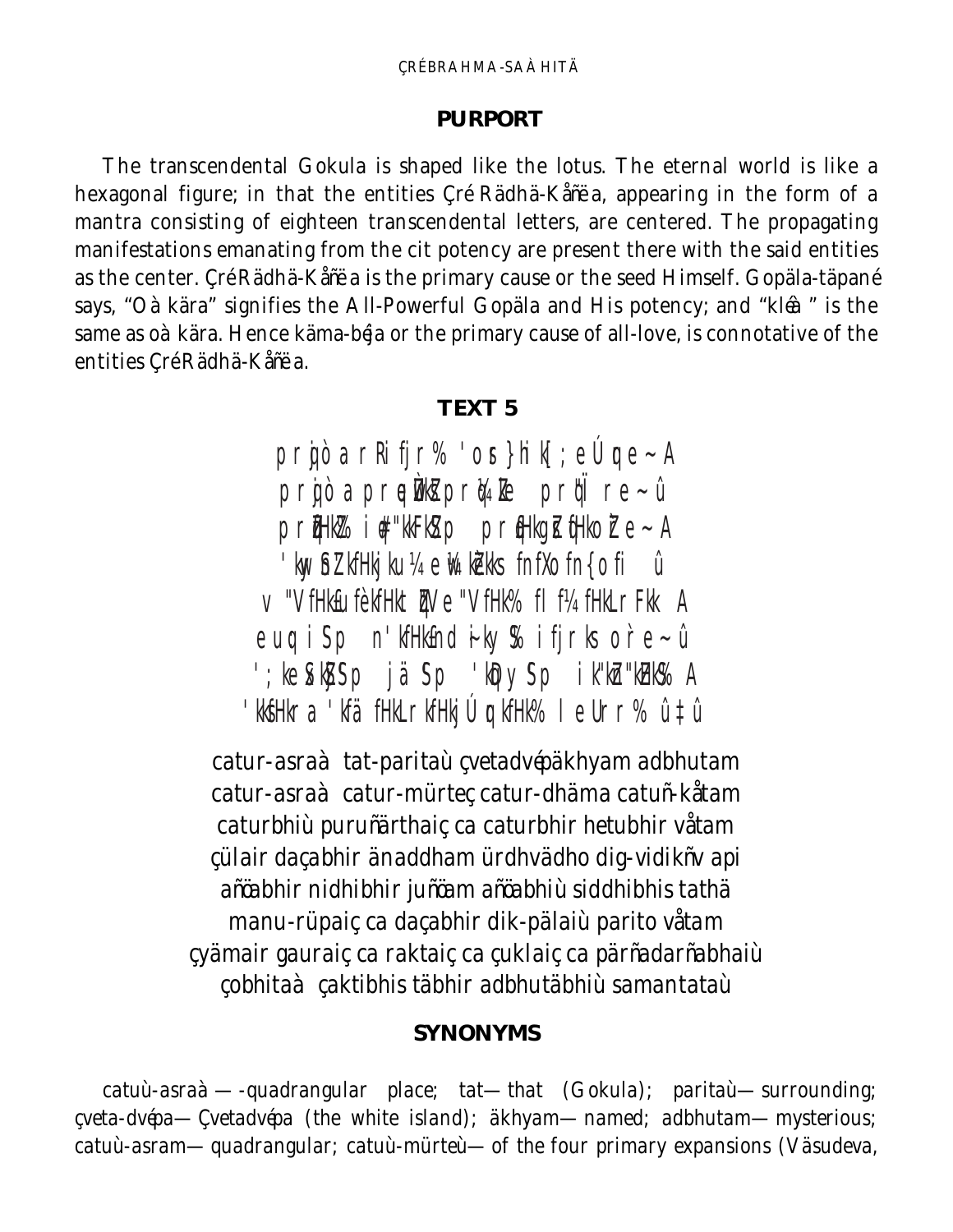*Saìkarñaëa, Pradyumna and Aniruddha); catuù-dhäma—consisting of four abodes; catuù-kåtam—divided into four parts; caturbhiù—by the four; puruña-arthaiù—human requirements; ca—and; caturbhiù—by the four; hetubhiù—causes, or bases of achievement; våtam—enveloped; çülaiù—with tridents; daçabhiù—ten; änaddham fixed; ürdhva-adhaù—upwards and downwards (the zenith and nadir); dik—(in) the directions (north, south, east, and west); vidikñu—and in the intermediate directions (northeast, southeast, southwest, and northwest); api—also; añöabhiù—with the eight; nidhibhiù—jewels; juñöam—endowed; añöabhiù—with the eight; siddhibhiù—mystic perfections (aëimä, laghimä, präpti, präkämya, mahimä, éçitva, vaçitva, and kämävasäyitä); tathä—also; manu-rüpaiù—in the form of mantras; ca—and; daçabhiù—by ten; dik-pälaiù—protectors of the directions; paritaù—all around; våtam surrounded; çyämaiù—blue; gauraiù—yellow; ca—and; raktaiù—red; ca—and; çuklaiù—white; ca—also; pärñada-åñabhaiù—with the topmost associates; çobhitam shining; çaktibhiù—with potencies; täbhiù—those; adbhutäbhiù—extraordinary; samantataù—on all sides.* 

#### **TRANSLATION**

[The surrounding external plane of Gokula is described in this verse.] There is a mysterious quadrangular place named Çvetadvépa surrounding the outskirts of Gokula. Çvetadvépa is divided into four parts on all sides. The abode of Väsudeva, Saìkarñaëa, Pradyumna and Aniruddha are separately located in each of these four parts. These four divided abodes are enveloped by the fourfold human requirements such as piety, wealth, passion and liberation, as also by the four Vedas, viz., Åg, Säma, Yajur and Atharva, which deal with the mantra and which are the bases of achievements of the fourfold mundane requirements. Ten tridents are fixed in the ten directions, including the zenith and nadir. The eight directions are decorated with the eight jewels of Mahäpadma, Padma, Çaìkha, Makara, Kacchapa, Mukunda, Kunda, and Néla. There are ten protectors [dik-pälas] of the ten directions in the form of mantra. The associates of the hues of blue, yellow, red and white and the extraordinary potencies bearing the names of Vimala, etc., shine on all sides.

#### **PURPORT**

Primarily Gokula is the seat of transcendental love and devotion. Hence Yamunä, Çré Govardhana, Çré Rädhä-kuëòa, etc., of the terrestrial Vraja-maëòala lie within Gokula. Again, all the majesties of Vaikuëöha are manifested there extending in all directions. The pastimes of the four propagating manifestations are all there in their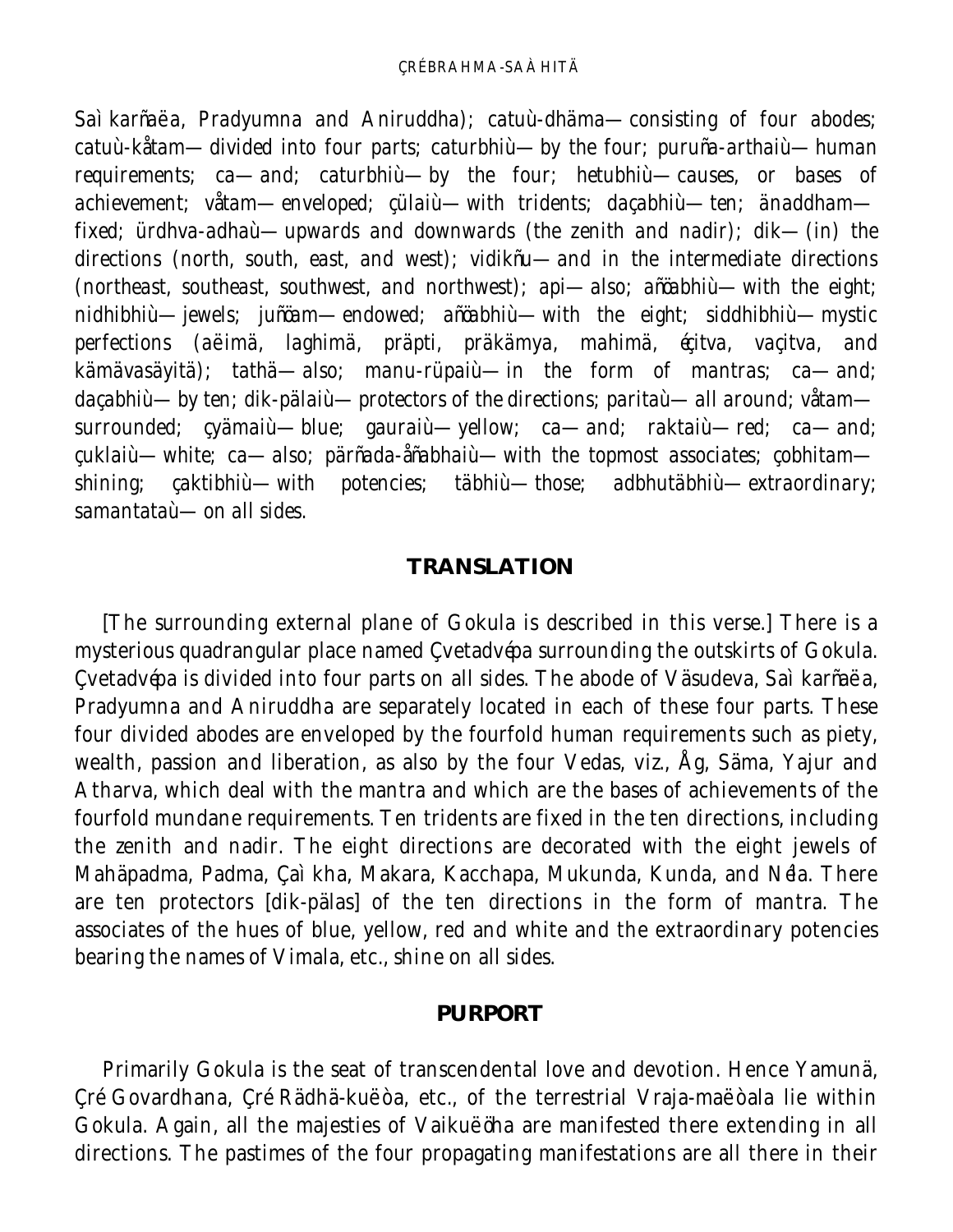proper places. The paravyoma Vaikuëöha has got its extension from the display of the four propagating manifestations. Salvation as of Vaikuëöha, and piety. wealth and passion pertaining to worldly people, are in the proper places in Gokula as their original seed, i.e., primary cause. The Vedas also are engaged in singing the song of the Lord of Gokula. There are ten tridents in ten directions to prevent and disappoint those who are aspirants for having an entrance into Goloka through meditations without the grace of Kåñëa. Self-conceited people who try to reach this region through the paths of yoga (meditation) and jïäna (empiric knowledge) are baffled in their attempts, being pierced by the ten tridents. Self-annihilation has its excellence in Brahma-dhäma which represents the outside covering of Goloka in the shape of tridents. Çüla means a trident; the mundane threefold attributes and the threefold divisions of time represent the trident. Añöäìga-yogis i.e. ascetics who practice the eightfold yoga, are the nondifferentiative liberationists who, trying to approach in the direction of Goloka, fall headlong into the pits of disappointment by being pierced and cut asunder by these tridents placed in ten directions. Those who proceed towards the direction of Goloka through the channel of devotion alloyed with majestic ideas, are fascinated with the charms of Vaikuëöha which is the outer covering plane of Çré Goloka, at the sight of the eight perfections, viz., aëimä, etc., and majesties like mahäpadma, etc. Those who are less forward in their intelligence relapse to the sevenfold world falling under the control of the ten protectors (of the ten directions) in the guise of mantras. In this wise, Goloka has become unknowable and inaccessible. It is only the divine selves of Godhead, the propounders of the divine dispensations for the different ages, who are always forward there to favor the approaching devotees who seek entry into the realm of Goloka through the channel of pure devotional love. These divine forms of Godhead are surrounded there with attendants of their respective natures. Çvetadvépa in Goloka is their place of abode. Hence Çréla Öhäkura Våndävana the manifest Vyäsa of caitanya-lélä, has described the village of Navadvépa as bearing the name of Çvetadvépa. In this Çvetadvépa the concluding portions of the pastimes of Gokula exist eternally as the pastimes of Navadvépa. Hence the region of Navadvépa, Vraja and the realm of Goloka are one and the same indivisible entity; the difference only lies in the manifestations of the infinite variety of sentiments, corresponding to the diverse nature of their devotional love. There is in this a most hidden principle which only the greatest souls who are possessed of the highest transcendental love, are enabled to realize by the direct grace of Kåñëa. The truth is as follows: In this mundane world there are fourteen spheres disposed in the graded order of high and low. Persons living with wives and children hankering for the pleasuregiving effect of their fruitive actions, move up and down within the limits of the three worlds of Bhüù, Bhuvaù and Svaù. Brahmacärés of great austerities, ascetics and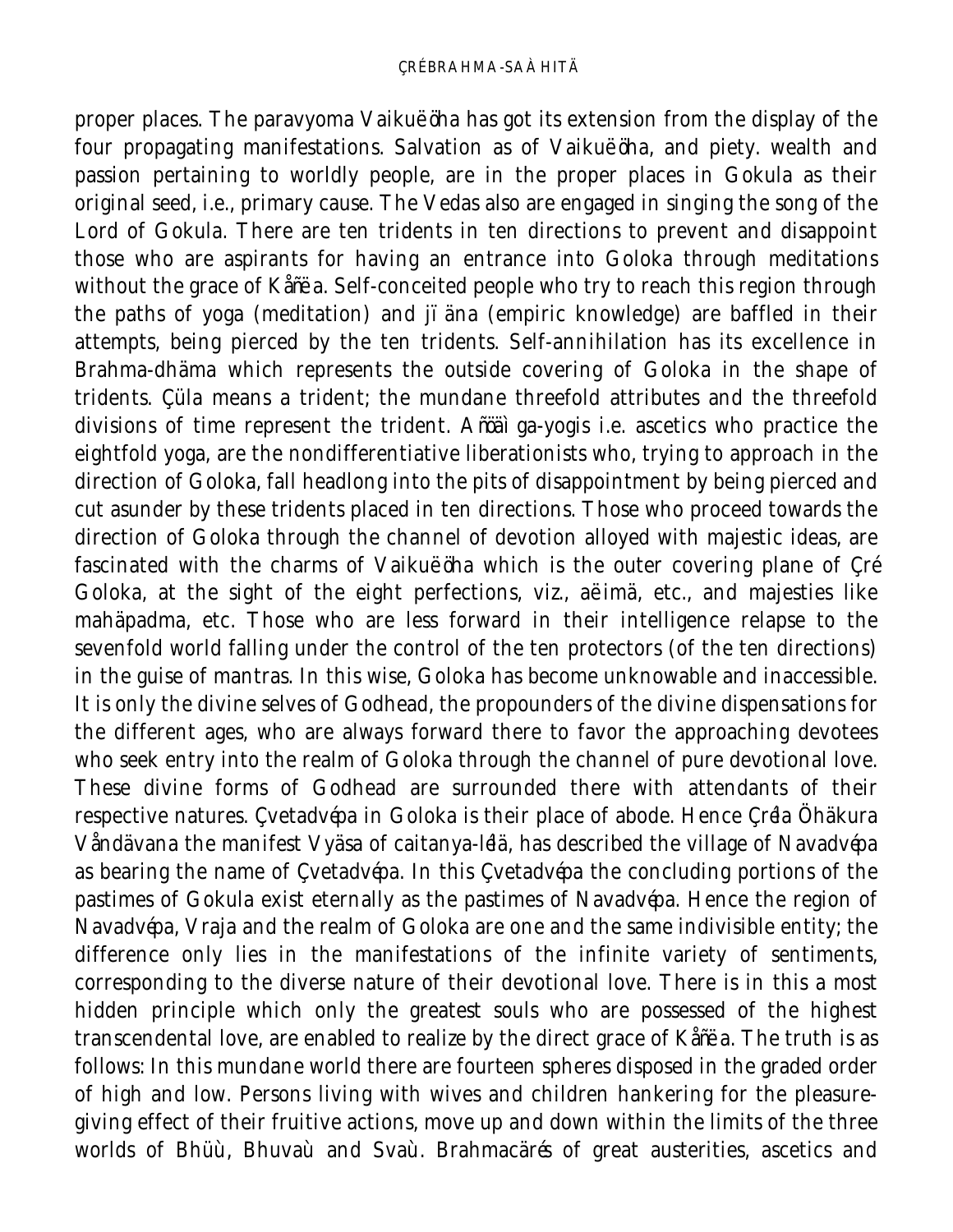persons addicted to hypothetical truth, persons of a neutral disposition adopting nonfruitive works by an aptitude which seeks to be free from all mundane desires, move up and down within the limits of the worlds of Mahaù, Janaù, Tapaù and Satya. Above these worlds lies the abode of four-headed Brahmä, above which lies the unlimited realm of Vaikuëöha of Viñëu, Kñérodakaçäyé, lying in the ocean of milk. paramahaàsa-sannyäsés and the demons killed by Çré Hari, by crossing the Virajä, i.e., by passing beyond the fourteen worlds, enter into the luminous realm of Brahman and attain to nirväëa in the form of temporary abeyance of the temporal ego. But the devotee actuated by knowledge (jïäna-bhakta), the devotee actuated by the pure devotional aptitude (çuddha-bhakta), the devotee imbued with loving devotion (prema-bhakta), the devotee actuated by pure love (premapara-bhakta), and the devotee impelled by overwhelming love (premätura-bhakta), who serve the majesty of Godhead, have their locations in Vaikuëöha, i.e., the transcendental realm of Çré Näräyaëa.

The devotees who are imbued with all-love and who walk in the footsteps of the spiritual maids of Vraja, alone attain to the realm of Goloka. The different locations of the devotees in Goloka according to the respective differences in the nature of their rasa, i.e., mellow quality. are settled by the inconceivable power of Kåñëa. The pure devotees following the devotees of Vraja and those following the pure devotees of Navadvépa are located in the realm of Kåñëa and Gaura respectively. The identical devotees of Vraja and Navadvépa simultaneously attain to the pleasures of service in the realm of Kåñëa and Gaura. Çré Jéva Gosvämé writes in his work Gopäla-campü that "the supreme transcendental realm is called Goloka being the abode of go, transcendental cows, and gopa, transcendental cowherds. This is the seat of the rasa pastimes of the absolute Çré Kåñëa. Again the realm is called Çvetadvépa owing to the realization of some of the rasas which are the inconceivable manifestation derived from the untouched purity of that supreme realm. The twofold entities of the supreme Goloka and the supreme Çvetadvépa are indivisibly the realm of Goloka." The gist of the whole matter is this—Goloka as Çvetadvépa is eternally manifest because the pleasures of enjoyment of the rasa could not be had in its entirety in the pastimes of Kåñëa in Vraja. He accepts the emotion and effulgence of His predominated moiety. Çré Rädhikä, and makes an eternal pastime for the enjoyment of kåñëa-rasa there. Çré Kåñëacandra coveting to taste the following pleasures, viz., to realize (1) the nature of the greatness of love of Çré Rädhä; (2) the nature of the wonderful sweetness of His love of which Çré Rädhikä has got the taste; (3) the nature of the exquisite joy that accrues to Çré Rädhä by Her realization of the sweetness of His love, took His birth, like the moon, in the ocean of the womb of Çré Çacé-devé. The esoteric desire of Çré Jéva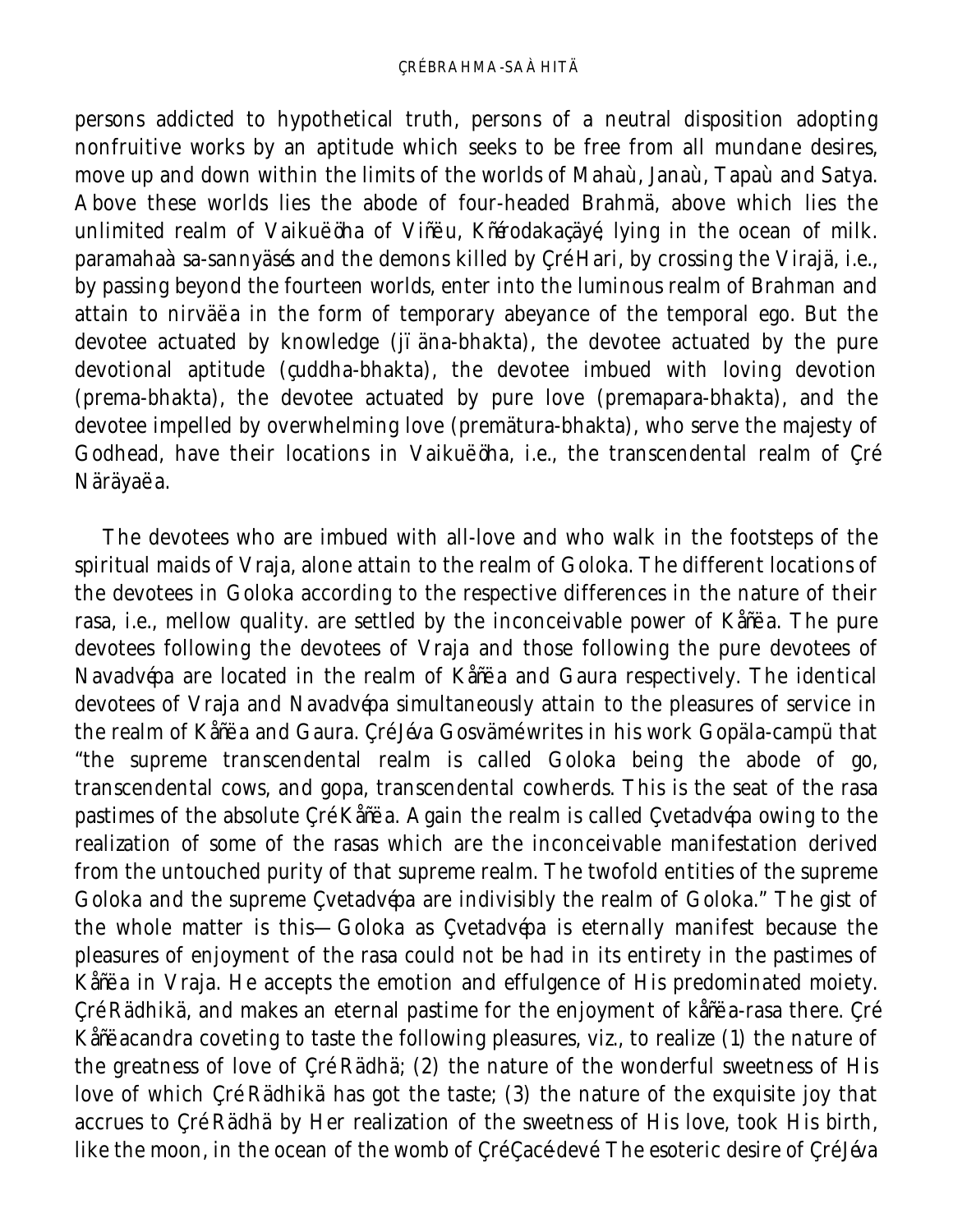Gosvämé Prabhu is herein made manifest. In the Veda it is also said, "Let me tell you the mystery. In Navadvépa, the identical realm of Goloka, on the bank of the Ganges, Gauracandra who is Govinda, the entity of pure cognition, who has two hands, who is the soul of all souls, who has the supreme great personality as the great meditative sannyäsin and who is beyond the threefold mundane attributes, makes the process of pure unalloyed devotion manifest in this mundane world. He is sole Godhead. He is the source of all forms, the Supreme Soul and is Godhead manifesting Himself in yellow, red, blue and white colors. He is the direct entity of pure cognition full of the spiritual (cit) potency. He is the figure of the devotee. He is the bestower of devotion and cognizable by devotion alone. The selfsame Gauracandra, who is no other than Kåñëa Himself, in order to taste the rasa of the pastimes of Rädhä-Kåñëa in Goloka, is manifest in the eternal realm of Navadvépa identical with Goloka." This is also clear from the Vedic declarations, viz., äsan varëäs trayaù, kåñëa-varëaà tviñäkåñëam, yathä paçyaù paçyati rukma-varëam, mahän prabhur vai and various other statements of the theistic scriptures. Just as Çré Kåñëa had His birth in the mundane Gokula through the agency of Yogamäyä who is the primal energy of the Supreme Lord, so with her help He manifests the lélä of His birth in the womb of Çacé-devé in Navadvépa on this mundane plane. These are the absolute truths of spiritual science and not the outcome of imaginary speculation under the thraldom of the deluding energy of Godhead.

#### **TEXT 6**

# **, oa T; Krež is no% i nluur% i jilij j% A** vReljlel; rl;ltr ii R;k u lekxe% û^û

*evaà jyotir-mayo devaù sad-änandaù parät paraù ätmärämasya tasyästi prakåtyä na samägamaù* 

#### **SYNONYMS**

*evam—thus; jyotiù-mayaù—transcendental; devaù—the Lord; sat-änandaù—the own Self of eternal ecstasies; parät paraù—the superior of all superiors; ätma-ärämasya engaged in the enjoyments of the transcendental realm; tasya—of Him; asti—there is; prakåtyä—with the mundane potency; na—not; samägamaù—association.*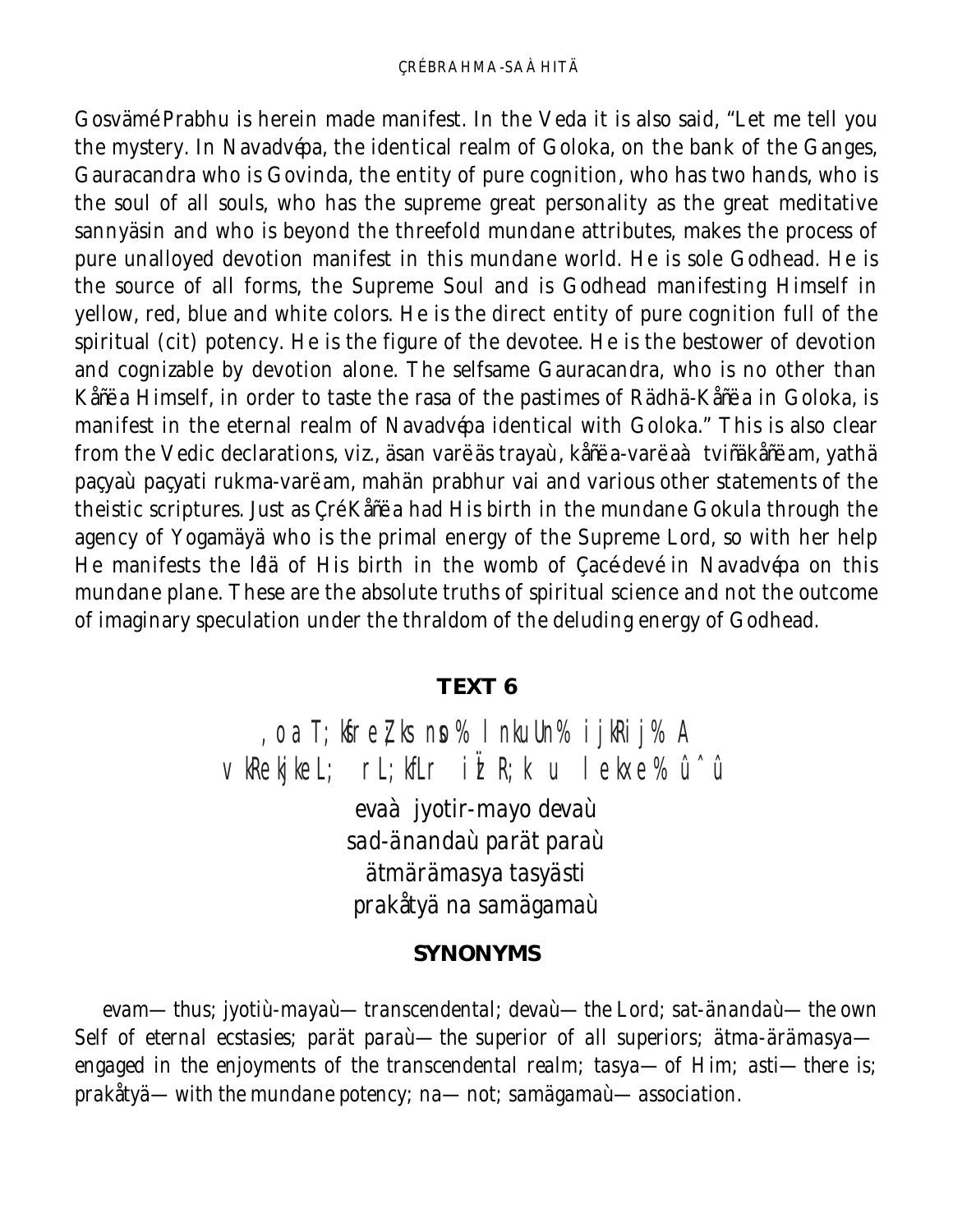#### **TRANSLATION**

The Lord of Gokula is the transcendental Supreme Godhead, the own Self of eternal ecstasies. He is the superior of all superiors and is busily engaged in the enjoyments of the transcendental realm and has no association with His mundane potency.

#### **PURPORT**

The sole potency of Kåñëa which is spiritual, functioning as Kåñëa's own proper power, has manifested His pastimes of Goloka or Gokula. By her grace individual souls who are constituents of the marginal potency can have admission into even those pastimes. The deluding energy who is of the nature of the perverted reflection of the spiritual (cit) potency. has got her location on the other side of the river Virajä, which surrounds the Brahma-dhäma forming the boundary of Mahä-Vaikuë oha as the outer envelope of Goloka. The position of Goloka being absolutely unalloyed with the mundane, deluding energy. far from having any association with Kåñëa, feels ashamed to appear before His view.

#### TFXT<sub>7</sub>

# ek;kjeekt; u fo;klr;k Ig A **viteuk je; k jes R; ädlyafl I {k k û%}**

mäyayäramamäëasya na viyogas taya saha ätmanä ramayä reme tyakta-kälaà sisåkñayä

#### **SYNONYMS**

mäyayä—with the illusory energy; aramamäëasya—of Him, who never consorts; na not; viyogaù-complete separation; tayä-her; saha-from; ätmanä-with His own; ramayä—spiritual potency, Ramä; reme—consorts; tyakta-kälam—by casting His glance in the shape of sending His time energy; sisåknaya—with the desire to create.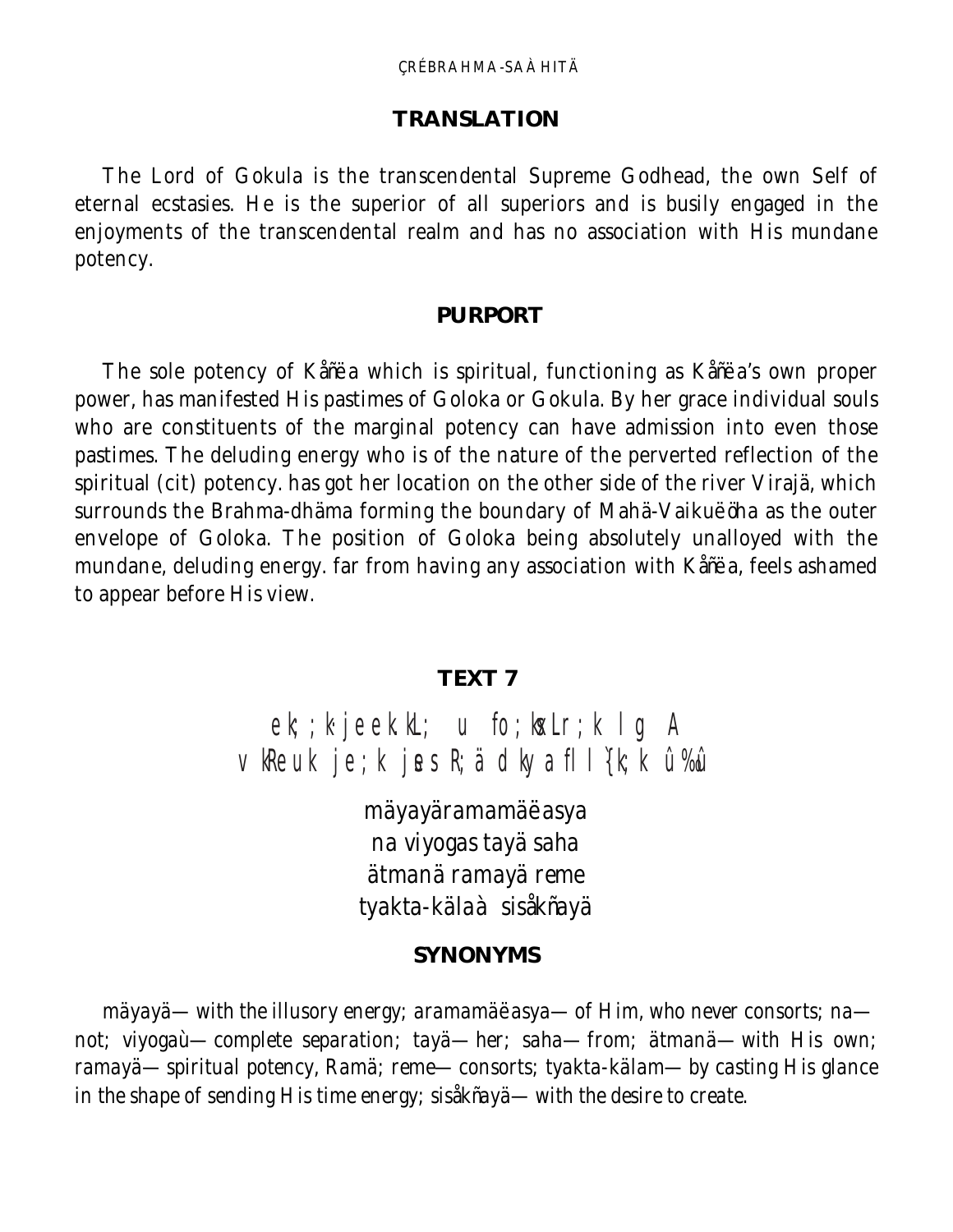#### **TRANSLATION**

Kåñëa never consorts with His illusory energy. Still her connection is not entirely cut off from the Absolute Truth. When He intends to create the material world the amorous pastime, in which He engages by consorting with His own spiritual [cit] potency Ramä by casting His glance at the deluding energy in the shape of sending His time energy, is an auxiliary activity.

#### **PURPORT**

The illusory energy has no direct contact with Kåñëa, but has got indirect contact. Viñëu the prime cause, lying in the Causal Ocean, the plenary portion of Mahä-Saì karñaëa who has His scat in Mahä-Vaikuë öha the sphere of Kåñëa's own extended transcendental pastimes, casts His glance towards the deluding energy. Even in casting His glance He has no contact with the deluding energy because the spiritual (cit) potency Ramä then carries the function of His glance as His unpolluted eversubmissive potency. The deluding energy as the maidservant of the spiritual (cit) potency Ramä, serves the manifested plenary portion of Godhead consorted with Ramä, the time energy representing the force of activity and instrumentality of Ramä; hence there is found the process of masculinity or the creative force.

#### **TEXT 8**

# fu;fr% lk jelneh rrfizk r}'la rnk A **rfYyÂa Hxolu~ 'EHq; ilr: i% lukru% û ;k; Ku% l kijk tä% dlelsit a eg¼j% ûŠû**

*niyatiù sä ramä devi tat-priyä tad-vaçaà tadä tal-liìgaà bhagavän çambhur jyoti-rüpaù sanätanaù yä yoniù säparä çaktiù kämo béjaà mahad dhareù*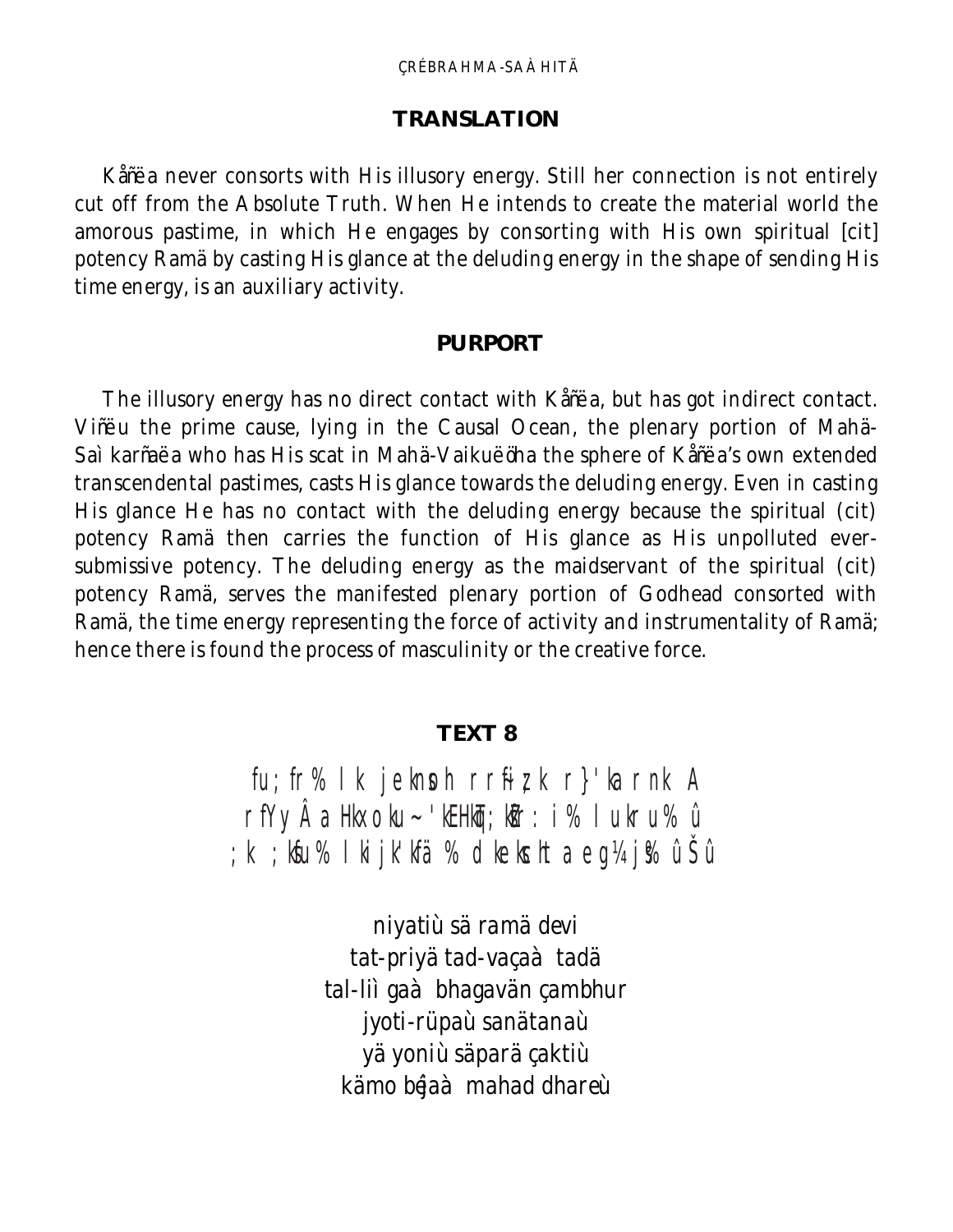#### **SYNONYMS**

*niyatiù—the regulator; sä—she; ramä—the spiritual potency; devi—the goddess; tat—of Him; priyä—beloved; tat—of Him; vaçam—under the control; tadä—then (at the time of creation); tat—of Him; liìgam—the masculine symbol, or manifested emblem; bhagavän—possessing opulences; çambhuù—Çambhu; jyotiù-rüpaù—halo; sanätanaù—eternal; yä—which; yoniù—the symbol of mundane feminine productivity; sa—that; aparä—nonabsolute; çaktiù—potency; kämaù—the desire; béjam—the seed; mahat—the faculty of perverted cognition; hareù—of the Supreme Lord.* 

#### **TRANSLATION**

[The secondary process of association with Mäyä is described.] Ramädevé, the spiritual [cit] potency, beloved consort of the Supreme Lord, is the regulatrix of all entities. The divine plenary portion of Kåñëa creates the mundane world. At creation there appears a divine halo of the nature of His own subjective portion [sväàça]. This halo is divine Çambhu, the masculine symbol or manifested emblem of the Supreme Lord. This halo is the dim twilight reflection of the supreme eternal effulgence. This masculine symbol is the subjective portion of divinity who functions as progenitor of the mundane world, subject to the supreme regulatrix [niyati]. The conceiving potency in regard to mundane creation makes her appearance out of the supreme regulatrix. She is Mäyä, the limited, nonabsolute [aparä] potency, the symbol of mundane feminine productivity. The intercourse of these two brings forth the faculty of perverted cognition, the reflection of the seed of the procreative desire of the Supreme Lord.

#### **PURPORT**

Saì karñaëa possessed of creative desire is the subjective portion of Kåñëa taking the initiative in bringing about the birth of the mundane world. Lying in the causal water as the primal puruña-avatära He casts His glance towards Mäyä (the limited potency). Such glance is the efficient cause of the mundane creation. Çambhu the symbol of masculine mundane procreation is the dim halo of this reflected effulgence. It is this symbol which is applied to the organ of generation of Mäyä, the shadow of Ramä or the divine potency. The first phase of the appearance of the mundane desire created by Mahä-Viñëu is called the seminal principle of mahat or the perverted cognitive faculty. It is this which is identical with the mental principle ripe for procreative activity. The conception underlying it is that it is the will of the puruña who creates by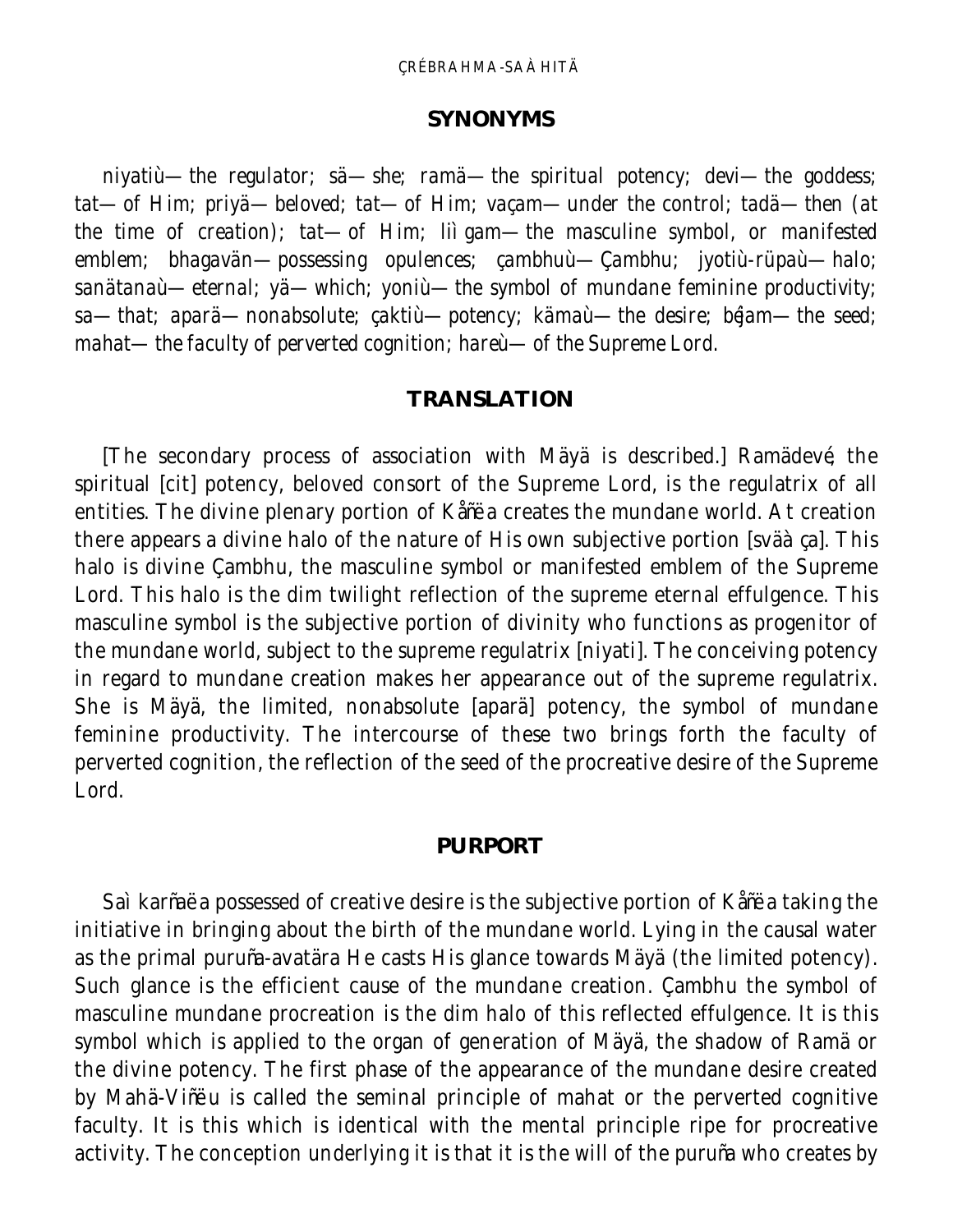using the efficient and material principles. Efficiency is Mäyä or the productive feminine organ. The material principle is Çambhu or the procreative masculine organ. Mahä-Viñëu is puruña or the dominating divine person wielding the will. Pradhäna or the substantive principle in the shape of mundane entities, is the material principle. Nature embodying the accommodating principle (ädhära), is Mäyä. The principle of embodied will bringing about the intercourse of the two, is the dominating divine person (puruña), subjective portion of Kåñëa, the manifestor of the mundane world. All of these three are creators. The seed of amorous creative desire in Goloka, is the embodiment of pure cognition. The seed of sex desire to be found in this mundane world, is that of Kälé, etc., who are the shadows of the divine potency. The former, although it is the prototype of the latter, is located very far from it. The seed of the mundane sex desire is the perverted reflection in this mundane world of the seed of the original creative desire. The process of the appearance of Çambhu is recorded in the tenth and fifteenth çlokas.

#### **TEXT 9**

### fyÂ; **N; Iftedk tirk bek eigsojh izt‰û<û**

*liìga-yony-ätmikä jätä imä mäheçvaré-prajäù* 

#### **SYNONYMS**

*liìga—of the mundane masculine generative organs; yoni—and of the mundane feminine generative organs; ätmikäù—as the embodiment; jätäù—born; imäù—these; mäheçvaré—of the consort of the great lord of this mundane world; prajäù—the offspring.* 

#### **TRANSLATION**

All offspring of the consort of the great lord [Maheçvara] of this mundane world are of the nature of the embodiment of the mundane masculine and feminine generative organs.

#### **PURPORT**

The full quadrantal extension of the Supreme Lord, is His majesty. Of this the triquadrantal extensions of unlamenting, nonperishing and nonapprehending situations constitute the majesties of the realms of Vaikuëöha and Goloka, etc. In this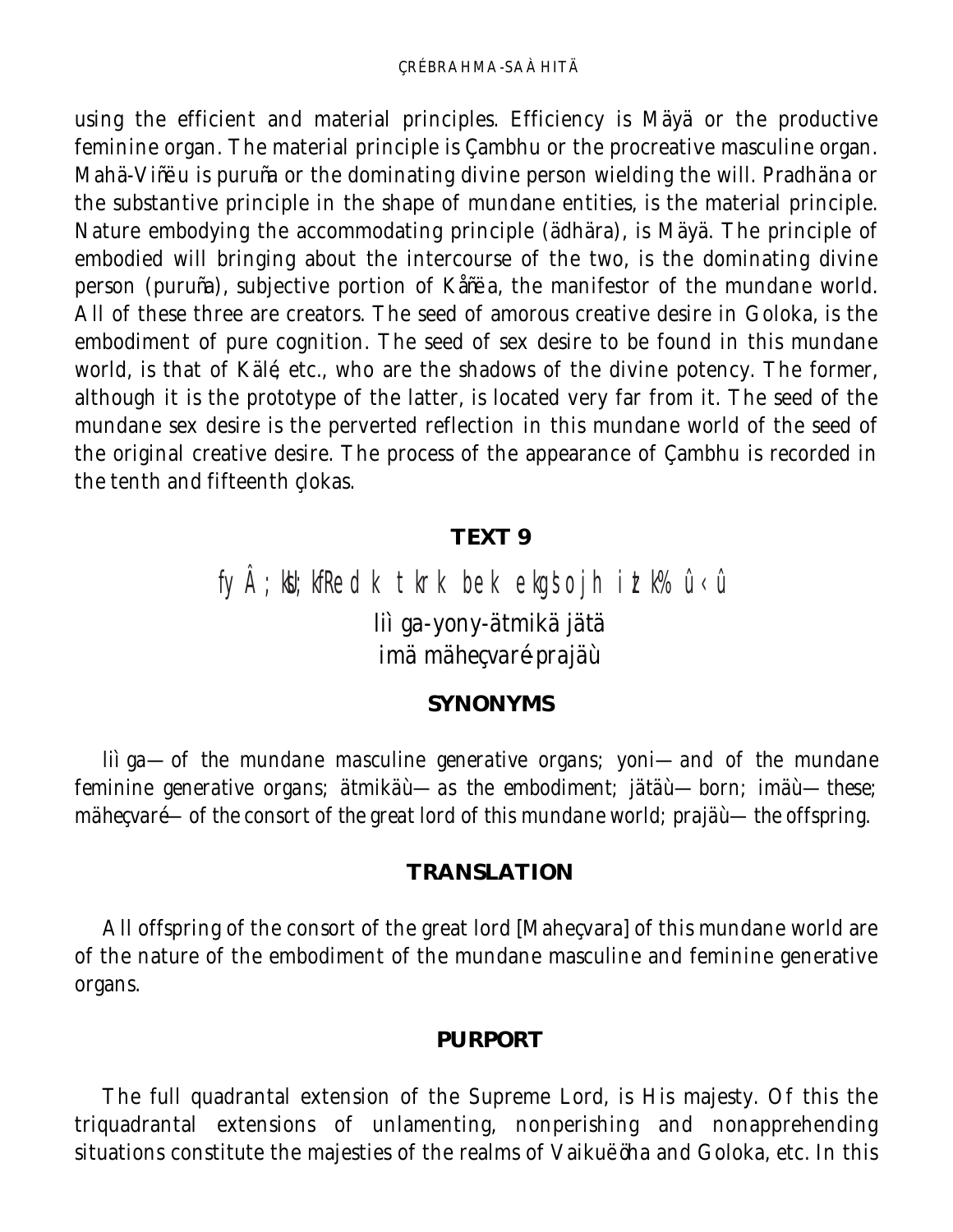temporal realm of Mäyä devas and men, etc.—all these together with all mundane worlds—are the great majesties of the limited potency. All these entities are embodiments of the masculine and feminine organs of generation by the distinction of efficient and material causal principles; or, in other words, they are produced by the process of sexual intercourse between the male and female organs of generation. All the information that has been accumulated by the agency of the sciences of this world, possesses this nature of sexual co-union. Trees, plants and even all insentient entities are embodiments of the co-union of male and female. The feature that is of special significance is that although such expressions as "the generative organs of male and female" are indecorous yet in scientific literature these words, expressing the abovementioned principles, are exceedingly wholesome and productive of abiding value. Indecorum is merely an entity pertaining to the external custom of society. But science, and specially the highest science, cannot destroy the true entity by deference to social custom. Wherefore, in order to demonstrate the seed of mundane sex desire, the basic principle of this phenomenal world, the use of those identical words is indispensable. By the use of all these words only the masculine energy or the predominating active potency, and female energy or the predominated active potency. are to be understood.

#### TEXT<sub>10</sub>

# **"Käelu~ i4"R% l ls; a fy** $\hat{A}$ **: ih egsoj% A ritellitioj HiVy Âs eglio". In ERi fr% û f 0û**

çaktimän puruñaù so 'yaà liì ga-rüpé maheçvaraù tasminn ävirabhül liì ge mahä-viñëur jagat-patiù

#### **SYNONYMS**

çaktimän- joined to his female consort; puruñaù—person; saù—he; ayam—this; liì garüpé-in the form of the male generating organ; mahä-éçvaraù-Çambhu, the lord of this mundane world; tasmin-in that; ävirabhüt-manifested; lii ge-in the manifested emblem; mahä-viñëuù-Mahä-Viñëu; jagat-patiù-the Lord of the world.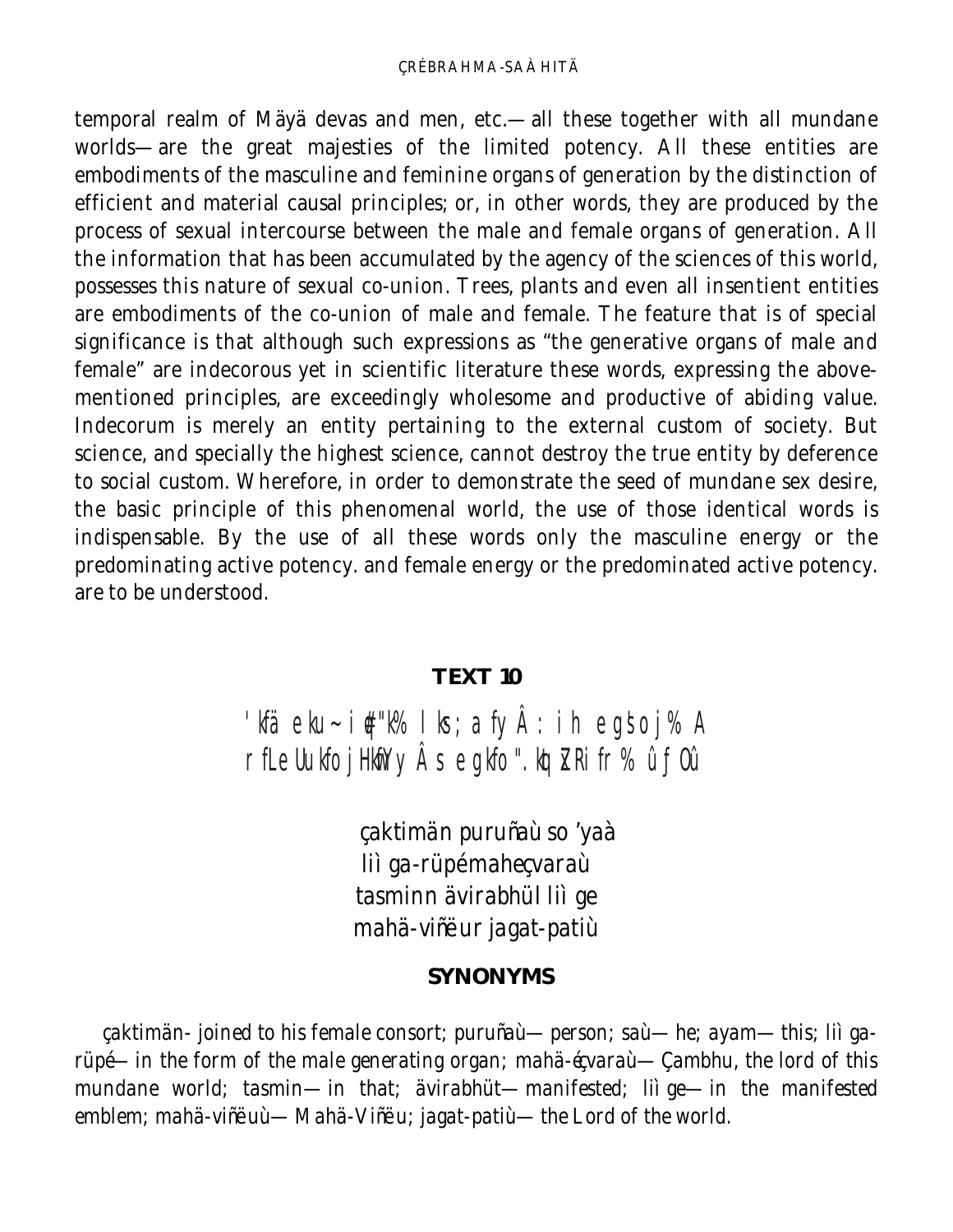#### **TRANSLATION**

The person embodying the material causal principle, viz., the great lord of this mundane world [Maheçvara] Çamhhu, in the form of the male generating organ, is joined to his female consort the limited energy [Mäyä] as the efficient causal principle. The Lord of the world Mahä-Viñëu is manifest in him by His subjective portion in the form of His glance.

#### **PURPORT**

In the transcendental atmosphere (para-vyoma), where spiritual majesty preponderates, there is present Çré Näräyaëa who is not different from Kåñëa. Mahä-Saìkarñaëa, subjective plenary facsimile of the extended personality of Çré Näräyaëa, is also the divine plenary portion of the propagatory embodiment of Çré Kåñëa. By the power of His spiritual energy a plenary subjective portion of Him, eternally reposing in the neutral stream of Virajä forming the boundary between the spiritual and mundane realms, casts His glance, at creation, unto the limited shadow potency. Mäyä, who is located far away from Himself. Thereupon Çambhu, lord of pradhäna embodying the substantive principle of all material entities, who is the same as Rudra, the dim reflection of the Supreme Lord's own divine glance, consummates his intercourse with Mäyä, the efficient mundane causal principle. But he can do nothing independently of the energy of Mahä-Viñëu representing the direct spiritual power of Kåñëa. Therefore, the principle of mahat, or the perverted cognitive faculty. is produced only when the subjective plenary portion of Kåñëa, viz., the prime divine avatära Mahä-Viñëu who is the subjective portion of Saìkarñaëa, Himself the subjective portion of Kåñëa, is propitious towards the active mutual endeavors of Mäyä, Çiva's consort (çakti), and pradhäna or the principle of substantive mundane causality. Agreeably to the initiative of Mahä-Viñëu the consort of Çiva creates successively the mundane ego (ahaì kära), the five mundane elements (bhütas) viz., space etc., their attributes (tanmätras) and the limited senses of the conditioned soul (jéva). The constituent particles, in the form of pencils of effulgence of Mahä-Viñëu, are manifest as the individual souls (jévas). This will be elaborated in the sequel.

#### **TEXT 11**

# **lgò'hiz iq'k% lgòkk% lgòik~ A lgòcigip 'olfek lgòlàk% lgòlik ûffû**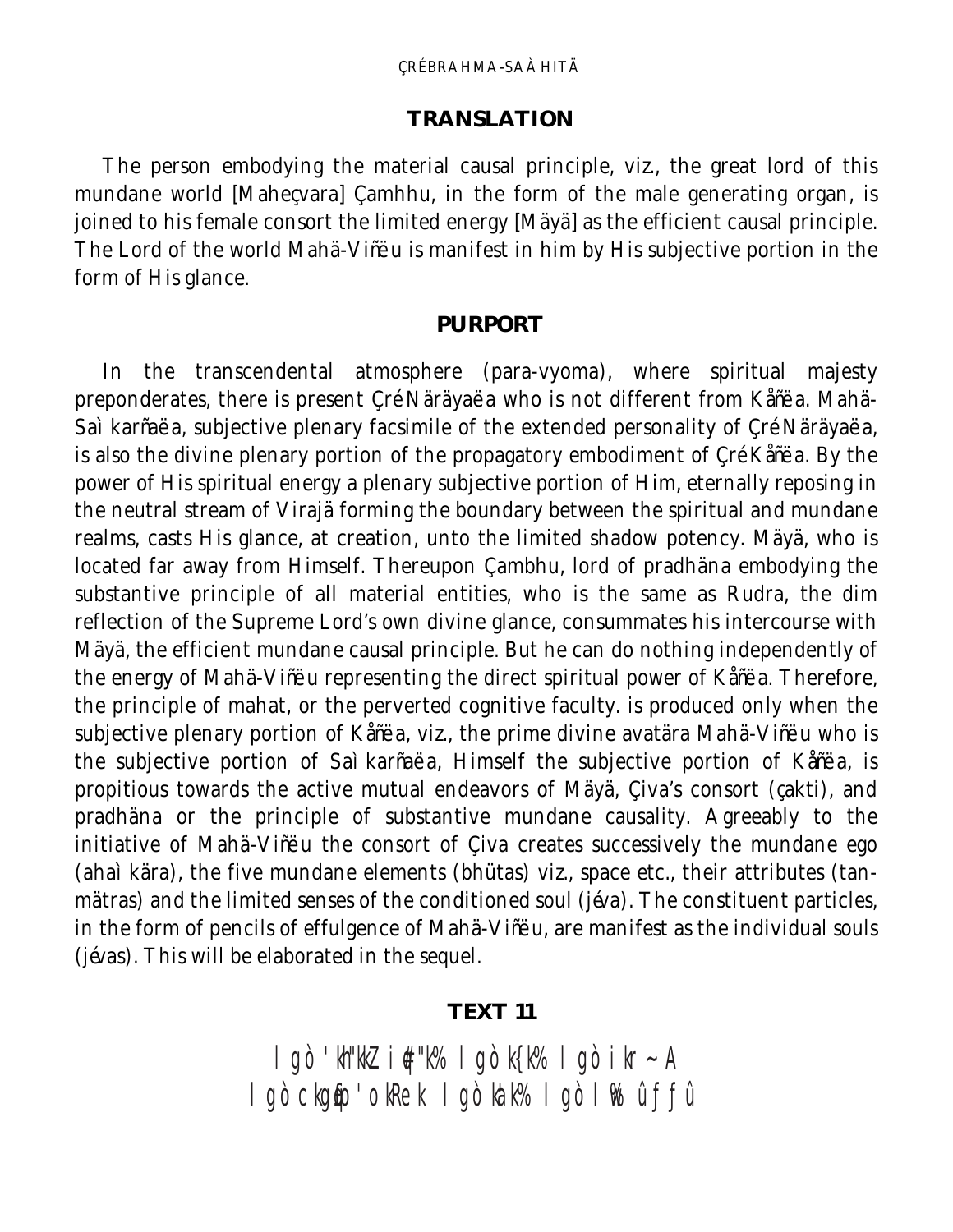*sahasra-çérñä puruñaù sahasräkñaù sahasra-pät sahasra-bähur viçvätmä sahasräàçaù sahasra-süù* 

#### **SYNONYMS**

*sahasra-çérñä—possessing thousands of heads; puruñaù—Lord Mahä-Viñëu, the first puruña-avatära; sahasra-akñaù—possessing thousands of eyes; sahasra-pät—possessing thousands of legs; sahasra-bähuù—possessing thousands of arms; viçva-ätmä—the Supersoul of the universe; sahasra-aàçaù—the source of thousands of avatäras; sahasrasüù—the creator of thousands of individual souls.* 

#### **TRANSLATION**

The Lord of the mundane world, Mahä-Viñëu, possesses thousands of thousands of heads, eyes, hands. He is the source of thousands of thousands of avatäras in His thousands of thousands of subjective portions. He is the creator of thousands of thousands of individual souls.

#### **PURPORT**

Mahä-Viñëu, the object of worship of the hymns of all the Vedas, is possessed of an infinity of senses and potencies, and He is the prime avatära-puruña, the source of all the avatäras.

# **TEXT 12**  uljk;.k% l HxolukiLrLelr~ lukrukr~ A **vlíojkhr~ dkj.k.kks fufèk% i al"kulled% û ; kríuala xr** $l$ **rfleu~ lgòkk% Lo;a eglu~ û** $f$ **,,û**

*näräyaëaù sa bhagavän äpas tasmät sanätanät äviräsét käraëärëo nidhiù saìkarñaëätmakaù yoga-nidräà gatas tasmin sahasräàçaù svayaà mahän*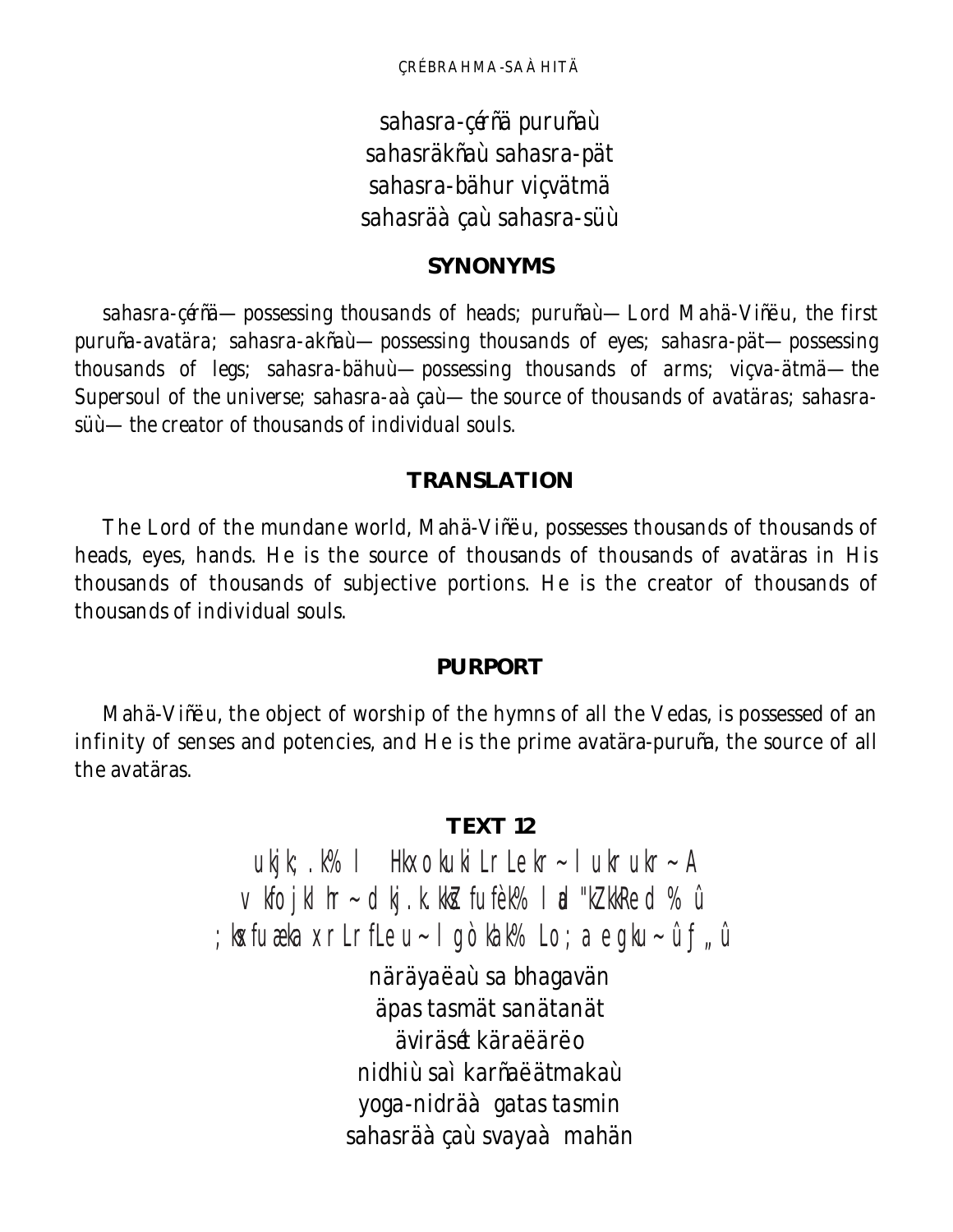#### ÇRÉ BRAHMA-SAÀHITÄ

#### **SYNONYMS**

*näräyaëaù—named Näräyaëa; saù—that; bhagavän—Supreme Personality of Godhead, Mahä-Viñëu; äpaù—water; tasmät—from that; sanätanät—eternal person; äviräsét—has sprung; käraëa-arëaù—the Causal Ocean; nidhiù—expanse of water; saìkarñaëa-ätmakaù—the subjective portion of Saìkarñaëa; yoga-nidräm gataù—in the state of deep sleep; tasmin—in that (water); sahasra-aàçaù—with thousands of portions; svayam—Himself; mahän—the Supreme Person.* 

#### **TRANSLATION**

The same Mahä-Viñëu is spoken of by the name of "Näräyaëa" in this mundane world. From that eternal person has sprung the vast expanse of water of the spiritual Causal Ocean. The subjective portion of Saìkarñaëa who abides in paravyoma, the above supreme puruña with thousands of subjective portions, reposes in the state of divine sleep [yoga-nidrä] in the waters of the spiritual Causal Ocean.

#### **PURPORT**

Yoga-nidrä (divine sleep) is spoken of as ecstatic trance which is of the nature of the bliss of the true subjective personality. The above-mentioned Ramädevé is yoganidrä in the form of Yogamäyä.

#### **TEXT 13**

#### rnjlefcy & tlystqchta lal"kZ"; p A g**SiU;. Mku tkriku egiHndo`riku rq û** $f$ **.. û**

*tad-roma-bila jäleñu béjaà saìkarñaëasya ca haimäny aëòäni jätäni mahä-bhütävåtäni tu*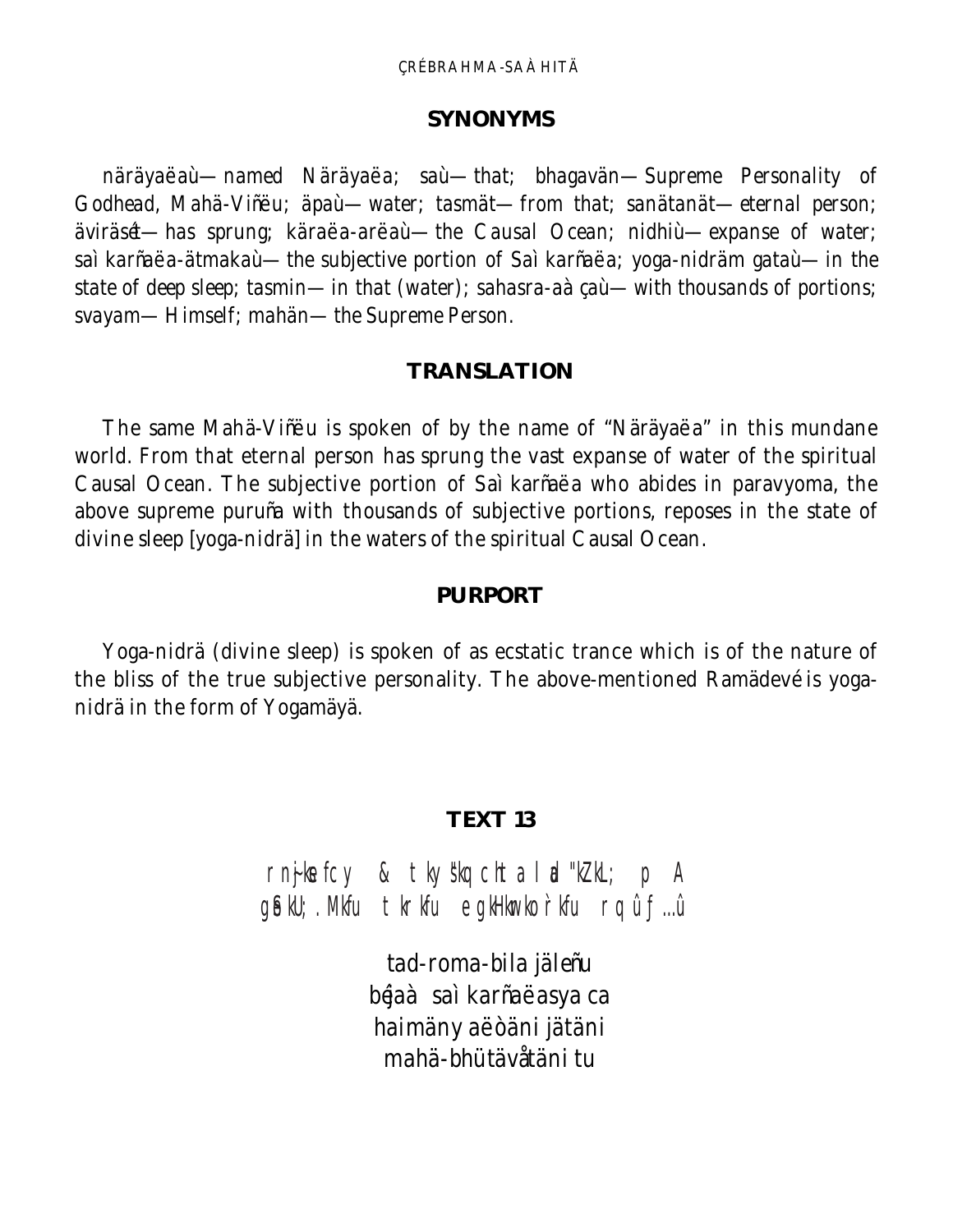#### **SYNONYMS**

tat—of Him (Mahä-Viñëu); roma-bila-jäleñu—in the pores of the skin; béjam—the seeds; sai karñaëasya—of Sai karñaëa; ca—and; haimäni—golden; aëòäni—eggs or sperms; jäta-ni-born; mahä-bhüta-by the five great elements; ävåtäni-covered; tucertainly.

#### **TRANSLATION**

The spiritual seeds of Sai karñaëa existing in the pores of skin of Mahä-Viñëu, are born as so many golden sperms. These sperms are covered with five great elements.

#### PURPORT

The prime divine avatara lying in the spiritual Causal Ocean is such a great affair that in the pores of His divine form spring up myriads of seeds of the universes. Those series of universes are the perverted reflections of the infinite transcendental region. As long as they remain embedded in His divine form they embody the principle of spiritual reflection having the form of golden eggs. Nevertheless by the creative desire of Mahä-Viñeu the minute particles of the great elements, which are constituents of the mundane efficient and material causal principles, envelop them. When those golden sperms, coming out with the exhalation of Mahä-Viñeu, enter into the unlimited accommodating chamber of the limited potency (Mäyä) they become enlarged by the nonconglomerate great elements.

#### TFXT<sub>14</sub>

# ik, . Wesed kind kin- fo'ir lo; e~ A **I goeil fo'ollek eglio". Kj. I ulru% û ftû**

praty-aëòam evam ekäàçäd ekäàçäd viçati svayam sahasra-mürdhä vicvätmä mahä-viñëuù sanätanaù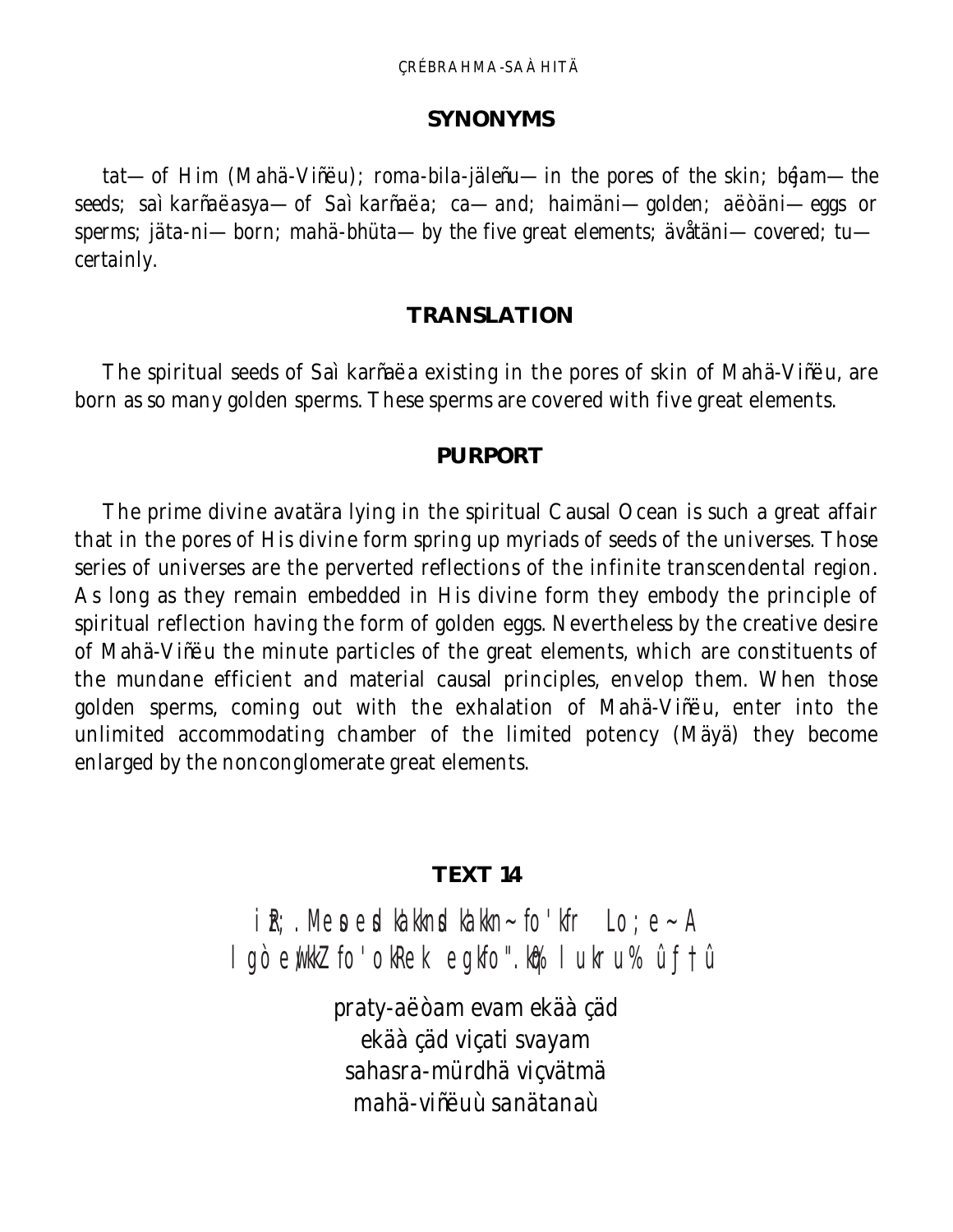#### **SYNONYMS**

prati—each; aëòam—egglike universe; evam—thus; eka-aàçät eka-aàçät—as His own separate subjective portions; vicati—enters; svayam—personally; sahasra-mürdhä possessing thousands of heads; vicva-ätmä—the Supersoul of the universe; mahä-viñëuù— Mahä-Viñëu: sanätanaù—eternal.

#### **TRANSLATION**

The same Mahä-Viñeu entered into each universe as His own separate subjective portions. The divine portions, that entered into each universe are possessed of His majestic extension, i.e., they are the eternal universal soul Mahä-Viñeu, possessing thousands of thousands of heads.

#### **PURPORT**

Mahä-Viñëu lying in the spiritual Causal Ocean is the subjective portion of Mahä-Saì karñaëa. He entered, as His own subjective portions, into those universes. These individual portions all represent the second divine puruña lying in the ocean of conception and is identical with Mahä-Viñeu in every respect. He is also spoken of as the divine guide, from within, of all souls.

#### TEXT<sub>15</sub>

# olelÂlni tnío".lqní{kliÂlr~ itlifre~A **T; lir£yÂe; a 'EHq cinislinoW tr~ûf‡û**

vämäì gäd asåjad viñëuà dakniëäi gät prajäpatim jyotir-liì ga-mayaà çambhuà kürca-deçäd aväsåjat

#### **SYNONYMS**

väma-aì gät-from His left limb; asåjat-He created; viñëum-Lord Viñëu; dakñiëaaì gät—from His right limb; prajäpatim—Hiraëyagarbha Brahmä; jyotiù-liì ga—the divine masculine manifested halo; mayam-"comprising; cambhum—Cambhu; kürcadeçät—from the space between His two eyebrows; aväsåjat—He created.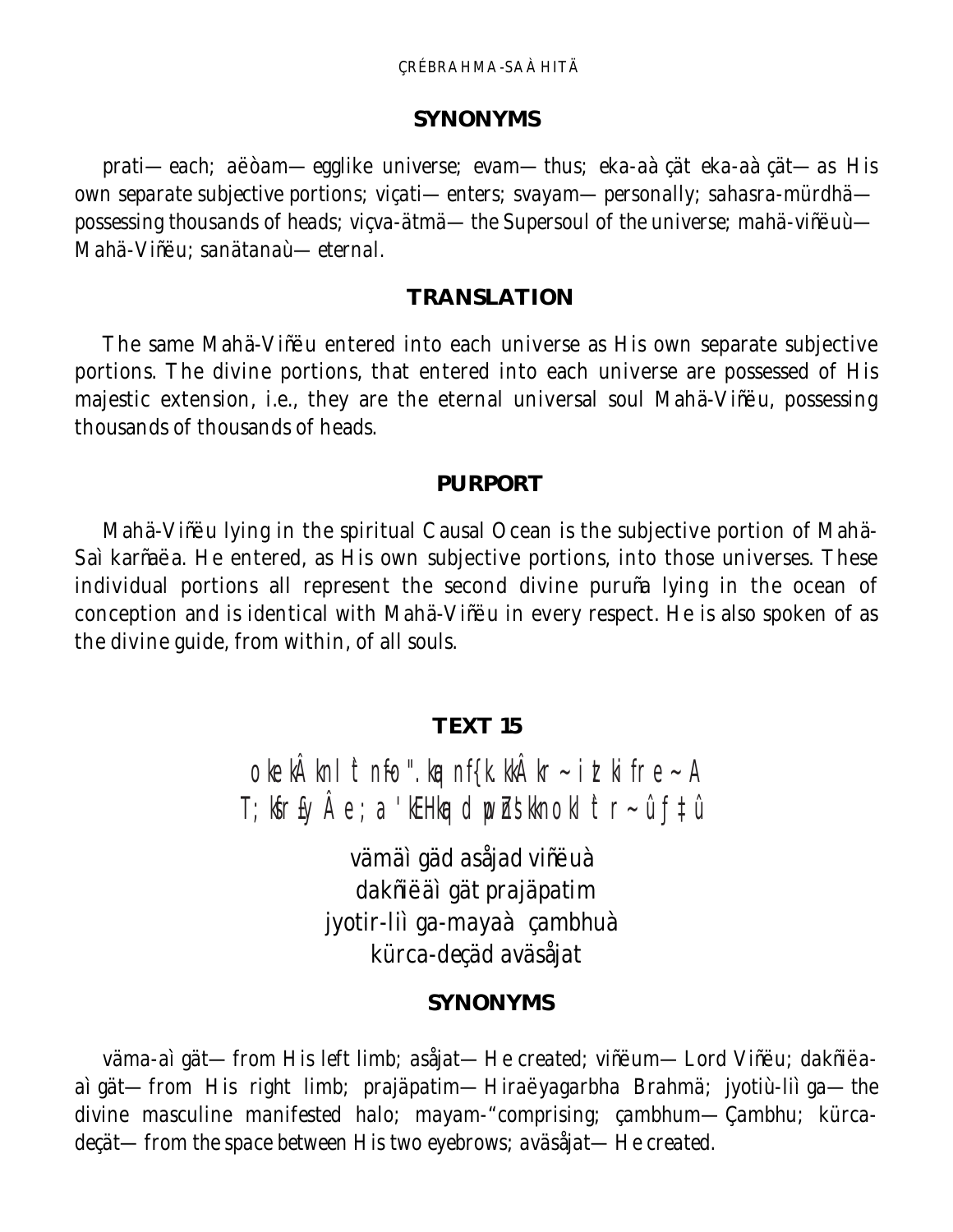#### **TRANSLATION**

The same Mahä-Viñëu created Viñëu from His left limb, Brahmä, the first progenitor of beings, from His right limb and, from the space between His two eyebrows, Çambhu, the divine masculine manifested halo.

#### **PURPORT**

The divine puruña, lying in the ocean of milk, the same who is the regulator of all individual souls, is Çré Viñëu; and Hiraëyagarbha, the seminal principle, the portion of the Supreme Lord, is the prime progenitor who is different from the four-faced Brahmä. This same Hiraëyagarbha is the principle of seminal creating energy of every Brahmä belonging to each of the infinity of universes. The divine masculine manifested halo, Çambhu, is the plenary manifestation of his prototype Çambhu, the same as the primary divine masculine generative symbol Çambhu whose nature has already been described. Viñëu is the integral subjective portion of Mahä-Viñëu. Hence He is the great Lord of all the other lords. The progenitor (Brahmä) and Çambhu are the dislocated portions of Mahä-Viñëu. Hence they are gods with delegated functions. His own potency being on the left side of Godhead, Viñëu appears in the left limb of Mahä-Viñëu from the unalloyed essence of His spiritual (cit) potency. Viñëu, who is Godhead Himself, is the inner guiding oversoul of every individual soul. He is the Personality of Godhead described in the Vedas as being of the measure of a thumb. He is the nourisher. The karmés (elevationists) worship Him as Näräyaëa, the Lord of sacrifices, and the yogés desire to merge their identities in Him as Paramätmä, by the process of their meditative trance.

## **TEXT 16**  vgalij Reda fo'oa rleinsn $\theta$ ;tk;r û $f^{\hat{}}$ û

*ahaìkärätmakaà viçvaà tasmäd etad vyajäyata* 

#### **SYNONYMS**

*ahaìkära—the mundane egotistic principle; ätmakam—enshrining; viçvam universe; tasmät—from that (Çambhu); etat—this; vyajäyata—has originated.*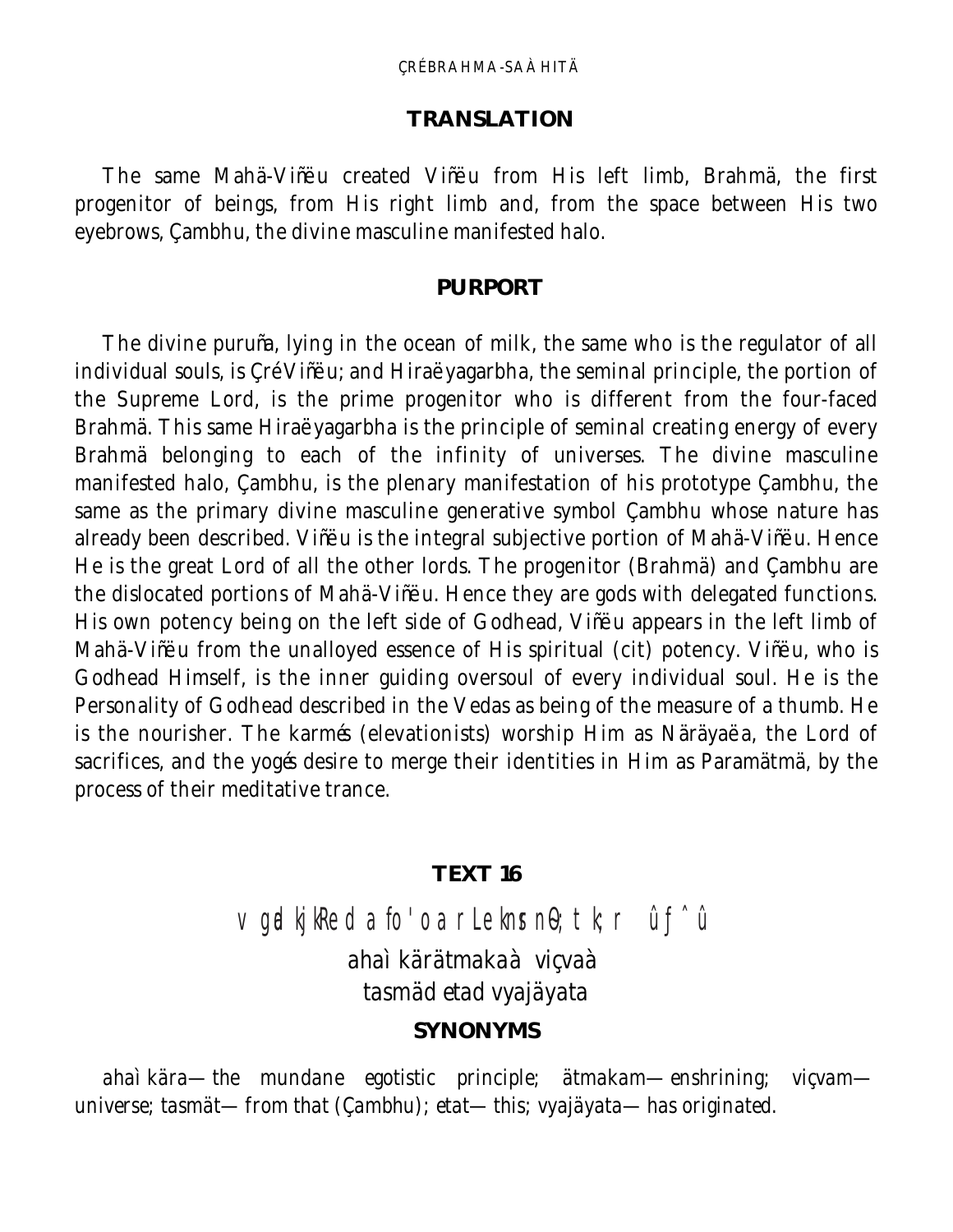#### **TRANSLATION**

The function of Cambhu in relation to jevas is that this universe enshrining the mundane egotistic principle has originated from Çambhu.

#### **PURPORT**

The basic principle is the Supreme Lord Himself who is the embodiment of the principle of existence of all entities devoid of separating egotisms. In this mundane world the appearance of individual entities as separated egotistic symbols, is the limited perverted reflection of the unalloyed spiritual (cit) potency; and, as representing the primal masculine divine generative function Çambhu, it is united to the accommodating principle, viz., the mundane female organ which is the perverted reflection of the spiritual (cit) potency, Ramädevé. At this function Cambhu is nothing but the mere material causal principle embodying the extension in the shape of ingredient as matter. Again when in course of the progressive evolution of mundane creation each universe is manifested, then in the principle of Cambhu, born of the space between the two eyebrows of Viñeu, there appears the manifestation of the personality of Rudra; yet under all circumstances Cambhu fully enshrines the mundane egotistic principle. The innumerable jevas as spiritual particles emanating from the oversoul in the form of pencils of rays of effulgence, have no relation with the mundane world when they come to know themselves to be the eternal servants of the Supreme Lord. They are then incorporated into the realm of Vaikuë oha. But when they desire to lord it over Mäyä, forgetting their real identity. the egotistic principle Cambhu entering into their entities makes them identify themselves as separated enjoyers of mundane entities. Hence Cambhu is the primary principle of the egotistic mundane universe and of perverted egotism in jevas that identifies itself with their limited material bodies.

#### TEXT<sub>17</sub>

# vFk rit=foelstlig byleggr%fdy A ; kluak Hxorh rl; Jljo IÂrk ûf%

atha tais tri-vidhair vecair léläm udvahataù kila yoga-nidrä bhagavaté tasya çrér iva saì gatä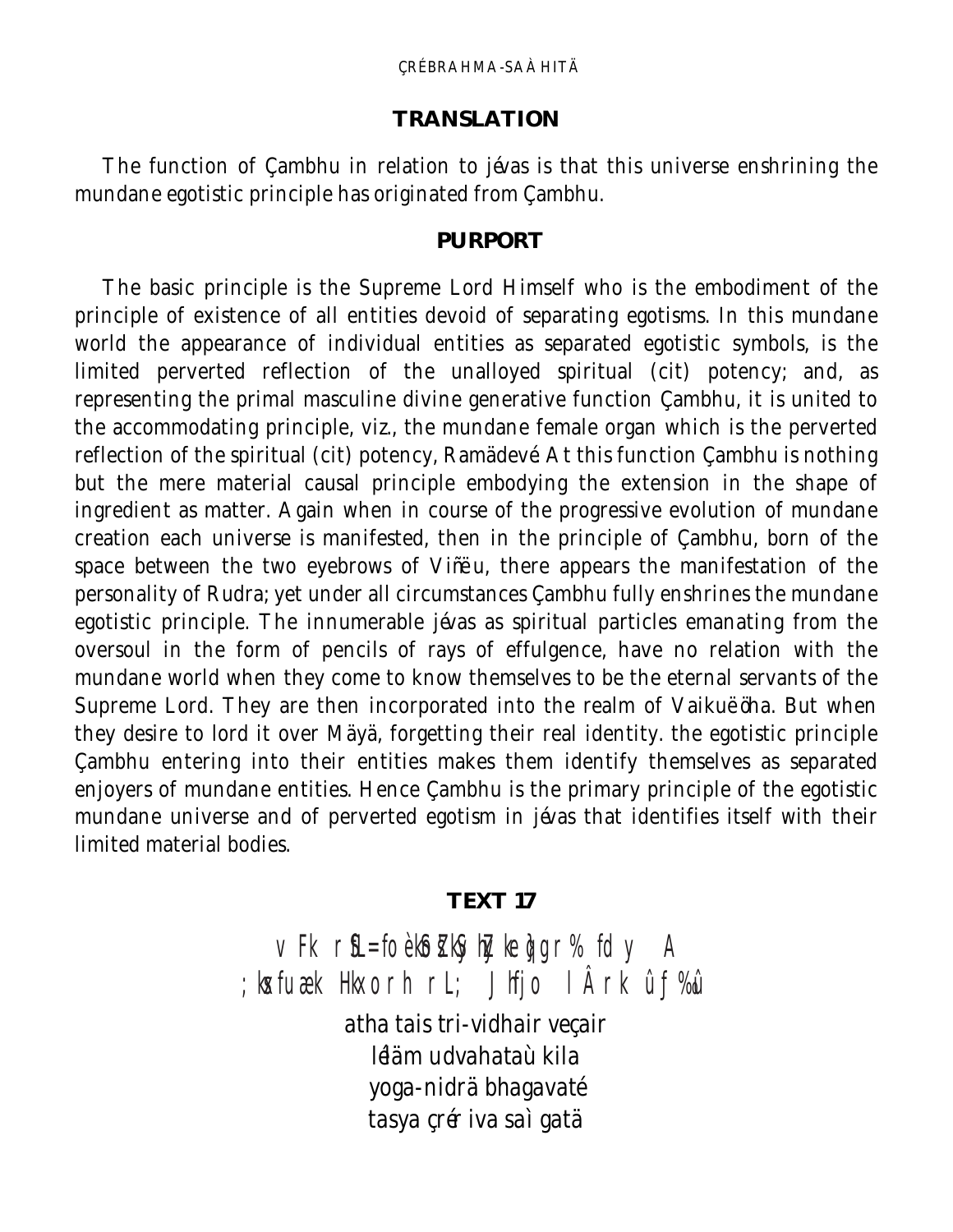#### **SYNONYMS**

atha—thereupon; taiù—with those; tri-vidhaiù—threefold; veçaiù—forms; léläm pastimes; udvahataù—carrying on; kila—indeed; yoga-nidrä—Yoganidrä; bhagavaté full of the ecstatic trance of eternal bliss; tasya—of Him; créù—the goddess of fortune; iva-like; saì gata-consorted with.

#### **TRANSLATION**

Thereupon the same great personal Godhead, assuming the threefold forms of Viñeu, Prajäpati and Çambhu, entering into the mundane universe, plays the pastimes of preservation, creation and destruction of this world. This pastime is contained in the mundane world. Hence, it being perverted, the Supreme Lord, identical with Mahä-Viñeu, prefers to consort with the goddess Yoganidrä, the constituent of His own spiritual [cit] potency full of the ecstatic trance of eternal bliss appertaining to His own divine personality.

#### **PURPORT**

The dislocated portions of the Divinity. viz., Prajäpati and Çambhu, both identifying themselves as entities who are separate from the divine essence, sport with their respective nonspiritual (acit) consorts, viz., Sävitré-devé and Umä-devé, the perverted reflections of the spiritual (cit) potency. The Supreme Lord Viñeu is the only Lord of the spiritual (cit) potency. Ramä or Lakñmé.

#### TEXT<sub>18</sub>

# **fi I (II; la rris ulifferl**; i ù a fofu ;  $\zeta$  is A **rüliya geufyua cã. Is yisleÚqe~ ûfŠû**

sisåkñäyäà tato näbhes tasya padmaà viniryayau tan-nälaà hema-nalinaà brahmaëo lokam adbhutam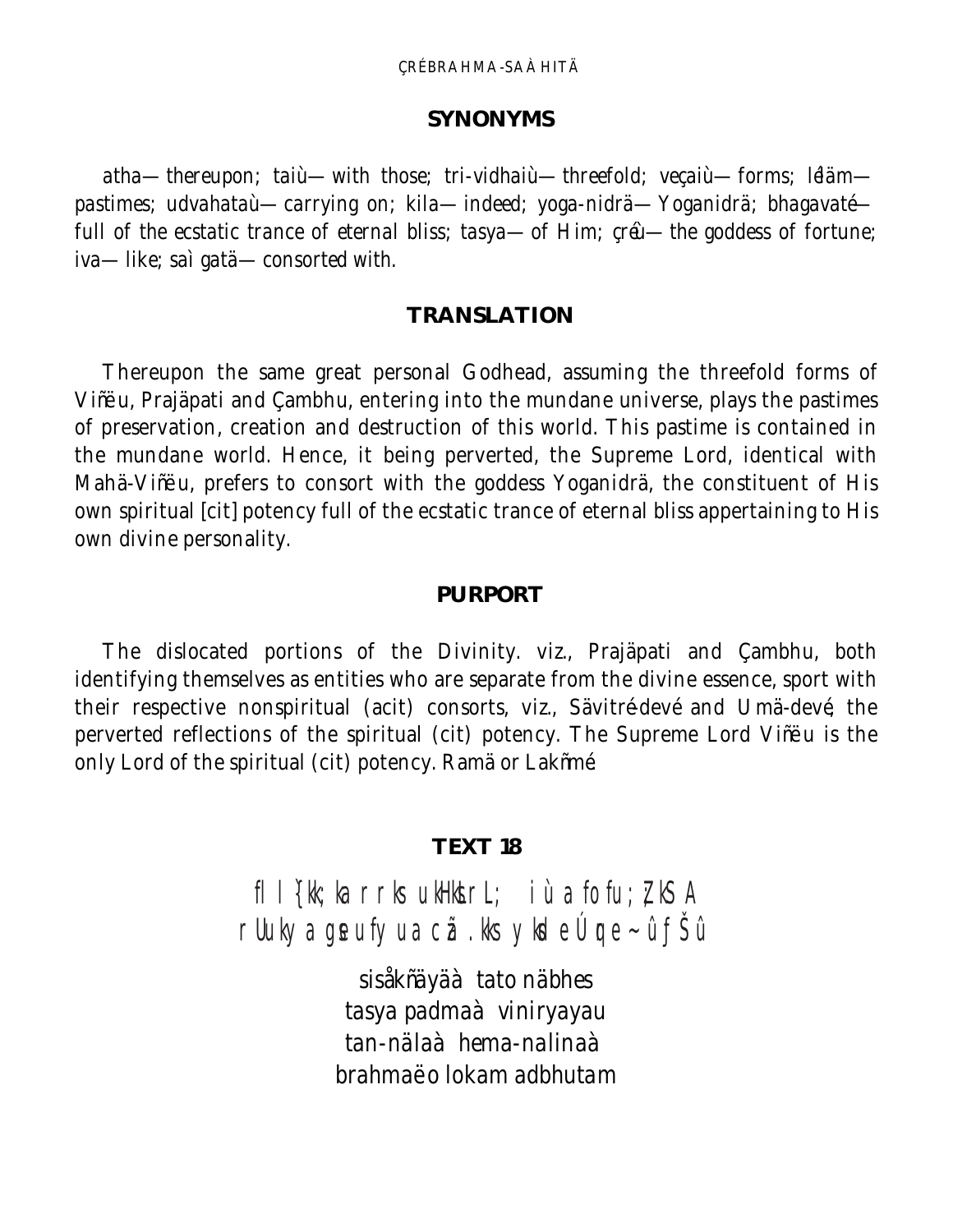### **SYNONYMS**

sisåknäyäm—when there was the will to create; tataù—then; näbheù—from the navel; tasya—of Him; padmam—a lotus; viniryayau—came out; tat-nälam—its stem; hemanalénam—like a golden lotus; brahmaëaù—of Brahmä; lokam—the abode; adbhutam wonderful.

### **TRANSLATION**

When Viñeu lying in the ocean of milk wills to create this universe, a golden lotus springs from His navel-pit. The golden lotus with its stem is the abode of Brahmä representing Brahmaloka or Satyaloka.

### **PURPORT**

"Gold" here means the dim reflection of pure cognition.

### TEXT<sub>19</sub>

# r**ùolíu i tož díu dij. Mu i ji i je~ A leokizkPp folitulu i Hd~ i Hd~ û fpPNDR; k ITtelulsFk Hxolulini#1%A ; it ; u~ ek; ; k nols ; ixfualed Yi ; r~ ûf <û**

tattväni pürva-rüòhäni käraëäni parasparam samaväyäprayogäc ca vibhinnäni påthak påthak cic-chaktyä sajjamäno 'tha bhagavän ädi-püruñaù yojayan mäyayä devo yoga-nidräm akalpayat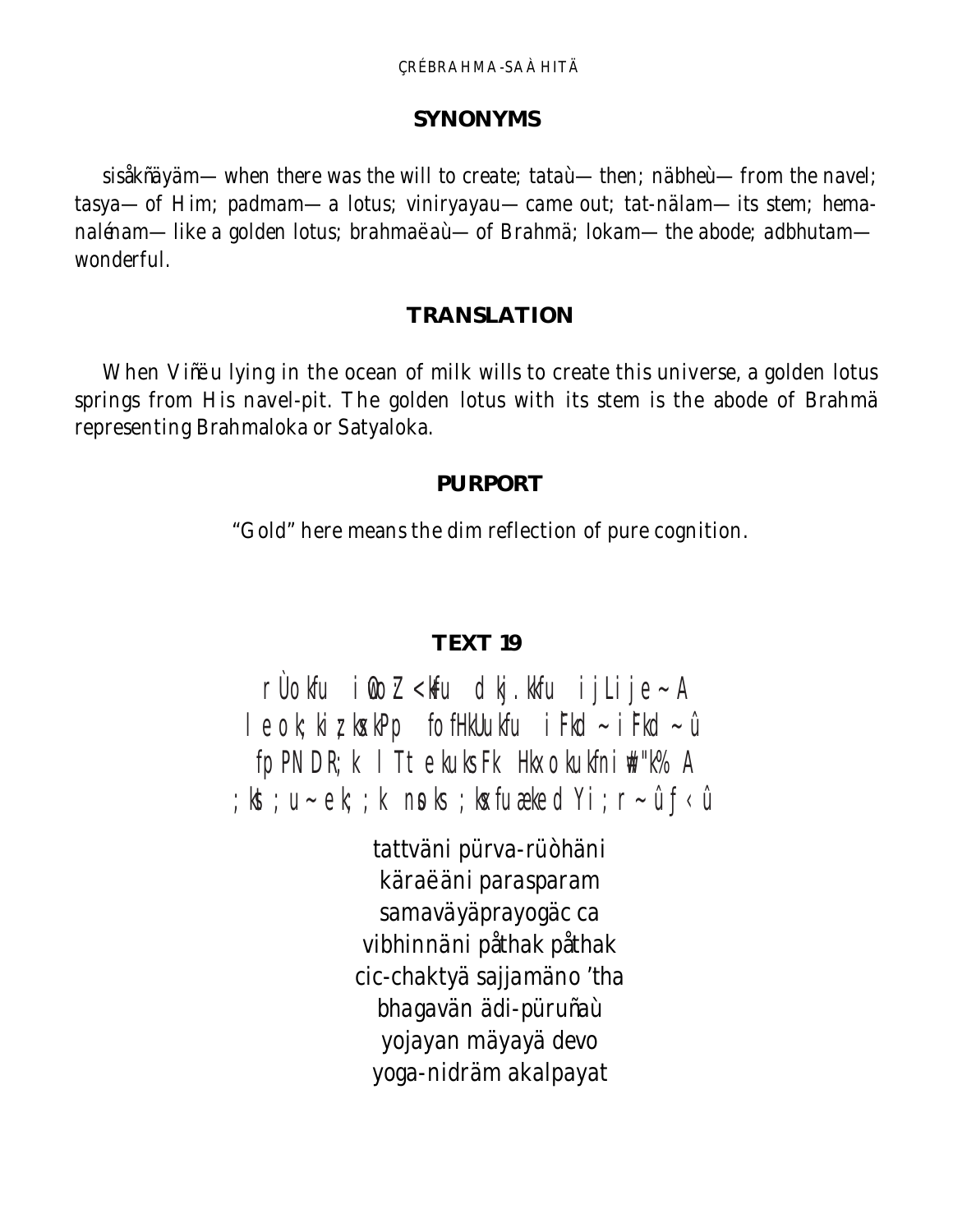#### **SYNONYMS**

*tattväni—elements; pürva-rüòhäni—previously created; käraëäni—causes; parasparam—mutually; samaväya—of the process of conglomeration; aprayogät—from the nonapplication; ca—and; vibhinnäni—separate; påthak påthak—one from another; cit-çaktyä—with His spiritual potency; sajjamänaù—associating; atha—then; bhagavän—the Supreme Personality of Godhead; ädi-püruñaù—the primal Godhead; yojayan—causing to join; mäyayä—with Mäyä; devaù—the Lord; yoga-nidräm— Yoganidrä; akalpayat—He consorted with.* 

#### **TRANSLATION**

Before their conglomeration the primary elements in their nascent state remained originally separate entities. Nonapplication of the conglomerating process is the cause of their separate existence. Divine Mahä-Viñëu, primal Godhead, through association with His own spiritual [cit] potency, moved Mäyä and by the application of the conglomerating principle created those different entities in their state of cooperation. And alter that He Himself consorted with Yoganidrä by way of His eternal dalliance with His spiritual [cit] potency.

### **PURPORT**

Mayädhyakñeëa prakåtiù süyate sa-caräcaram: [Bg. 9.10] "The mundane energy prakåti gives birth to this universe of animate and inanimate beings by My direction." The purport of this çloka of the Gétä is that Mäyä, the perverted reflection of spiritual (cit) potency. was at first inactive and her extension of matter constituting the material cause was also in the separately dislocated state. In accordance with the will of Kåñëa this world is manifested as the resultant of the union of the efficient and the material causal principles of Mäyä. In spite of that, the Supreme Lord Himself remains united with His cit potency. Yoganidrä. The word yoganidrä or yogamäyä indicates as follows: The nature of cit potency is manifestive of the Absolute Truth, while the nature of her perverted reflection, Mäyä, is envelopment in the gloom of ignorance. When Kåñëa desires to manifest something in the mundane ignorance-wrapt affairs, He does this by the conjunction of His spiritual potency with His inactive nonspiritual potency. This is known as Yogamäyä. It carries a twofold notion, namely. transcendental notion and mundane inert notion. Kåñëa Himself, His subjective portions and those jévas who are His unalloyed separated particles, realize the transcendental notion in that conjunction, while conditioned souls feel the mundane inert notion. The external coating of transcendental knowledge in the conscious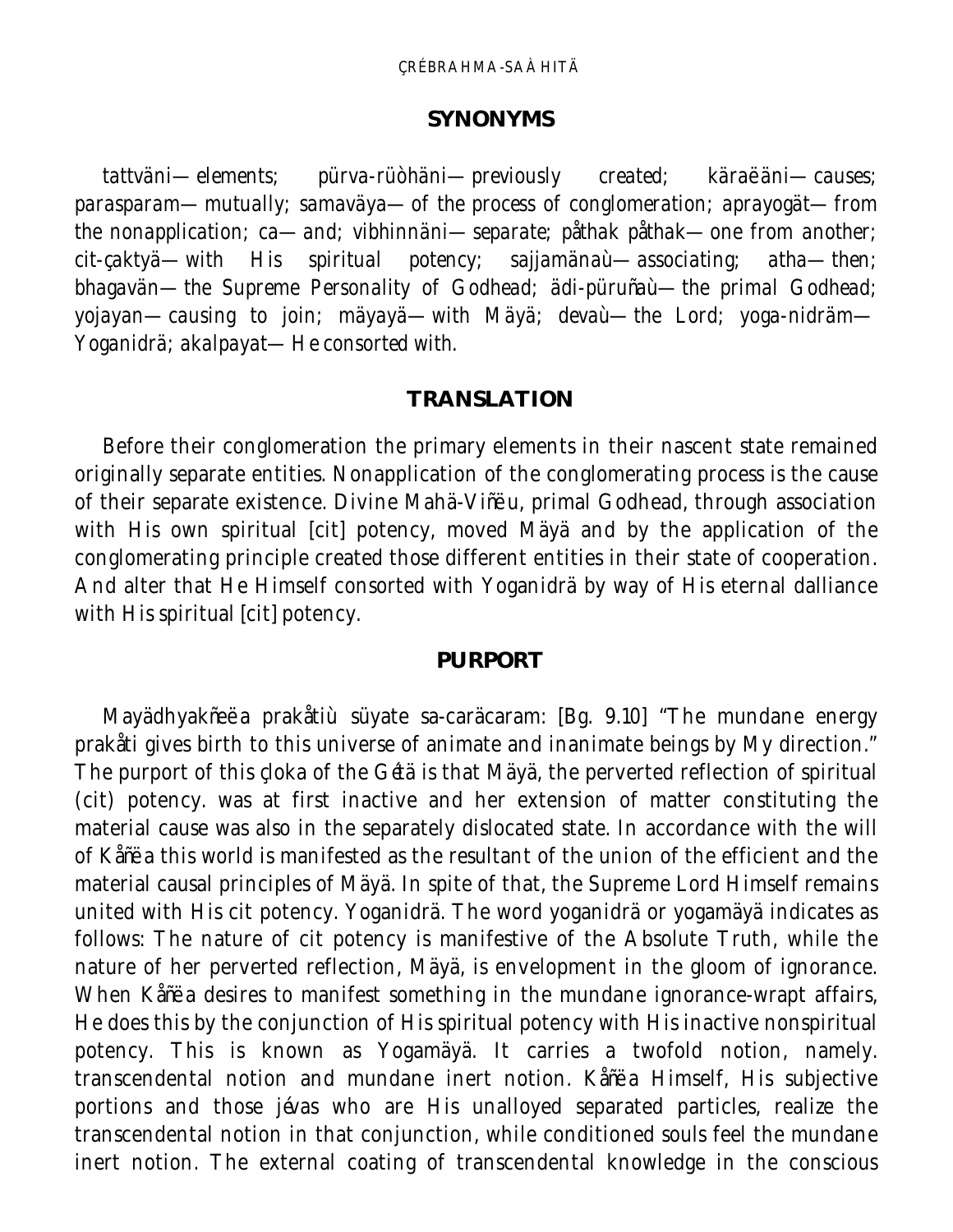activities of conditioned souls, bears the name of Yoganidra. This is also an influence of the cit potency of the Divinity. This principle will be more elaborately considered hereafter.

### TEXT<sub>20</sub>

# ; ktf; Rok rq ritt; o ifoosk Lo; axgle~A **xgla if o'Vs rilearq thollek if rcd; rs û, Qu**

yojayitvä tu täny eva praviveça svayaà guhäm guhäà praviñve tasmiàs tu jévätmä pratibudhyate

### **SYNONYMS**

yojayitvä—after conglomerating; tu—then; täni—them; eva—certainly; praviveça— He entered; svayam—Himself; guhäm—the hidden cavity; guhäm—the hidden cavity; praviñoe—after He entered; tasmin—within that; tu—then; jéva-ätmä—the jévas; pratibudhyate-were awakened.

### **TRANSLATION**

By conglomerating all those separate entities He manifested the innumerable mundane universes and Himself entered into the inmost recess of every extended conglomerate [viraò-vigraha]. At that time those jévas who had lain dormant during the cataclysm were awakened.

### **PURPORT**

The word guhä (hidden cavity) bears various interpretations in the castras. In some portions the nonmanifestive pastimes of the Lord is called guha and elsewhere the resting place of the indwelling spirit of all individual souls, is named guha. In many places the inmost recesses of the heart of each individual is termed guhä. The main point is that the place which is hidden from the view of men in general, is designated guhä. Those jevas that were merged in Hari at the end of the life of Brahmä in the great cataclysm during the preceding great age of the universe, reappeared in this world in accordance with their former fruitive desires.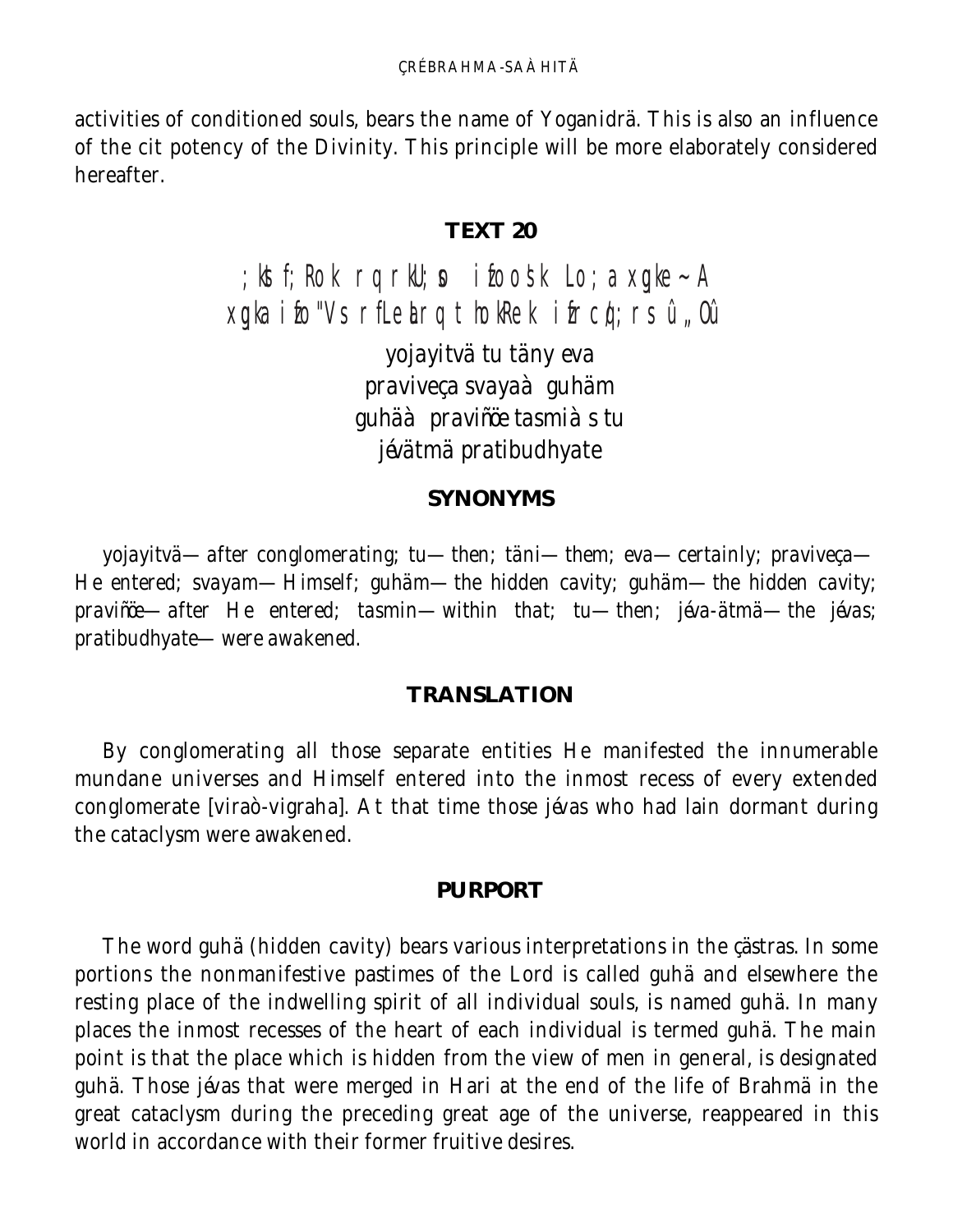### TEXT<sub>21</sub>

# I fuR; is fuR; I EcleR% i i fr'p i j 6 I k û<sub>n</sub> fû

sa nityo nitya-sambandhaù prakåtic ca paraiva sä

#### **SYNONYMS**

saù—that (jéva); nityaù—eternal; nitya-sambandhaù—possessing an eternal relationship; prakåtiù—potency; ca—and; parä—spiritual; eva—certainly; sä—that.

#### **TRANSLATION**

The same jeva is eternal and is for eternity and without a beginning joined to the Supreme Lord by the tie of an eternal kinship. He is transcendental spiritual potency.

#### **PURPORT**

Just as the sun is eternally associated with his rays so the transcendental Supreme Lord is eternally joined with the jevas. The jevas are the infinitesimal particles of His spiritual effulgence and are, therefore, not perishable like mundane things. Jévas, being particles of Godhead's effulgent rays, exhibit on a minute scale the qualities of the Divinity. Hence jévas are identical with the principles of knowledge, knower, egoism, enjoyer, meditator and doer. Kåñëa is the all-pervading, all-extending Supreme Lord; while jévas have a different nature from His, being His atomic particles. That eternal relationship consists in this that the Supreme Lord is the eternal master and jevas are His eternal servants. Jévas have also sufficient eligibility in respect of the mellow quality of the Divinity. Apareyam itas tv anya a prakatia viddhi me param. By this verse of the Gétä it is made known that jévas are His transcendental potency. All the qualities of the unalloyed soul are above the eightfold qualities such as egotism, etc., pertaining to His acit potency. Hence the jeva potency, though very small in magnitude, is still superior to acit potency or Mäyä. This potency has another name, viz., taöasthä or marginal potency, being located on the line demarcating the spheres of the spiritual and mundane potencies. He is susceptible to the influence of the material energy owing to his small magnitude. But so long as he remains submissive to Kanea, the Lord of Mäyä, he is not liable to the influence of Mäyä. The worldly afflictions, births and rebirths are the concomitants of the fettered condition of souls fallen into the clutches of the deluding potency from a time that has no beginning.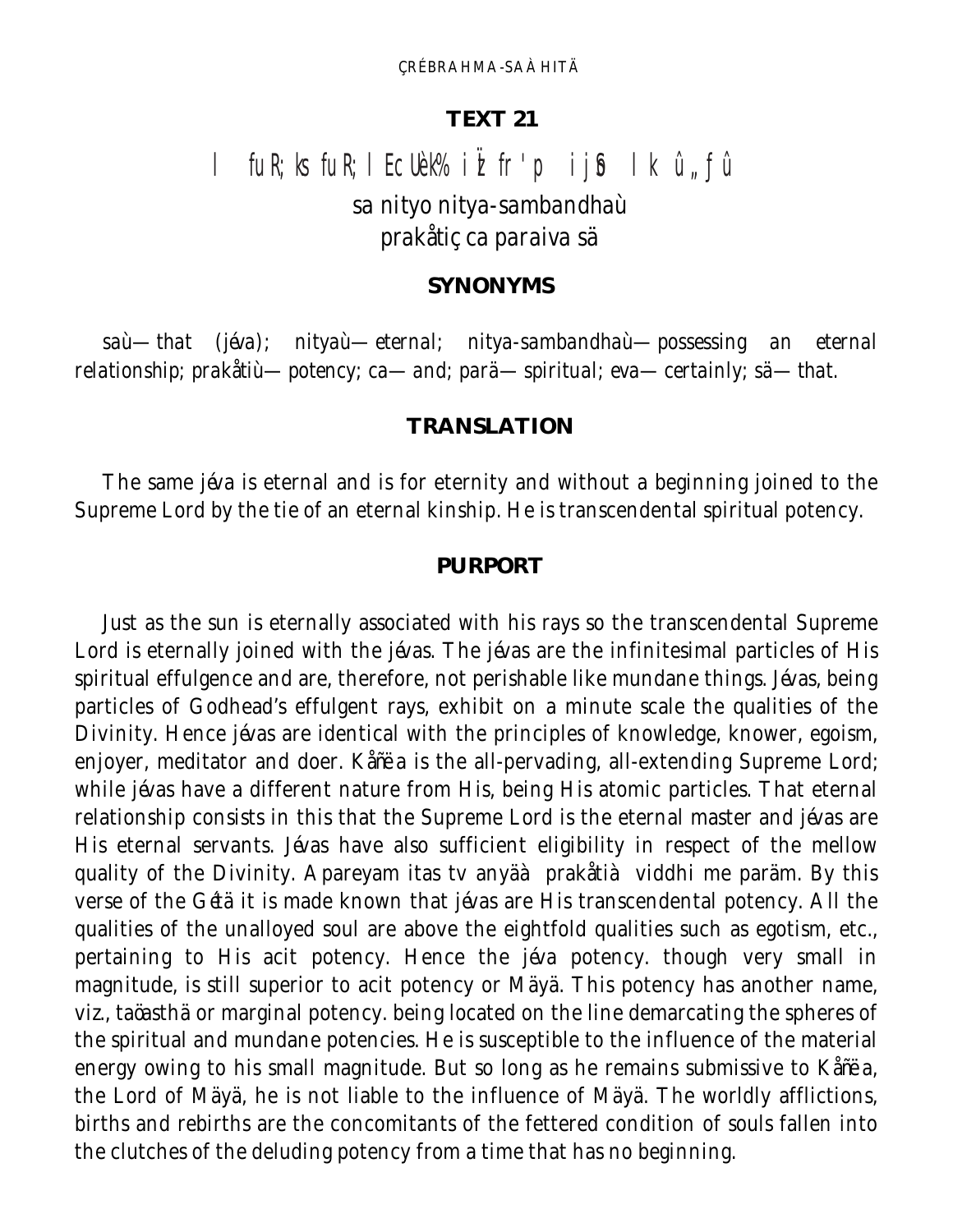## TEXT<sub>22</sub>

# **, oa i olle i Eclela ulii; la i ù a gj <del>ji lw</del>~ A** r= cã**HonHy'proih preāk**⁄oû,,,û

evaà sarvätma-sambandhaà näbhyäà padmaà harer abhüt tatra brahmäbhavad bhüyaç catur-yedi catur-mukhaù

### **SYNONYMS**

evam—thus; sarva-ätma—with all souls; sambandham—related; näbhyäm—from the navel; padmam—a lotus; hareù—of Viñëu; abhüt—sprung up; tatra—there; brahmä— Brahmä; abhavat-was born; bhüyaù-again; catuù-vedé-versed in the four Vedas; catuù-mukhaù-four-faced.

## **TRANSI ATION**

The divine lotus which springs from the navel-pit of Vineu is in every way related by the spiritual tie with all souls and is the origin of four-faced Brahmä versed in the four Vedas.

## **PURPORT**

The same divine lotus originating from the divine person entered into the hidden recess, is the superior plane of aggregation of all individual souls. The four-faced Brahmä, the image of self-enjoyment, derives his origin from the prototype Brahmä or Hiraëyagarbha, the mundane seminal principle, who regards the aggregate of all mundane entities as his own proper body. The delegated godship of Brahmä as well as his being the dislocated portion of Kåñëa, are also established.

### TEXT<sub>23</sub>

I tiris HixoPNäîk ridiya fdy plinr%A **fi I (k; la efra pØs i uZ I ladij I bij re~ û m<sup>'</sup>E deya èoltra ult; r~ fdefi lor%û,...û**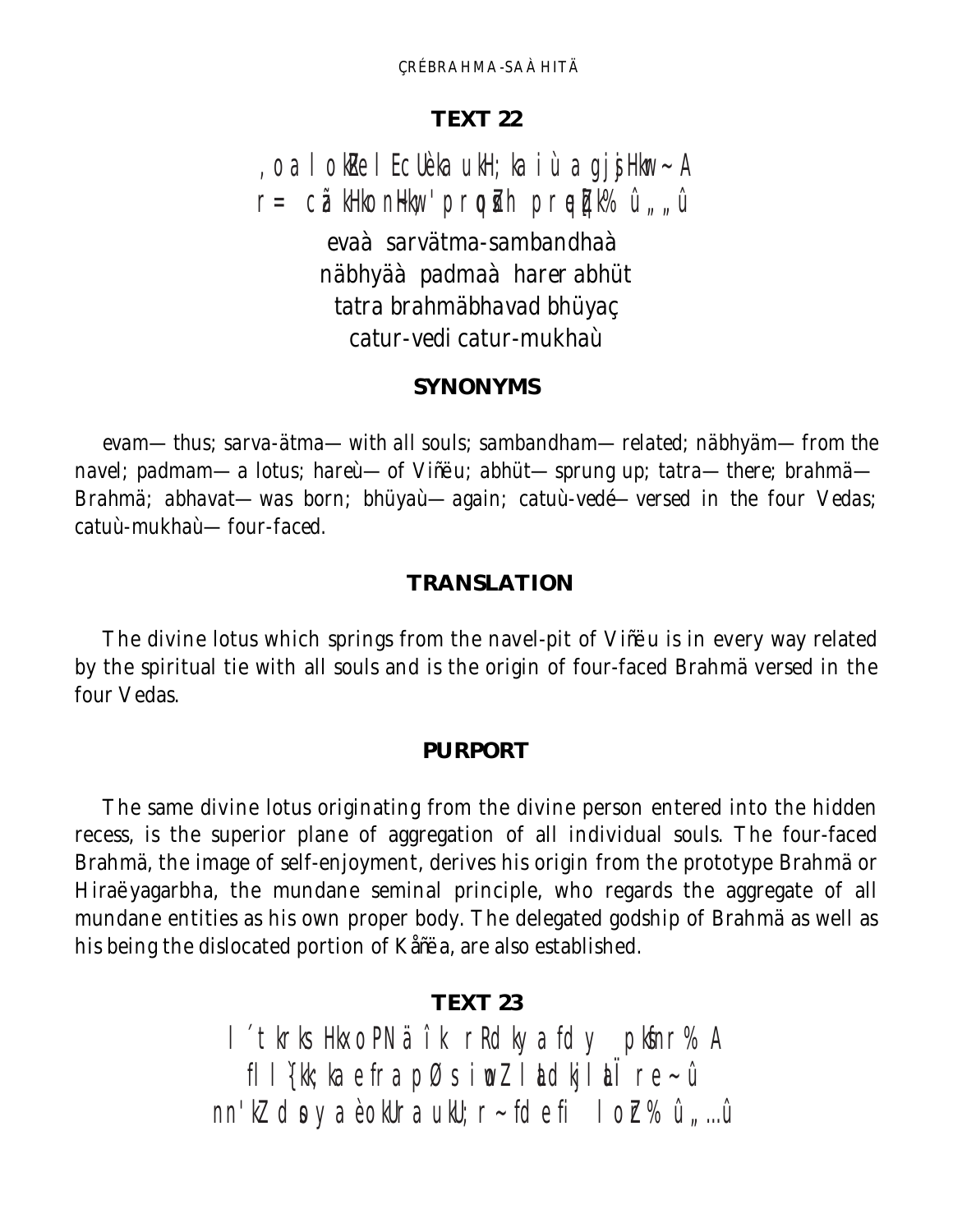#### ÇRÉ BRAHMA-SAÀHITÄ

*saïjäto bhagavac-chaktyä tat-kälaà kila coditaù sisåkñäyäà matià cakre pürva-saàskära-saàskåtaù dadarça kevalaà dhväntaà nänyat kim api sarvataù* 

#### **SYNONYMS**

*saïjätaù—on being born; bhagavat-çaktyä—by the divine potency; tat-kälam—at that time; kila—indeed; coditaù—being guided; sisåkñäyäm—to the act of creation; matim his mind; cakre—turned; pürva-saàskära-saàskåtaù—under the impulse of previous impressions; dadarça—he saw; kevalam—only; dhväntam—darkness; na—not; anyat else; kim api—anything; sarvataù—in every direction.* 

### **TRANSLATION**

On coming out of the lotus, Brahmä, being guided by the divine potency tuned his mind to the act of creation under the impulse of previous impressions. But he could see nothing but darkness in every direction.

#### **PURPORT**

Brahmä's impulse for creation arises solely from his previous impressions. All jévas get their nature conformably to their impressions of previous births and accordingly their activity can have a beginning. It is called "the unseen" or the result of one's previous deeds. His natural impulse is formed according to the nature of the deeds done by him in the previous kalpa. Some of the eligible jévas also attain to the office of Brahmä in this way.

#### **TEXT 24**

mokp iqjrLrLeS rL; fnO;k ljLorh A dle  $\mathbf{i}$  ". It; xifoun& $3$ s xishtu bR;fi û oYyHk; fizk oÊelbars nk;fr fize~ $\hat{u}_n$ tû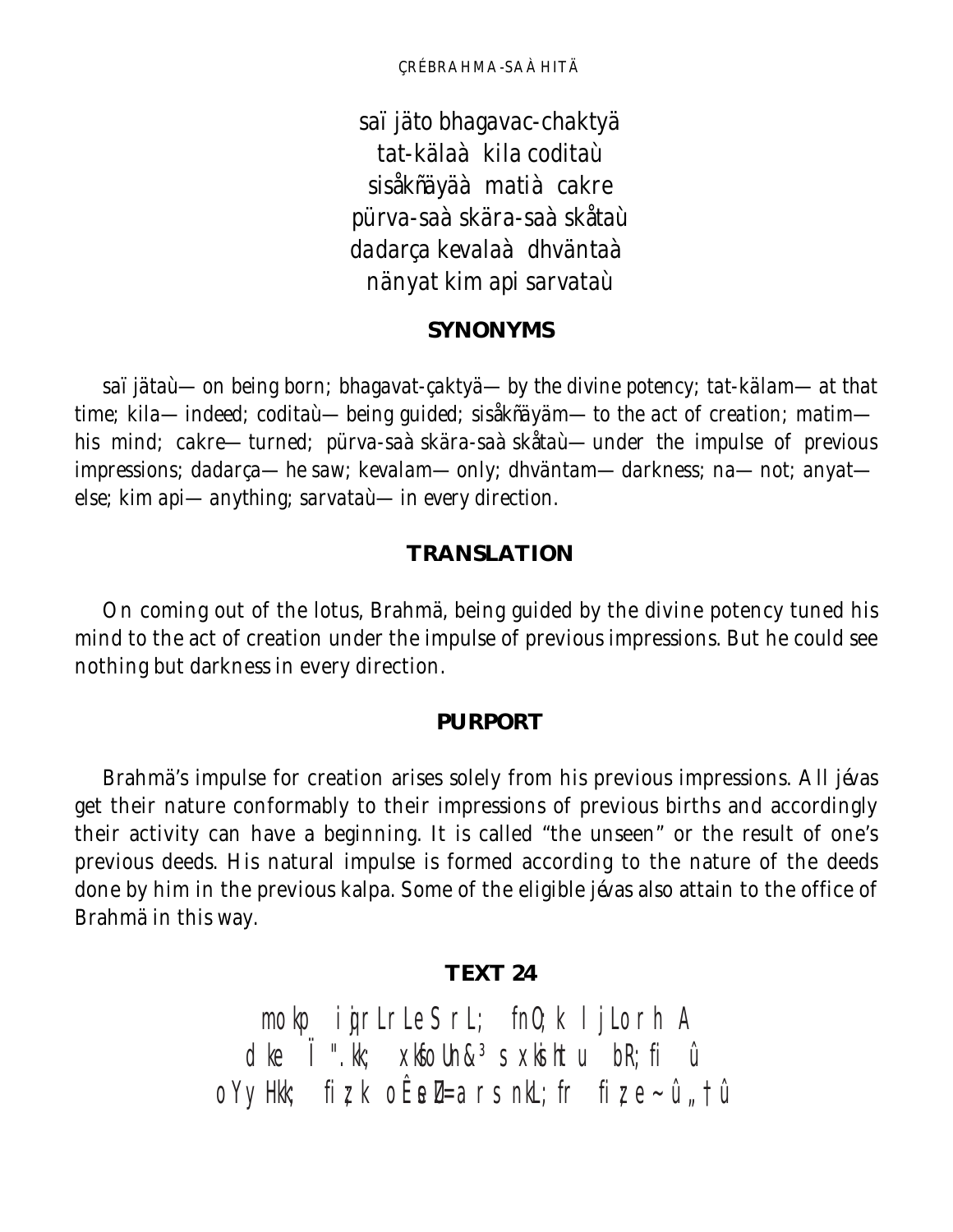#### ÇRÉ BRAHMA-SAÀHITÄ

*uväca puratas tasmai tasya divya sarasvaté käma-kåñëäya govinda he gopé-jana ity api vallabhäya priyä vahner mantram te däsyati priyam* 

### **SYNONYMS**

*uväca—said; purataù—in front; tasmai—to him; tasya—of Him (the Supreme Lord); divyä—divine; sarasvaté—the goddess of learning; käma—the käma-béja (kléà); kåñëäya—to Kåñëa; govinda—govindäya, to Govinda; he—O; gopé-jana—of the gopés; iti—thus; api—also; vallabhäya—to the dear one; priyä vahneù—the wife of Agni, Svähä (the word svähä is uttered while offering oblations); mantram—mantra; te—to you; däsyati—will give; priyam—the heart's desire.* 

### **TRANSLATION**

Then the goddess of learning Sarasvaté, the divine consort of the Supreme Lord, said thus to Brahmä who saw nothing but gloom in all directions, "O Brahmä, this mantra, viz., kléà kåñëäya govindäya gopé-jana-vallabhäya svähä, will assuredly fulfill your heart's desire."

### **PURPORT**

The mantra, consisting of the eighteen divine letters prefixed by the käma-béja, is alone superexcellent. It has a twofold aspect. One aspect is that it tends to make the pure soul run after all-attractive Çré Kåñëa, the Lord of Gokula and the divine milkmaids. This is the acme of the spiritual tendency of jévas. When the devotee is free from all sorts of mundane desires and willing to serve the Lord he attains the fruition of his heart's desire, viz., the love of Kåñëa. But in the case of the devotee who is not of unmixed aptitude this superexcellent mantra fulfills his heart's desire also. The transcendental käma-béja is inherent in the divine logos located in Goloka; and the käma-béja pervertedly reflected in the worldly affairs satisfies all sorts of desires of this mundane world.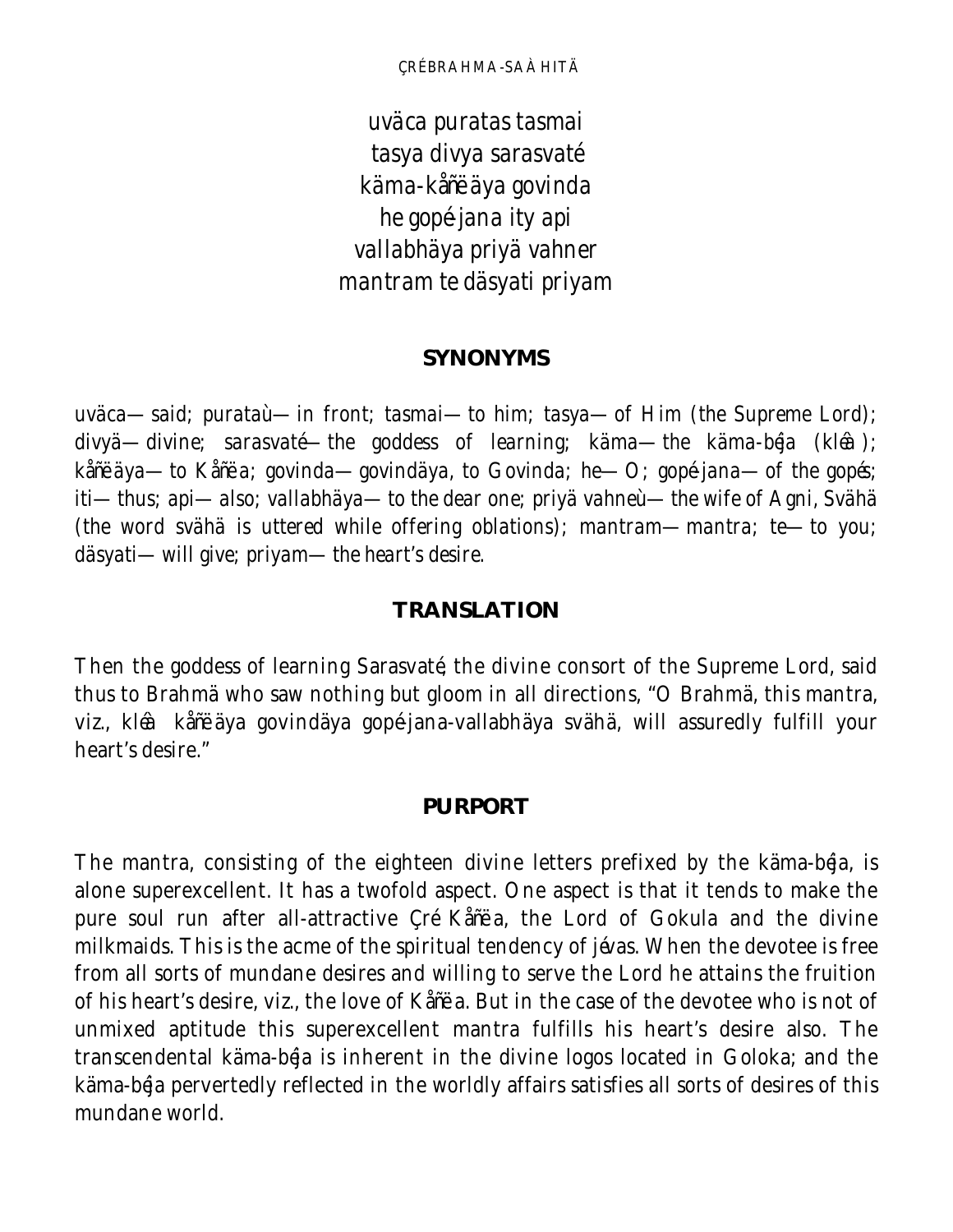### TEXT<sub>25</sub>

## ril $\mathbf{R}$ ari ,ra ro fif $\mathcal{H}$ lio";fr û, $\ddagger$ û

tapas tvaà tapa etena tava siddhir bhaviñyati

#### **SYNONYMS**

tapaù—spiritual austerity; tvam—you; tapa—practice; etena—by this; tava—your; siddhiù-fulfillment; bhaviñyati-will be.

### **TRANSLATION**

"O Brahmä, do thou practice spiritual association by means of this mantra; then all your desires will be fulfilled."

### **PURPORT**

Its purport is clear.

### TEXT<sub>26</sub>

# **vFk ris I lipja ihlu~ xliothe0; ; e~ A 'or}li ifra I ".la xlykil.Fla i jili je~ û ii R, k xqlc fi. ; k : fi. ; k i , ; qlfl re~ A** I gòny I Eillis di III fd tYdcigrs û **Hief purlef.k Lr= d£ldljsegil us A I ell lua fontulha T; lír: i a I ulrue~ û 'lûncãe; a oslq oin; tra eqlécit s A foylfluix.lora LoS.loSal@HKVqe~ û,,^û**

atha tepe sa suciraà préëan govindam avyayam cvetadvépa-patià kåñëaà goloka-sthaà parät param prakåtyä guëa-rüpiëyä rüpiëyä paryupäsitam sahasra-dala-sampanne koöi-kii jalka-båàhite bhümic cintämaëis tatra karëikäre mahäsane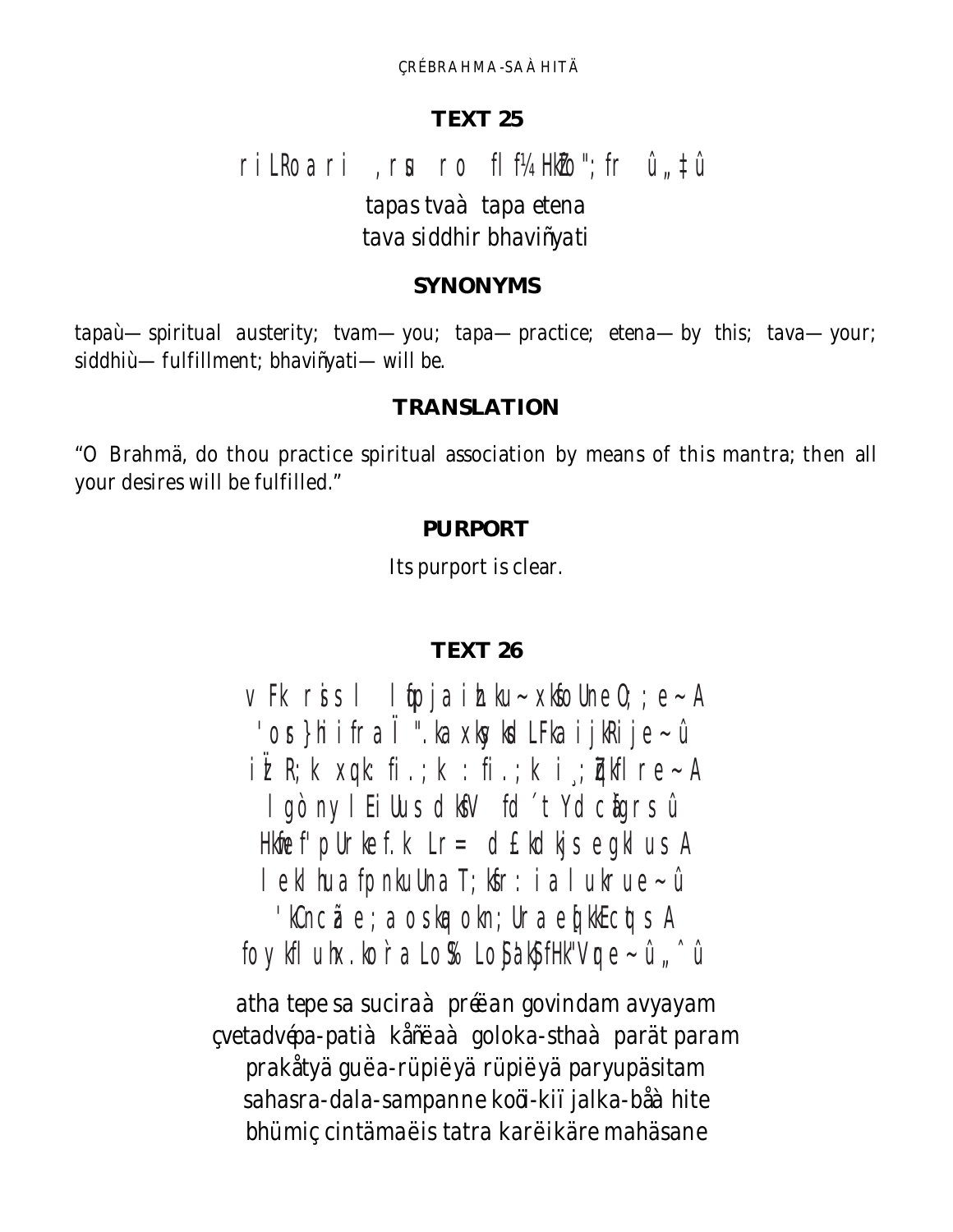*samäsénaà cid-änandaà jyoti-rüpaà sanätanam çabda-brahma-mayaà veëuà vädayantaà mukhämbuje viläsiné-gaëa-våtaà svaiù svair aàçair abhiñöutam* 

### **SYNONYMS**

*atha—then; tepe—practiced austerity; saù—he (Brahmä); suciram—for a long time; préëan—satisfying; govindam—Govinda; avyayam—imperishable; çvetadvépa-patim the Lord of Çvetadvépa; kåñëam—Kåñëa; goloka-stham—situated in Goloka; parät param—the greatest of all; prakåtyä—by the external energy; guëa-rüpiëyä—embodying all mundane qualities; rüpiëyä—possessing form; paryupäsitam—worshiped from outside; sahasra-dala-sampanne—on a lotus of a thousand petals; koöi-kiïjalka—by millions of filaments; båàhite—augmented; bhümiù—the land; cintämaëiù—magical touchstone; tatra—there; karëikäre—on the whorl; mahä-äsane—on a great throne; samäsénam—seated; cit-änandam—the form of transcendental bliss; jyotiù-rüpam—the form of effulgence; sanätanam—eternal; çabda-brahma—divine sound; mayam comprising; veëum—the flute; vädayantam—playing; mukha-ambuje—at His lotus mouth; viläsiné-gaëa—by the gopés; våtam—surrounded; svaiù svaiù—own respective; aàçaiù—by subjective portions; abhiñöutam—worshiped.* 

### **TRANSLATION**

Brahmä, being desirous of satisfying Govinda, practiced the cultural acts for Kåñëa in Goloka, Lord of Çvetadvépa, for a long time. His meditation ran thus, "There exists a divine lotus of a thousand petals, augmented by millions of filaments, in the transcendental land of Goloka. On its whorl, there exists a great divine throne on which is seated Çré Kåñëa, the form of eternal effulgence of transcendental bliss, playing on His divine flute resonant with the divine sound, with His lotus mouth. He is worshiped by His amorous milkmaids with their respective subjective portions and extensions and also by His external energy [who stays outside] embodying all mundane qualities."

### **PURPORT**

Although the object of meditation is fully transcendental, yet owing to her nature which is permeated with the quality of active mundane hankering, Mäyä, the nonspiritual potency of Kåñëa, embodying the principles of mixed sattva, rajas, and tamas, in the forms of Durgä, and other nonspiritual powers, meditated on the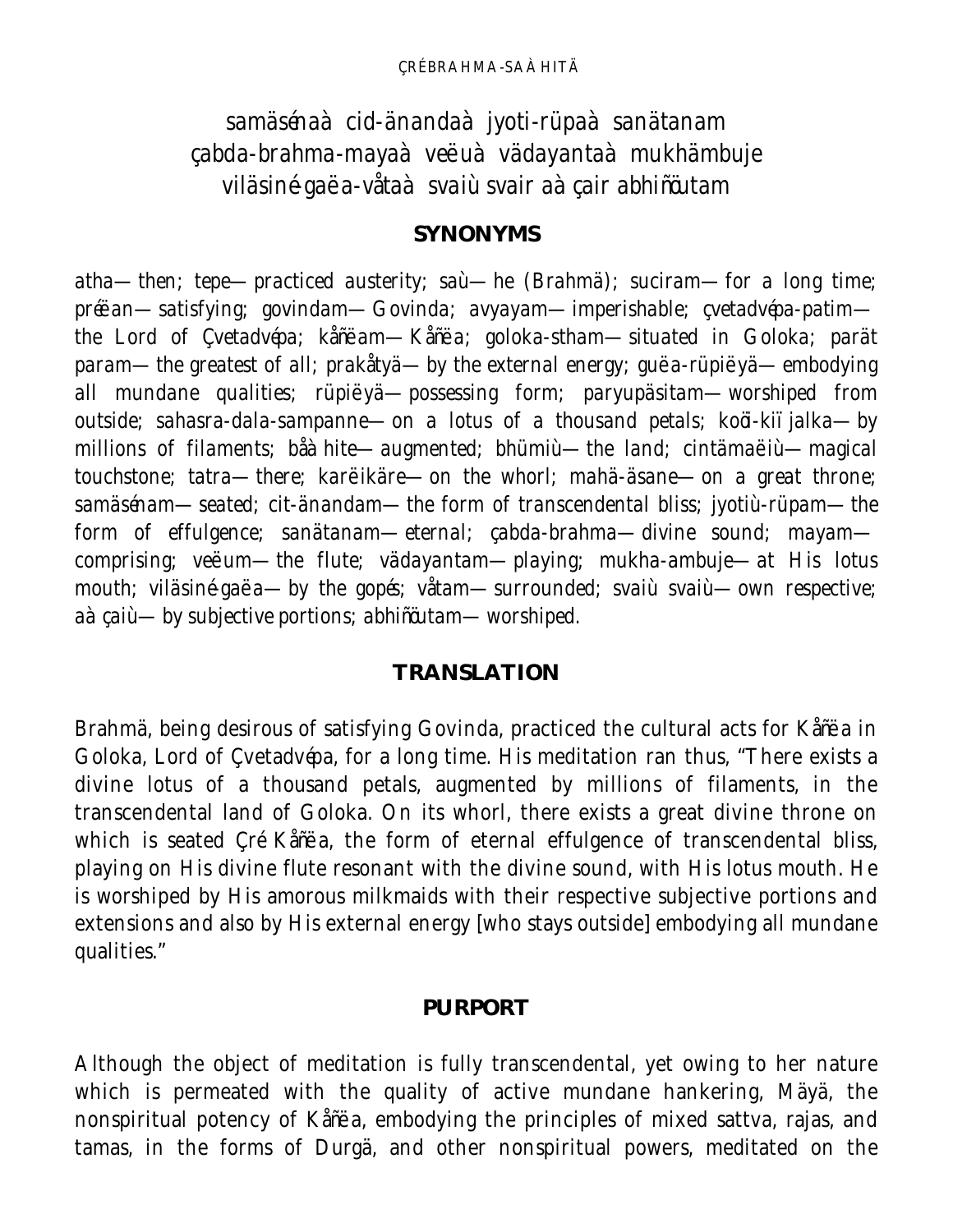Supreme Lord Kåñëa as the object of their worship. So long as there is any trace of mundane desire in one's heart, it is the object of worship of Mäyädeve (Durgä) who has to be worshiped by such a person; nevertheless the fulfillment of one's heart's desire results from the worship of the object of worship of Mäyädeve, and not from the worship of Mäyädevé herself. This is in accordance with the cloka, akämaù sarva-kämo vä mokña-käma udära-dhiù/ tévreëa bhakti-yogena yajeta puruñaà param [SB 2.3.10]. The meaning of this cloka of the Bhägavatam is that though other gods, as distinct manifestations of the Supreme Lord, are bestowers of sundry specific boons, yet a sensible person should worship the all powerful Supreme Lord, giver of all good, with unalloyed devotion, without worshiping those mundane gift-giving deities. Accordingly. Brahmä meditated upon Kåñëa in Goloka, the object of the worship, from a distance, of Mäyädevé. True devotion is unalloyed devotional activity free from all mundane desire. The devotion of Brahmä, etc., is not unmixed devotion. But there is a stage of unmixed predilection even in devotion for the attainment of one's selfish desire. This has been fully described in the concluding five clokas of this work. That is the easiest method of divine service, prior to the attainment of self-realization, by fallen souls.

### TEXT<sub>27</sub>

# $\mathbf{v}$ Fk oslípulni;  $=$ ; lefile; h xfr%A LQğurh ifoosk iq eğlüct ifu Lo; EHq% û xk; = la xk; rirle hielskR; ljkt%A **I bi r'plinxq. Ik f}t riexeùlr%û,,%**

atha veëu-ninädasya trayé-mürti-mayé gatiù sphuranté praviveçãçu mukhäbjäni svayambhuvaù gäyatréà gäyatas tasmäd adhigatya sarojajaù saàskåtaç cädi-gunuëä dvijatäm agamat tataù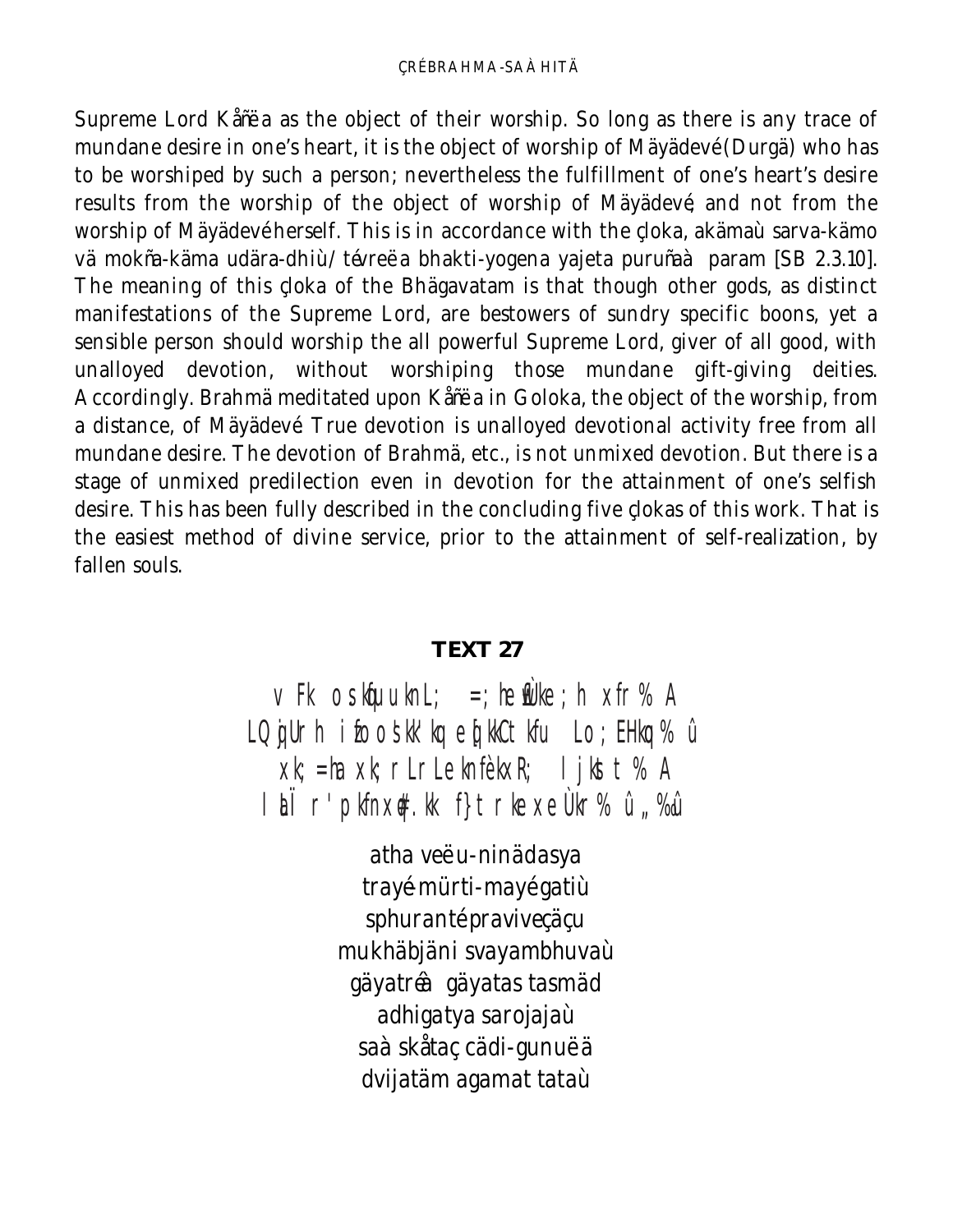### **SYNONYMS**

*atha—then; veëu-ninädasya—of the sound of the flute; trayé-mürti-mayé—the mother of the three Vedas; gatiù—the means (the Gäyatré mantra); sphuranti—being made manifest; praviveça—entered; äçu—quickly; mukha-abjäni—the lotus faces; svayambhuvaù—of Brahmä; gäyatrém—the Gäyatré; gäyataù—sounding; tasmät—from Him (Çré Kåñëa); adhigatya—having received; saroja-jaù—the lotus-born (Brahmä); saàskåtaù—initiated; ca—and; ädi-guruëä—by the primal preceptor; dvijatäm—the status of the twice-born; agamat—attained; tataù—thereafter.* 

### **TRANSLATION**

Then Gäyatré, mother of the Vedas, being made manifest, i.e. imparted, by the divine sound of the flute of Çré Kåñëa, entered into the lotus mouth of Brahmä, born from himself, through his eight ear-holes. The lotus-born Brahmä having received the Gäyatré, sprung from the flute-song of Çré Kåñëa, attained the status of the twice-born, having been initiated by the supreme primal preceptor, Godhead Himself.

### **PURPORT**

The sound of Kåñëa's flute is the transcendental blissful sound; hence the archetype of all Veda, is present in it. The Gäyatré is Vedic rhythm. It contains a brief meditation and prayer. Käma-gäyatré is the highest of all the Gäyatrés, because the meditation and prayer contained in it are full of the perfect transcendental sportive activities which are not to be found in any other Gäyatré. The Gäyatré that is attained as the sequel of the eighteen-lettered mantra is käma-gäyatré which runs thus: kléà käma-deväya vidmahe puñpa-bäëäya dhémahi tan no 'naìgaù pracodayät. In this Gäyatré, the realization of the transcendental pastimes of Çré Gopéjana-vallabha after perfect meditation and the prayer for the attainment of the transcendental god of love are indicated. In the spiritual world there is no better mode of endeavor for securing the superexcellent rasa-bedewed love. As soon as that Gäyatré entered into the ear-holes of Brahmä, he became the twice-born and began to chant the Gäyatré. Whoever has received the same Gäyatré in reality. has attained his spiritual rebirth. The status of a twice-born that is obtained in accordance with one's worldly nature and lineage, by the fettered souls in this mundane world, is far inferior to that of the twice-born who obtains admission into the transcendental world; because the initiation or acquisition of transcendental birth as a result of spiritual initiation is the highest of glories in as much as the jéva is thereby enabled to attain to the transcendental realm.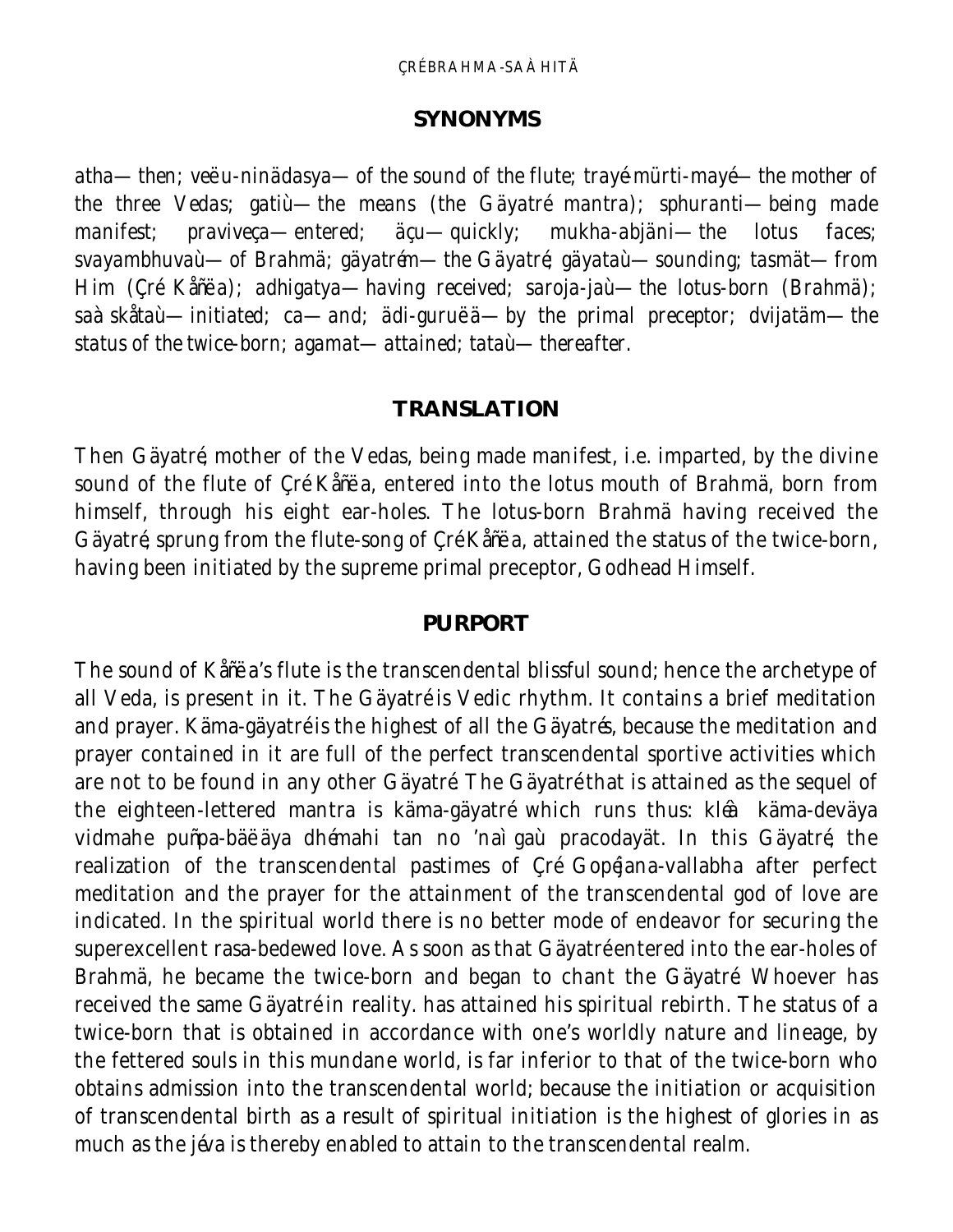## TEXT<sub>28</sub>

# $=$ ; k i citylsfk fofellokk rublikj% A **rijio onlijsk Lrissinu cišloe~ û,,Šû**

trayyä prabuddho 'tha vidhir véji áta-tattva-sägaraù tuñöäva veda-säreëa stotreëänena kecavam

### **SYNONYMS**

trayyä—by the embodiment of the three Vedas; prabuddhaù—enlightened; atha—then; vidhiù—Brahmä; vijï äta—acquainted with; tattva-sägaraù—the ocean of truth; tuñöäva-worshiped; veda-säreëa-which is the essence of all Vedas; stotreëa-by the hymn; anena-this; keçavam-Cré Kåñëa.

## **TRANSLATION**

Enlightened by the recollection of that Gäyatré, embodying the three Vedas, Brahmä became acquainted with the expanse of the ocean of truth. Then he worshiped Cré Kåñëa, the essence of all Vedas, with this hymn.

## **PURPORT**

Brahmä thought thus within himself, "By the recollection of käma-gäyatré it seems to me that I am the eternal maidservant of Kanea." Though the other mysteries in regard to the condition of the maidservant of Kånea were not revealed to him, Brahmä, by dint of his searching self-consciousness, became well acquainted with the ocean of truth. All the truths of the Vedas were revealed to him and with the help of those essences of the Vedas he offered this hymn to the Supreme Lord Cré Kåñëa. Crémän Mahäprabhu has taught this hymn to His favorite disciples in as much as it fully contains all the transcendental truths regarding the Vaiñeava philosophy. Readers are requested to study and try to enter into the spirit of his hymn with great care and attention, as a regular daily function.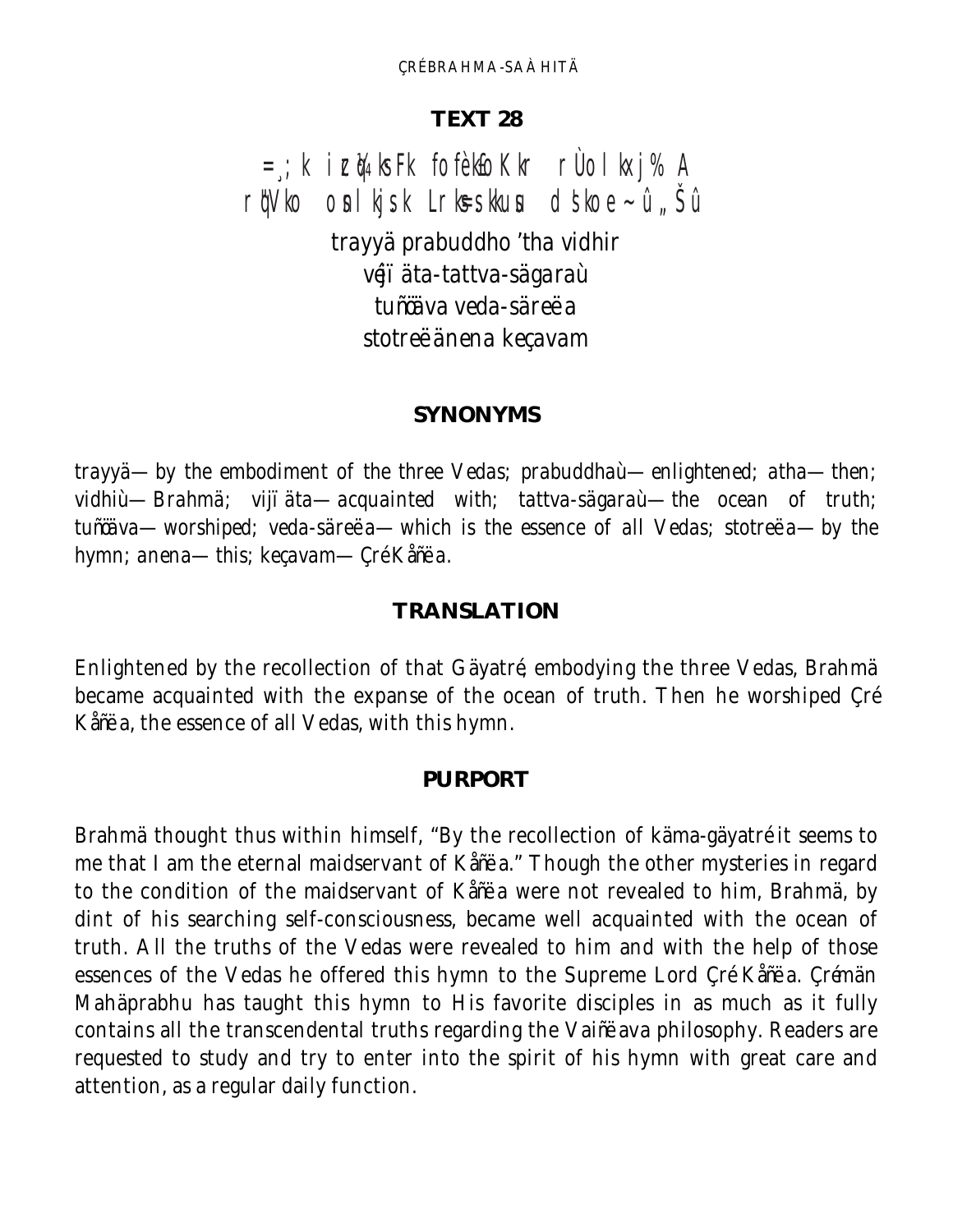## **TEXT 29**

# fpUrkef.kizdjlùlq dYio`{k& y{lor**sq ljHjHiky;Ure~ A** y {ell gò'lr i Elle i 6; elua **xko ühelini q'la rega Hit lie û**  $\mu$  **< û**

*cintämaëi-prakara-sadmasu kalpa-våkñalakñävåteñu surabhir abhipälayantam lakñmé-sahasra-çata-sambhrama-sevyamänaà govindam ädi-puruñaà tam ahaà bhajämi* 

## **SYNONYMS**

*cintämaëi—touchstone; prakara—groups made of; sadmasu—in abodes; kalpa-våkña of desire trees; lakña—by millions; ävåteñu—surrounded; surabhiù—surabhi cows; abhipälayantam—tending; lakñmé—of goddesses of fortune; sahasra—of thousands; çata—by hundreds; sambhrama—with great respect; sevyamänam—being served; govindam—Govinda; ädi-puruñam—the original person; tam—Him; aham—I; bhajämi—worship.* 

## **TRANSLATION**

I worship Govinda, the primeval Lord, the first progenitor who is tending the cows, yielding all desire, in abodes built with spiritual gems, surrounded by millions of purpose trees, always served with great reverence and affection by hundreds of thousands of lakñmés or gopés.

## **PURPORT**

By the word cintämaëi is meant "transcendental gem." Just as Mäyä builds this mundane universe with the five material elements, so the spiritual (cit) potency has built the spiritual world of transcendental gems. The cintämaëi which serves as material in the building of the abode of the Supreme Lord of Goloka, is a far rarer and more agreeable entity than the philosopher's stone. The purpose tree yields only the fruits of piety. wealth, fulfillment of desire and liberation; but the purpose trees in the abode of Kåñëa bestow innumerable fruits in the shape of checkered divine love. Käma-dhenus (cows yielding the fulfillment of desire) give milk when they are milked;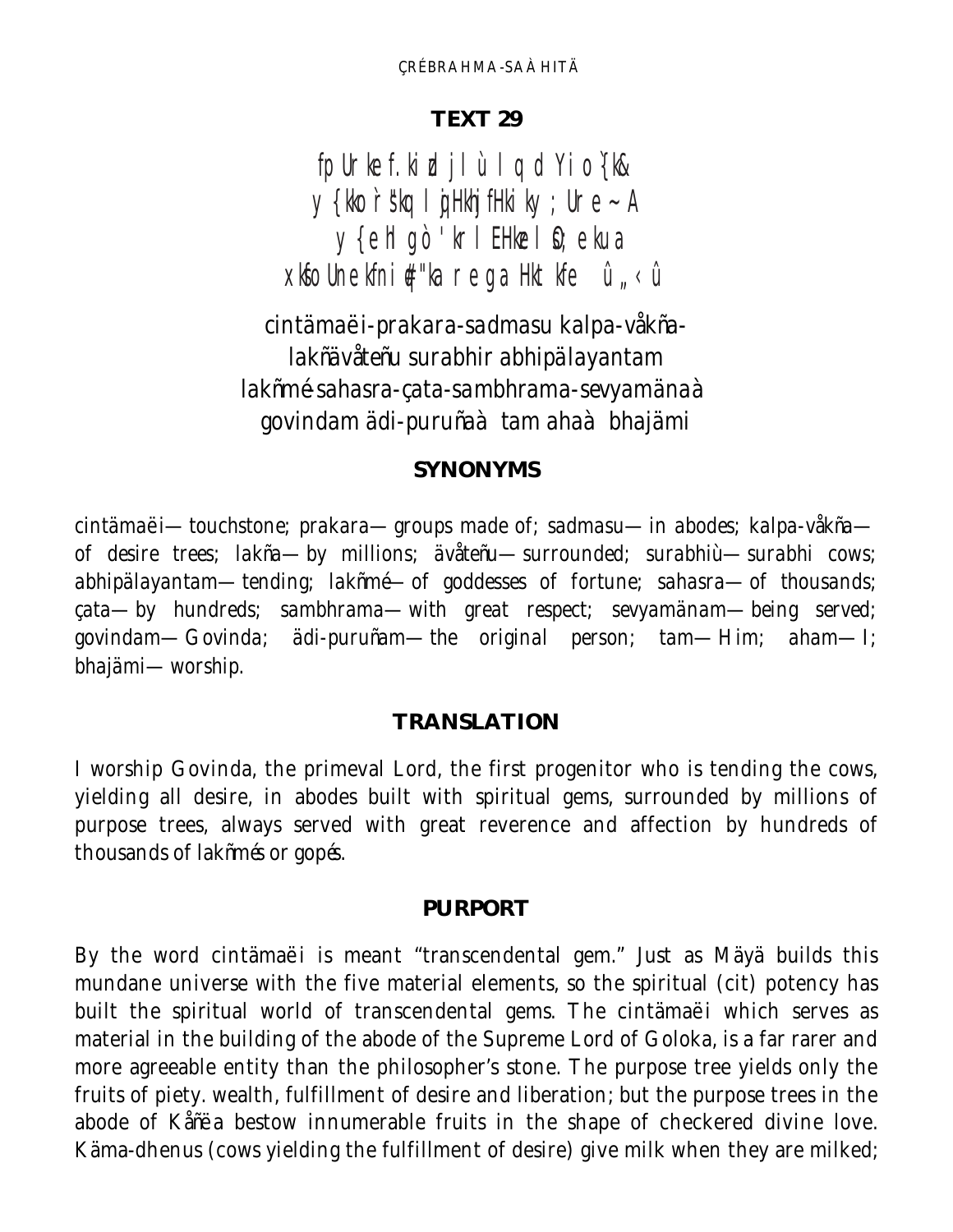but the käma-dhenus of Goloka pour forth oceans of milk in the shape of the fountain of love showering transcendental bliss that does away with the hunger and thirst of all pure devotees. The words lakna and sahasra-cata signify endless numbers. The word sambhrama or sädara indicates "being saturated with love." Here laknme denotes gope. Adi-puruña means, "He who is the primeval Lord."

## TEXT 30

# **oslą Do. Itrej folhnyk, rKla ogbråefi rikcqi thjíÂe~ A dUni ZHA/deult fo ' HK Mile xliothelini q'la rega Hit lie û.. Qû**

veëuà kvaëantam aravinda-daläyatäkñambarhävataàsam asitämbuda-sundaräì gam kandarpa-koöi-kamanéya-viçeña-çobhaà govindam ädi-puruñaà tam ahaà bhajämi

### **SYNONYMS**

veëum-the flute; kvaëantam-playing; aravinda-dala-(like) lotus petals; äyatablooming; akñam—whose eyes; barha—a peacock's feather; avataàsam—whose ornament on the head; asita-ambuda—(tinged with the hue of) blue clouds; sundara beautiful; aì gam—whose figure; kandarpa—of Cupids; koöi—millions; kamanéya charming; viçeña—unique; çobham—whose loveliness; govindam—Govinda; ädipuruñam—the original person; tam—Him; aham—I; bhajämi—worship.

### **TRANSLATION**

I worship Govinda, the primeval Lord, who is adept in playing on His flute, with blooming eyes like lotus petals with head decked with peacock's feather, with the figure of beauty tinged with the hue of blue clouds, and His unique loveliness charming millions of Cupids.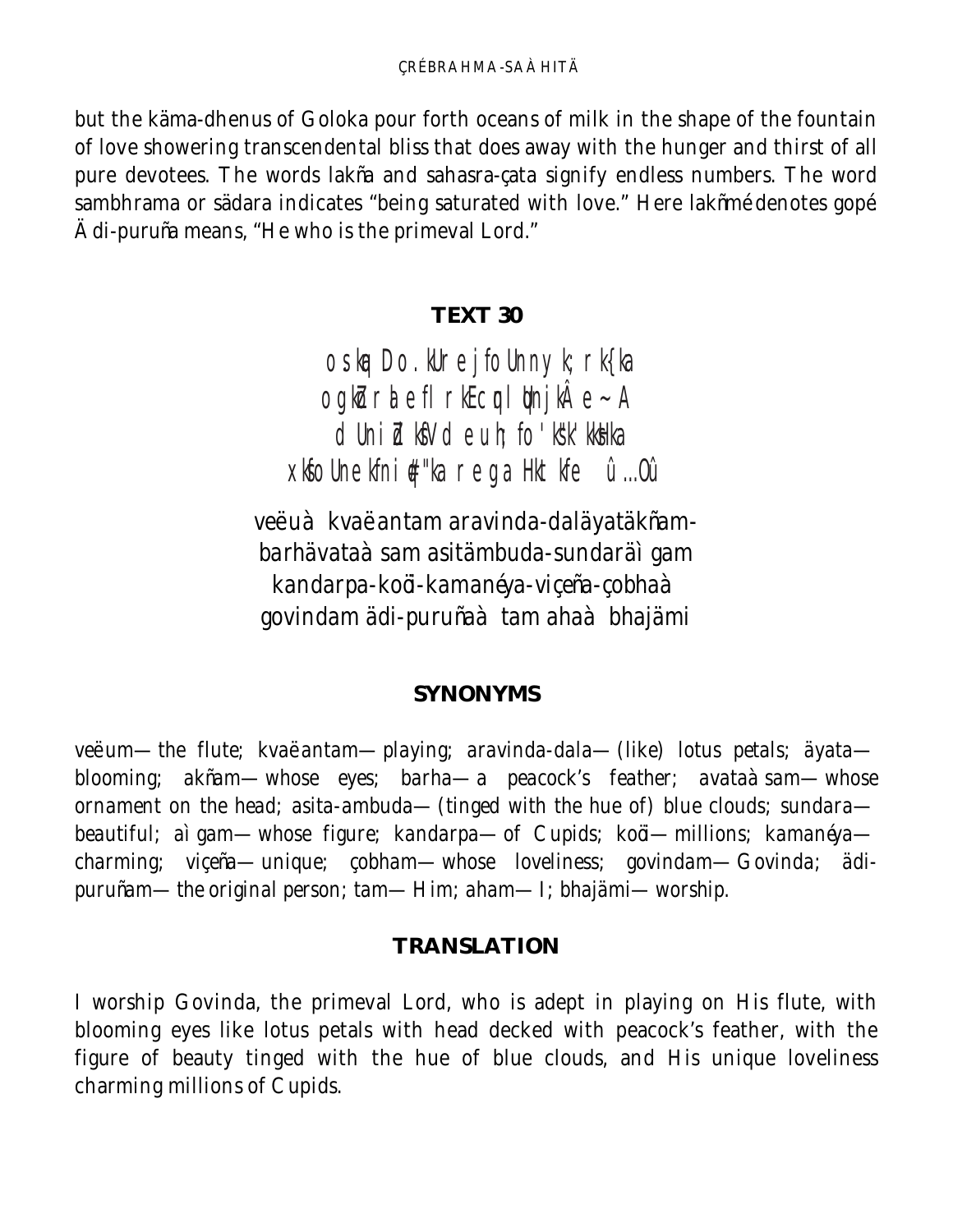### **PURPORT**

The matchless beauty of Kåñëa, the Supreme Lord of Goloka, is being described. Kåñëa, the all-pervading cognition, has a spiritual form of His own. The form of Kåñëa is not a fanciful creation of imagination formed after visualizing the beautiful things of the world. What Brahmä saw in his ecstatic trance of pure devotion, is being described. Kåñëa is engaged in playing upon His flute. That flute by his enchanting musical sound attracts the hearts of all living beings. Just as a lotus petal produces a pleasant sight, so the two beautiful eyes of Kåñëa who causes the manifestation of our spiritual vision, display the unlimited splendor and beauty of His moonlike face. The loveliness that adorns His head with peacock feather figures, the corresponding feature of the spiritual beauty of Kåñëa. Just as a mass of blue clouds offers a specifically soothing, pleasant view, the complexion of Kåñëa is analogously tinged with a spiritual dark-blue color. The beauty and loveliness of Kåñëa is far more enchanting that that of Cupid multiplied a millionfold.

### **TEXT 31**

# vkykypuæd&ylneuekY;oakk j RukÂna izlç d**iydylioykle~ A** '; lea f=HÂyfyra fu; ridkla **xlioUnelini q'la rega Hit lie û…** $f$ **û**

*älola-candraka-lasad-vanamälya-vaàçératnäìgadaà praëaya-keli-kalä-viläsam çyämaà tri-bhaìga-lalitaà niyata-prakäçaà govindam ädi-puruñaà tam ahaà bhajämi* 

### **SYNONYMS**

*älola—swinging; candraka—with a moon-locket; lasat—beautified; vana-mälya—a garland of flowers; vaàçé—flute; ratna-aìgadam—adorned with jeweled ornaments; praëaya—of love; keli-kalä—in pastimes; viläsam—who always revels; çyämam— Çyämasundara; tri-bhaìga—bending in three places; lalitam—graceful; niyata eternally; prakäçam—manifest; govindam—Govinda; ädi-puruñam—the original person; tam—Him; aham—I; bhajämi—worship.*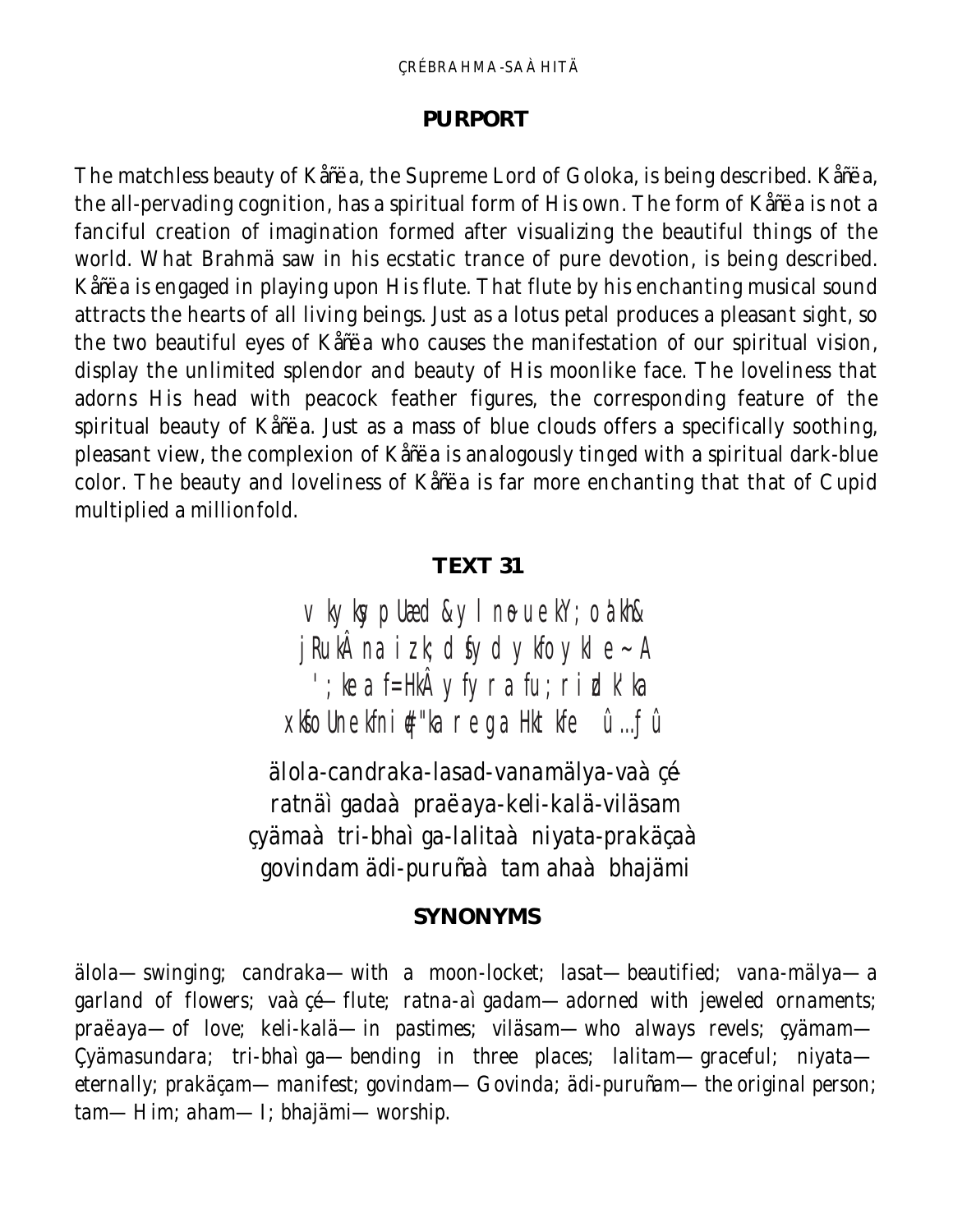### **TRANSLATION**

I worship Govinda, the primeval Lord, round whose neck is swinging a garland of flowers beautified with the moon-locket, whose two hands are adorned with the flute and jeweled ornaments, who always revels in pastimes of love, whose graceful threefold-bending form of Çyämasundara is eternally manifest.

## **PURPORT**

In the çloka beginning with cintämaëi-prakara the transcendental region and the spiritual names of Govinda, in the çloka beginning with veëuà kvaëantam, the eternal beautiful form of Govinda and in this çloka the amorous pastimes of Govinda, the embodiment of His sixty-four excellences, have been described. All the spiritual affairs that come within the scope of description in the narration of the ecstatic mellow quality (rasa) are included in the spiritual amorous sports of Govinda.

## **TEXT 32**

# vÂku ; l; Idytke; oïdetur i';fUr ikur dy;fur fpjatxfur A vluUnfpUe; InqToyfoxgL; **xlioUnelini <del>q'l</del>a rega Hit lie** û…, û

*aìgäni yasya sakalendriya-våtti-manti paçyanti pänti kalayanti ciraà jaganti änanda-cinmaya-sad-ujjvala-vigrahasya govindam ädi-puruñaà tam ahaà bhajämi* 

## **SYNONYMS**

*aìgäni—the limbs; yasya—of whom; sakala-indriya—of all the organs; våtti-manti possessing the functions; paçyanti—see; pänti—maintain; kalayanti—manifest; ciram eternally,; jaganti—the universes; änanda—bliss; cit—truth; maya—full of; sat substantiality; ujjvala—full of dazzling splendor; vigrahasya—whose form; govindam— Govinda; ädi-puruñam—the original person; tam—Him; aham—I; bhajämi—worship.*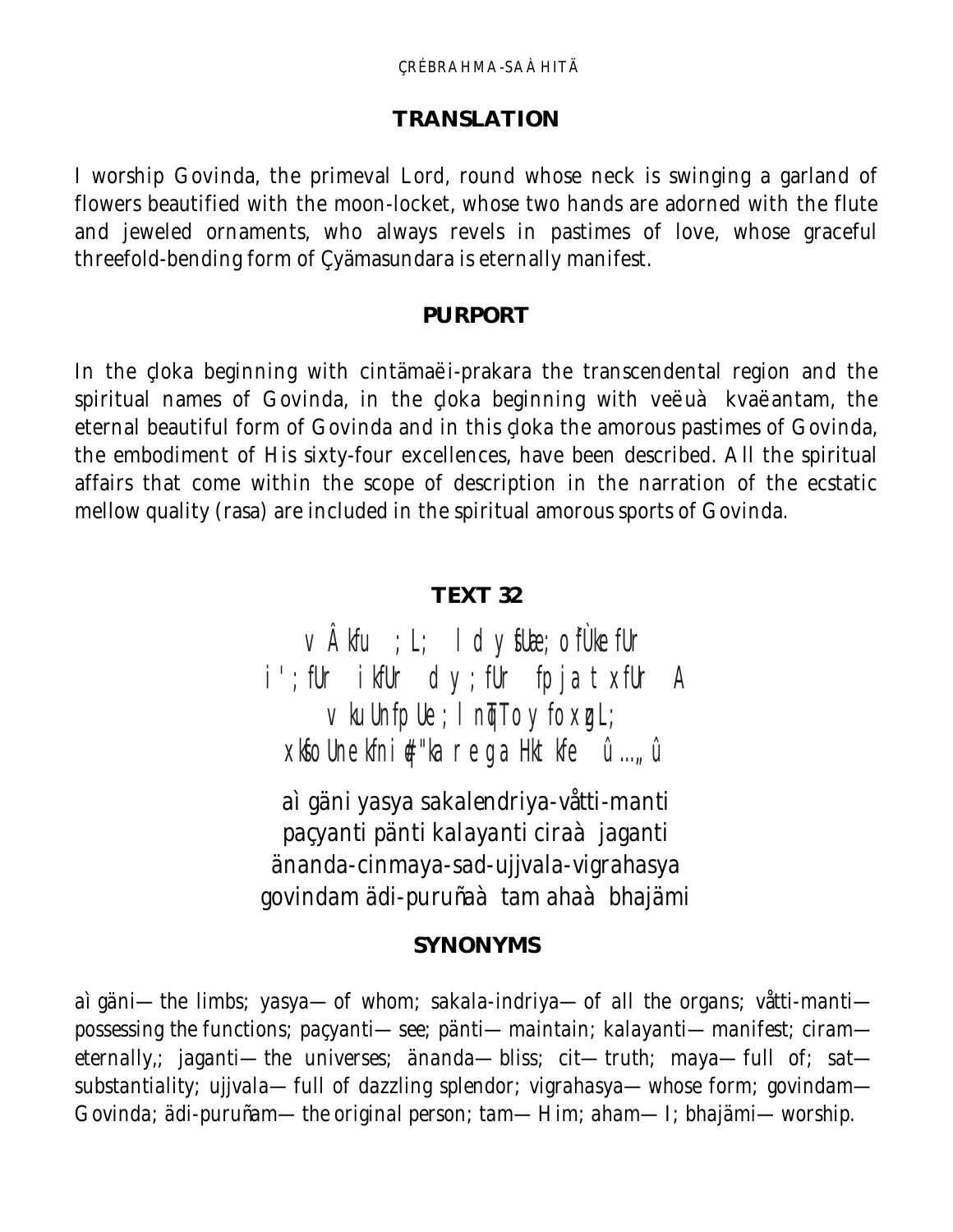### **TRANSLATION**

I worship Govinda, the primeval Lord, whose transcendental form is full of bliss, truth, substantiality and is thus full of the most dazzling splendor. Each of the limbs of that transcendental figure possesses in Himself, the full-fledged functions of all the organs, and eternally sees, maintains and manifests the infinite universes, both spiritual and mundane.

### **PURPORT**

For want of a taste of things spiritual, a grave doubt arises in the minds of those who are enchained by worldly knowledge. On hearing a narration of the pastimes of Kåñëa they think that the truth (tattva) regarding Kåñëa is the mental concoction of certain learned scholars, created by their imaginative brains out of material drawn from the mundane principles. With the object of removing this harmful doubt, Brahmä in this and the three following çlokas, after distinguishing between the two things, viz., spirit and matter, in a rational manner, has tried to make one understand the pure lélä of Kåñëa, obtained by his unmixed ecstatic trance. Brahmä wants to say that the form of Kåñëa is all "existence, all-knowledge and all-bliss, whereas all mundane experiences are full of palpable ignorance. Although there is specific difference between the two, the fundamental truth is that spiritual affairs constitute the absolute source. Specification and variegatedness are ever present in it. By them are established the transcendental abode, form, name, quality and sports of Kåñëa. It is only by a person, possessed of pure spiritual knowledge and freedom from any relationship with Mäyä, that those amorous pastimes of Kåñëa can at all be appreciated. The spiritual abode, the seat of pastimes, emanated from the cit potency and formed of cintämaëi (transcendental philosopher's stone), and the figure of Kåñëa, are all spiritual. Just as Mäyä is the perverted reflection of the spiritual potency. the variegatedness created by Mäyä (ignorance) is also a perverted reflection of spiritual variegatedness. So a mere semblance of the spiritual variegatedness is only noticed in this mundane world. Notwithstanding such semblance the two are wholly different from one another. The unwholesomeness of matter is its defect; but in the spirit there is variegatedness which is free from any fault or contamination. The soul and the body of Kåñëa are identical, whereas the body and soul of fallen creatures are not so. In the spiritual sphere there is no such difference as that between the body and soul, between the limbs and their proprietor, between the attributes and the object possessing them, of this world. But such difference really exists in the case of conditioned souls. Limbed though Kåñëa is, His every limb is the whole entity. He performs all varieties of divine spiritual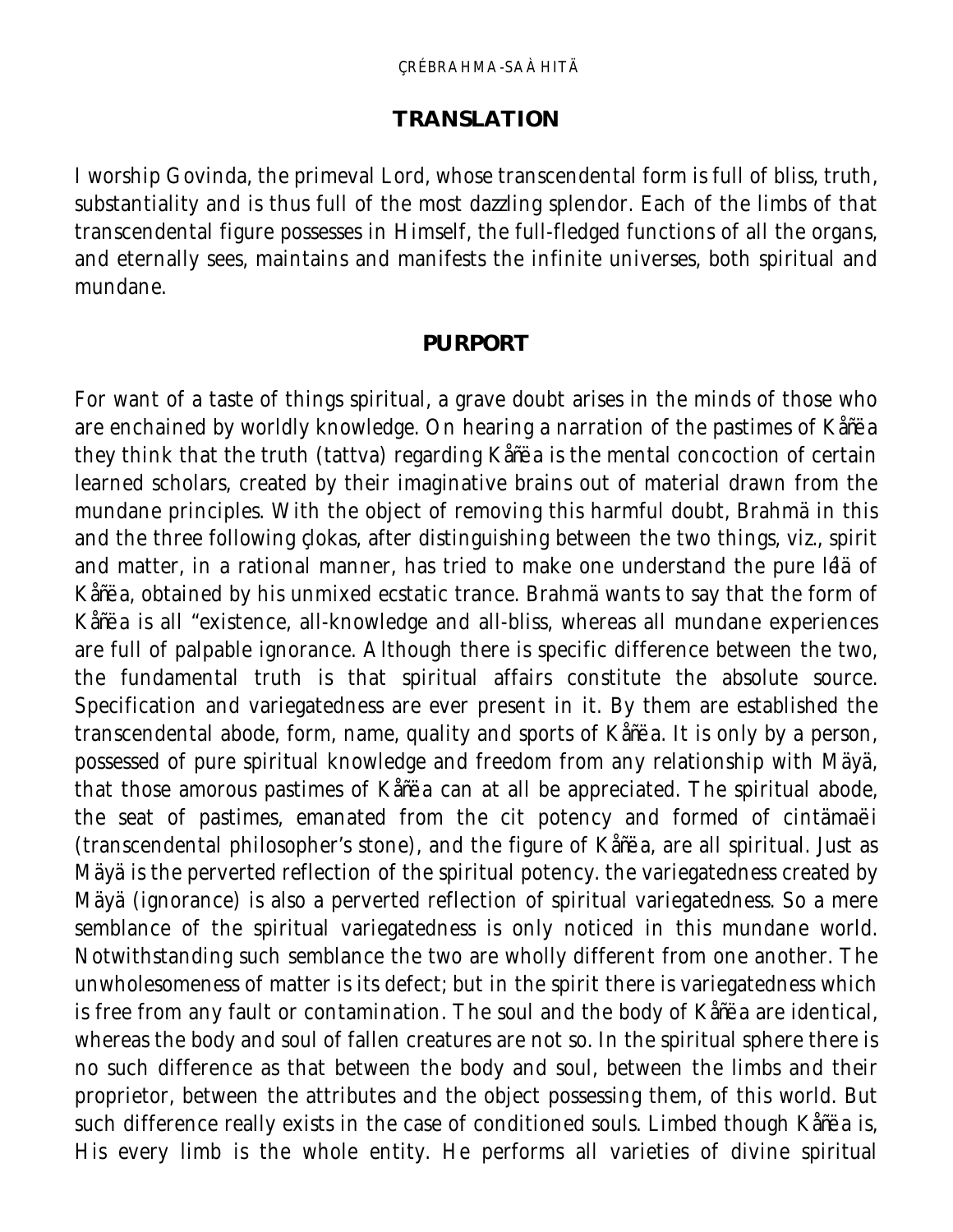functions with every one of His limbs. Hence He is an indivisible whole and a perfect transcendental entity. Both jéva-soul and Kåñëa are transcendental. So they belong to the same category. But they differ in this that the transcendental attributes exist in the jéva-soul in infinitesimally small degrees, whereas in Kånea they are found in their fullest perfection. Those attributes manifest themselves in their proper infinitesimality only when the jeva-soul attains his unadulterated spiritual status. The jeva-soul attains the nearest approach to the absolute identity only when the spiritual force of ecstatic energy appears in him by the grace of Kåñëa. Still Kåñëa remains the object of universal homage by reason of His possession of certain unique attributes. These fourfold unrivaled attributes do not manifest themselves in Näräyaëa, the Lord of Vaikuë on in primeval puruña-avataras, or in the highest deities such as Çiva, not to speak of jévas.

### TEXT<sub>33</sub>

# **v}SeP; qeulineully: i&** ek a iškličila uo; lou p A onsiq ny Heny Heiteliä is **xliothelini d'la rega Hit lie û....û**

advaitam acyutam anädim ananta-rüpam ädyaà puräëa-puruñaà nava-yauvanaà ca vedeñu durlabham adurlabham ätma-bhaktau govindam ädi-puruñaà tam ahaà bhajämi

### **SYNONYMS**

advaitam—without a second; acyutam—without decay; anädim—without a beginning; ananta-rüpam—whose form is endless, or who possesses unlimited forms; ädyam—the beginning; puräëa-puruñam—the most ancient person; nava-yauvanam—a blooming youth; ca-also; vedeñu-through the Vedas; durlabham-inaccessible; adurlabhamnot difficult to obtain; ätma-bhaktau—through pure devotion of the soul; govindam— Govinda; ädi-puruñam—the original person; tam—Him; aham—I; bhajämi—worship.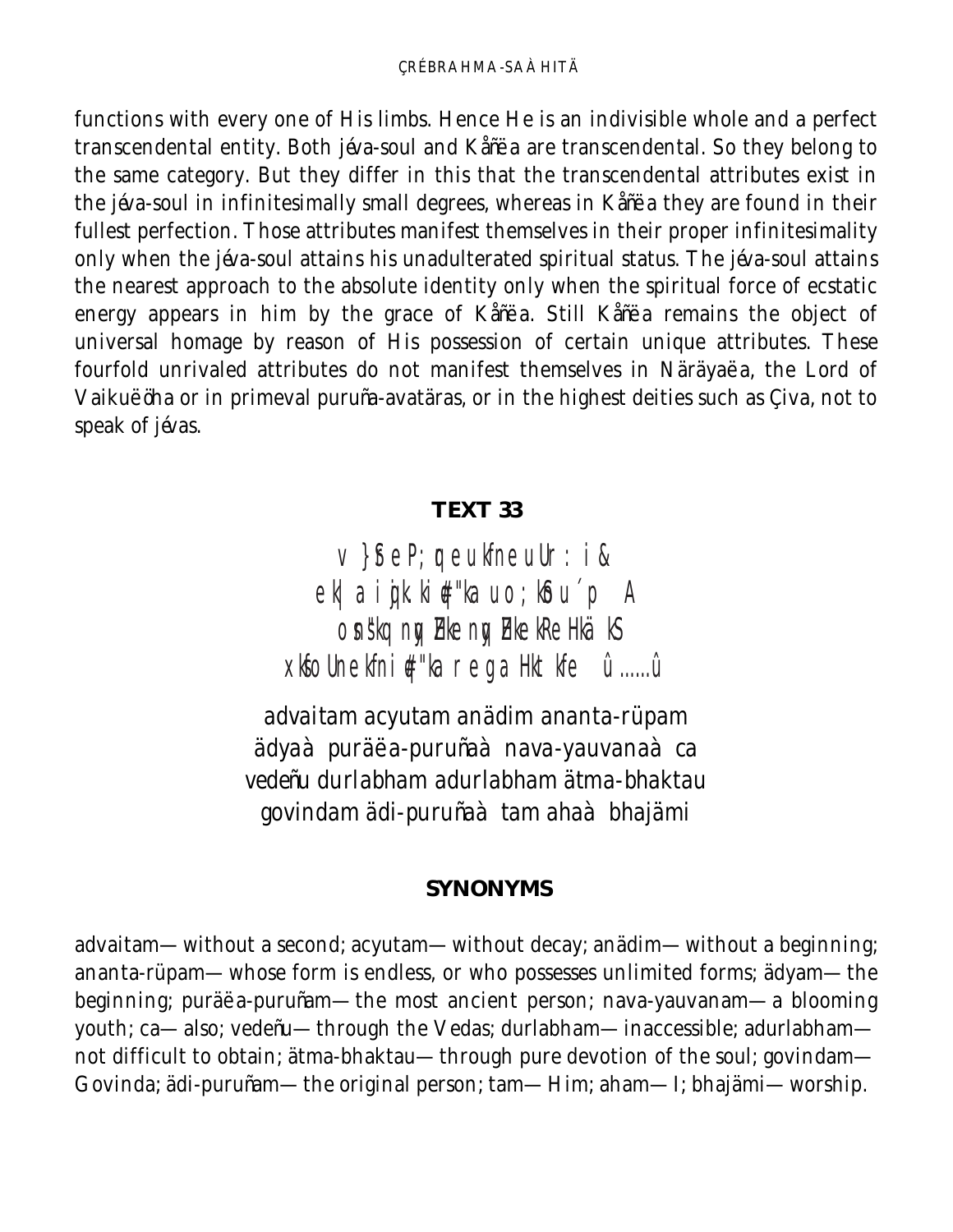### **TRANSLATION**

I worship Govinda, the primeval Lord, who is inaccessible to the Vedas, but obtainable by pure unalloyed devotion of the soul, who is without a second, who is not subject to decay, is without a beginning, whose form is endless, who is the beginning, and the eternal puruña; yet He is a person possessing the beauty of blooming youth.

### **PURPORT**

Advaita means "indivisible truth who is knowledge absolute." Brahman, the infinite, emanates from Him as His effulgence and God-immanent (Paramätmä) as His constituent; but nevertheless He remains one and indivisible. Acyuta means that though myriads of avatäras emanate from Him as subjective portions and millions of jévas as separated spiritual particles, still He remains intact as the undivided whole of fullest perfection. Though He indulges in exhibiting the pastimes of births, etc., still He is without a beginning. Though He disappears after the pastimes of His appearance, still He is eternal. Though without origin, yet He is with an origin in His pastime of appearance; and although eternal in essence, He is still a person in the full bloom of youth. The sum and substance of it is that though He possesses diverse and apparently mutually contradictory qualities, still they are in universal harmonious concordance by dint of His unthinkable potency. This is what is meant by cid-dharma (transcendental nature) as distinguished from the material. His graceful threefold-bending form with flute in hand, possesses eternal blooming youth and is above all unwholesomeness that is to be found in limited time and space. In the transcendental realm there is no past and future but only the unalloyed and immutable present time. In the transcendental sphere there is no distinction between the object and its qualities and no such identity as is found in the limited mundane region. Hence those qualities that seem to be apparently contradictory in the light of mundane conception limited by time and space, exist in agreeable and dainty concordance in the spiritual realm. How can the jéva realize such unprecedented existence? The limited intellectual function of the jéva is always contaminated by the influence of time and space and is, therefore, not in a position to shake off this limitedness. If the potency of cognitive function does not extend to the realization of the transcendental, what else can? In reply. Brahmä says that the transcendental Absolute is beyond the reach of the Vedas. The Vedas originate in sound and sound originates in the mundane ether. So the Vedas cannot present before us a direct view of the transcendental world (Goloka). It is only when the Vedas are imbued with the cit potency that they are enabled to deal with the transcendental. But Goloka reveals itself to every jéva-soul when he is under the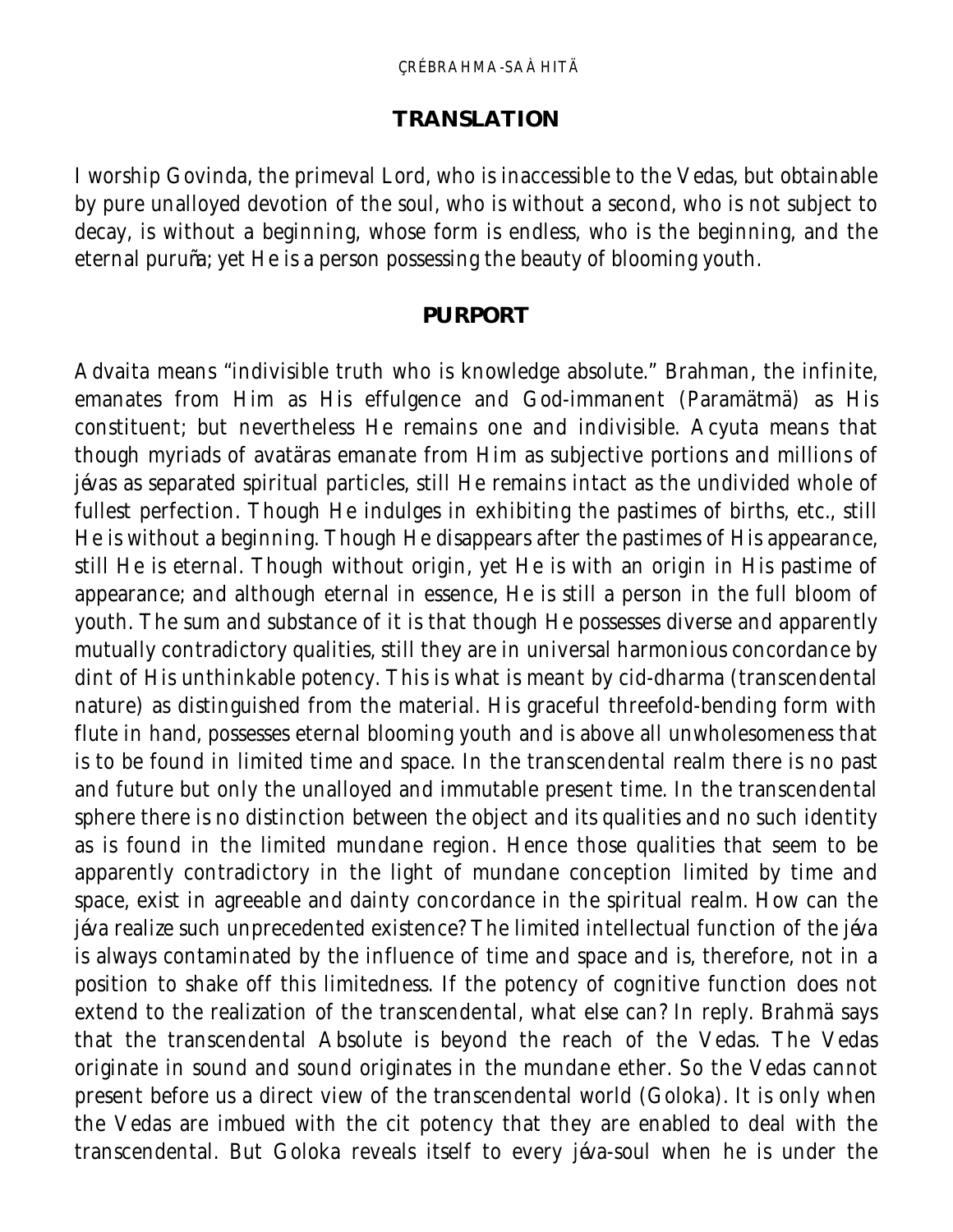influence of the spiritual cognitive potency joined to the essence of ecstatic energy. The ecstatic function of devotion is boundless and is surcharged with unalloyed transcendental knowledge. That knowledge reveals goloka-tattva (the principle of the highest transcendental) in unison with devotion, without asserting itself separately but as a subsidiary to unalloyed devotion.

### TEXT<sub>34</sub>

# iUltrq diW'lroNjl axE; ls ok **isflír** eu**l is efri Âolule**~ A **IIsI; Ar ; NiinI leU; fofpUR; rubs xlfolhelini d'la rega Ht lie û...; û**

panthäs tu koöi-çata-vatsara-sampragamyo väyor athäpi manaso muni-puì gavänäm so 'py asti yat-prapada-sémny avicintya-tattve govindam ädi-puruñaà tam ahaà bhajämi

### **SYNONYMS**

panthäù—the path; tu—but; koöl-çata—thousands of millions; vatsara—of years; sampragamyaù—extending over; väyoù—of wind; atha api—or; manasaù—of the mind; muni-puì gavänäm—of the foremost ji änés; saù—that (path); api—only; asti—is; yat of whom; prapada—of the toe; sémni—to the tip; avicintya-tattve—beyond material conception; govindam—Govinda; ädi-puruñam—the original person; tam—Him; aham-l; bhajämi-worship.

### **TRANSLATION**

I worship Govinda, the primeval Lord, only the tip of the toe of whose lotus feet is approached by the yoges who aspire after the transcendental and betake themselves to präëäyäma by drilling the respiration; or by the ji änes who try to find out the nondifferentiated Brahman by the process of elimination of the mundane, extending over thousands of millions of years.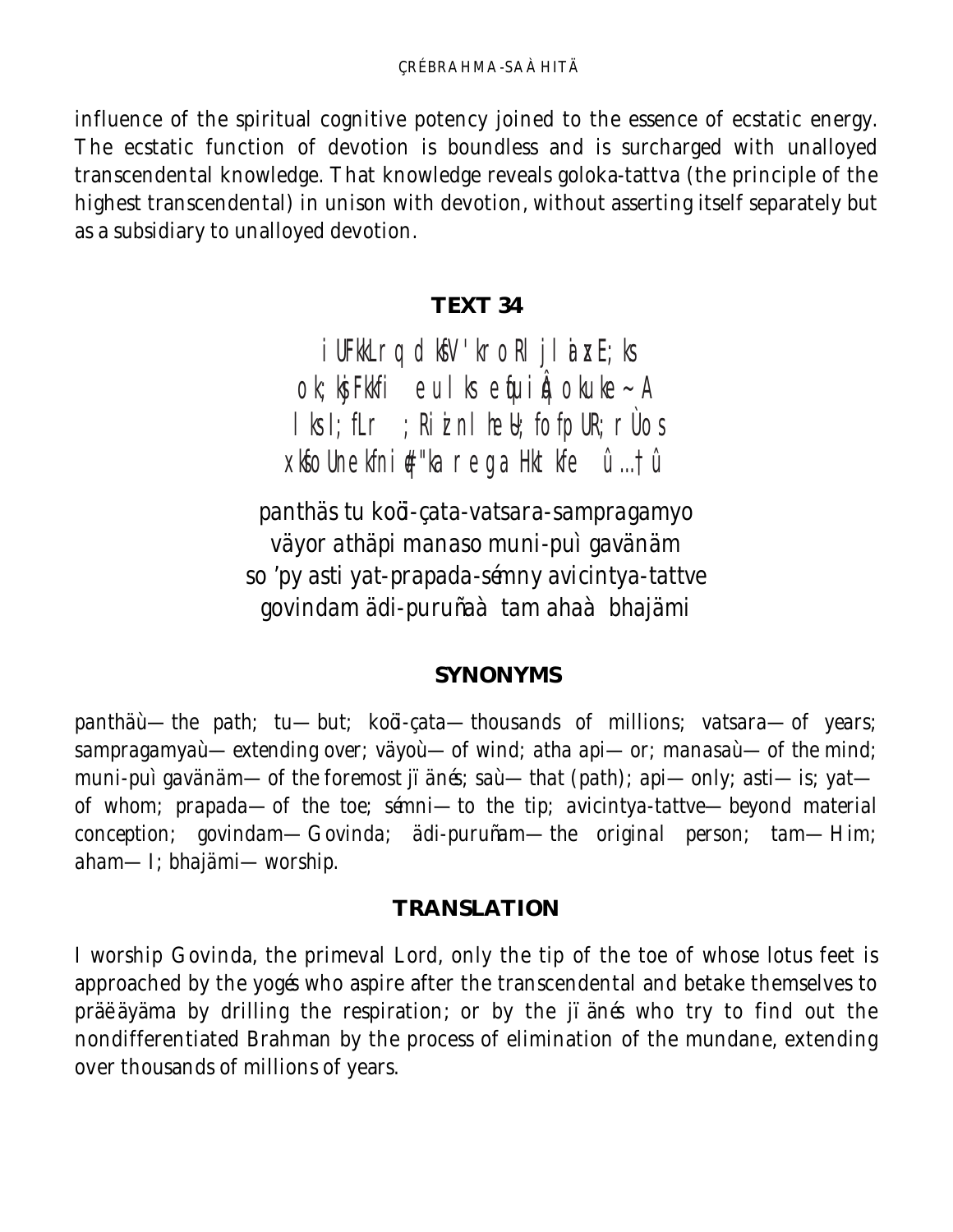#### ÇRÉ BRAHMA-SAÀHITÄ

### **PURPORT**

The attainment of the lotus feet of Govinda consists in the realization of unalloyed devotion. The kaivalya (realized nonalternative state) which is attained by the añoa) ga-yogis by practicing trance for thousands of millions of years and the state of merging into the nondifferentiated impersonality of Godhead beyond the range of limitation attained by nondualists after a similar period passed in distinguishing between the spiritual and nonspiritual and eliminating things of the limited sphere one after another by the formula "not this, not that," are simply the outskirts of the lotus feet of Kåñëa and not the lotus feet themselves. The long and short of the matter is this, kaivalya or merging into the Brahman constitutes the line of demarcation between the world of limitation and the transcendental world. For, unless we step beyond them, we can have no taste of the variegatedness of the transcendental sphere. These conditions are the simple absence of misery arising from mundane affinity but are not real happiness or felicity. If the absence of misery be called a bit of pleasure then also that bit is very small and of no consequence. It is not sufficient to destroy the condition of materiality; but the real gain to the jeva is his eternal existence in his selfrealized state. This can be attained only by the grace of unalloyed devotion which is essentially cit or transcendental in character. For this end abstract and uninteresting mental speculation is of no avail.

## TEXT<sub>35</sub>

# **, disi ; i iS jpf; rq t xn. MdiSJa** ;PNfäjfLr txn.Mp;k;nUr%A **v. Mtrj LF kijek Ing ; Itrj LF ka xlfolhelfni #'la rega Ht lfe** û..‡û

eko 'py asau racayituà jagad-aëòa-kooià yac-chaktir asti jagad-aëòa-caya yad-antaù aëòäntara-stha-paramäëu-cayäntara-sthamgovindam ädi-puruñaà tam ahaà bhajämi

### **SYNONYMS**

ekaù—one; api—although; asau—He; racayitum—to create; jagat-aëòa—of universes; koöim—millions; yat—whose; çaktiù—potency; asti—there is; jagat-aëòa-cayäù—all the universes; yat-antaù—within whom; aëòa-antara-stha—which are scattered throughout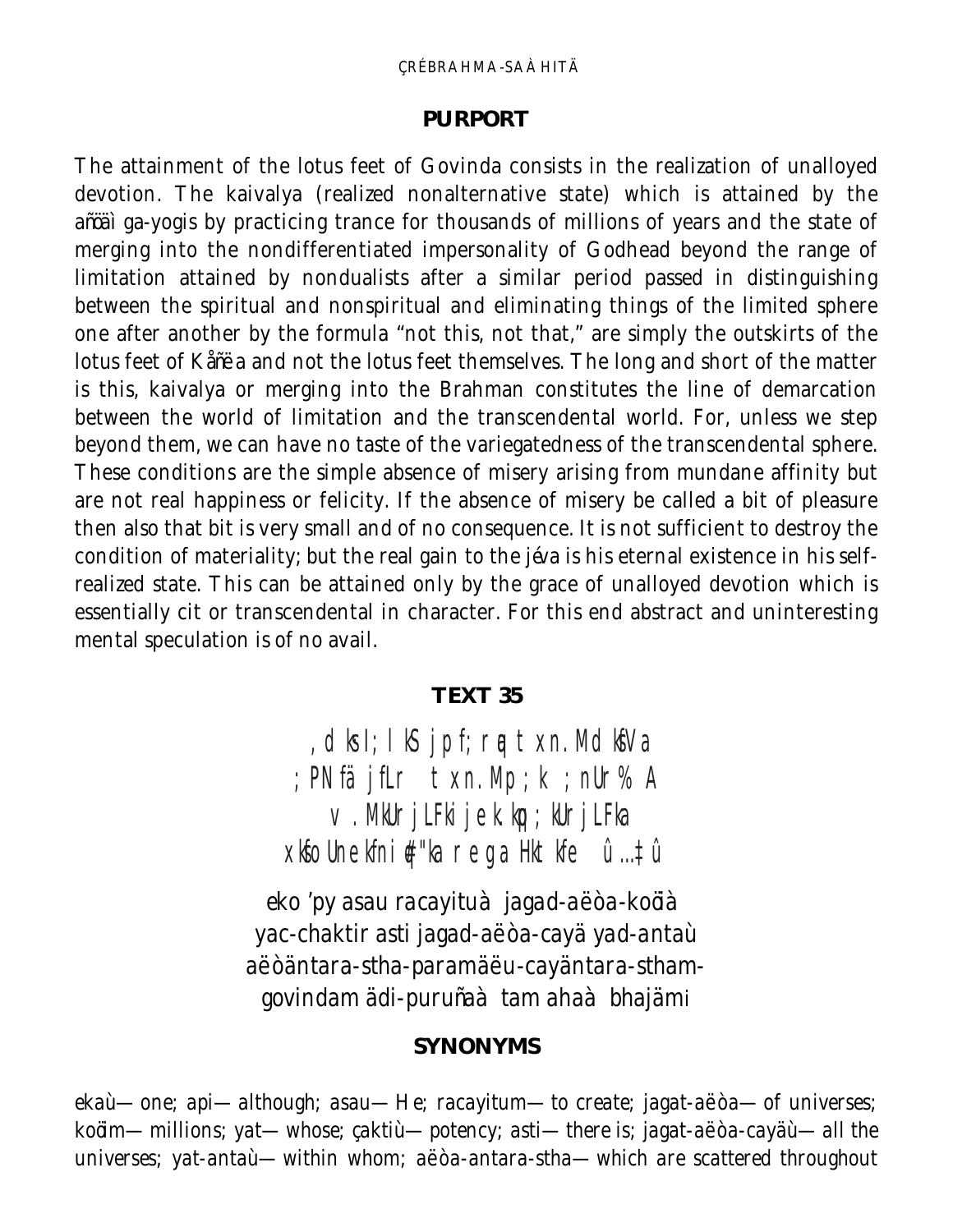#### ÇRÉ BRAHMA-SAÀHITÄ

the universe; parama-aëu-caya—the atoms; antara-stham—situated within; govindam— Govinda; ädi-puruñam—the original person; tam—Him; aham—I; bhajämi—worship.

### **TRANSLATION**

He is an undifferentiated entity as there is no distinction between potency and the possessor thereof. In His work of creation of millions of worlds, His potency remains inseparable. All the universes exist in Him and He is present in His fullness in every one of the atoms that are scattered throughout the universe, at one and the same time. Such is the primeval Lord whom I adore.

### **PURPORT**

Kåñëa is the highest of all entities. In Him is an entity which is termed cit (spiritual) which is distinct from the principle of limitation. By His inconceivable power, He can at will create numberless universes. All the mundane universes owe their origin to the transformation of His external potency. Again His abode is beyond human conception; since all worlds, limited and spiritual (cit) exist in Him and He resides simultaneously in His fullness and entirety in all the atoms in all the worlds. All-pervasiveness is only a localized aspect of the majesty of Kåñëa, the Lord of all. Though He is all-pervasive yet in His existence everywhere in a medium shape consists His spiritual Lordship beyond human conception. This argument favors the doctrine of simultaneous inconceivable distinction and nondistinction, and knocks down the contaminating Mäyäväda and other allied doctrines.

TEXT<sub>36</sub>

# ; Úlo**Hiorfel**; is eu**t Erfis liat; : iefgeldu; lulitik% A** lü\$2o fuxeifk%LrqfUr **xlfolhelini <del>q'l</del>a rega Hit lie û... û**

yad-bhäva-bhävita-dhiyo manujäs tathaiva sampräpya rüpa-mahimäsana-yäna-bhüñäù süktair yam eva nigama-prathitaiù stuvanti govindam ädi-puruñaà tam ahaà bhajämi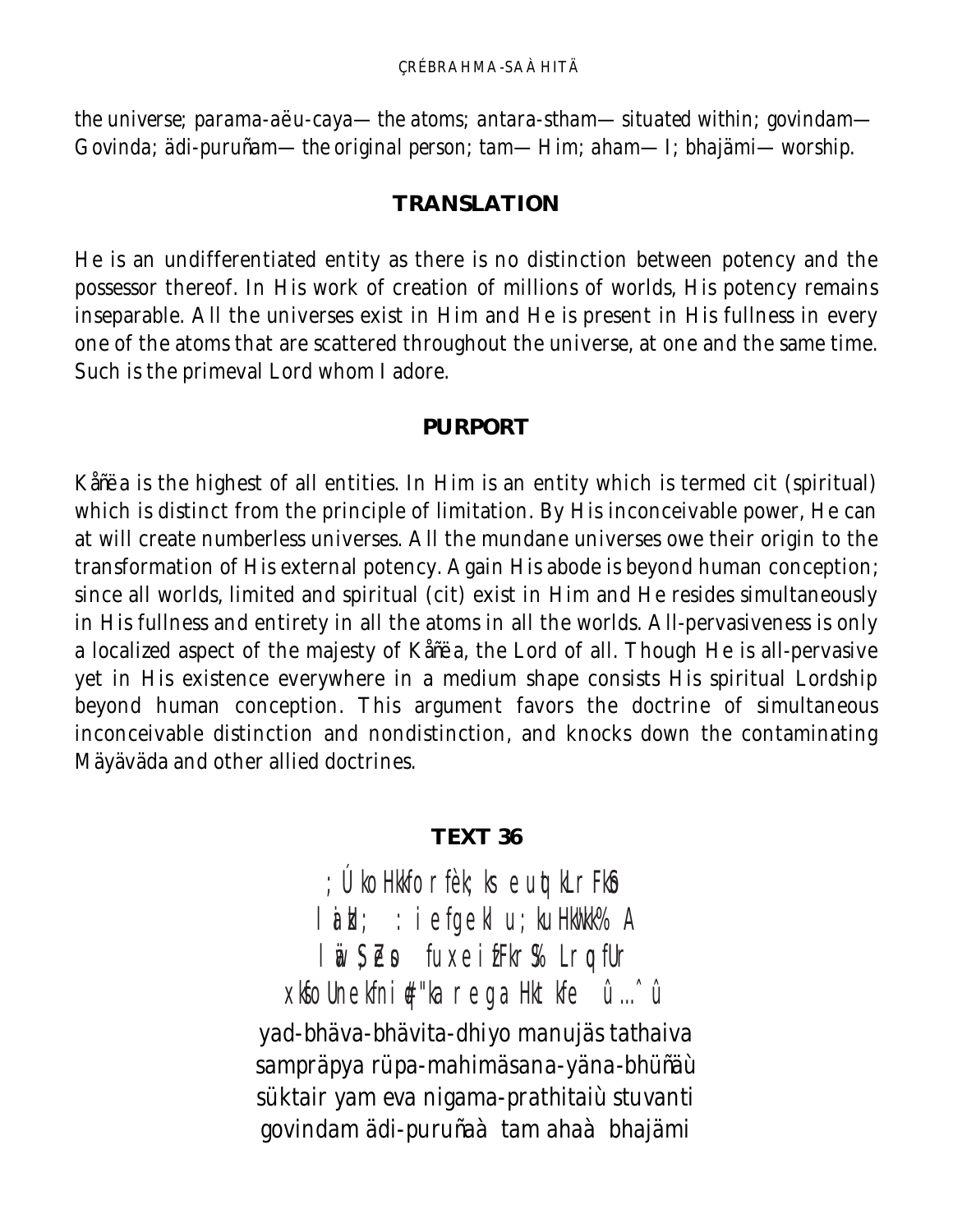#### **SYNONYMS**

*yat—for whom; bhäva—with devotion; bhävita—are imbued; dhiyaù—whose hearts; manujäù—men; tathä eva—similarly; sampräpya—having gained; rüpa—beauty; mahima—greatness; äsana—thrones; yäna—conveyances; bhüñäù—and ornaments; süktaiù—by Vedic hymns; yam—whom; eva—certainly; nigama—by the Vedas; prathitaiù—told; stuvanti—offer praise; govindam—Govinda; ädi-puruñam—the original person; tam—Him; aham—I; bhajämi—worship.* 

### **TRANSLATION**

I adore the same Govinda, the primeval Lord, in whose praise men, who are imbued with devotion, sing the mantra-süktas told by the Vedas, by gaining their appropriate beauty, greatness, thrones, conveyances and ornaments.

### **PURPORT**

In discussing rasa we meet with five kinds of devotion or service. Çänta or unattached, däsya or pertaining to reverential willing service, sakhya or friendship, vätsalya or parental love and çåì gära or juvenile love.

The devotees surcharged with the ideas of their respective service, serve Kåñëa eternally and ultimately reach the goal of their respective ideals. They attain the real nature of their self befitting their respective rasas, their glories, conveyances, seats befitting their sacred service, and transcendental qualities of ornaments enhancing the beauty of their real nature. Those who are advocates of çänta-rasa attain the region of Brahma-Paramätmä, the seat of eternal peace; those of däsya-rasa get to Vaikuëöha, the spiritual majestic abode of Çré Näräyaëa; those of sakhya, vätsalya and madhurarasa (juvenile love) attain Goloka-dhäma, Kåñëa's abode, above Vaikuëöha. They worship Kåñëa by the süktas depicted in the Vedas with the ingredients and objects befitting their respective rasas, in those regions. The Vedas, under the influence of the spiritual potency in certain passages speak of the pastimes of the Supreme Lord. The liberated souls chant the name, qualities and pastimes of the Supreme Lord, under the guidance of the same spiritual potency.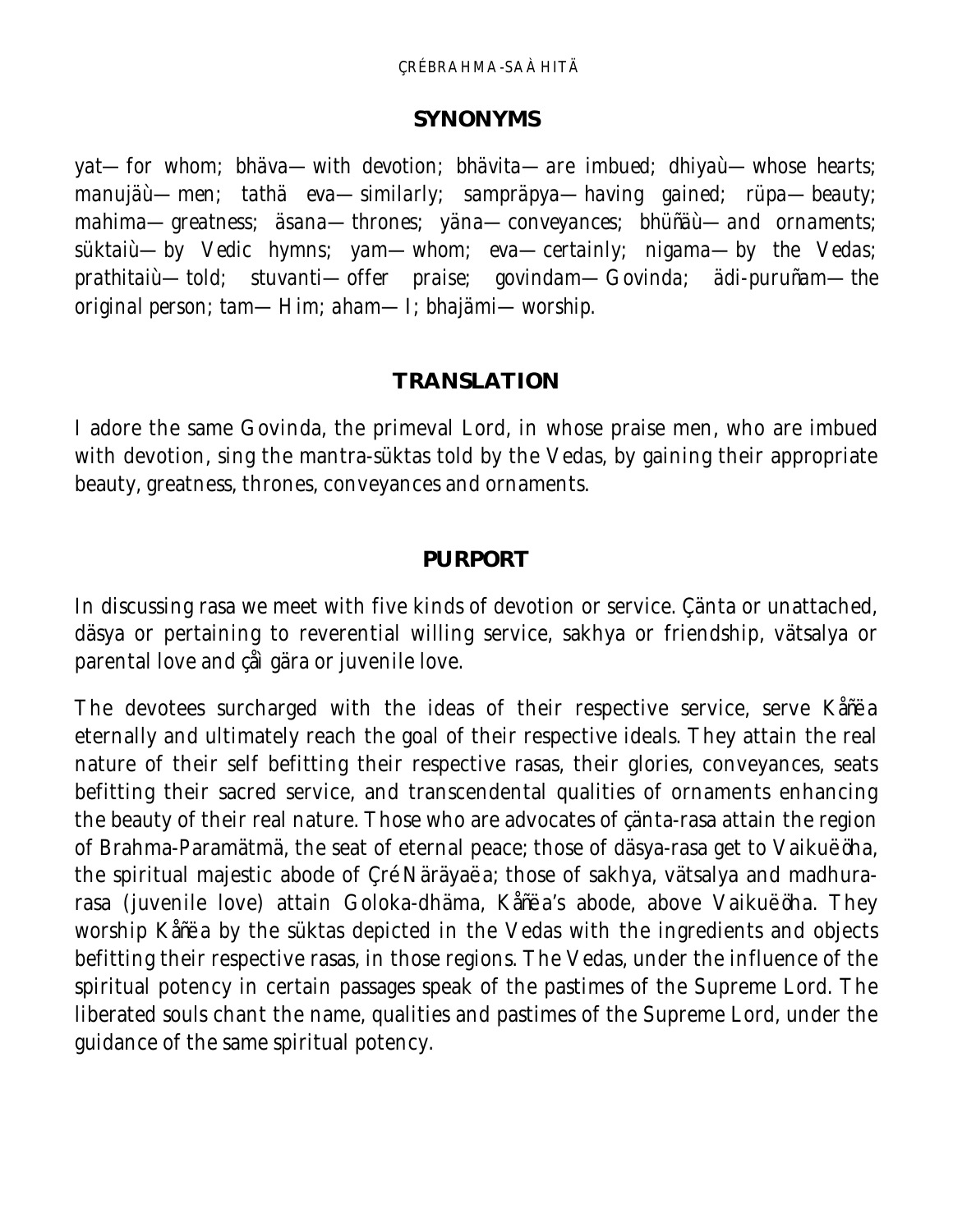## **TEXT 37**

# vluunfpue; jl i fr**Hitorisk &** Lrifficz, o fut: ir; k dylffic% A xkyksl, o fuolR;f[kylReHmls **xkoUnekhi q'la rega Hit ke û…%û**

*änanda-cinmaya-rasa-pratibhävitäbhis täbhir ya eva nija-rüpatayä kaläbhiù goloka eva nivasaty akhilätma-bhüto govindam ädi-puruñaà tam ahaà bhajämi* 

## **SYNONYMS**

*änanda—bliss; cit—and knowledge; maya—consisting of; rasa—mellows; prati—every second; bhävitäbhiù—who are engrossed with; täbhiù—with those; yaù—who; eva—certainly; nija-rüpatayä—with His own form; kaläbhiù—who are parts of portions of His pleasure potency; goloke—in Goloka Våndävana; eva—certainly; nivasati—resides; akhila-ätma—as the soul of all; bhütaù—who exists; govindam—Govinda; ädi-puruñam—the original personality; tam—Him; aham—I; bhajämi—worship.* 

## **TRANSLATION**

I worship Govinda, the primeval Lord, residing in His own realm, Goloka, with Rädhä, resembling His own spiritual figure, the embodiment of the ecstatic potency possessed of the sixty-four artistic activities, in the company of Her confidantes [sakhés], embodiments of the extensions of Her bodily form, permeated and vitalized by His ever-blissful spiritual rasa.

## **PURPORT**

Although the Lord Absolute and His potency are one and the self-same existence, still They exist eternally as separate entities, as Rädhä and Kåñëa. In both the ecstatic energy and the transcendental Lord Kåñëa, there exists çåìgära-rasa (amorous love) whose quality is inconceivable. The vibhäva (extension) of that rasa (mellow quality) is twofold, viz., älambana (prop) and uddépana (stimulation). Of these älambana is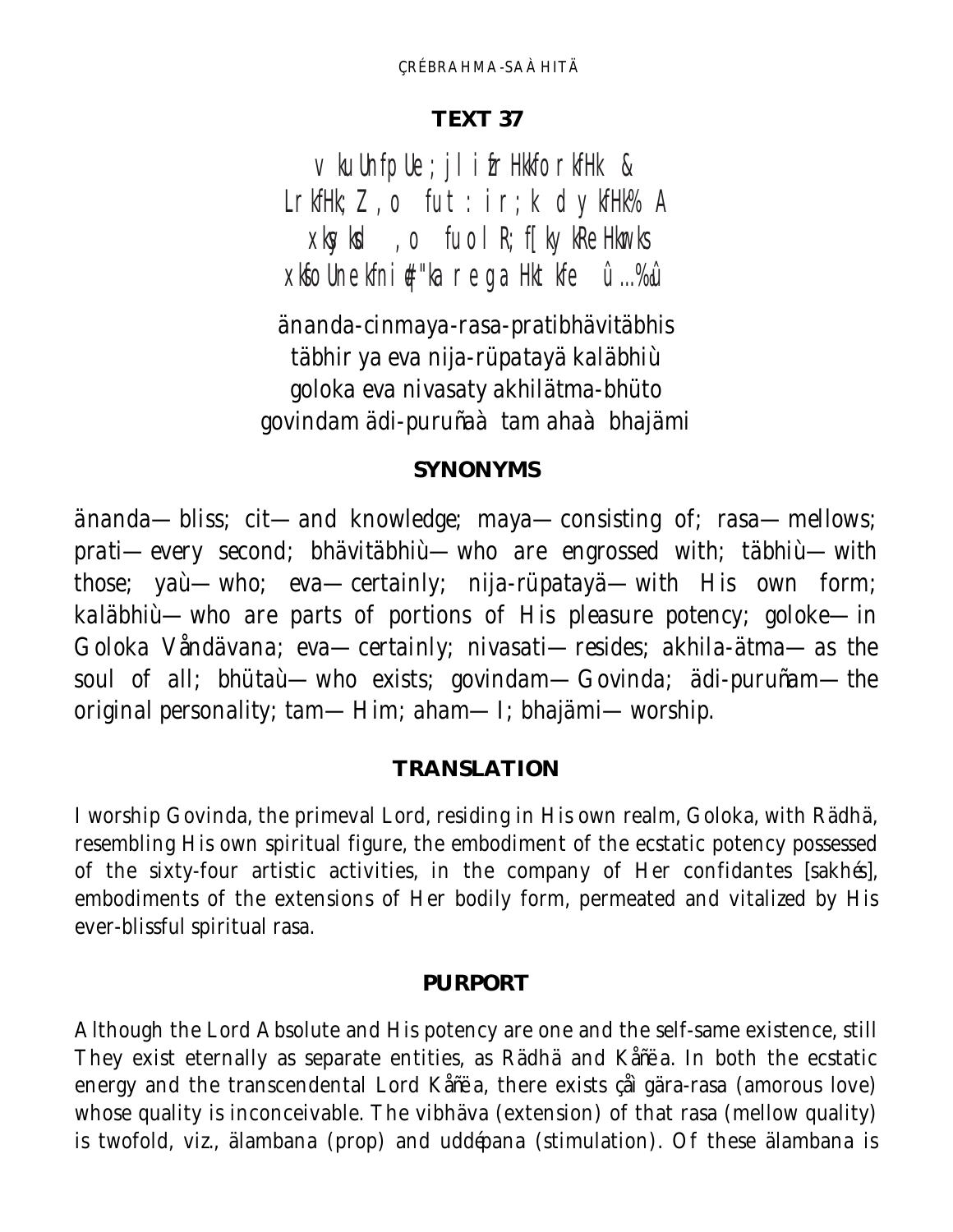twofold, viz., äçraya (supported) and viñaya (supporter). Äçraya signifies Rädhikä Herself and the extensions of Her own form and viñaya means Kåñëa Himself. Kåñëa is Govinda, Lord of Goloka. The gopés are the facsimile äçraya of that rasa. With them Kåñëa indulges in eternal pastimes in Goloka. Nija-rüpatayä means "with the attributes manifested from the ecstatic energy." The sixty-four activities in fine arts and crafts are the following: (1) géta—art of singing. (2) vädya—art of playing on musical instruments. (3) nåtya—art of dancing. (4) näöya—art of theatricals. (5) älekhya—art of painting. (6) viçeñakacchedya—art of painting the face and body with colored unguents and cosmetics. (7) taëòula-kusuma-balé-vikära—art of preparing offerings from rice and flowers. (8) puñpästaraëa—art of making a covering of flowers for a bed. (9) daçana-vasanäìga-räga—art of applying preparations for cleansing the teeth, cloths and painting the body. (10) maëi-bhümikä-karma—art of making the groundwork of jewels. (11) çayyä-racana—art of covering the bed. (12) udaka-vädya art of playing on music in water. (13) udaka-ghäta—art of splashing with water. (14) citra-yoga—art of practically applying an admixture of colors. (15) mälya-grathanavikalpa—art of designing a preparation of wreaths. (16) çekharäpéòa-yojana—art of practically setting the coronet on the head. (17) nepathya-yoga—art of practically dressing in the tiring room. (18) karëapätra-bhaìga—art of decorating the tragus of the ear. (19) sugandha-yukti—art of practical application of aromatics. (20) bhüñaëayojana—art of applying or setting ornaments. (21) aindra-jäla—art of jugglery. (22) kaucumära—a kind of art. (23) hasta-läghava—art of sleight of hand. (24) citraçäkäpüpa-bhakñya-vikära-kriyä—art of preparing varieties of salad, bread, cake and delicious food. (25) pänaka-rasa-rägäsava-yojana—art of practically preparing palatable drinks and tinging draughts with red color. (26) sücé-väya-karma—art of needleworks and weaving. (27) sütra-kréòä—art of playing with thread. (28) véëäòamuraka-vädya—art of playing on lute and small x-shaped drum. (29) prahelikä—art of making and solving riddles. (29-a) pratimälä—art of caping or reciting verse for verse as a trial for memory or skill. (30) durvacaka-yoga—art of practicing language difficult to be answered by others. (31) pustaka-väcana—art of reciting books. (32) näöikäkhyäyikä-darçana—art of enacting short plays and anecdotes. (33) kävyasamasyä-püraëa—art of solving enigmatic verses. (34) paööikä-vetra-bäëa-vikalpa—art of designing preparation of shield, cane and arrows. (35) tarku-karma—art of spinning by spindle. (36) takñaëa—art of carpentry. (37) västu-vidyä—art of engineering. (38) raupya-ratna-parékñä—art of testing silver and jewels. (39) dhätu-väda—art of metallurgy. (40) maëi-räga jïäna—art of tinging jewels. (41) äkara jïäna—art of mineralogy. (42) våkñäyur-veda-yoga—art of practicing medicine or medical treatment, by herbs. (43) meña-kukkuöa-lävaka-yuddha-vidhi—art of knowing the mode of fighting of lambs, cocks and birds. (44) çuka-çärikä-prapälana (praläpana)?—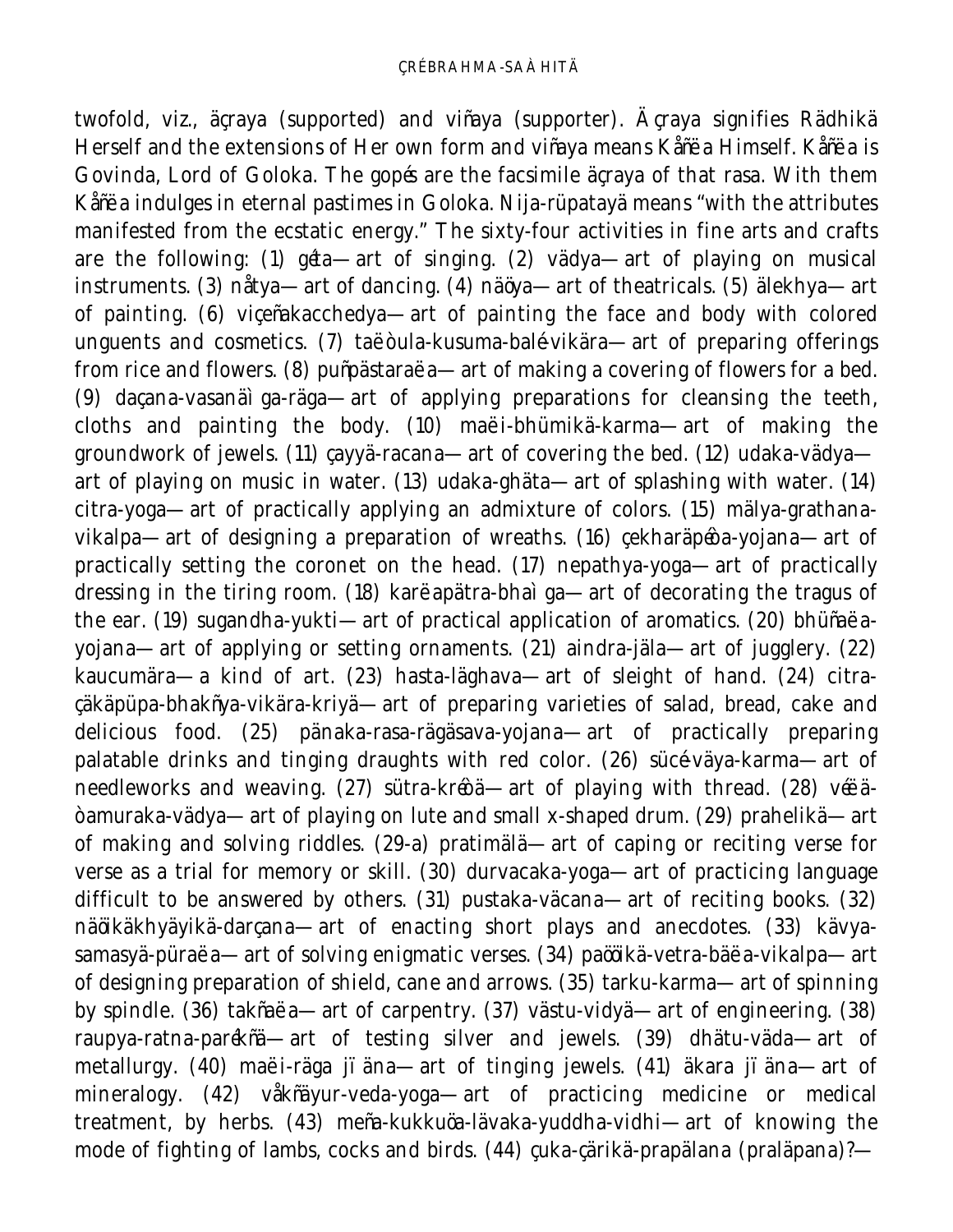art of maintaining or knowing conversation between male and female cockatoos. (45) utsädana—art of healing or cleaning a person with perfumes. (46) keça-märjanakauçala—art of combing hair. (47) akñara-muñöikä-kathana—art of talking with letters and fingers. (48) mlecchita-kutarka-vikalpa—art of fabricating barbarous or foreign sophistry. (49) deça-bhäñä-jïäna—art of knowing provincial dialects. (50) puñpaçakaöikä-nirmiti-jïäna—art of knowing prediction by heavenly voice or knowing preparation of toy carts by flowers. (51) yantra-mätåkä—art of mechanics. (52) dhäraëa-mätåkä—art of the use of amulets. (53) samväcya—art of conversation. (54) mänasé kävya-kriyä—art of composing verse mentally. (55) kriyä-vikalpa—art of designing a literary work or a medical remedy. (56) chalitaka-yoga—art of practicing as a builder of shrines called after him. (57) abhidhäna-koña-cchando-jïäna—art of the use of lexicography and meters. (58) vastra-gopana—art of concealment of cloths. (59) dyüta-viçeña—art of knowing specific gambling. (60) äkarña-kréòä—art of playing with dice or magnet. (61) bälaka-kréòanaka—art of using children's toys. (62) vainäyiké vidyä—art of enforcing discipline. (63) vaijayiké vidyä—art of gaining victory. (64) vaitäliké vidyä—art of awakening master with music at dawn.

All these arts manifesting their own eternal forms are ever visible in the region of Goloka as the ingredients of rasa; and, in the mundane sphere, they have been unstintedly exhibited in the pastimes of Vraja by the spiritual (cit) potency. Yogamäyä. So Çré Rüpa says, sadänantaiù... santi täù, i.e., Kåñëa is ever manifest in His beauty with His infinite pastimes in Goloka. Sometimes the variant manifestation of those pastimes becomes visible on the mundane plane. Çré Hari, the Supreme Lord, also manifests His pastimes of birth, etc., accompanied by all His paraphernalia. The divine sportive potency fills the hearts of His paraphernalia with appropriate spiritual sentiments in conformity with the will of Kåñëa. Those pastimes that manifest themselves on the mundane plane, are His visible pastimes. All those very pastimes exist in their nonvisible form in Goloka beyond the ken of mundane knowledge. In His visible pastimes Kåñëa sojourns in Gokula, Mathurä and Dvärakä. Those pastimes that are nonvisible in those three places, are visible in their spiritual sites of Våndävana.

From the conclusions just stated it is clear that there is no distinction between the visible and nonvisible pastimes. The apostle Jéva Gosvämé in his commentary on this çloka as well as in the gloss of Ujjvala-nélamaëi and in Kåñëa-sandarbha remarks that "the visible pastimes of Kåñëa are the creation of His cit (spiritual) potency. Being in conjunction with the reference to mundane function they exhibit certain features which seem to be true by the influence of the limiting potency (Mäyä); but these cannot exist in the transcendental reality. The destruction of demons, illicit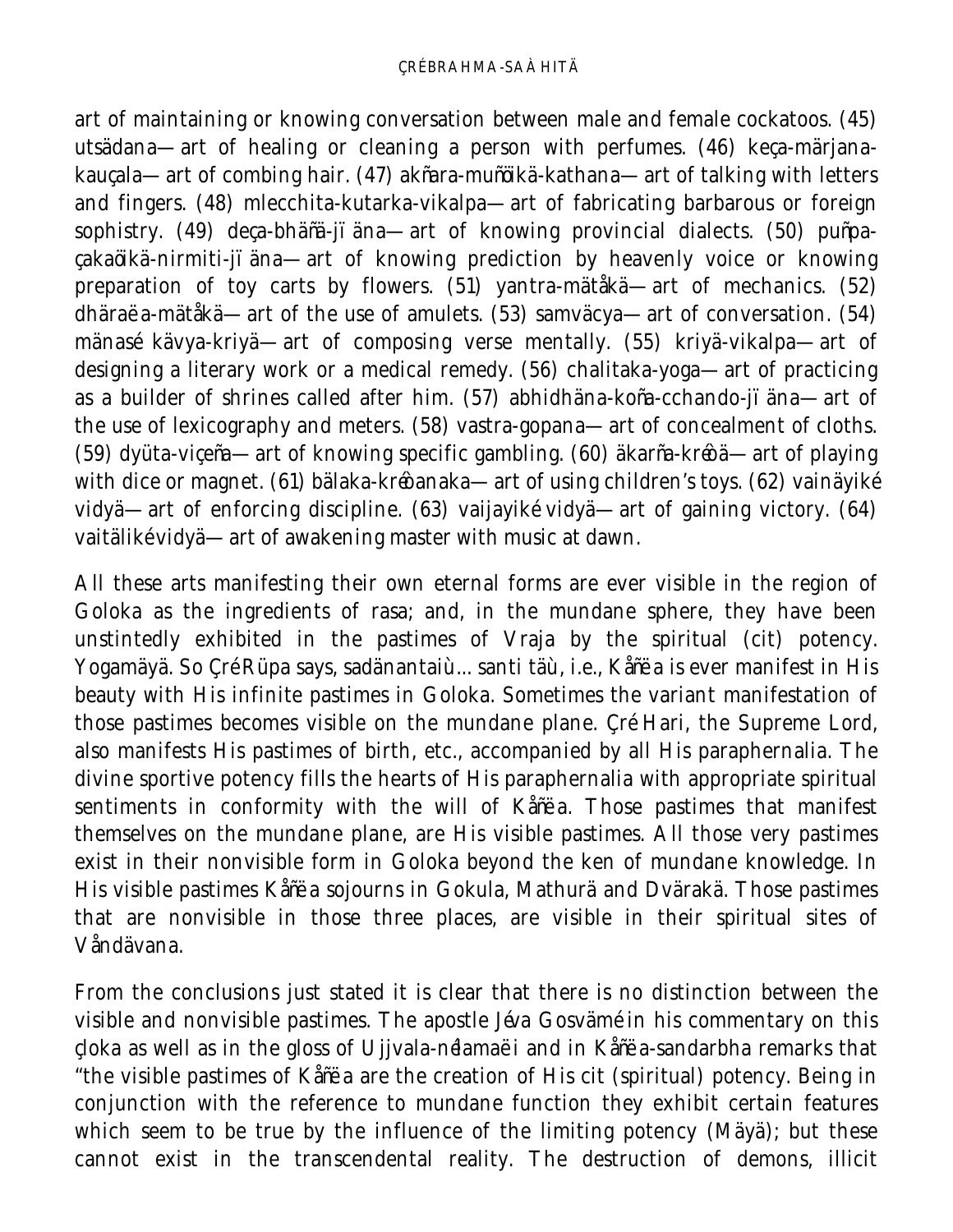paramourship, birth, etc., are examples of this peculiarity. The gopés are the extensions of the ecstatic energy of Kåñëa, and so are exceptionally His own. How can there be illicit connection in their case? The illicit mistress-ship of the gopés found in His visible pastime, is but the mundane reflection of the transcendental reality." The hidden meaning underlying the words of Çré Jéva Gosvämé, when it is made explicit, will leave no doubt in the minds of the readers. Çré Jéva Gosvämé is our preacher of transcendental truth. So he is always under the influence of Çré Rüpa and Sanätana. Moreover in the pastimes of Kåñëa Çré Jéva is one of the maï jarés. So he is conversant with all transcendental realities.

There are some who, being unable to understand the drift of his statements, give meanings of their own invention and indulge in useless controversies. Çré Rüpa and Sanätana say that there is no real and essential distinction between the léläs visible and nonvisible, the only distinction lies in this that one is manifest in the mundane sphere whereas the other is not so. In the supermundane manifestation there is absolute purity in the seer and the seen. A particularly fortunate person when he is favored by Kåñëa, can shake off worldly shackles and connections, enter the transcendental region after attaining the realized taste of the varieties of rasa that is available during the period of novitiate. Only such a person can have a view and taste of the perfect and absolutely pure lélä of Goloka. Such receptive natures are rarely to be found. He, who exists in the mundane sphere, can also realize the taste of cid-rasa by the grace of Kåñëa by being enabled to attain the realized state of service. Such a person can have a view of the pastimes of Goloka manifested in the mundane lélä of Gokula. There is certainly a difference between these two classes of eligible seekers of the truth. Until one attains the perfectly transcendental stage he must be hampered by his lingering limitations, in his vision of the pastimes of Goloka. Again, the vision of the transcendental reality varies according to the degree of self-realization. The vision of Goloka must also vary accordingly.

It is only those fettered souls who are excessively addicted to worldliness that are devoid of the devotional eye. Of them some are enmeshed by the variegatedness of the deluding energy while others aspire after self-annihilation under the influence of centrifugal knowledge. Though they might have a view of the mundanely manifested pastimes of the Supreme Lord, they can have only a material conception of those visible pastimes, this conception being devoid of transcendental reality. Hence the realization of Goloka appears in proportion to eligibility due to the degree of one's selfrealization. The underlying principle is this, that, though Gokula is as holy and free from dross as Goloka, still it is manifested on the mundane plane by the influence of the cit potency. Yogamäyä. In visible and nonvisible matters of transcendental regions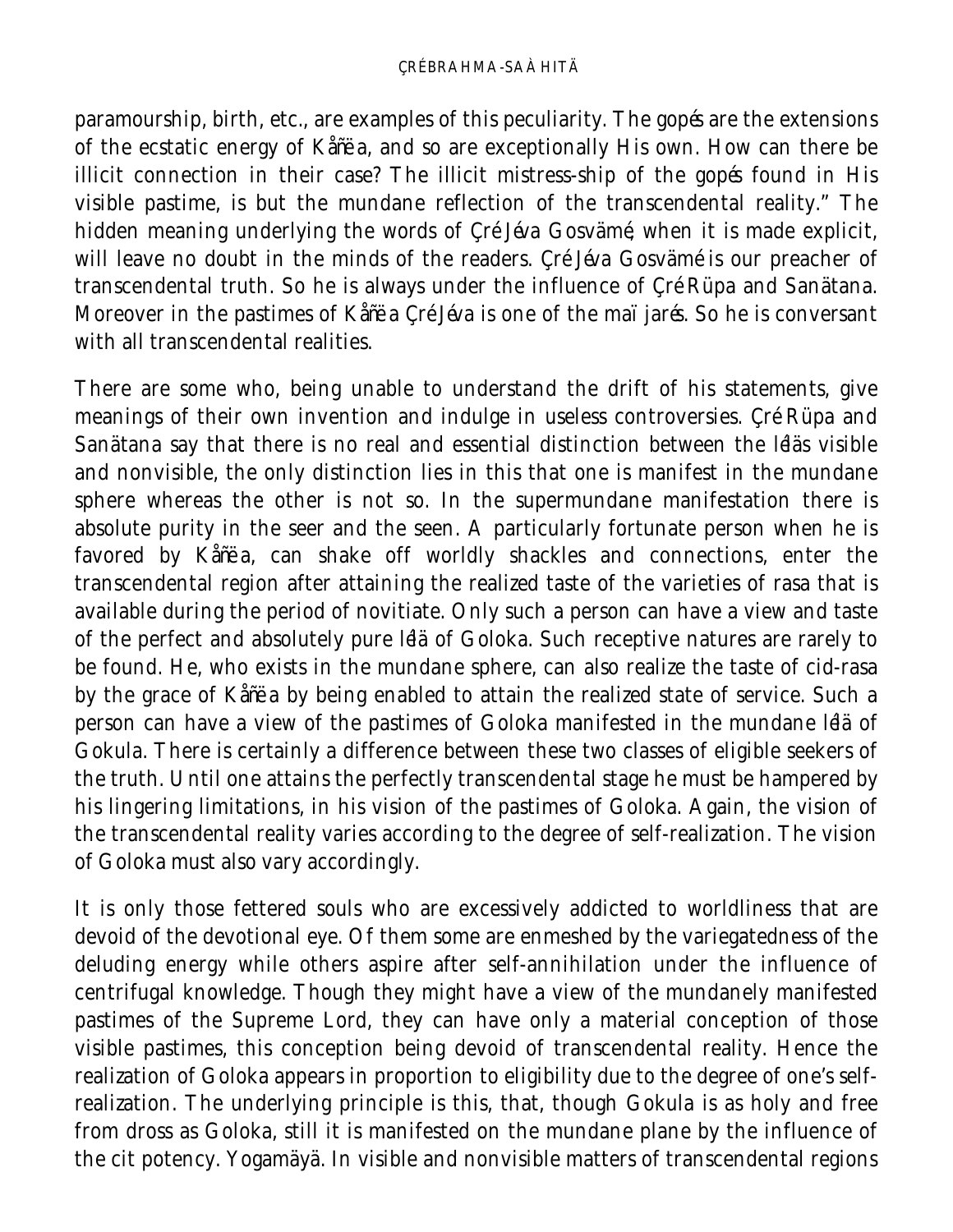there is no impurity. contamination and imperfection inherent in the world of limitation; only there is some difference in the matter of realization in proportion to the self-realization of the seekers after the Absolute. Impurity. unwholesomeness, foreign elements, illusion, nescience, unholiness, utter inadequacy. insignificance, grossness—these appertain to the eye, intellect, mind and ego stultified by the material nature of conditioned souls; they have nothing to do with the essential nature of transcendence. The more one is free from these blots the more is one capable of realizing the unqualified Absolute. The truth who has been revealed by the scriptures, is free from dross. But the realizations of the seekers of the knowledge of these realities, are with or without flaw in accordance with the degree of their individual realization.

Those sixty-four arts that have been enumerated above, do in reality exist unstintedly only in Goloka. Unwholesomeness, insignificance, grossness are found in those arts in accordance with the degree of self-realization on the part of aspirants after the knowledge of the Absolute. According to Çréla Rüpa and Çréla Sanätana all those pastimes, that have been visible in Gokula, exist in all purity and free from all tinge of limitation in Goloka. So transcendental autocratic paramourship also exists in Goloka in inconceivable purity, judged by the same standard and reasoning. All manifestation by the cit potency. Yogamäyä, are pure. So, as the above paramourship is the creation of Yogamäyä, it is necessarily free from all contamination, and appertains to the absolute reality.

Let us pause to consider what the absolute reality is in Himself. Çré Rüpa Gosvämé says, pürvokta-... särataù. In regard to these çlokas Çrépäda Jéva Gosvämé after mature deliberation has established the transcendental paramourship as vibhrama-viläsa, something seemingly different from what it appears to be; such are the pastimes of birth, etc., accomplished by Yogamäyä.

By the explanation tathäpi... vraja-vanitänäm, Çréla Jéva Gosvämé has expressed his profound implication. Joyous pastimes by the medium of seeming error, vibhramaviläsa, as the contrivance of Yogamäyä, has also been admitted in the concluding statements of Rüpa and Sanätana. Still, since Çrépäda Jéva Gosvämé has established the identity of Goloka with Gokula, it must be admitted that there is transcendental reality underlying all the pastimes of Gokula. A husband is one who binds oneself in wedlock with a girl, while a paramour is one who, in order to win another's wife's love by means of love, crosses the conventions of morality. by the impulse of the sentiment that regards her love as the be-all and end-all of existence. In Goloka there is no such function at all as that of the nuptial relationship. Hence there is no husbandhood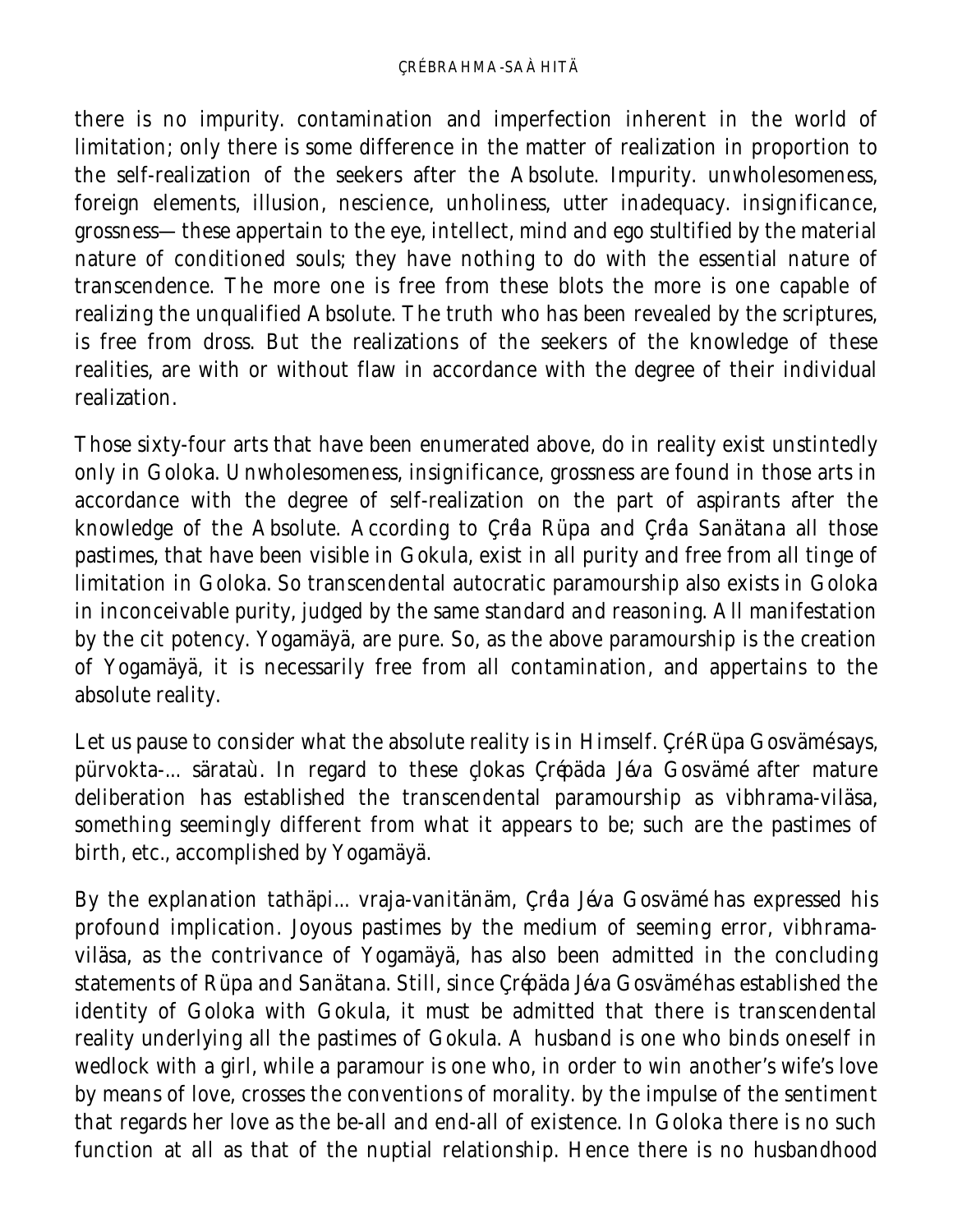characterized by such connection. On the other hand since the gopés, who are selfsupported real entities are not tied to anybody else in wedlock, they cannot also have the state of concubinage. There can also be no separate entities in the forms of svakéya (conjugal) and parakéya (adulterous) states. In the visible pastimes on the mundane plane the function in the form of the nuptial relationship is found to exist. Kåñëa is beyond the scope of that function. Hence the said function of the circle of all-love is contrived by Yogamäyä. Kåñëa tastes the transcendental rasa akin to paramourship by overstepping that function. This pastime of going beyond the pale of the apparent moral function manifested by Yogamäyä, is, however, also observable only on the mundane plane by the eye that is enwrapped by the mundane covering; but there is really no such levity in the pastimes of Kåñëa. The rasa of paramourship is certainly the extracted essence of all the rasas. If it be said that it does not exist in Goloka, it would be highly deprecatory to Goloka. It is not the fact that there is no supremely wholesome tasting of rasa in the supremely excellent realm of Goloka. Kåñëa, the fountainhead of all avatäras. tastes the same in a distinct form in Goloka and in another distinct form in Gokula. Therefore, in spite of the seeming appearance, to the mundane eye, of outstepping the bounds of the legitimate function by the form of paramourship, there must be present the truth of it in some form even in Goloka. Ätmärämo 'py aréramat, ätmany avaruddha-saurataù, reme vraja-sundarébhir yathärbhakaù pratibimba-vibhramaù and other texts of the scriptures go to show that self-delightedness is the essential distinctive quality of Kåñëa Himself. Kåñëa in His majestic cit realm causes the manifestation of His own cit potency as Lakñmé and enjoys her as His own wedded consort. As this feeling of wedded consorthood preponderates there, rasa expands in a wholesome form only up to the state of servanthood (däsya-rasa). But in Goloka He divides up His cit potency into thousands of gopés and eternally engages in amorous pastimes with them by forgetting the sentiments of ownership. By the sentiments of ownership there cannot be the extreme inaccessibility of the rasa. So the gopes have naturally. from eternity, the innate sentiment of being others' wedded wives. Kåñëa too in response to that sentiment, by assuming the reciprocal sentiment of paramourship, performs the räsa and the other amorous pastimes with the aid of the flute, His favorite cher ami. Goloka is the transcendental seat of eternally self-realized rasa, beyond limited conception. Hence in Goloka there is realization of the sentimental assumption of the rasa of paramourship.

Again such is the nature of the principle of the majesty that in the realm of Vaikuëöha there is no rasa of parental affection towards the source of all avatäras. But in Goloka, the seat of all superexcellent deliciousness, there is no more than the original sentimental egoistic assumption of the same rasa. There Nanda and Yaçodä are visibly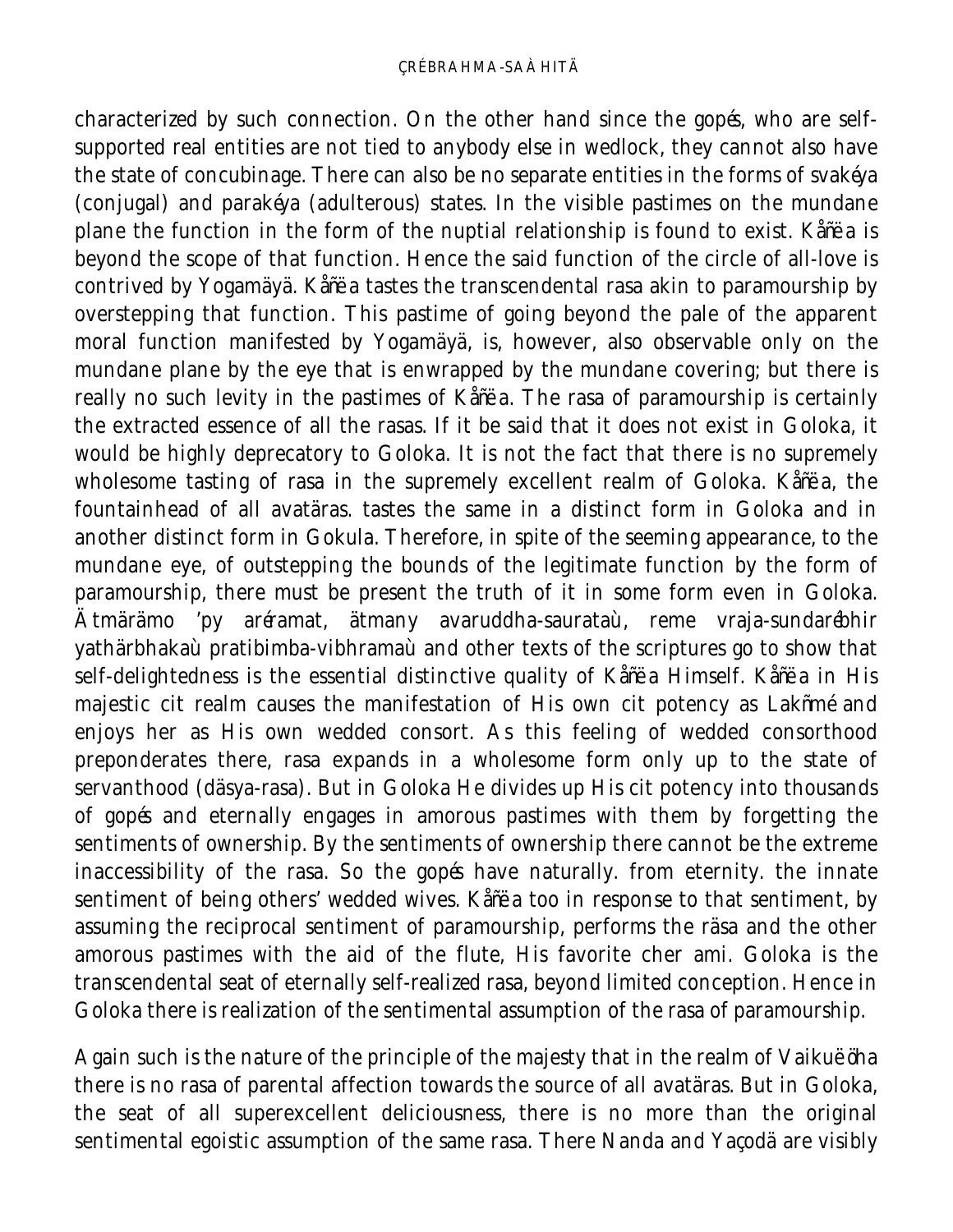present, but there is no occurrence of birth. For want of the occurrence of birth the assumed egoistic sentiment of parental affection of Nanda and Yaçodä has no foundation in the actual existence of such entities as father and mother, but it is of the nature of sentimental assumption on their parts, cf. jayati jana-niväso devaké-janmavädaù, etc. For the purpose of the realization of the rasa the assumed egoistic sentiment is, however, eternal. In the rasa of amorous love if the corresponding egoistic sentiments of concubinage and paramourship be mere eternal assumptions there is nothing to blame in them and it also does not go against the scriptures. When those transcendental entities of Goloka becomes manifest in Vraja then those two egoistic sentiments become somewhat more palpable to the mundane view in the phenomenal world and there comes to be this much difference only. In the rasa of parental affection the sentiments of Nanda and Yaçodä that they are parents becomes manifest in the more tangible form in the pastimes of birth etc., and in the amorous rasa the corresponding sentiments of concubinage in the respective gopés become manifest in the forms of their marriages with Abhimanyu, Govardhana, etc. In reality there is no such separate entity as husbandhood of the gopés either in Goloka or in Gokula. Hence the çästras declare that there is no sexual union of the gopés with their husbands. It is also for the same reason that the authorized teacher of the principle of rasa, Çré Rüpa, writes that in the transcendental amorous rasa the hero is of two different types, viz., the wedded husband and the paramour—patiç copapatiç ceti prabhedäv iha viçrutäv iti. Çré Jéva, in his commentary by his words patiù puravanitänäà dvitéyo vraja-vanitänäm, acknowledges the eternal paramourship of Kåñëa in Goloka and Gokula and the husbandhood of Kåñëa in Vaikuëöha and Dvärakä etc. In the Lord of Goloka and the Lord of Gokula the character of paramourship is found in its complete form. Kåñëa's deliberate overstepping of His own quality of selfdelightedness is caused by the desire of union with another's wedded wife. The state of being another's wedded wife is nothing but the corresponding assumed sentiment on the part of the gopés. In reality they have no husbands with independent and separate existence; still their very egoistic sentiment makes them have the nature of the wedded wives of others. So all the characteristics, viz., that "desire makes the paramour overstep the bounds of duty." etc., are eternally present in the seat of all "deliciousness." In Vraja that very thing reveals itself, to an extent, in a form more tangible to persons with mundane eyes.

So in Goloka there is inconceivable distinction and nondistinction between the rasas analogous to mundane concubineship and wifehood. It may be said with equal truth that there is no distinction in Goloka between the two as also that there is such distinction. The essence of paramourship is the cessation of ownership and the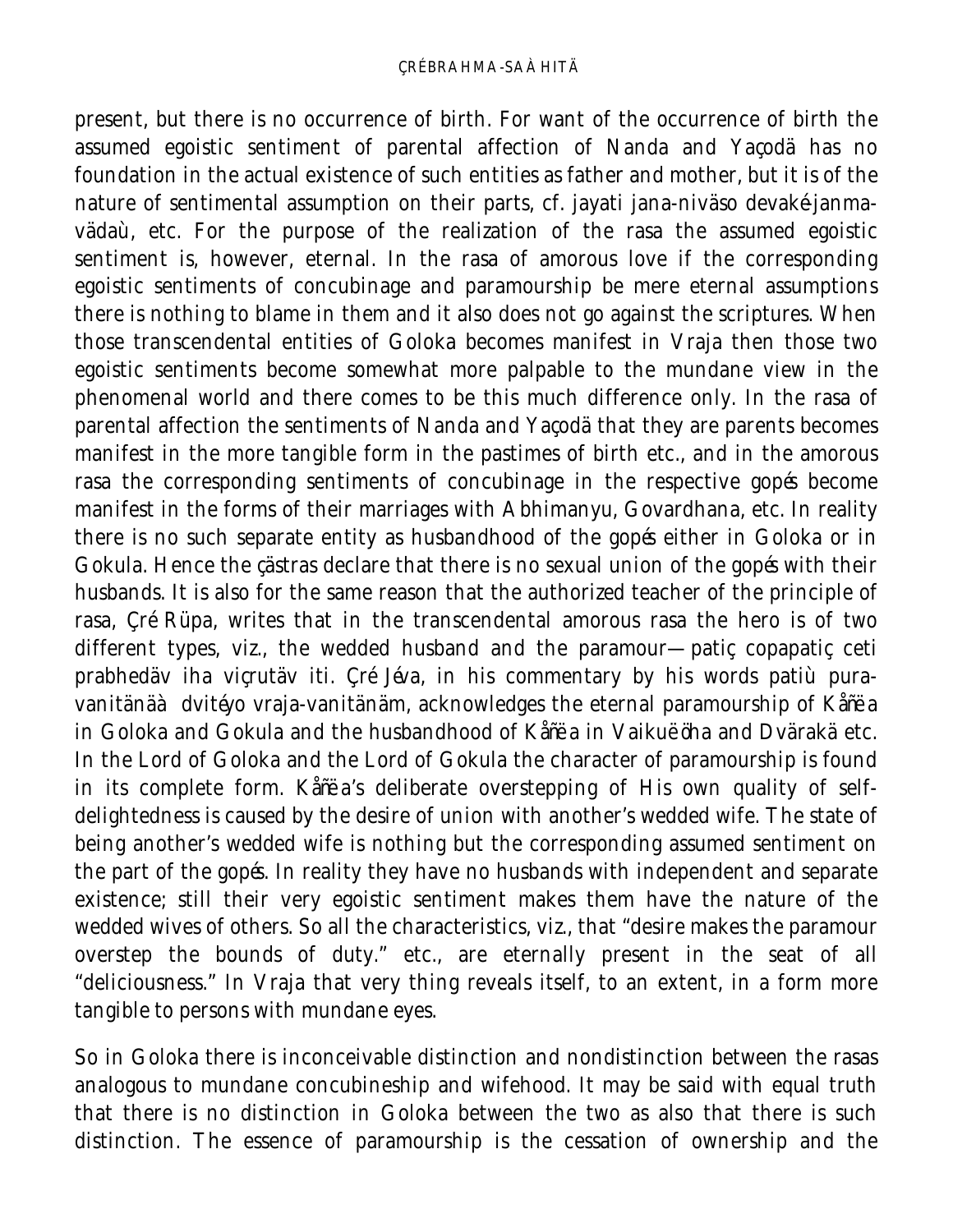abeyance of ownership is the enjoyment of His own cit potency in the shape of abeyance of paramourship or enjoyment without the sanction of wedlock. The conjunction of the two exists there as one rasa accommodating both varieties. In Gokula it is really the same with the difference that it produces a different impression on observers belonging to the mundane plane. In Govinda, the hero of Goloka, there exist both husbandhood and paramourship above all piety and impiety and free from all grossness. Such is also the case with the hero of Gokula although there is a distinction in realization caused by Yogamäyä. If it be urged that what is manifested by Yogamäyä is the highest truth being the creation of the cit potency and that, therefore, the impression of paramourship is also really true, the reply is that there may exist an impression of analogous sentimental egoism in the tasting of rasa free from any offense because it is not without a basis in truth. But the unwholesome impression that is produced in the mundane judgment is offensive and as such cannot exist in the pure cit realm. In fact Çrépäda Jéva Gosvämé has come to the true conclusion, and at the same time the finding of the opposing party is also inconceivably true. It is the vain empirical wranglings about wedded wifehood and concubinage which is false and full of specious verbosity. He who goes through the commentaries of Çrépäda Jéva Gosvämé and those of the opposing party with an impartial judgment cannot maintain his attitude of protest engendered by any real doubt. What the unalloyed devotee of the Supreme Lord says is all true and is independent of any consideration of unwholesome pros and cons. There is, however, the element of mystery in their verbal controversies. Those, whose judgment is made of mundane stuff, being unable to enter into the spirit of the all-loving controversies among pure devotees, due to their own want of unalloyed devotion, are apt to impute to the devotees their own defects of partisanship and opposing views. Commenting on the çloka of Räsa-païcädhyäyé, gopénäà tat-paténäà ca, etc., what Çrépäda Sanätana Gosvämé has stated conclusively in his Vaiñëava-toñaëé has been accepted with reverence by the true devotee Çrépäda Viçvanätha Cakravarté without any protest.

Whenever any dispute arises regarding the pure cognitive pastimes, such as Goloka, etc., we would do well to remember the precious advice from the holy lips of Çrémän Mahäprabhu and His associates, the Gosvämés, viz., that the Truth Absolute is ever characterized by spiritual variegatedness that transcends the variegatedness of mundane phenomena; but He is never featureless. The divine rasa is lovely with the variegatedness of the fourfold distinction of vibhäva, anubhäva, sättvika and vyabhicäri and the rasa is ever present in Goloka and Vaikuëöha. The rasa of Goloka manifests as vraja-rasa on the mundane plane for the benefit of the devotees by the power of Yogamäyä. Whatever is observable in gokula-rasa should be visible in goloka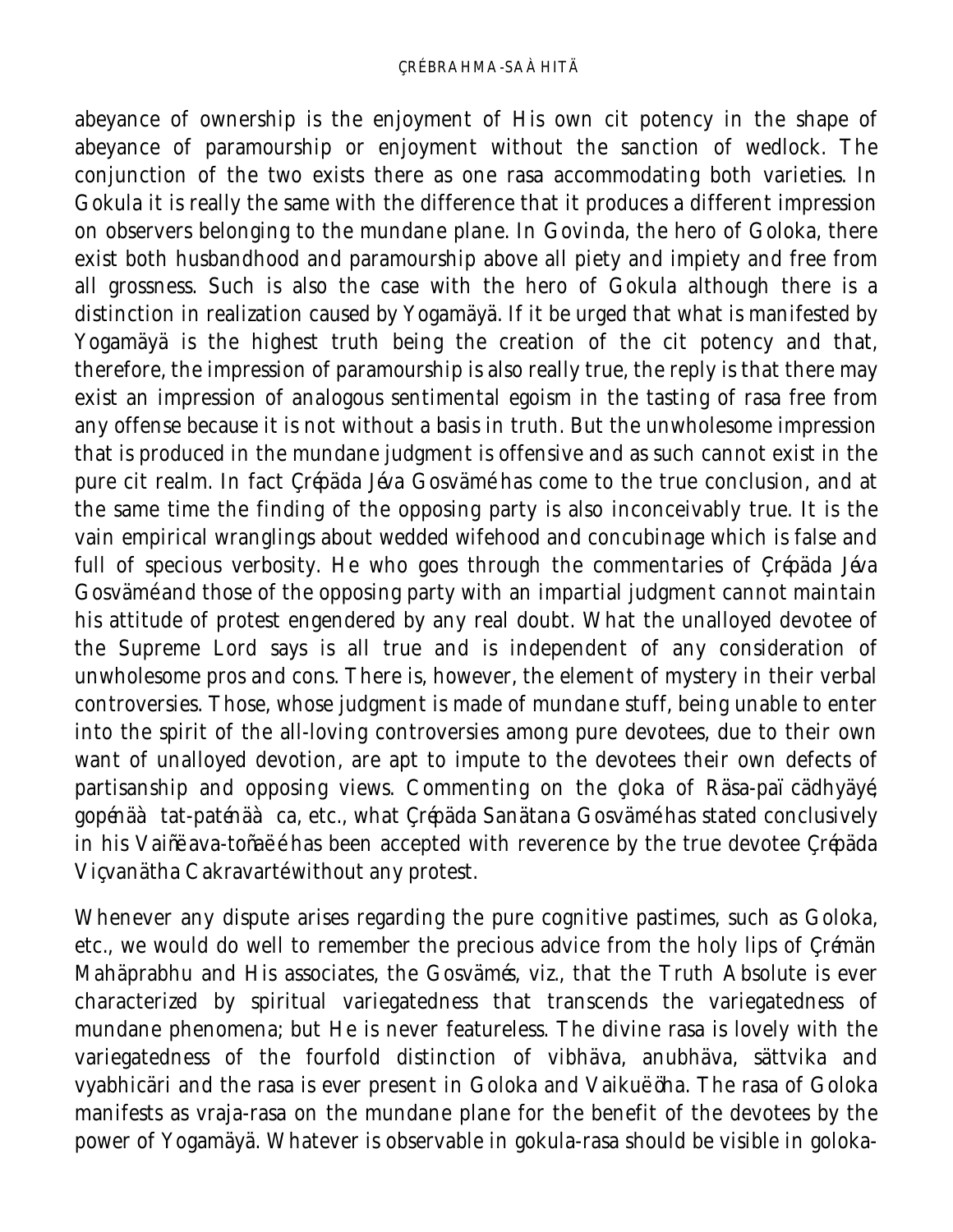rasa, in a clearly explicit form. Hence the distinction of paramourship and concubinage, the variegatedness of the respective rasas of all different persons, the soil, water, river, hill, portico, bower, cows, etc., all the features of Gokula exist in Goloka, disposed in an appropriate manner. There is only this peculiarity that the mundane conceptions of human beings possessed of material judgment, regarding those transcendental entities, do not exist there. The conception of Goloka manifests itself differently in proportion to the degree of realization of the various pastimes of Vraja and it is very difficult to lay down any definite criterion as to which portions are mundane and which are uncontaminated. The more the eye of devotion is tinged with the salve of love, the more will the transcendental concept gradually manifest itself. So there is no need of further hypothetical speculation which does not improve one's spiritual appreciation, as the substantive knowledge of Goloka is an inconceivable entity. To try to pursue the inconceivable by the conceptual process is like pounding the empty husk of grain, which is sure to have a fruitless ending. It is, therefore, one's bounden duty. by refraining from the endeavor to know, to try to gain the experience of the transcendental by the practice of pure devotion. Any course, the adoption of which tends to produce the impression of featurelessness, must be shunned by all means. Unalloyed parakéya-rasa free from all mundane conception is a most rare attainment. It is this which has been described in the narrative of the pastimes of Gokula. Those devotees, who follow the dictate of their pure spontaneous love, should base their devotional endeavors on that narrative. They will attain to the more wholesome fundamental principle on reaching the stage of realization. The devotional activities characterized by illicit amour, as practiced by worldly-minded conditioned souls, are forbidden mundane impiety. The heart of our apostle Çrépäda Jéva Gosvämé was very much moved by such practices and induced him to give us his conclusive statements on the subject. It is the duty of a pure Vaiñëava to accept the real spirit of his statements. It is a great offense to disrespect the äcärya and to seek to establish a different doctrine in opposition to him.

#### **TEXT 38**

iskt uPNG rHfäfoylpus **lur% inS** an; **Sq foykd;fUr A** ; a '; le l thjefpuR; xqlto: i a **xlioUnelini q'la rega Ht lie û…Šû**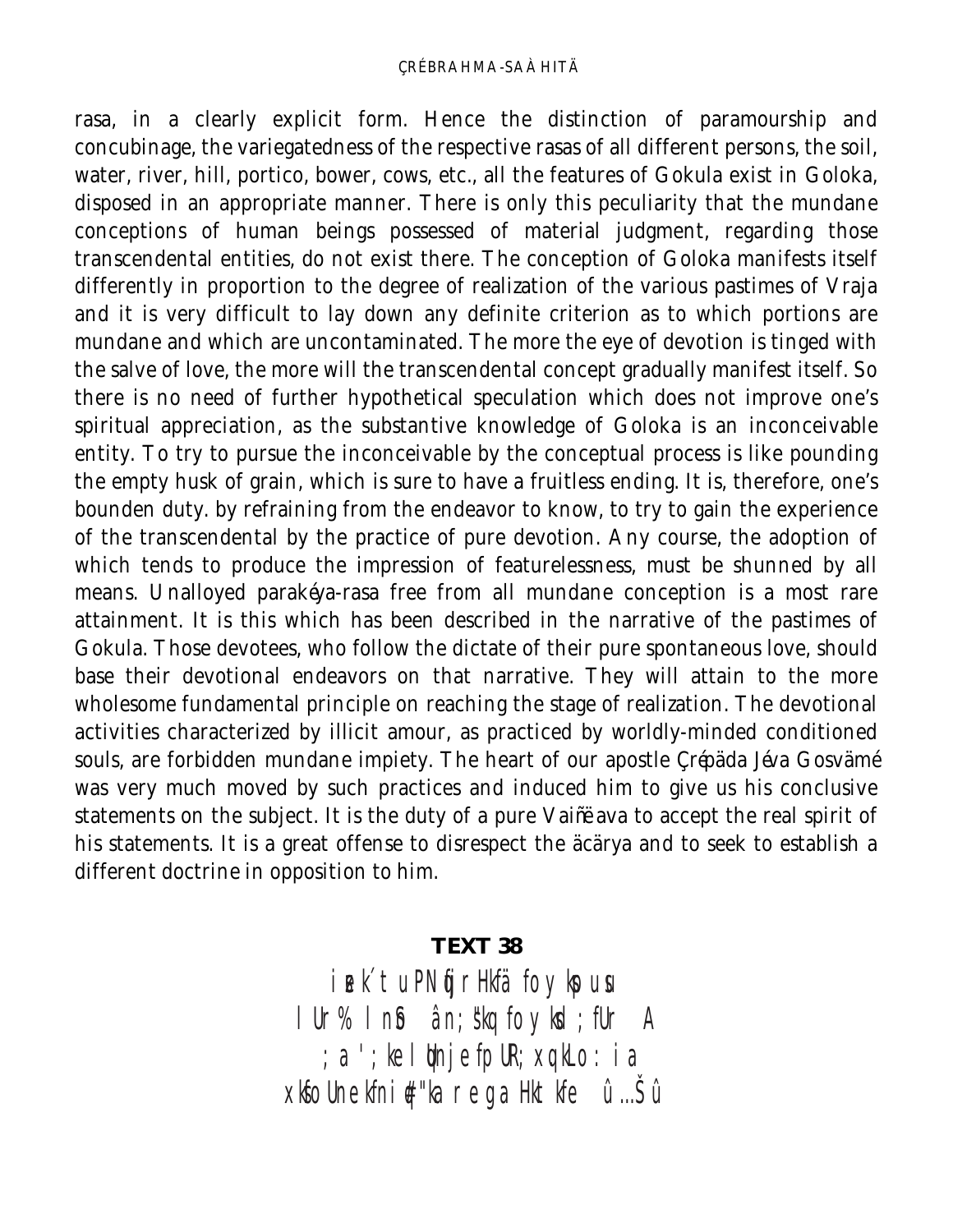#### ÇRÉ BRAHMA-SAÀHITÄ

*premäïjana-cchurita-bhakti-vilocanena santaù sadaiva hådayeñu vilokayanti yaà çyämasundaram acintya-guëa-svarüpaà govindam ädi-puruñaà tam ahaà bhajämi* 

#### **SYNONYMS**

*prema—of love; aïjana—with the salve; churita—tinged; bhakti—of devotion; vilocanena—with the eye; santaù—the pure devotees; sadä—always; eva—indeed; hådayeñu—in their hearts; vilokayanti—see; yam—whom; çyäma—dark blue; sundaram—beautiful; acintya—inconceivable; guëa—with attributes; svarüpam—whose nature is endowed; govindam—Govinda; ädi-puruñam—the original person; tam—Him; aham—I; bhajämi—worship.* 

### **TRANSLATION**

I worship Govinda, the primeval Lord, who is Çyämasundara, Kåñëa Himself with inconceivable innumerable attributes, whom the pure devotees see in their heart of hearts with the eye of devotion tinged with the salve of love.

### **PURPORT**

The Çyämasundara form of Kåñëa is His inconceivable simultaneous personal and impersonal self-contradictory form. True devotees see that form in their purified hearts under the influence of devotional trance. The form Çyäma is not the blue color visible in the mundane world but is the transcendental variegated color affording eternal bliss, and is not visible to the mortal eye. On a consideration of the trance of Vyäsadeva as in the çloka, bhakti-yogena manasi etc., it will be clear that the form of Çré Kåñëa is the full Personality of Godhead and can only be visible in the heart of a true devotee, which is the only true seat in the state of trance under the influence of devotion. When Kåñëa manifested Himself in Vraja, both the devotees and nondevotees saw Him with this very eye; but only the devotees cherished Him, eternally present in Vraja, as the priceless jewel of their heart. Nowadays also the devotees see Him in Vraja in their hearts, saturated with devotion although they do not see Him with their eyes. The eye of devotion is nothing but the eye of the pure unalloyed spiritual self of the jéva. The form of Kåñëa is visible to that eye in proportion to its purification by the practice of devotion. When the devotion of the neophyte reaches the stage of bhäva-bhakti the pure eye of that devotee is tinged with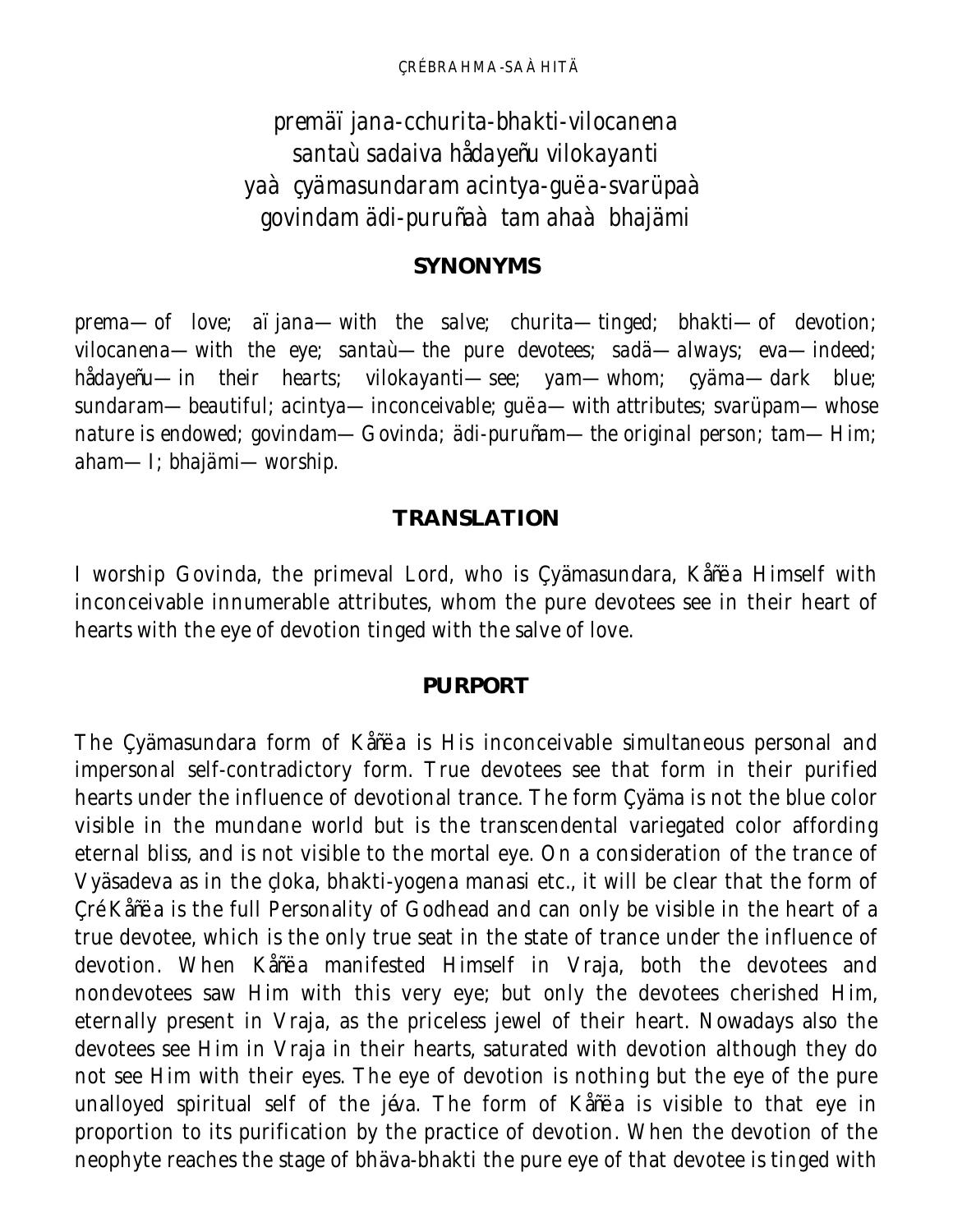the salve of love by the grace of Kåñëa, which enables him to see Kåñëa face to face. The phrase "in their hearts" means Kåñëa is visible in proportion as their hearts are purified by the practice of devotion. The sum and substance of this çloka is that the form of Kåñëa, who is Çyämasundara, Naöavara (Best Dancer), Muralédhara (Holder of the Flute) and Tribhaìga (Triple-bending), is not a mental concoction but is transcendental, and is visible with the eye of the soul of the devotee under trance.

### **TEXT 39**

# jleline fiklq dyliu;eu fr'Bu~ ululorljed jl**équšq fdUrq A i** ".k% Lo;a leHor~ ije% iqlu; ks **xlioUnelini <del>q'la</del> rega Ht lie** û…<û

*rämädi-mürtiñu kalä-niyamena tiñöhan nänävatäram akarod bhuvaneñu kintu kåñëaù svayaà samabhavat paramaù pumän yo govindam ädi-puruñaà tam ahaà bhajämi* 

### **SYNONYMS**

*räma-ädi—the incarnation of Lord Räma, etc.; mürtiñu—in different forms; kaläniyamena—by the order of plenary portions; tiñöhan—existing; nänä—various; avatäram—incarnations; akarot—executed; bhuvaneñu—within the worlds; kintu—but; kåñëaù—Lord Kåñëa; svayam—personally; samabhavat—appeared; paramaù—the supreme; pumän—person; yaù—who; govindam—Govinda; ädi-puruñam—the original person; tam—Him; aham—I; bhajämi—worship.* 

### **TRANSLATION**

I worship Govinda, the primeval Lord, who manifested Himself personally as Kåñëa and the different avatäras in the world in the forms of Räma, Nåsiàha, Vämana, etc., as His subjective portions.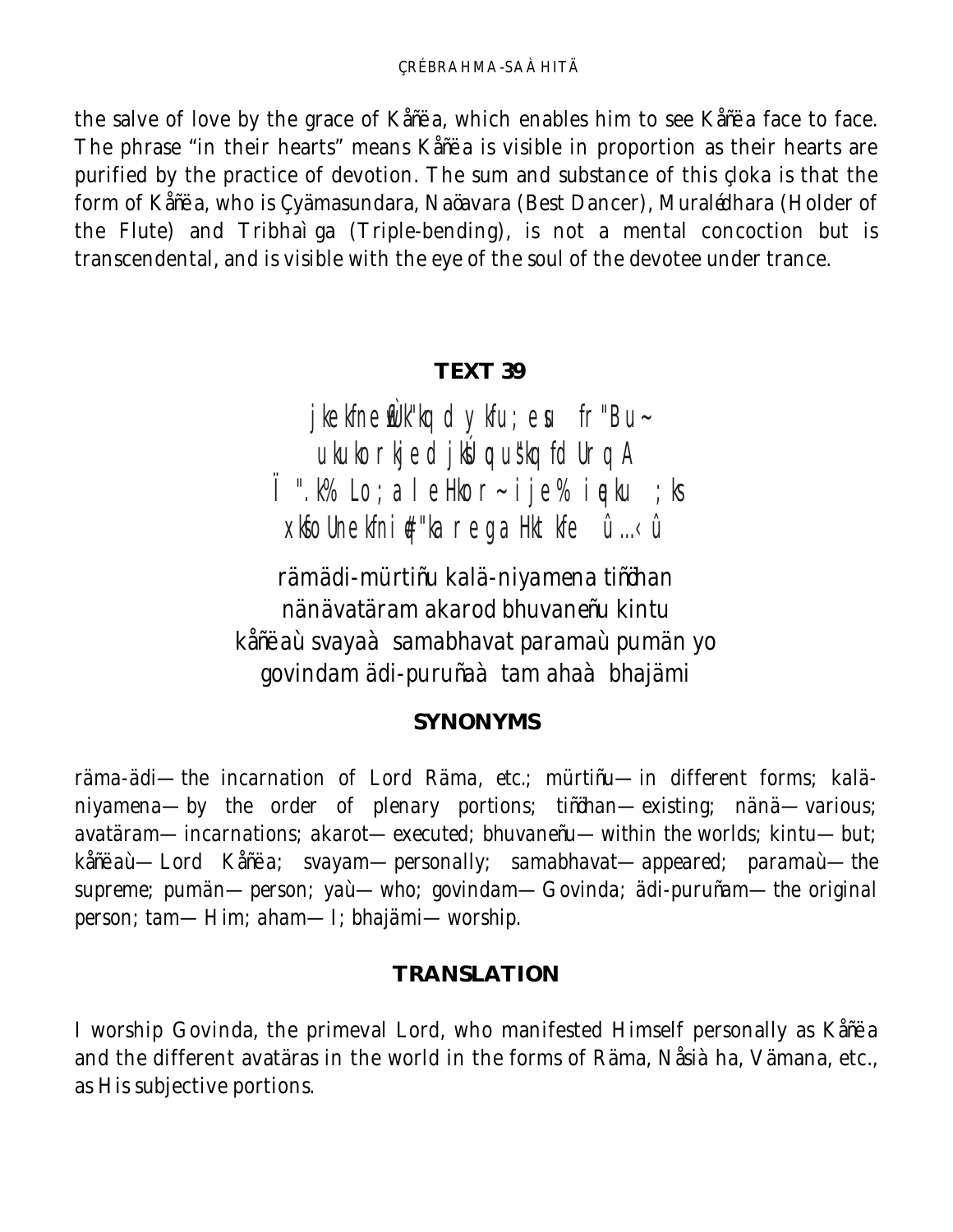### **PURPORT**

His subjective portions as the avatäras, viz., Räma, etc., appear from Vaikuëöha and His own form Kåñëa manifests Himself with Vraja in this world, from Goloka. The underlying sense is that Kåñëa Caitanya, identical with Kåñëa Himself, also brings about by His appearance the direct manifestation of Godhead Himself.

## **TEXT 40**

# ;  $l$ ; in the intertwo texn. Modial  $\alpha$ d**ky''o'klo lèkhfoHfrfHtue~ A** rne**ä fu"dyeuure'kalma xkoUnekhiq"ka rega Hit ke û† ûû**

*yasya prabhä prabhavato jagad-aëòa-koöikoöiñv açeña-vasudhädi vibhüti-bhinnam tad brahma niñkalam anantam açeña-bhütaà govindam ädi-puruñaà tam ahaà bhajämi* 

### **SYNONYMS**

*yasya—of whom; prabhä—the effulgence; prabhavataù—of one who excels in power; jagat-aëòa—of universes; koöi-koöiñu—in millions and millions; açeña—unlimited; vasudhä-ädi—with planets and other manifestations; vibhüti—with opulences; bhinnam—becoming variegated; tat—that; brahma—Brahman; niñkalam—without parts; anantam—unlimited; açeña-bhütam—being complete; govindam—Govinda; ädipuruñam—the original person; tam—Him; aham—I; bhajämi—worship.* 

### **TRANSLATION**

I worship Govinda, the primeval Lord, whose effulgence is the source of the nondifferentiated Brahman mentioned in the Upaniñads, being differentiated from the infinity of glories of the mundane universe appears as the indivisible, infinite, limitless, truth.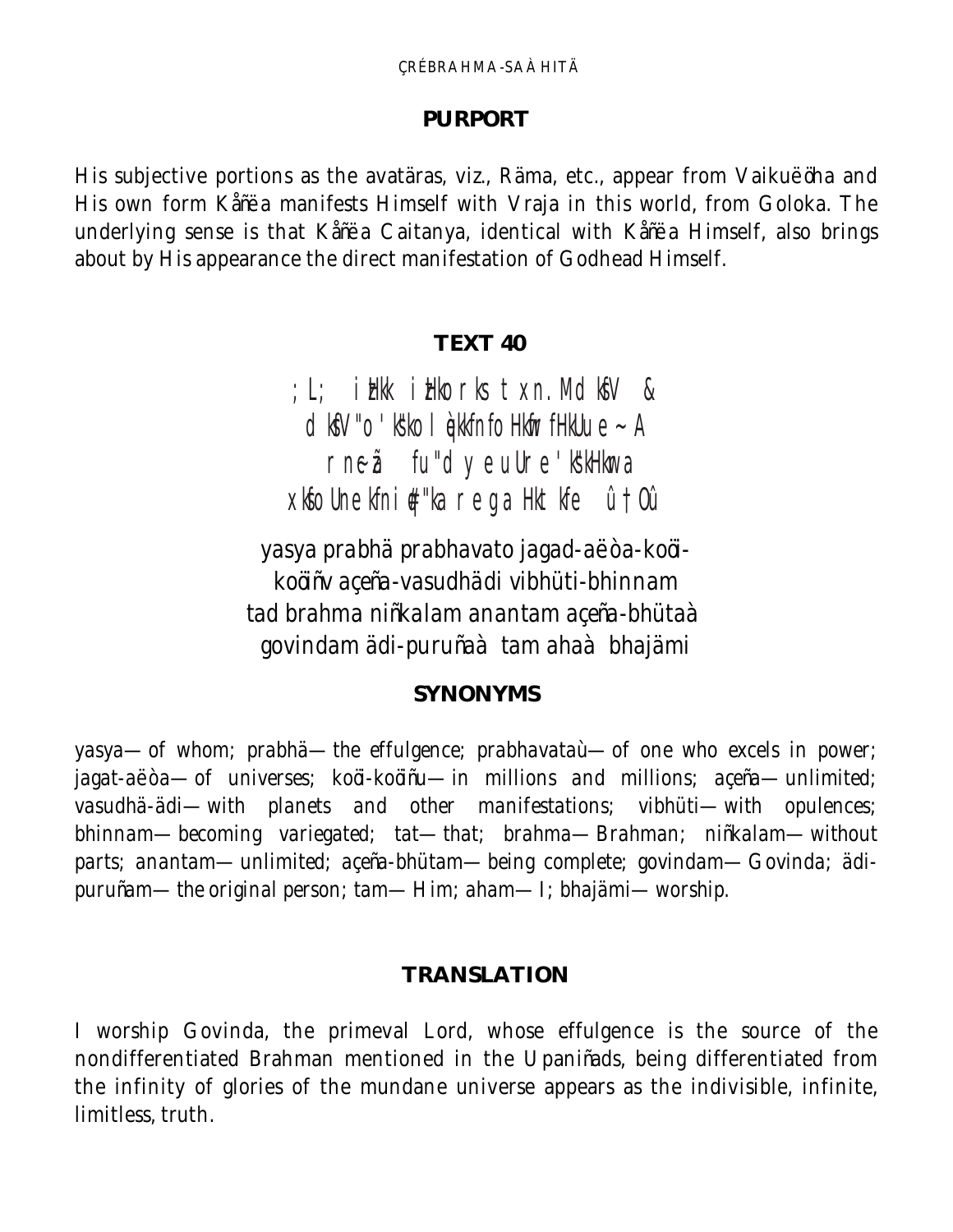### **PURPORT**

The mundane universe created by Mäyä is one of the infinite external manifestations accommodating space, time and gross things. The impersonal aspect of Godhead, the nondifferentiated Brahman, is far above this principle of mundane creation. But even the nondifferentiated Brahman is only the external effulgence emanating from the boundary wall of the transcendental realm of Vaikuë oha displaying the triquadrantal glory of Govinda. The nondifferentiated Brahman is indivisible, hence is also one without a second, and is the infinite, and residual entity.

### TFXT<sub>41</sub>

# ekk fg ; l; txn. M'Irlfu I ws  $=$ **2q;** rf}'iç o**nfori**ç eluk A I Übloyfici j I Übio'li4 Üba **xliothelini d'la rega Hit lie û t** $f$ **û**

mäyä hi yasya jagad-aëòa-çatäni süte traiguëya-tad-viñaya-veda-vitäyamänä sattvävalambi-para-sattvaà viçuddha-sattvamgovindam ädi-puruñaà tam ahaà bhajämi

### **SYNONYMS**

mäyä—the external potency; hi—indeed; yasya—of whom; jagat-aëòa—of universes; catäni—hundreds; süte—brings forth; trai-guëya—embodying the threefold mundane qualities; tat—of that; viñaya—the subject matter; veda—the Vedic knowledge; vitäyamänä—diffusing; sattva-avalambi—the support of all existence; para-sattvam—the ultimate entity; viçuddha-sattvam—the absolute substantive principle; govindam— Govinda; ädi-puruñam—the original person; tam—Him; aham—I; bhajämi—worship.

### **TRANSLATION**

I worship Govinda, the primeval Lord, who is the absolute substantive principle being the ultimate entity in the form of the support of all existence whose external potency embodies the threefold mundane qualities, viz., sattva, rajas, and tamas and diffuses the Vedic knowledge regarding the mundane world.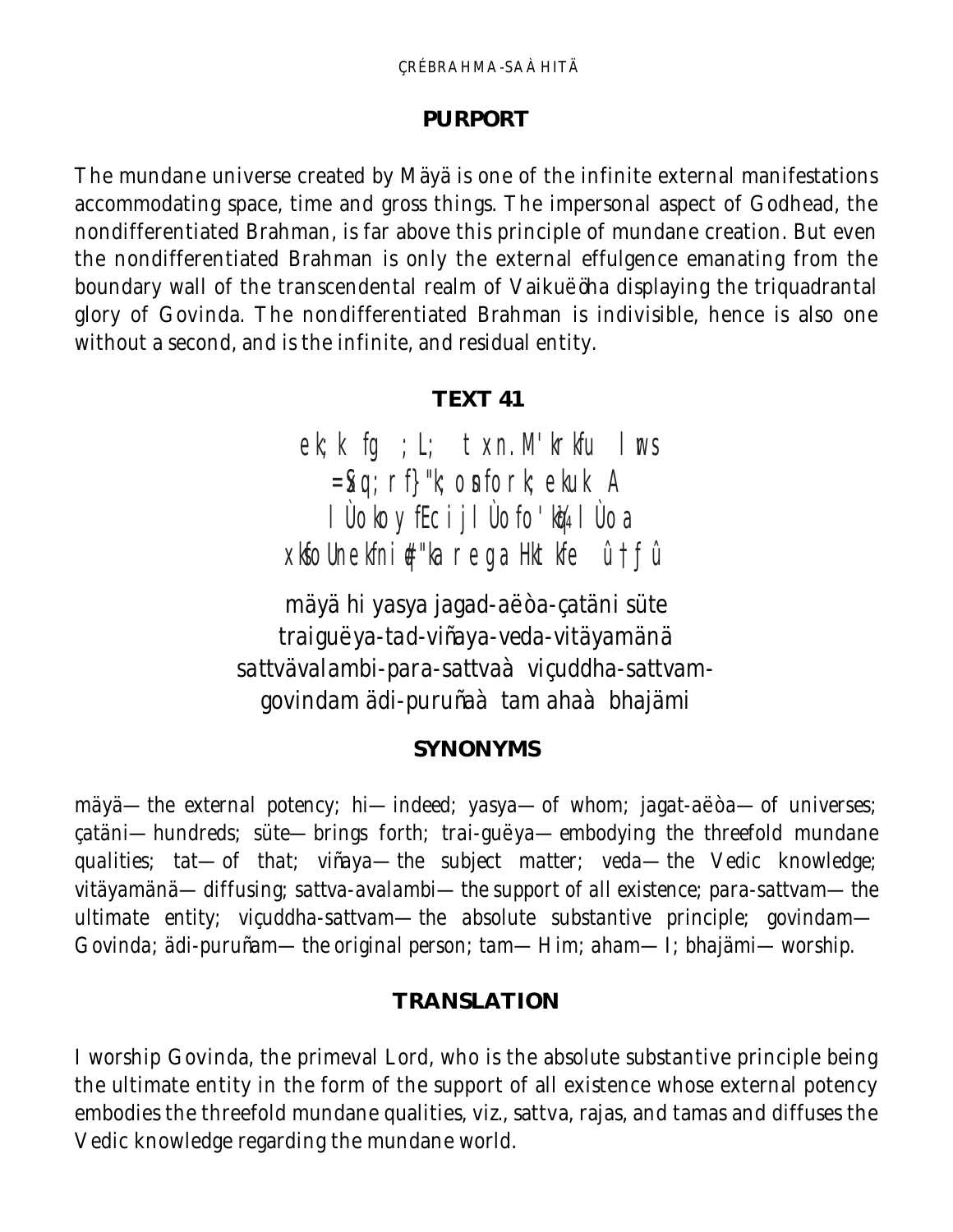### **PURPORT**

The active mundane quality of rajas brings forth or generates all mundane entities. The quality of sattva (mundane manifestive principle) in conjunction with rajas stands for the maintenance of the existence of entities that are so produced, and the quality of tamas represents the principle of destruction. The substantive principle, which is mixed with the threefold mundane qualities, is mundane, while the unmixed substance is transcendental. The quality of eternal existence is the principle of absolute entity. The person whose proper form abides in that essence, is alone unalloyed entity. nonmundane, supermundane and free from all mundane quality. He is cognitive bliss. It is the deluding energy who has elaborated the regulative knowledge (Vedas) bearing on the threefold mundane quality.

## TFXT<sub>42</sub>

# **vlutiple;jl Rer;k eu%q** ;% ilf.lula ifrQyu~ Lejrleqk; A ylylf;ru Hqulfu t; R; tòa **xliothelini d'la rega Ht lie** ût, û

änanda-cinmaya-rasätmatayä manaùsu yaù präëinäà pratiphalan smaratäm upetya léläyitena bhuvanäni jayaty ajasramgovindam ädi-puruñaà tam ahaà bhajämi

### **SYNONYMS**

änanda-blissful; cit-maya-cognitive; rasa-of rasa; ätmatayä-due to being the entity; manaùsu—in the minds; yaù—He who; präëinäm—of living entities; pratiphalan—being reflected; smaratäm upetya—recollecting; léläyitena—by pastimes; bhuvanäni—the mundane world; jayati—triumphantly dominates; ajasram—ever; govindam—Govinda; ädi-puruñam—the original person; tam—Him; aham—I; bhajämi-worship.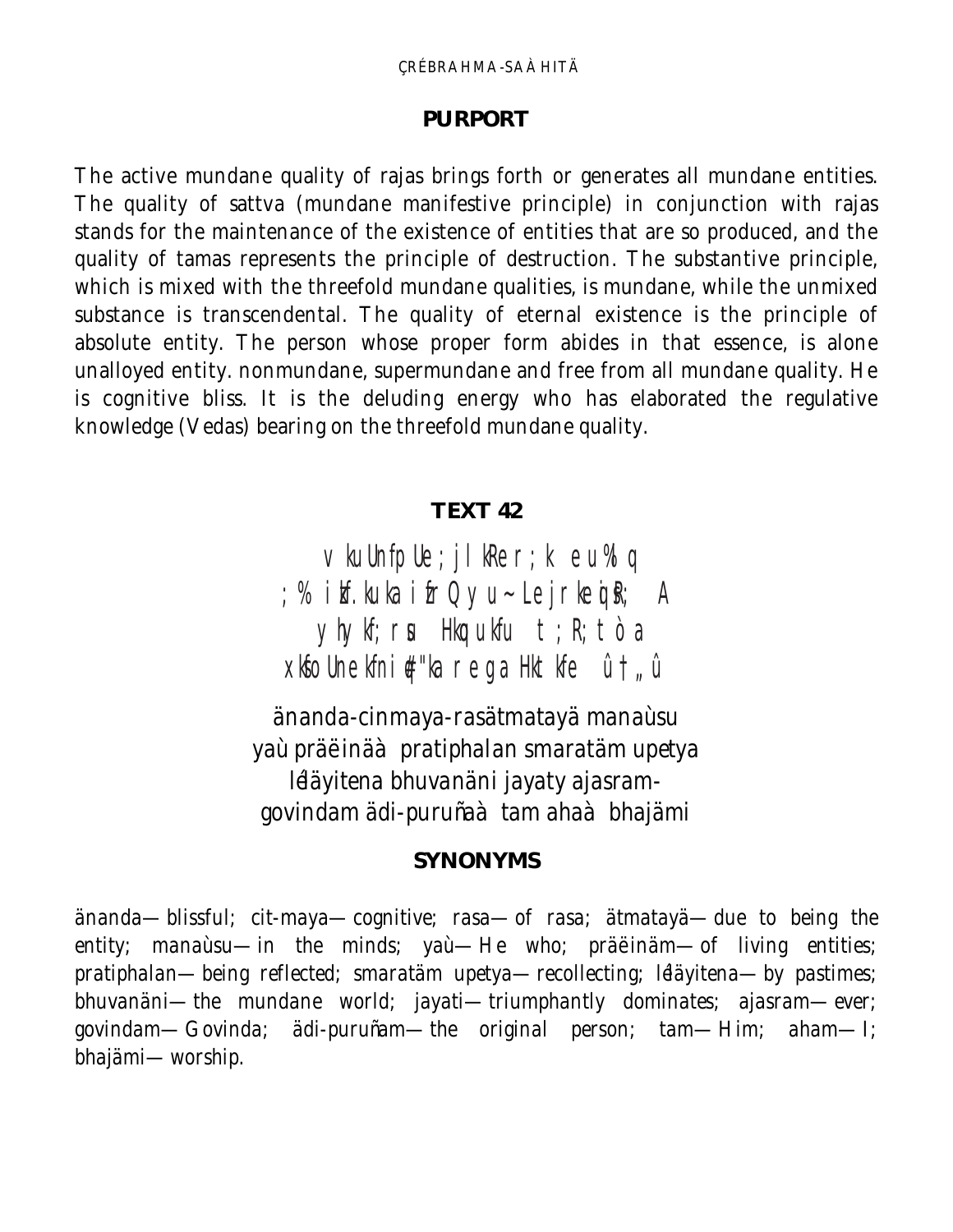I worship Govinda, the primeval Lord, whose glory ever triumphantly dominates the mundane world by the activity of His own pastimes, being reflected in the mind of recollecting souls as the transcendental entity of ever-blissful cognitive rasa.

### **PURPORT**

Those who constantly recollect in accordance with spiritual instructions the name, figure, attributes and pastimes of the form of Kanea appearing in the amorous rasa, whose loveliness vanguishes the god of mundane love, conqueror of all mundane hearts, are alone meditators of Kåñëa. Kåñëa, who is full of pastimes, always manifests Himself with His realm only in the pure receptive cognition of such persons. The pastimes of that manifested divine realm triumphantly dominates in every way all the majesty and beauty of the mundane world.

### TEXT<sub>43</sub>

## xiyisluiffu futdiffu rysp rl; **neh & egsk & gfj & elle i q r siq r siq A** rs rs illiofup; k fofgrkp; a **xliothelini d'la rega Hit lie û †..û**

goloka-nämni nija-dhämni tale ca tasya devi maheça-hari-dhämasu teñu teñu te te prabhäva-nicayä vihitäç ca yena govindam ädi-puruñaà tam ahaà bhajämi

### **SYNONYMS**

goloka-nämni—in the planet known as Goloka Våndävana; nija-dhämni—the personal abode of the Supreme Personality of Godhead; tale-in the part underneath; ca-also; tasya—of that; devi—of the goddess Durgä; maheça—of Lord Çiva; hari—of Näräyaëa; dhämasu—in the planets; teñu teñu—in each of them; te te—those respective; prabhävanicayäù—opulences; vihitäù—established; ca—also; yena—by whom; govindam— Govinda; ädi-puruñam—the original person; tam—Him; aham—I; bhajämi—worship.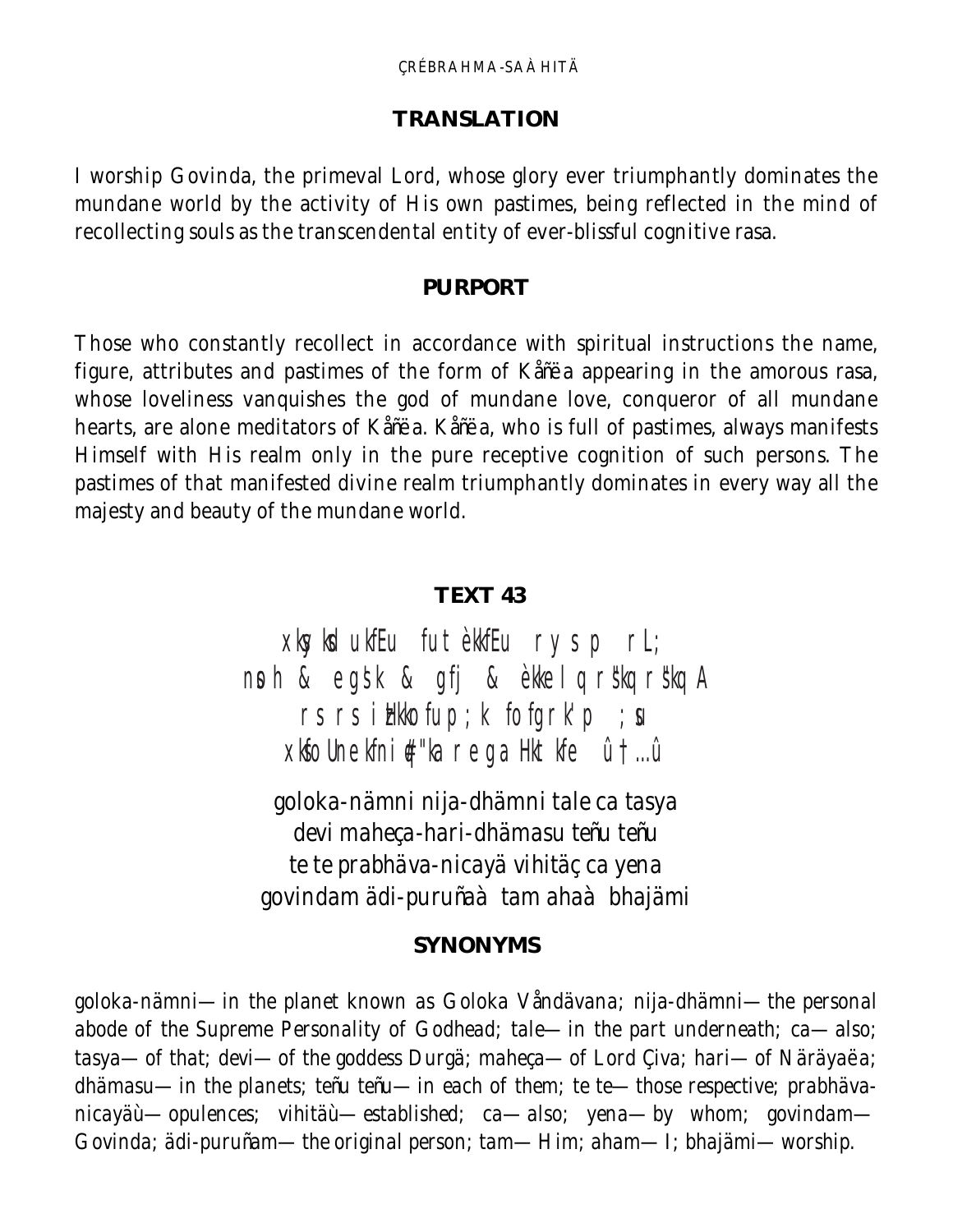Lowest of all is located Devé-dhäma [mundane world], next above it is Maheça-dhäma [abode of Maheça]; above Maheça-dhäma is placed Hari-dhäma [abode of Hari] and above them all is located Kåñëa's own realm named Goloka. I adore the primeval Lord Govinda, who has allotted their respective authorities to the rulers of those graded realms.

### **PURPORT**

The realm of Goloka stands highest above all others. Brahmä looking up to the higher position of Goloka is speaking of the other realms from the point of view of his own realm: the first in order is this mundane world called Devé-dhäma consisting of the fourteen worlds, viz., Satyaloka, etc.; next above Devé-dhäma is located Çiva-dhäma one portion of which, called Mahäkäla-dhäma, is enveloped in darkness; interpenetrating this portion of Çiva-dhäma there shines the Sadäçivaloka, full of great light. Above the same appears Hari-dhäma or the transcendental Vaikuëöhaloka. The potency of Devé-dhäma, in the form of the extension of Mäyä, and that of Çivaloka, consisting of time, space and matter, are the potency of the separated particles pervaded by the penumbral reflection of the subjective portion of the Divinity. But Hari-dhäma is ever resplendent with transcendental majesty and the great splendor of all-sweetness predominates over all other majesties in Goloka. The Supreme Lord Govinda by his own direct and indirect power has constituted those respective potencies of those realms.

### **TEXT 44**

## lit'v & fliftr & iy; & lièku'käjsik Nk;so ;L; Hquitu fcHtÈk nqiz A  $b$ PNkuqiefi ;  $l$ ; p pSVrs Ik **xkoUnekhiq'k rega Hitke û††û**

*såñöi-sthiti-pralaya-sädhana-çaktir ekä chäyeva yasya bhuvanäni bibharti durgä icchänurüpam api yasya ca ceñöate sä govindam ädi-puruñaà tam ahaà bhajämi*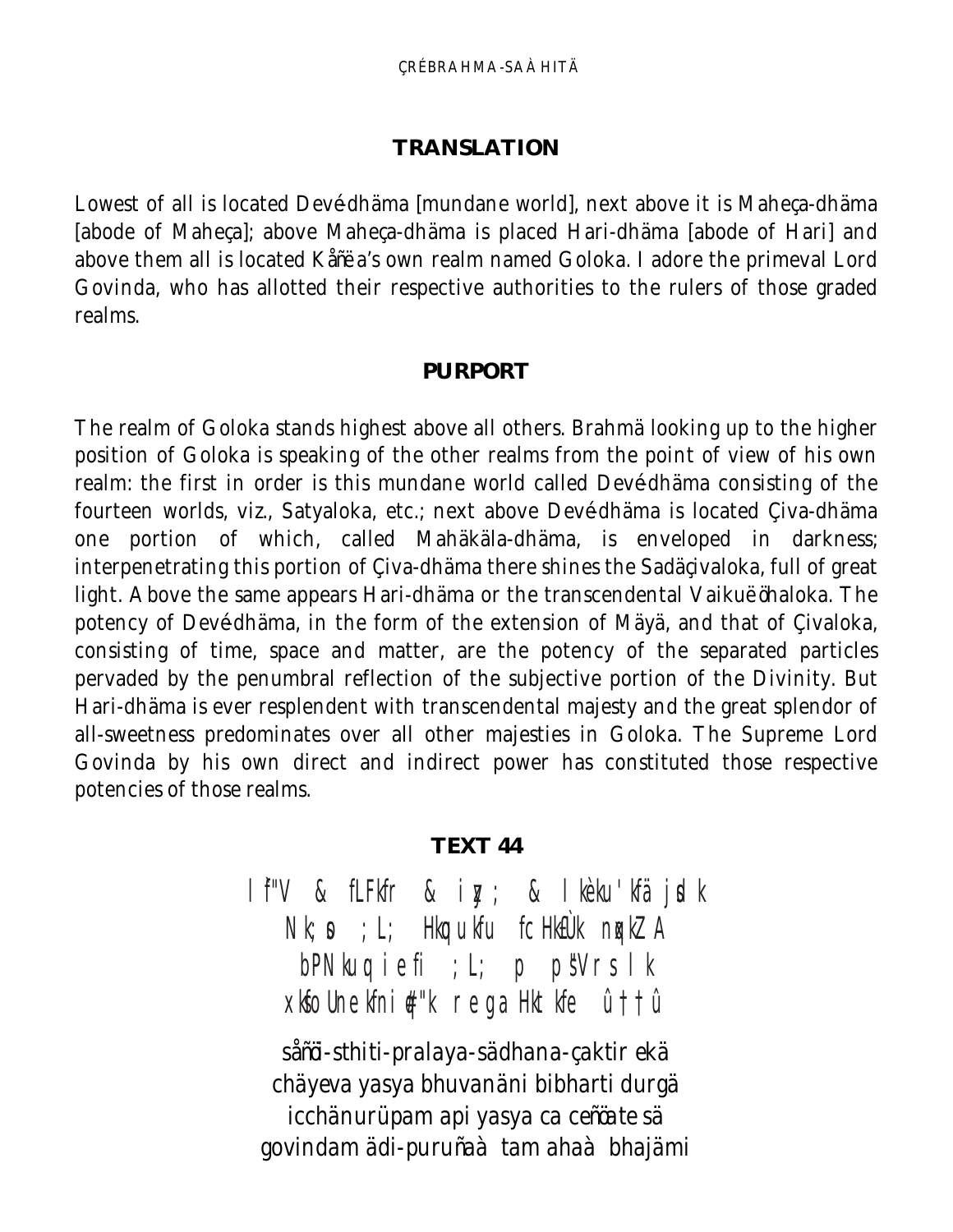### **SYNONYMS**

*såñöi—creation; sthiti—preservation; pralaya—and destruction; sädhana—the agency; çaktiù—potency; ekä—one; chäyä—the shadow; iva—like; yasya—of whom; bhuvanäni—the mundane world; bibharti—maintains; durgä—Durgä; icchä—the will; anurüpam—in accordance with; api—certainly; yasya—of whom; ca—and; ceñöate conducts herself; sä—she; govindam—Govinda; ädi-puruñam—the original person; tam—Him; aham—I; bhajämi—worship.* 

### **TRANSLATION**

The external potency Mäyä who is of the nature of the shadow of the cit potency, is worshiped by all people as Durgä, the creating, preserving and destroying agency of this mundane world. I adore the primeval Lord Govinda in accordance with whose will Durgä conducts herself.

### **PURPORT**

(The aforesaid presiding deity of Devé-dhäma is being described.) The world, in which Brahmä takes his stand and hymns the Lord of Goloka, is Devé-dhäma consisting of the fourteen worlds and Durgä is its presiding deity. She is ten-armed, representing the tenfold fruitive activities. She rides on the lion, representing her heroic prowess. She tramples down Mahéñäsura, representing the subduer of vices. She is the mother of two sons, Kärttikeya and Gaëeça, representing beauty and success. She is placed between Lakñmé and Sarasvaté, representing mundane opulence and mundane knowledge. She is armed with the twenty weapons, representing the various pious activities enjoined by the Vedas for suppression of vices. She holds the snake, representing the beauty of destructive time. Such is Durgä possessing all these manifold forms. Durgä is possessed of durga, which means a prison house. When jévas begotten of the marginal potency (taöasthä çakti) forget the service of Kåñëa they are confined in the mundane prison house, the citadel of Durgä. The wheel of karma is the instrument of punishment at this place. The work of purifying these penalized jévas is the duty devolved upon Durgä. She is incessantly engaged in discharging the same by the will of Govinda. When, luckily. the forgetfulness of Govinda on the part of imprisoned jévas is remarked by them by coming in contact with self-realized souls and their natural aptitude for the loving service of Kåñëa is aroused, Durgä herself then becomes the agency of their deliverance by the will of Govinda. So it behooves everybody to obtain the guileless grace of Durgä, the mistress of this prison house, by propitiating her with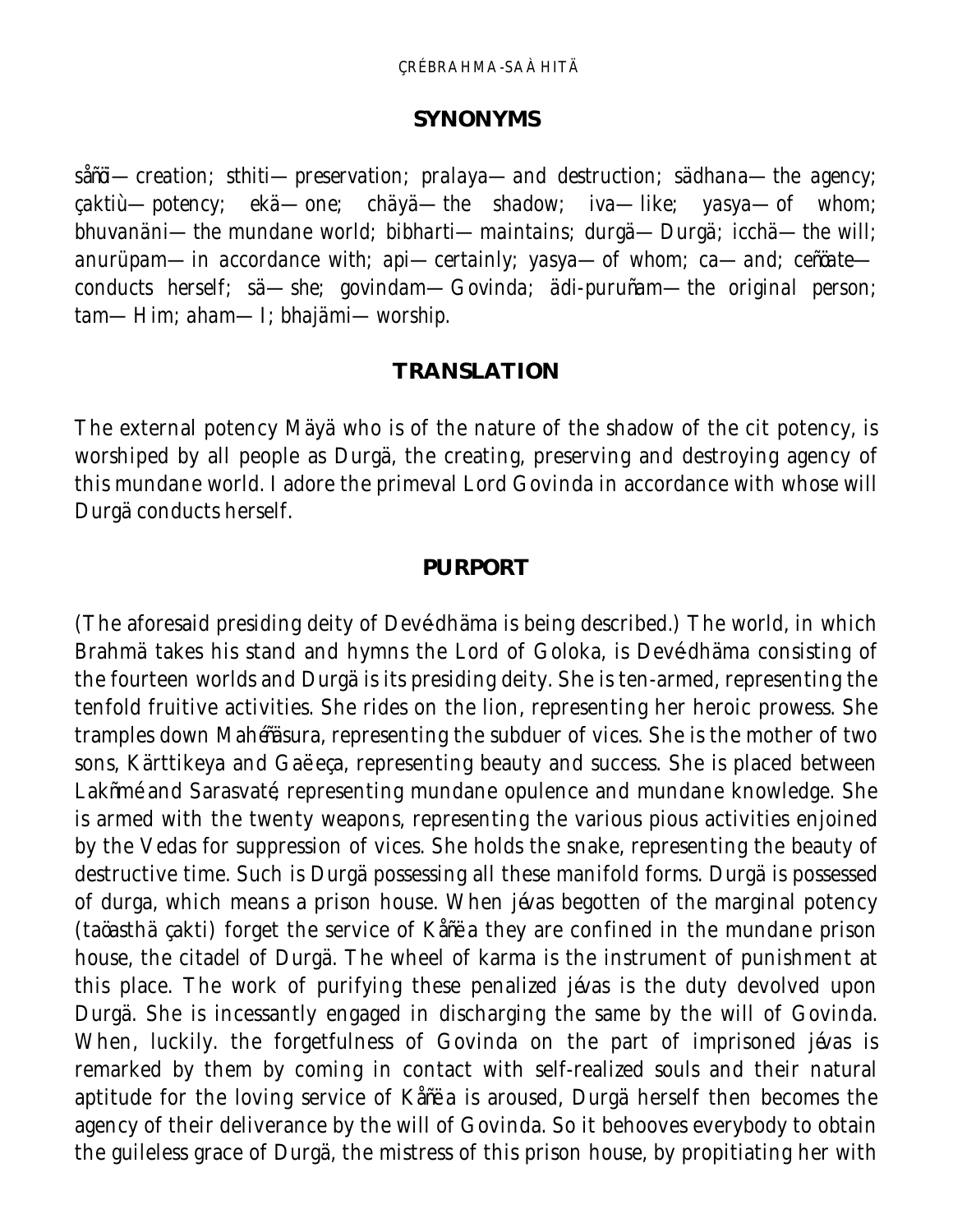the selfless service of Kåñëa. The boons received from Durgä in the shape of wealth, property, recovery from illness, of wife and sons, should be realized as the deluding kindness of Durgä. The mundane psychical jubilations of daça-mahä-vidyä, the ten goddesses or forms of Durgä, are elaborated for the delusion of the fettered souls of this world. Jéva is a spiritual atomic part of Kåñëa. When he forgets his service of Kåñëa he is at once deflected by the attracting power of Mäyä in this world, who throws him into the whirlpool of mundane fruitive activity (karma) by confining him in a gross body constituted by the five material elements, their five attributes and eleven senses, resembling the garb of a prisoner. In this whirlpool jéva has experience of happiness and miseries, heaven and hell. Besides this, there is a subtle body. consisting of the mind, intelligence and ego, inside the gross body. By means of the subtle body. the jéva forsakes one gross body and takes recourse to another. The jéva cannot get rid of the subtle body. full of nescience and evil desires, unless and until he is liberated. On getting rid of the subtle body he bathes in the Virajä and goes up to Hari-dhäma. Such are the duties performed by Durgä in accordance with the will of Govinda. In the Bhägavata çloka, vilajyamänayä... durdhiyaù—the relationship between Durgä and the conditioned souls has been described.

Durgä, worshiped by the people of this mundane world, is the Durgä described above. But the spiritual Durgä, mentioned in the mantra which is the outer covering of the spiritual realm of the Supreme Lord, is the eternal maidservant of Kåñëa and is, therefore, the transcendental reality whose shadow, the Durgä of this world, functions in this mundane world as her maidservant. (Vide the purport of çloka 3.)

### **TEXT 45**

## ${k}$ ja ; Fik nfèk fodljfo'kk; kur $\sim$ **I** tk; rs u fg rr% i Fhat r gsl% A **;% 'EHqlefi rFk leith dk; Browner xkolhelini q'la rega Ht lie** û†‡û

*kñéraà yathä dadhi vikära-viçeña-yogät saïjäyate na hi tataù påthag asti hetoù yaù çambhutäm api tathä samupaiti käryäd govindam ädi-puruñaà tam ahaà bhajämi*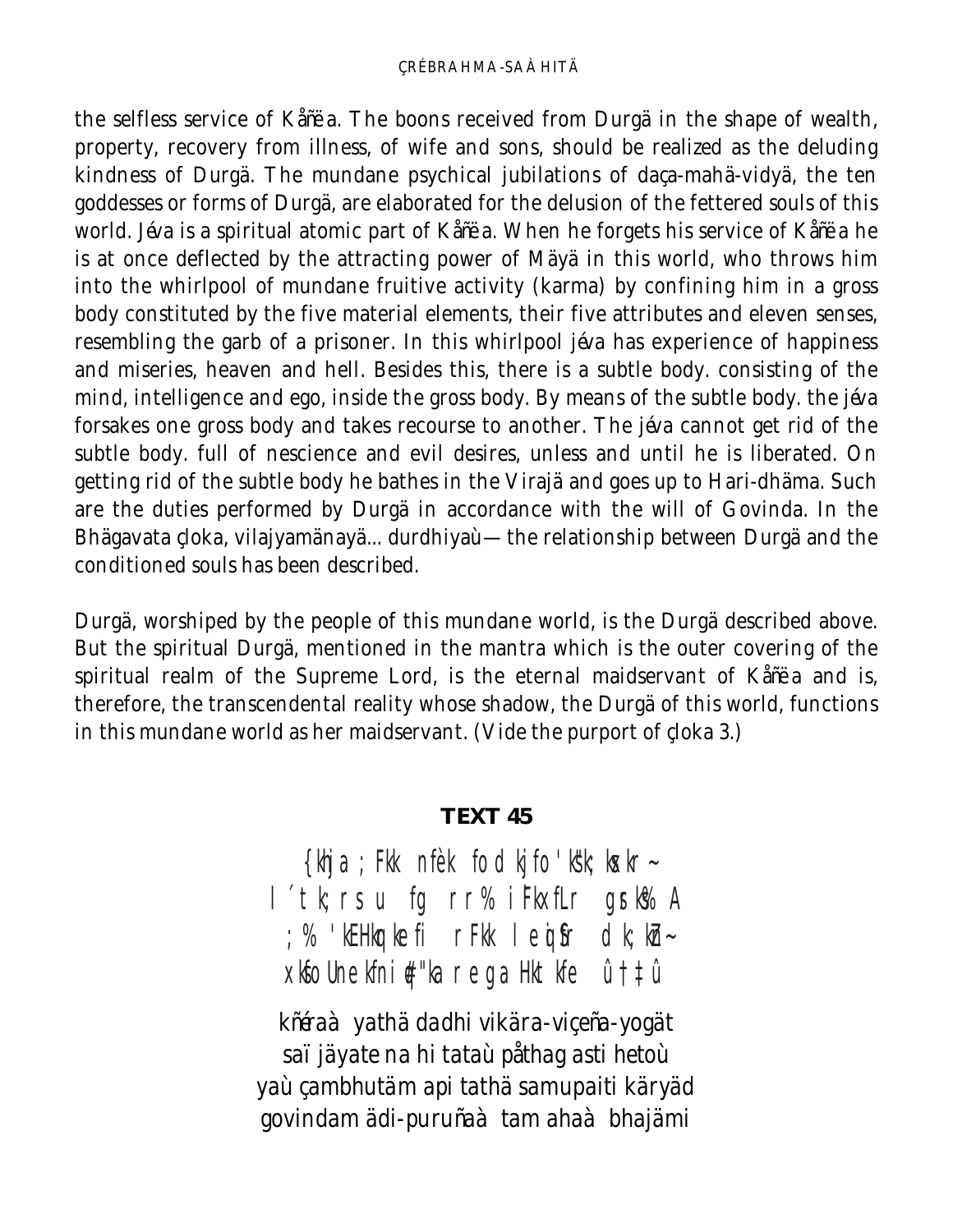#### ÇRÉ BRAHMA-SAÀHITÄ

#### **SYNONYMS**

*kñéram—milk; yathä—as; dadhi—yogurt; vikära-viçeña—of a special transformation; yogät—by the application; saïjäyate—is transformed into; na—not; hi—indeed; tataù from the milk; påthak—separated; asti—is; hetoù—which is the cause; yaù—who; çambhutäm—the nature of Lord Çiva; api—also; tathä—thus; samupaiti—accepts; käryät—for the matter of some particular business; govindam—Govinda; ädi-puruñam the original person; tam—Him; aham—I; bhajämi—worship.* 

### **TRANSLATION**

Just as milk is transformed into curd by the action of acids, but yet the effect curd is neither same as, nor different from, its cause, viz., milk, so I adore the primeval Lord Govinda of whom the state of Çambhu is a transformation for the performance of the work of destruction.

### **PURPORT**

(The real nature of Çambhu, the presiding deity of Maheça-dhäma, is described.) Çambhu is not a second Godhead other than Kåñëa. Those, who entertain such discriminating sentiment, commit a great offense against the Supreme Lord. The supremacy of Çambhu is subservient to that of Govinda; hence they are not really different from each other. The nondistinction is established by the fact that just as milk treated with acid turns into curd so Godhead becomes a subservient when He Himself attains a distinct personality by the addition of a particular element of adulteration. This personality has no independent initiative. The said adulterating principle is constituted of a combination of the stupefying quality of the deluding energy, the quality of nonplenitude of the marginal potency and a slight degree of the ecstatic-cum-cognitive principle of the plenary spiritual potency. This specifically adulterated reflection of the principle of the subjective portion of the Divinity is Sadäçiva, in the form of the effulgent masculine-symbol-god Çambhu from whom Rudradeva is manifested. In the work of mundane creation as the material cause, in the work of preservation by the destruction of sundry asuras and in the work of destruction to conduct the whole operation, Govinda manifests Himself as guëaavatära in the form of Çambhu who is the separated portion of Govinda imbued with the principle of His subjective plenary portion. The personality of the destructive principle in the form of time has been identified with that of Çambhu by scriptural evidences that have been adduced in the commentary. The purport of the Bhägavata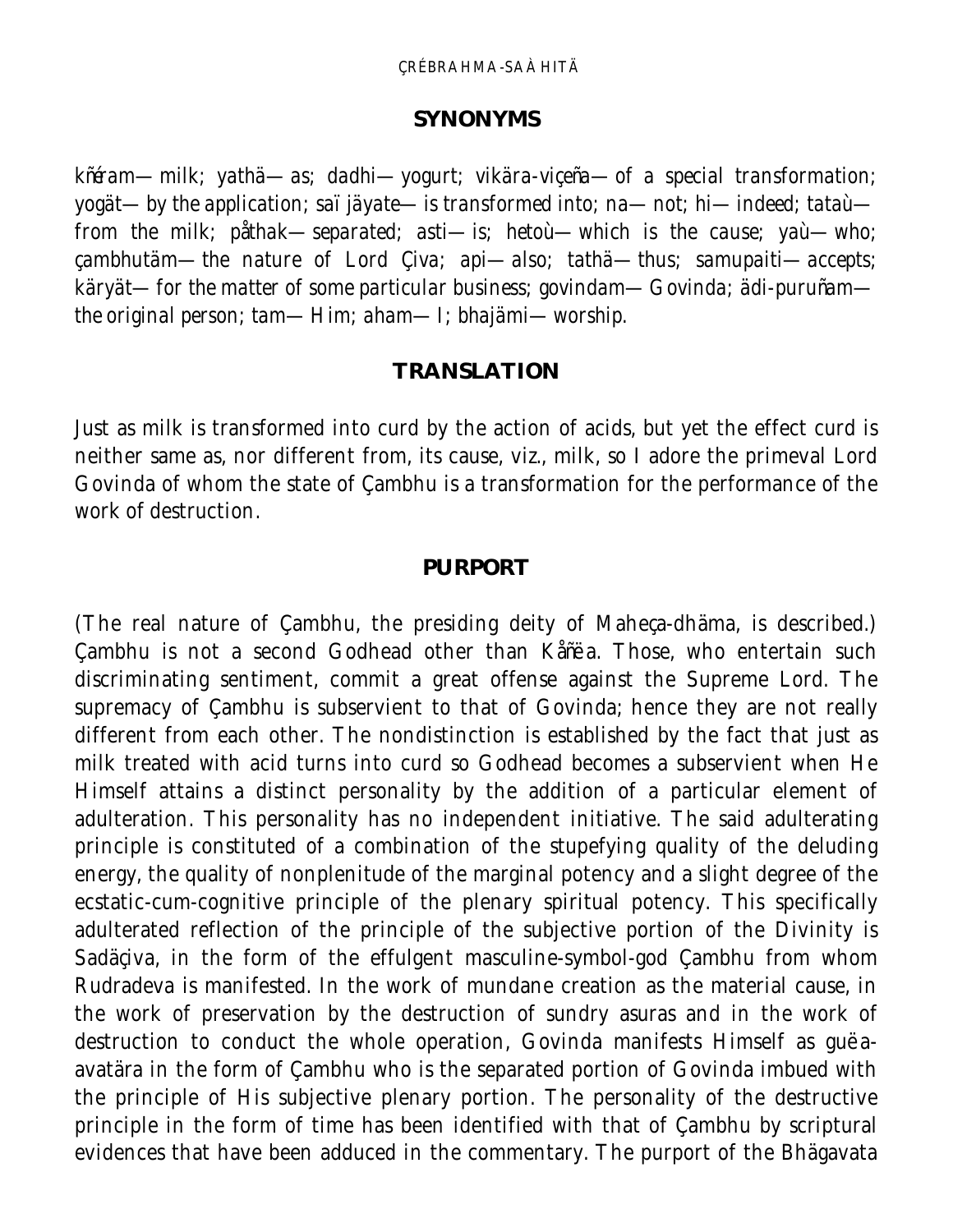clokas, viz., vaine avana a yatha cambhuù, etc., is that Cambhu, in pursuance of the will of Govinda, works in union with his consort Durgädeve by his own time energy. He teaches pious duties (dharma) as stepping-stones to the attainment of spiritual service in the various tantra-çästras, etc., suitable for jevas in different grades of the conditional existence. In obedience to the will of Govinda, Cambhu maintains and fosters the religion of pure devotion by preaching the cult of illusionism (Mäyäväda) and the speculative ägama-cästras. The fifty attributes of individual souls are manifest in a far vaster measure in Çambhu and five additional attributes not attainable by jévas are also partly found in him. So Çambhu cannot be called a jéva. He is the lord of jéva but yet partakes of the nature of a separated portion of Govinda.

TEXT<sub>46</sub>

## **nii liep jo fg n'iltrjeh; qib;** nhik; rs foorgsdeluelel A ; Lrinxe fg p fo". lq; k foldir **xliothelini d'la rega Hit lie û t^û**

dépärcir eva hi daçäntaram abhyupetya dépäyate vivåta-hetu-samäna-dharmä yas tädåg eva hi ca viñëutayä vibhäti govindam ädi-puruñaà tam ahaà bhajämi

## **SYNONYMS**

dépa-arciù—the flame of a lamp; eva—as; hi—certainly; daçä-antaram—another lamp; abhyupetya—expanding; dépäyate—illuminates; vivåta-hetu—with its expanded cause; samäna-dharmä—equally powerful; yaù—who; tädåk—similarly; eva—indeed; hi certainly; ca—also; viñëutayä—by His expansion as Lord Viñëu; vibhäti—illuminates; govindam—Govinda; ädi-puruñam—the original person; tam—Him; aham—I; bhajämi-worship.

### **TRANSLATION**

The light of one candle being communicated to other candles, although it burns separately in them, is the same in its quality. I adore the primeval Lord Govinda who exhibits Himself equally in the same mobile manner in His various manifestations.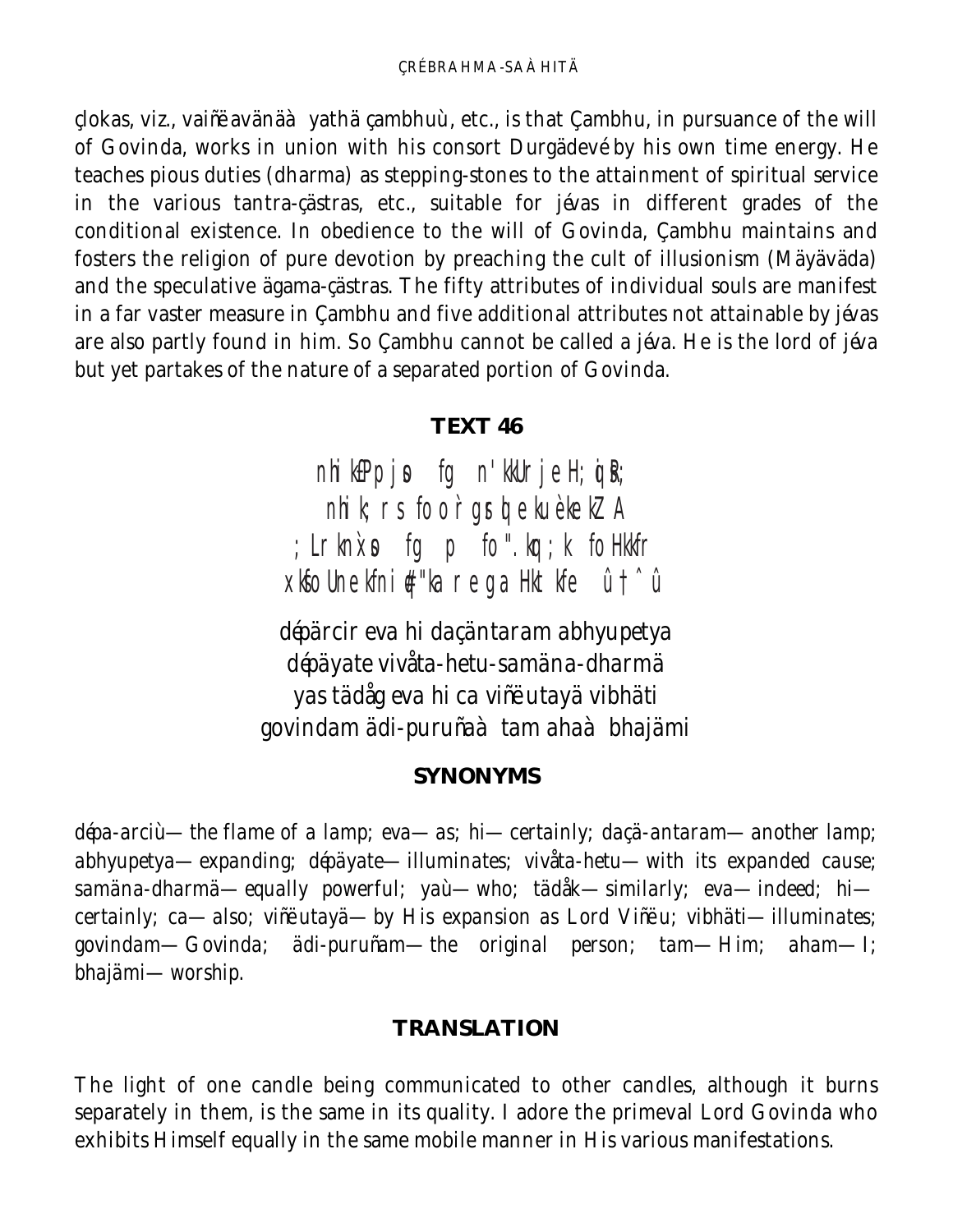### **PURPORT**

The presiding Deities of Hari-dhäma, viz., Hari, Näräyaëa, Viñëu, etc., the subjective portions of Kåñëa, are being described. The majestic manifestation of Kåñëa is Näräyaëa, Lord of Vaikuëöha, whose subjective portion is Käraëodakaçäyé Viñëu, the prime cause, whose portion is Garbhodakaçäyé. Kñérodakaçäyé is again the subjective portion of Garbhodakaçäyé Viñëu. The word "Viñëu" indicates all-pervading, omnipresent and omniscient personality. In this çloka the activities of the subjective portions of the Divinity are enunciated by the specification of the nature of Kñérodakaçäyé Viñëu. The personality of Viñëu, the embodied form of the manifestive quality (sattva-guëa) is quite distinct from that of Çambhu who is adulterated with mundane qualities. Viñëu's subjective personality is on a level with that of Govinda. Both consist of the unadulterated substantive principle. Viñëu in the form of the manifest causal principle is identical with Govinda as regards quality. The manifestive quality (sattva-guëa) that is found to exist in the triple mundane quality, is an adulterated entity. being alloyed with the qualities of mundane activity and inertia. Brahmä is the dislocated portion of the Divinity. manifested in the principle of mundane action, endowed with the functional nature of His subjective portion; and Çambhu is the dislocated portion of the Divinity manifested in the principle of mundane inertia possessing similarly the functional nature of His subjective portion. The reason for their being dislocated portions is that the two principles of mundane action and inertia being altogether wanting in the spiritual essence any entities, that are manifested in them, are located at a great distance from the Divinity Himself or His facsimiles. Although the mundane manifestive quality is of the adulterated kind, Viñëu, the manifestation of the Divinity in the mundane manifestive quality. makes His appearance in the unadulterated manifestive principle which is a constituent of the mundane manifestive quality. Hence Viñëu is the full subjective portion and belongs to the category of the superior éçvaras. He is the Lord of the deluding potency and not alloyed with her. Viñëu is the agent of Govinda's own subjective nature in the form of the prime cause. All the majestic attributes of Govinda, aggregating sixty in number, are fully present in His majestic manifestation, Näräyaëa. Brahmä and Çiva are entities adulterated with mundane qualities. Though Viñëu is also divine appearance in mundane quality (guëa-avatära), still He is not adulterated. The appearance of Näräyaëa in the form of Mahä-Viñëu, the appearance of Mahä-Viñëu in the form of Garbhodakaçäyé and the appearance of Viñëu in the form of Kñérodakaçäyé, are examples of the ubiquitous function of the Divinity. Viñëu is Godhead Himself, and the two other guëa-avatäras and all the other gods are entities possessing authority in subordination to Him. From the subjective majestic manifestation of the supreme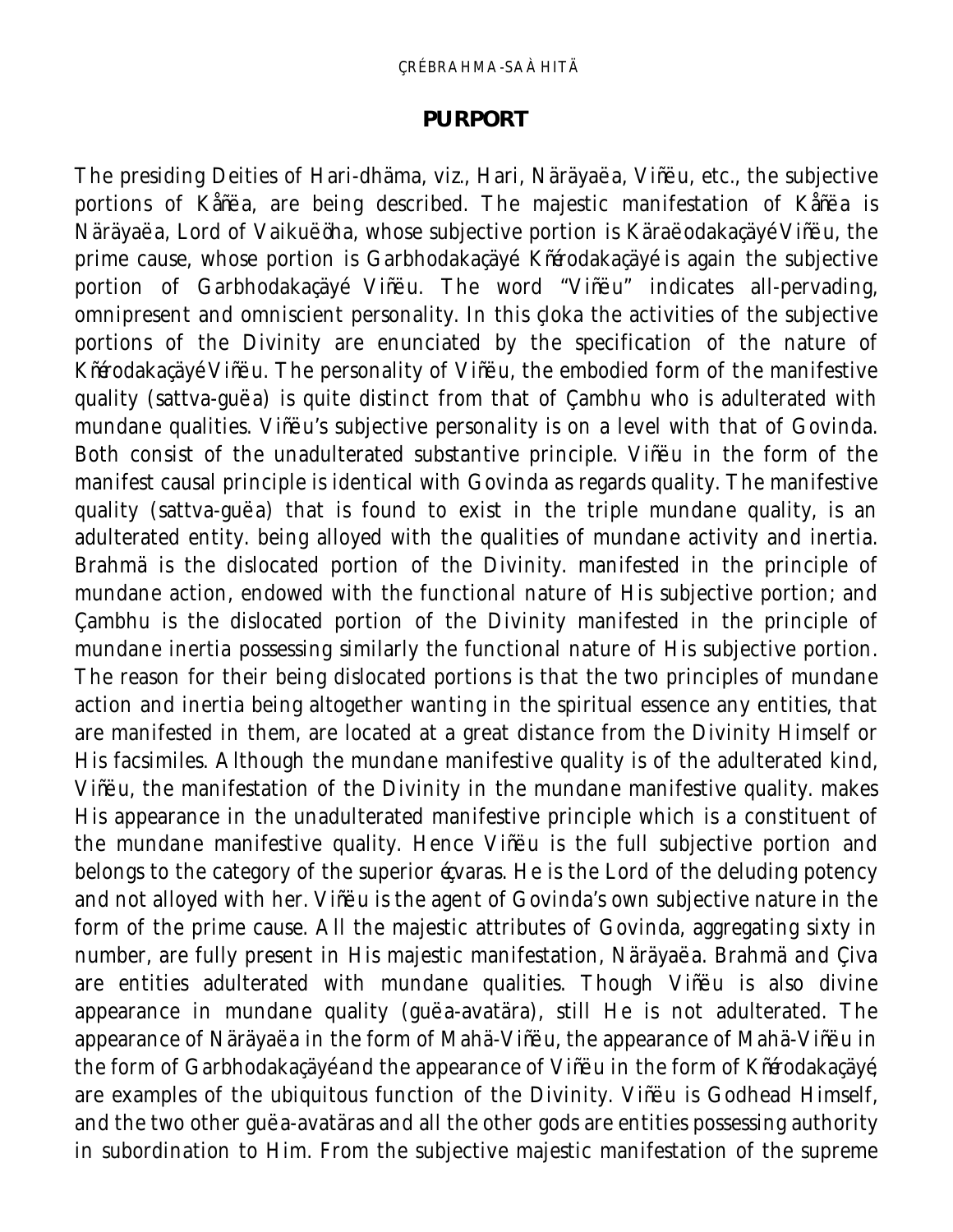self-luminous Govinda emanate Käraëodakaçäyé, Garbhodakaçäyé, Kñérodakaçäyé and all other derivative subjective divine descents (avatäras) such as Räma, etc., analogous to communicated light appearing in different candles, shining by the operation of the spiritual potency of Govinda.

### TFXT<sub>47</sub>

## ;%dij.kbtyshtfr le ;k & **fualeulrt xn. Mi jledii%A vidij "KäeoyEC; i jie Loefila xliothelini d'la rega Hit lie û †%**

yaù käraëärëava-jale bhajati sma yoganidräm ananta-jagad-aëòa-sa-roma-küpaù ädhära-çaktim avalambya paräà sva-mürtià govindam ädi-puruñaà tam ahaà bhajämi

### **SYNONYMS**

yaù—He who; käraëa-arëava—of the Causal Ocean; jale—in the water; bhajati enjoys; sma—indeed; yoga-nidräm—creative sleep; ananta—unlimited; jagat-aëòa universes; sa—with; roma-küpaù—the pores of His hair; ädhära-çaktim—the allaccommodating potency; avalambya—assuming; paräm—great; sva-mürtim—own subjective form; govindam—Govinda; ädi-puruñam—the original person; tam—Him; aham—I; bhajämi—worship.

### **TRANSLATION**

I adore the primeval Lord Govinda who assuming His own great subjective form, who bears the name of Çeña, replete with the all-accommodating potency, and reposing in the Causal Ocean with the infinity of the world in the pores of His hair, enjoys creative sleep [yoga-nidrä].

### **PURPORT**

(The subjective nature of Ananta who has the form of the couch of Mahä-Viñeu, is described.) Ananta, the same who is the infinite couch on which Mahä-Viñeu reposes, is a distinctive appearance of the Divinity bearing the name of Çeña, having the subjective nature of the servant of Kåñëa.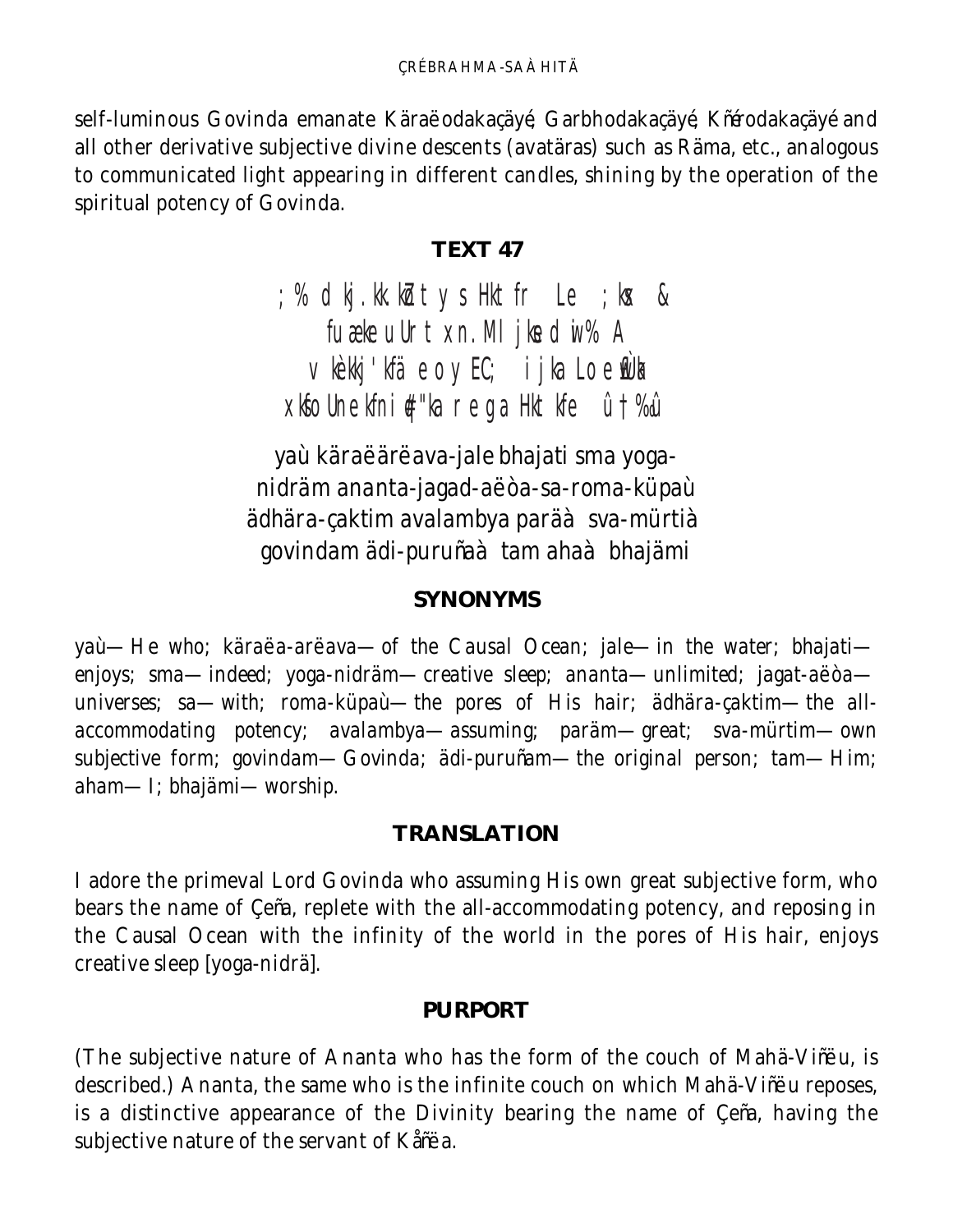## **TEXT 48**

## ; L; Sifu' of I rdlyeFkoyEC; thofur yleicytk txn.Mulfik% A fo". **lagku~ l** bg ; l; dylio'kiks **xlioUnelini <del>q'l</del>a rega Hit lie** û†Šû

*yasyaika-niçvasita-kälam athävalambya jévanti loma-vilajä jagad-aëòa-näthäù viñëur mahän sa iha yasya kalä-viçeño govindam ädi-puruñaà tam ahaà bhajämi* 

### **SYNONYMS**

*yasya—whose; eka—one; niçvasita—of breath; kälam—time; atha—thus; avalambya taking shelter of; jévanti—live; loma-vila-jäù—grown from the hair holes; jagat-aëòanäthäù—the masters of the universes (the Brahmäs); viñëuù mahän—the Supreme Lord Mahä-Viñëu; saù—that; iha—here; yasya—whose; kalä-viçeñaù—particular plenary portion or expansion; govindam—Govinda; ädi-puruñam—the original person; tam— Him; aham—I; bhajämi—worship.* 

### **TRANSLATION**

Brahmä and other lords of the mundane worlds, appearing from the pores of hair of Mahä-Viñëu, remain alive as long as the duration of one exhalation of the latter [Mahä-Viñëu]. I adore the primeval Lord Govinda of whose subjective personality Mahä-Viñëu is the portion of portion.

### **PURPORT**

The supreme majesty of the subjective nature of Viñëu is shown here.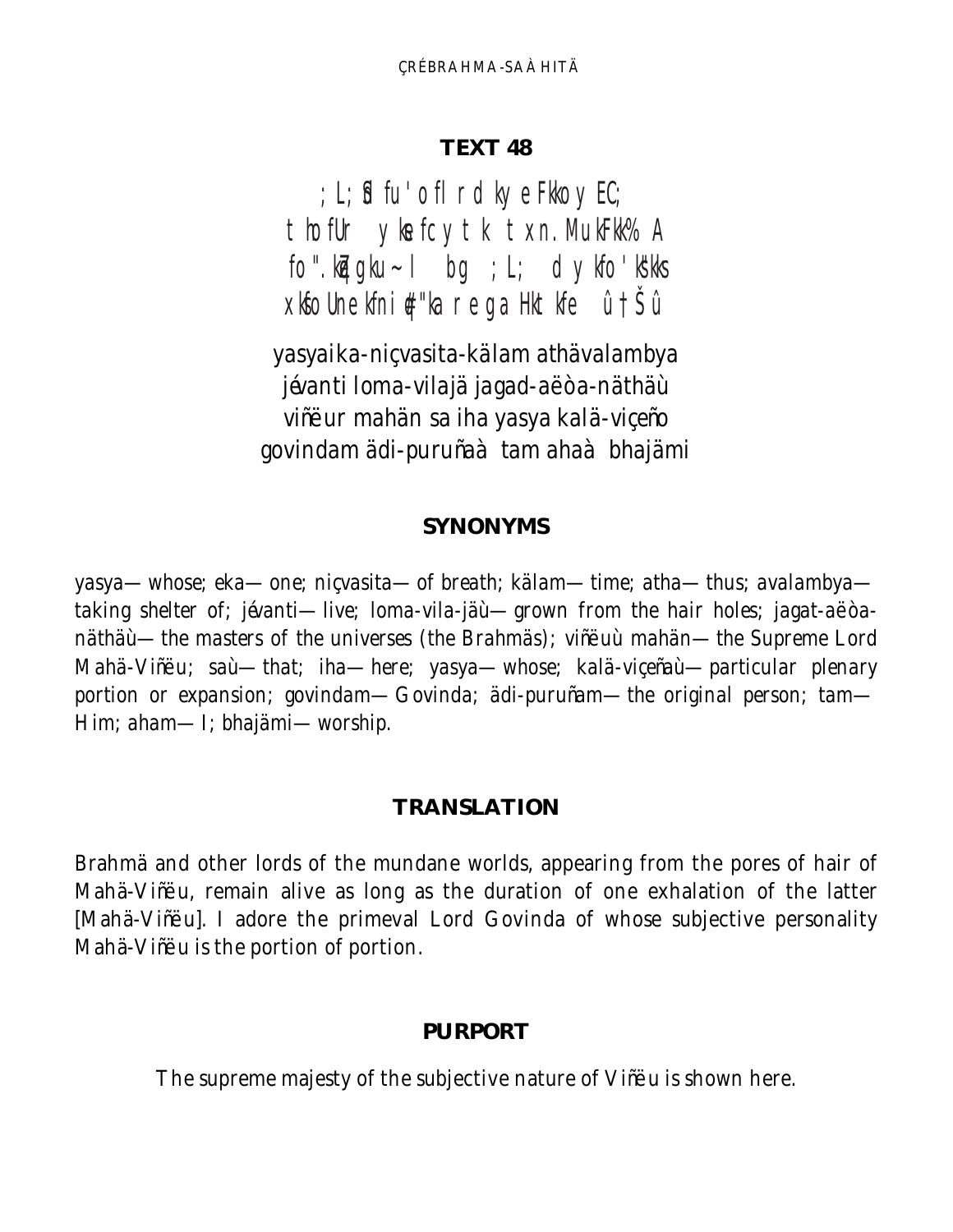## TEXT<sub>49</sub>

# **Hitolu~; Fike 'kdyšq futšqrt%**  $\text{Lok}$  a fd;  $r$  ~ idV; R; fi r} n= A cák ; "'k txn. Modudù **xliothelini d'la rega Ht lie û † <û**

bhäsvän vathäcma-cakaleñu nijeñu tejaù svéyam kiyat prakaöayaty api tadvad atra brahmä ya eña jagad-aëòa-vidhäna-kartä govindam ädi-puruñaà tam ahaà bhajämi

### **SYNONYMS**

bhäsvän—the illuminating sun; yathä—as; açma-çakaleñu—in various types of precious stones; nijenu—his own; tejaù—brilliance; svéyam—his own; kiyat—to some extent; prakaŭayati—manifests; api—also; tadvat—similarly; atra—here; brahmä—Lord Brahmä; yaù—who; eñaù—he; jagat-aëòa-vidhäna-kartä—the chief of the universe; govindam—Govinda; ädi-puruñam—the original person; tam—Him; aham—I; bhajämi-worship.

### **TRANSI ATION**

I adore the primeval Lord Govinda from whom the separated subjective portion Brahmä receives his power for the regulation of the mundane world, just as the sun manifests some portion of his own light in all the effulgent gems that bear the names of süryakänta, etc.

### **PURPORT**

Brahmä is two types: in certain kalpas when the potency of the Supreme Lord infuses Himself in an eligible jéva, the latter acts in the office of Brahmä and creates the universe. In those kalpas when no eligible jeva is available, after the Brahmä of the previous kalpa is liberated, Kåñëa, by the process of allotment of His own potency. creates the Brahmä who has the nature of the avatära (descent) of the Divinity in the active mundane principle (rajo-guëa). By principle Brahmä is superior to ordinary jévas but is not the direct Divinity. The divine nature is present in a greater measure in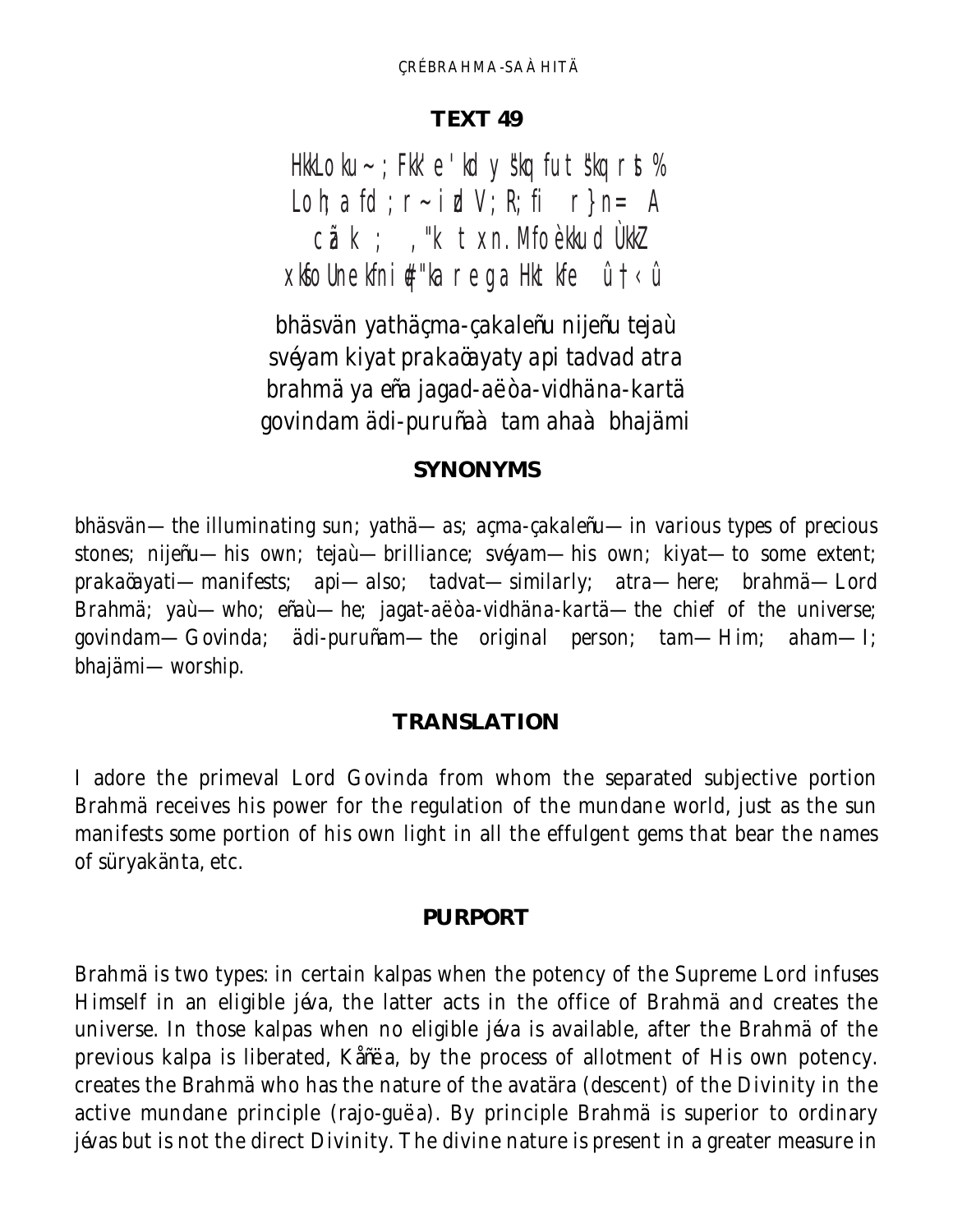Çambhu than in Brahmä. The fundamental significance of the above is that the aggregate of fifty attributes, belonging to the jéva, are present in a fuller measure in Brahmä who possesses, in a lesser degree, five more attributes which are not found in jévas. But in Çambhu both the fifty attributes of jévas as also the five additional attributes found in Brahmä are present in even greater measure than in Brahmä.

## **TEXT 50**

# **; RikniYyo; ya fofuèlk; dilik &** }U}s iz.kkele;s l x.kkfèkjkt% A fo?uku~ fogUrqeyeL; txR=;L; **xlfoUnelfniq"la rega Ht lie û‡Cû**

*yat-päda-pallava-yugaà vinidhäya kumbhadvandve praëäma-samaye sa gaëädhiräjaù vighnän vihantum alam asya jagat-trayasya govindam ädi-puruñaà tam ahaà bhajämi* 

## **SYNONYMS**

*yat—whose; päda-pallava—lotus feet; yugam—two; vinidhäya—having held; kumbhadvandve—upon the pair of tumuli; praëäma-samaye—at the time of offering obeisances; saù—he; gaëa-adhiräjaù—Gaëeça; vighnän—obstacles; vihantum—to destroy; alam capable; asya—of these; jagat-trayasya—three worlds; govindam—Govinda; ädipuruñam—the original person; tam—Him; aham—I; bhajämi—worship.* 

### **TRANSLATION**

I adore the primeval Lord Govinda, whose lotus feet are always held by Gaëeça upon the pair of tumuli protruding from his elephant head in order to obtain power for his function of destroying all the obstacles on the path of progress of the three worlds.

### **PURPORT**

The power of destroying all obstacles to mundane prosperity has been delegated to Gaëeça who is the object of worship to those who are eligible to worship him. He has obtained a rank among the five gods as Brahmä possessing mundane quality. The self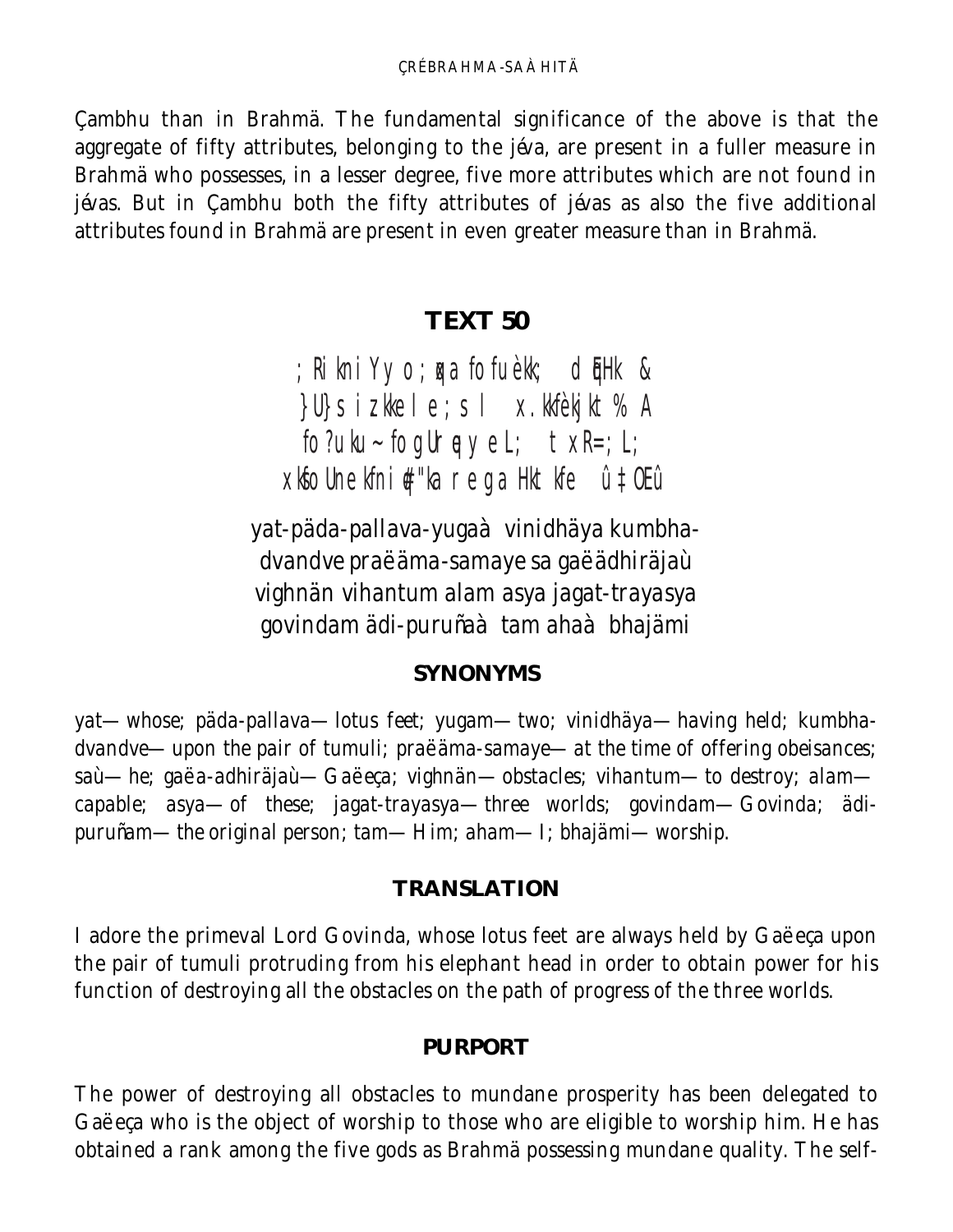same Gaeeça is a god in possession of delegated power by infusion of the divine power. All his glory rests entirely on the grace of Govinda.

### TEXT<sub>51</sub>

## **villegh xxuelcq e#fi 'kp** dlylrflieeul lir txR: ; If.k A ; Leituofur follofur fo'iflir; p **xliothelini d'la rega Hit lie**  $\hat{u}$ **t fû**

agnir mahi gaganam ambu marud diçaç ca kälas tathätma-manaséti jagat-trayäëi yasmäd bhavanti vibhavanti viçanti yaà ca govindam ädi-puruñaà tam ahaà bhajämi

### **SYNONYMS**

agniù—fire; mahi—earth; gaganam—ether; ambu—water; marut—air; diçaù directions; ca—also; kälaù—time; tathä—as well as; ätma—soul; manasé—and mind; iti—thus; jagat-trayäëi—the three worlds; yasmät—from whom; bhavanti—they originate; vibhavanti—they exist; viçanti—they enter; yam—whom; ca—also; govindam—Govinda; ädi-puruñam—the original person; tam—Him;  $aham—l$ : bhajämi—worship.

### **TRANSLATION**

The three worlds are composed of the nine elements, viz., fire, earth, ether, water, air, direction, time, soul and mind. I adore the primeval Lord Govinda from whom they originate, in whom they exist and into whom they enter at the time of the universal cataclysm.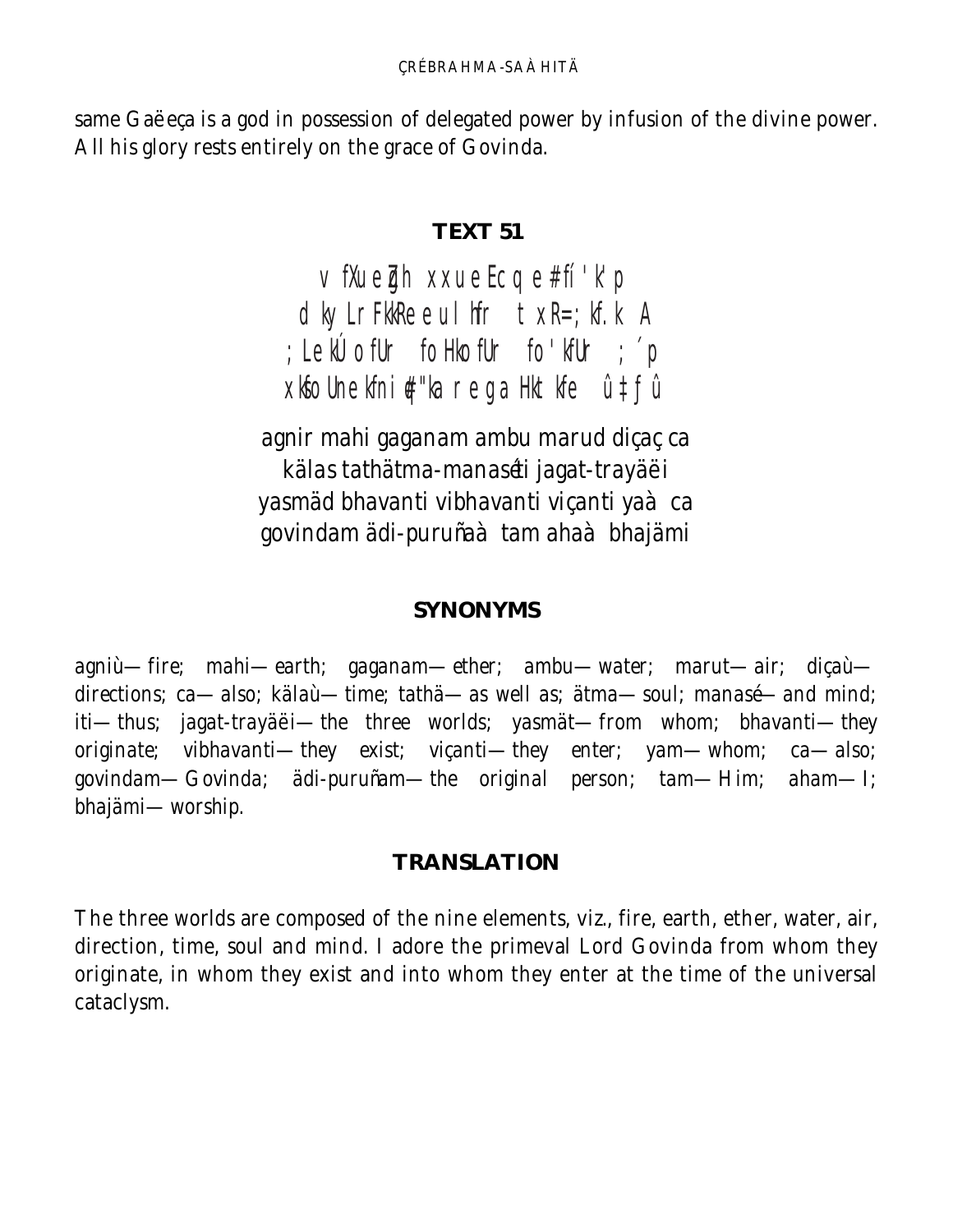#### ÇRÉ BRAHMA-SAÀHITÄ

### **PURPORT**

There is nothing in the three worlds save the five elements, ten quarters, time, jevasoul, and the mental principle allied with the subtle body consisting of mind, intelligence and ego of conditioned souls. The elevationists (karmés) make their offerings in sacrifice in the fire. Conditioned souls know nothing beyond this perceptible world of nine elements. The jeva is the self-same soul whose ecstatic delight the joyless liberationists (ji änés) aspire after. Both the principles that are respectively depicted as ätmä and prakåti by the system of Säi khya are included in the above. In other words all the principles that have been enunciated by all the speculative philosophers (tattva-vädés) are included in these nine elements. Cré Govinda is the source of the appearance, continuance and subsidence of all these principles.

TEXT<sub>52</sub>

# **; Pp (ligk liork ldyxgklia** jitk leiri jeilij Krti‰A ;1; K; k Hefr l Urdlypøls **xliothelini q'la rega Hit lie** û‡<sub>n</sub>û

yac-cakñur eña savitä sakala-grahäëäà räjä samasta-sura-mürtir açeña-tejäù yasyäji ayä bhramati sambhåta-käla-cakro govindam ädi-puruñaà tam ahaà bhajämi

### **SYNONYMS**

yat—of whom; cakñuù—the eye; eñaù—the; savitä—sun; sakala-grahäëäm—of all the planets; räjä—the king; samasta-sura—of all the demigods; mürtiù—the image; açeñatejäù—full of infinite effulgence; yasya—of whom; äji ayä—by the order; bhramati performs his journey; sambhåta—complete; käla-cakraù—the wheel of time; govindam— Govinda; ädi-puruñam—the original person; tam—Him; aham—I; bhajämi—worship.

### **TRANSLATION**

The sun who is the king of all the planets, full of infinite effulgence, the image of the good soul, is as the eye of this world. I adore the primeval Lord Govinda in pursuance of whose order the sun performs his journey mounting the wheel of time.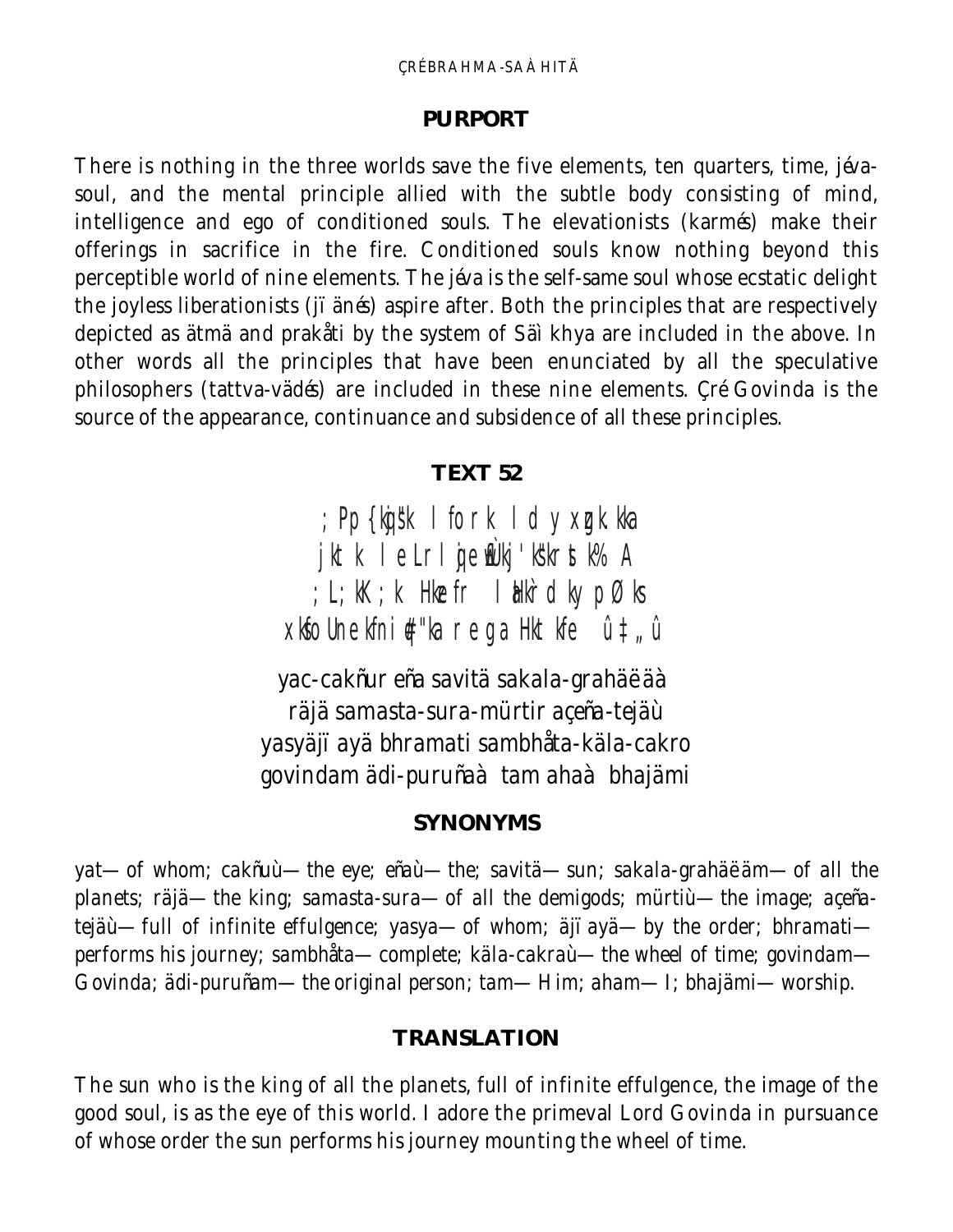### **PURPORT**

Certain professors of the Vedic religion worship the sun as Brahman. The sun is one of the hierarchy of the five gods. Some people target in heat the source of this world and therefore designate the sun, the only location of heat, as the root cause of this world. Notwithstanding all that may be said to the contrary, the sun is after all only the presiding deity of a sphere of the sum total of all mundane heat and is hence a god exercising delegated authority. The sun performs his specific function of service certainly by the command of Govinda.

### **TEXT 53**

## èleksik ikifup;% Jq;Lrika cãlindiVirxloèk; 'p thok% A ; íÙekfoHoizlVi**Hkok xkoUnekhiq"ka rega Ht ke û ‡…û**

*dharmo 'tha päpa-nicayaù çrutayas tapäàsi brahmädi-kéöa-patagävadhayaç ca jéväù yad-datta-mätra-vibhava-prakaöa-prabhävä govindam ädi-puruñaà tam ahaà bhajämi* 

### **SYNONYMS**

*dharmaù—virtue; atha—also; päpa-nicayaù—all vices; çrutayaù—the Vedas; tapäàsi penances; brahma-ädi—beginning from Lord Brahmä; kéöa-pataga—insects; avadhayaù—down to; ca—and; jéväù—jévas; yat—by whom; datta—conferred; mätra exclusively; vibhava—by the power; prakaöa—manifested; prabhäväù—potencies; govindam—Govinda; ädi-puruñam—the original person; tam—Him; aham—I; bhajämi—worship.* 

### **TRANSLATION**

I adore the primeval Lord Govinda, by whose conferred power are maintained the manifested potencies, that are found to exist, of all virtues, all vices, the Vedas, the penances and all jévas, from Brahmä to the meanest insect.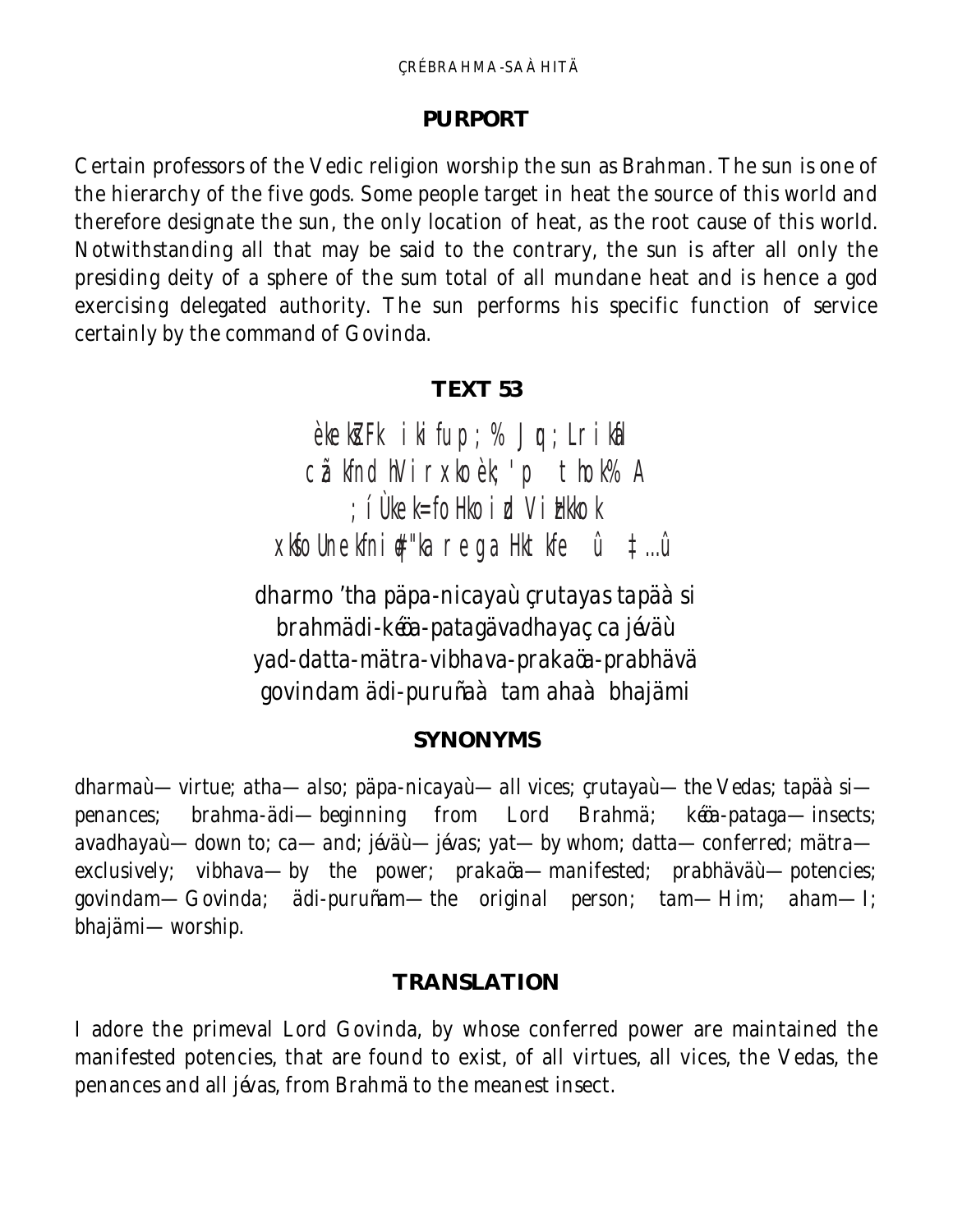#### ÇRÉ BRAHMA-SAÀHITÄ

### **PURPORT**

By dharma is meant the allotted functions of varëa and äçrama manifested by the twenty dharma-çästras on the authority of the Vedas. Of these two divisions varëadharma is that function which is the outcome of the distinctive natures of the four varëas, viz., brähmaëa, kñatriya, vaiçya and çüdra and äçrama-dharma is that function which is appropriate to the respective äçramas or stations of those who belong to the four stages, viz., brahmacarya, gåhastha, vänaprastha and sannyäsa. All customary activities of mankind have been targeted in these twofold divisions. Sins mean nescience, the root of all sins and sinful desire, also the greatest iniquities and sins flowing from them and the ordinary sins, i.e., all sorts of unprincipled conduct. The category of the çrutis means Åg, Säma, Yajur and Atharva and the Upaniñads which form the crest jewels of the Veda. The tapas mean all regular practices that are learnt with the view of the attainment of the proper function of the self. In many cases, e.g., in the form known as païca-tapas these practices are of a difficult character (yoga) with its eight constituents limbs and devotedness to the knowledge of the undifferentiated Brahman are included therein. All these are so many distinctive features within the revolving round of the fruitive activities of conditioned souls. The conditioned souls are embarked on a sojourn of successive births from 84 lakhs of varieties of generating organs. They are differentiated into different orders of beings as devas, dänavas, räkñasas, mänavas, nägas, kinnaras, and gandharvas. These jévas, from Brahmä down to the small insect, are infinite in type. They make up the aggregate of the conditioned souls from the degree of Brahmä to that of the little fly and are the distinctive features within the revolving wheel of karma. Every one of them is endowed with distinctive powers as individuals and is powerful in a particular sphere. But these powers are by their nature not fully developed in them. The degree of power and nature of property vary according to the measure of manifestation of the possessions of the individual conferred upon him by Çré Govinda.

## **TEXT 54**

## ; fLRoubex liseFloubægds LodeZ cuekuq iQyHktuekrukr A dek k fungfr fdurq p HkäHktla **xlioUnelini q'la rega Hit lie û‡†û**

*yas tv indragopam athavendram aho sva-karmabandhänurüpa-phala-bhäjanam ätanoti*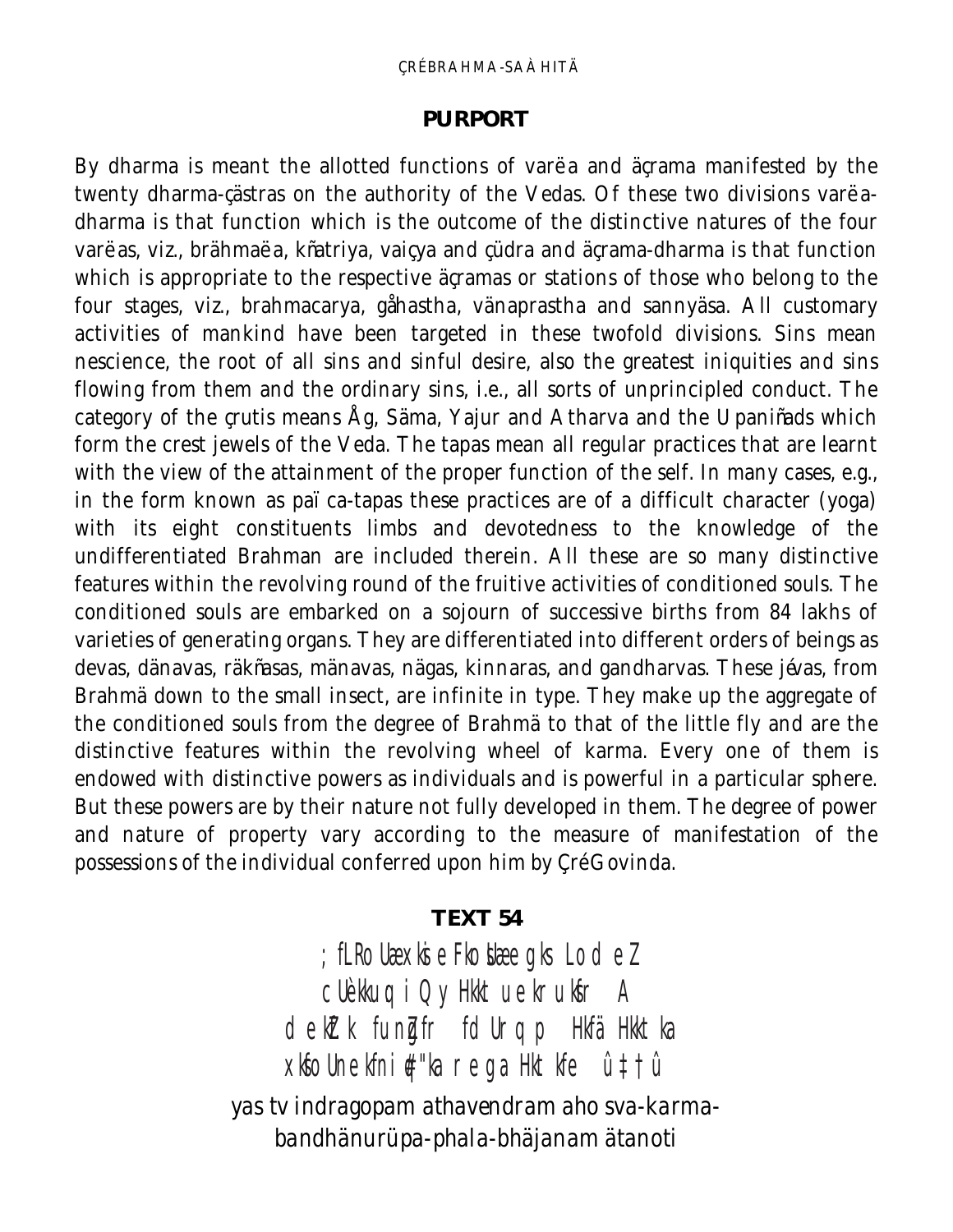#### ÇRÉ BRAHMA-SAÀHITÄ

## *karmäëi nirdahati kintu ca bhakti-bhäjäà govindam ädi-puruñaà tam ahaà bhajämi*

### **SYNONYMS**

*yaù—He who (Govinda); tu—but; indra-gopam—to the small red insect called indragopa; atha vä—or even; indram—to Indra, king of heaven; aho—oh; sva-karma of one's own fruitive activities; bandha—bondage; anurüpa—according to; phala—of reactions; bhäjanam—enjoying or suffering; ätanoti—bestows; karmäëi—all fruitive activities and their reactions; nirdahati—destroys; kintu—but; ca—also; bhaktibhäjäm—of persons engaged in devotional service; govindam—Govinda; ädi-puruñam the original person; tam—Him; aham—I; bhajämi—worship.* 

### **TRANSLATION**

I adore the primeval Lord Govinda, who burns up to their roots all fruitive activities of those who are imbued with devotion and impartially ordains for each the due enjoyment of the fruits of one's activities, of all those who walk in the path of work, in accordance with the chain of their previously performed works, no less in the case of the tiny insect that bears the name of indragopa than in that of Indra, king of the devas.

### **PURPORT**

God impartially induces the fallen souls to act in the way that is consequent on the deeds of their previous births and to enjoy the fruition of their labors but, out of His great mercy to His devotees, He purges out, by the fire of ordeal, the root of all karma, viz., nescience and evil desires. Karma, though without beginning, is still perishable. The karma of those, who work with the hope of enjoying the fruits of their labors, becomes everlasting and endless and is never destroyed. The function of sannyäsa is also a sort of karma befitting an äçrama and is not pleasant to Kåñëa when it aims at liberation, i.e., desire for emancipation. They also receive fruition of their karma and, even if it be disinterested, their karma ends in ätma-mamatä, i.e., self-pleasure; but those who are pure devotees always serve Kåñëa by gratifying His senses forsaking all attempts of karma and jïäna, and being free from all desires save that of serving Kåñëa. Kåñëa has fully destroyed the karma, its desires and nescience of those devotees. It is a great wonder that Kåñëa, being impartial, is fully partial to His devotees.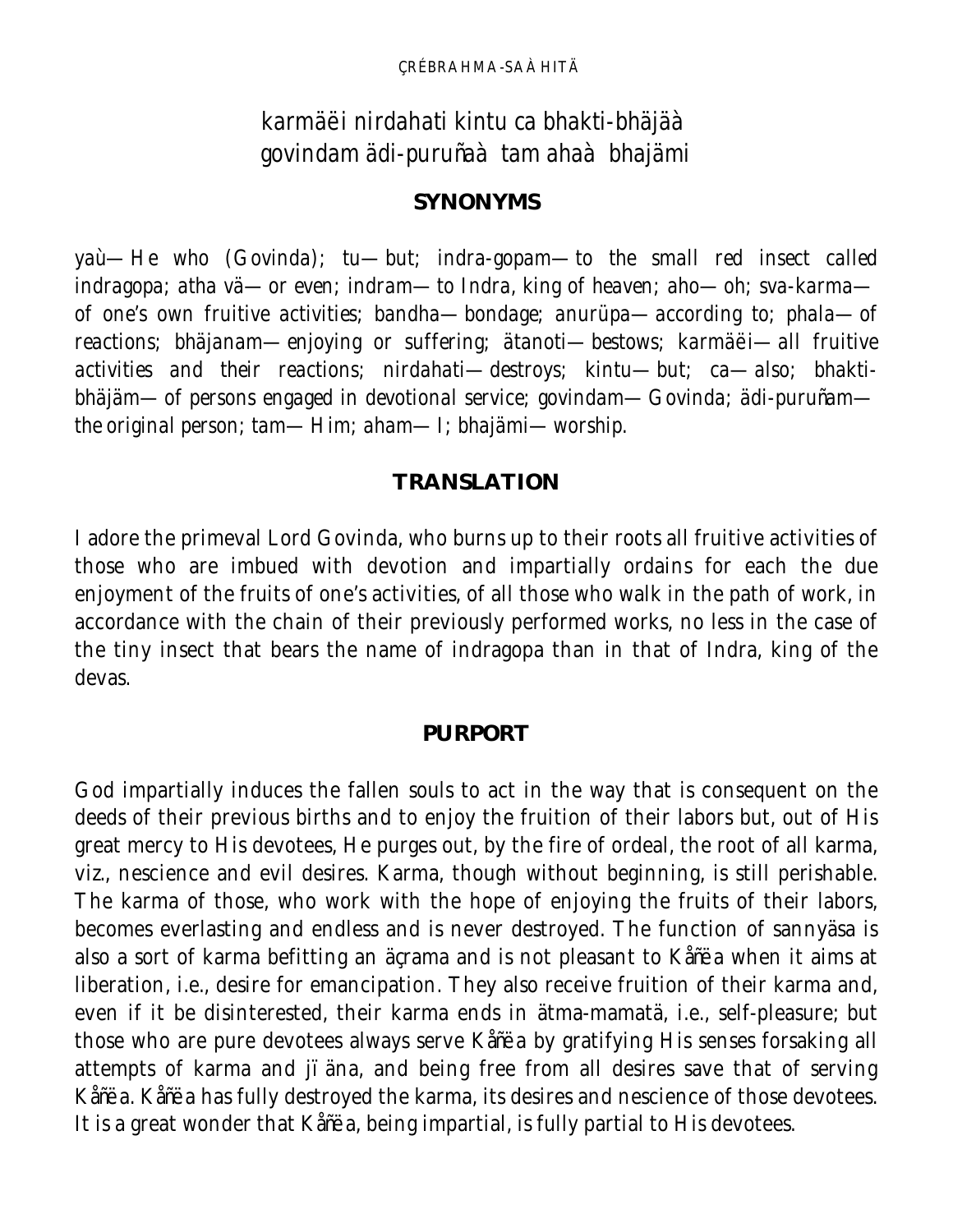### **TFXT 55**

## **; a Ølddle I gt i z k linhlir & olid Y; eigxtxifo I &; Hlo % A** If put; rl; In'in rueligs **xliothelini d'la rega Hit lie û ‡‡û**

yaà krodha-käma-sahaja-praëayädi-bhétivätsalya-moha-guru-gaurava-sevya-bhävaiù saï cintya tasya sadåçéà tanum äpur ete govindam ädi-puruñaà tam ahaà bhajämi

### **SYNONYMS**

yam—upon whom; krodha—wrath; käma—amorous passion; sahaja-praëaya—natural friendly love; ädi—and so on; bhéti—fear; vätsalya—parental affection; moha delusion; guru-gaurava—reverence; sevya-bhävaiù—and with the attitude of willing service; saï cintya—meditating; tasya—of that; sadåçém—befitting; tanum—bodily form; äpuù—attained; ete—these persons; govindam—Govinda; ädi-puruñam—the original person; tam— Him; aham—I; bhajämi—worship.

### **TRANSLATION**

I adore the primeval Lord Govinda, the meditators of whom, by meditating upon Him under the sway of wrath, amorous passion, natural friendly love, fear, parental affection, delusion, reverence and willing service, attain to bodily forms befitting the nature of their contemplation.

### **PURPORT**

Devotion is of two kinds, viz., (1) of the nature of deference to regulation and (2) constituted of natural feeling. Bhakti is roused by following with a tinge of faith in the rule of the çästras and instruction of the preceptors. Such bhakti is of the nature of loyalty to the scriptural regulations. It continues to be operative as long as the corresponding natural feeling is not roused. If a person loves Kanea out of natural tendency. there is the principle of räga, which is no other than a strong desire to serve,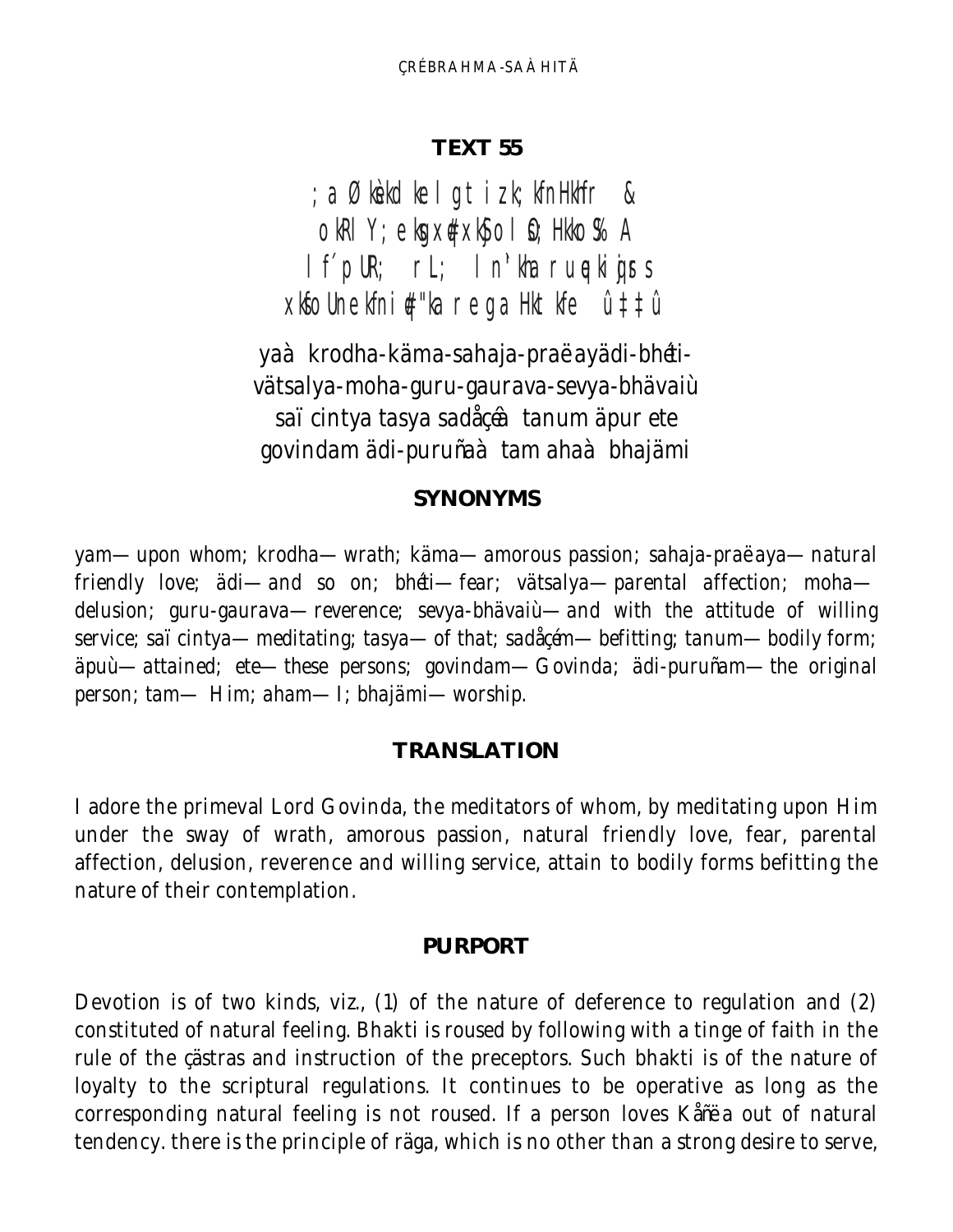which turns into bhäva or substantive feeling. When the substantive feeling is aroused the devotee becomes an object of mercy of Kåñëa. It takes much time to attain this stage. Devotion which is of the nature of feeling is superior to that connected with scriptural regulation, soon attains to the realized state and is attractive to Kåñëa. Its various aspects are described in this çloka. Çänta-bhäva, full of reverence to superior, däsya-bhäva, full of service for carrying out the commands of the object of worship, sakhya-bhäva or natural friendly love, vätsalya-bhäva or parental affection and madhura-bhäva or amorous love, are all included in the category of devotion of the nature of instinctive attachment. But anger, fear and delusion, though they are of the nature of instinctive impulse, are not devotion in the strict sense of the term, because they are not friendly but hostile to the object. Anger is found in asuras like Çiçupäla, fear in Kaàsa, and delusion in the paëòitas of the pantheistic school. They have the feelings of anger, fear and instinctive impulse marked by complete self-forgetful identification with the nondifferentiated Brahman. But as there is no friendly feeling towards the object of devotion there is no bhakti. Again among the feelings of çänta, däsya, sakhya, vätsalya and madhura—çänta, though indifferent and dormant in räga, is still reckoned as bhakti on account of its being a little friendly. There is an immense volume of räga in the other four varieties of emotion. By the promise of Gétä, ye yathä mäà prapadyante täàs tathaiva bhajämy aham [Bg. 4.11] ("I serve one according to his submission"), those, who allow themselves to be actuated by the sentiments of fear, anger and delusion, attain to säyujya-mukti (merging in the Absolute). The çäntas obtain bodily forms with aptitude for addiction to Brahman and Paramätmä. The däsya and sakhya classes of worshipers attain bodily forms characterized by masculine or feminine disposition according to their respective grades of eligibility. The vätsalya class of worshipers get bodily forms befitting fatherly and motherly sentiments. The amorous lovers of Kåñëa attain the pure forms of gopés (spiritual milkmaids of Vraja).

### **TEXT 56**

fJ;% ditrk% ditr% ijei q"k% dYirjols ægk Hief'pUrlef.kx.le;h rksee`re~ A dFk xlua ulVîa xeuefi oalh fiz I [lh fpnluUna T;Kr% ijefi rnlLok|efi p û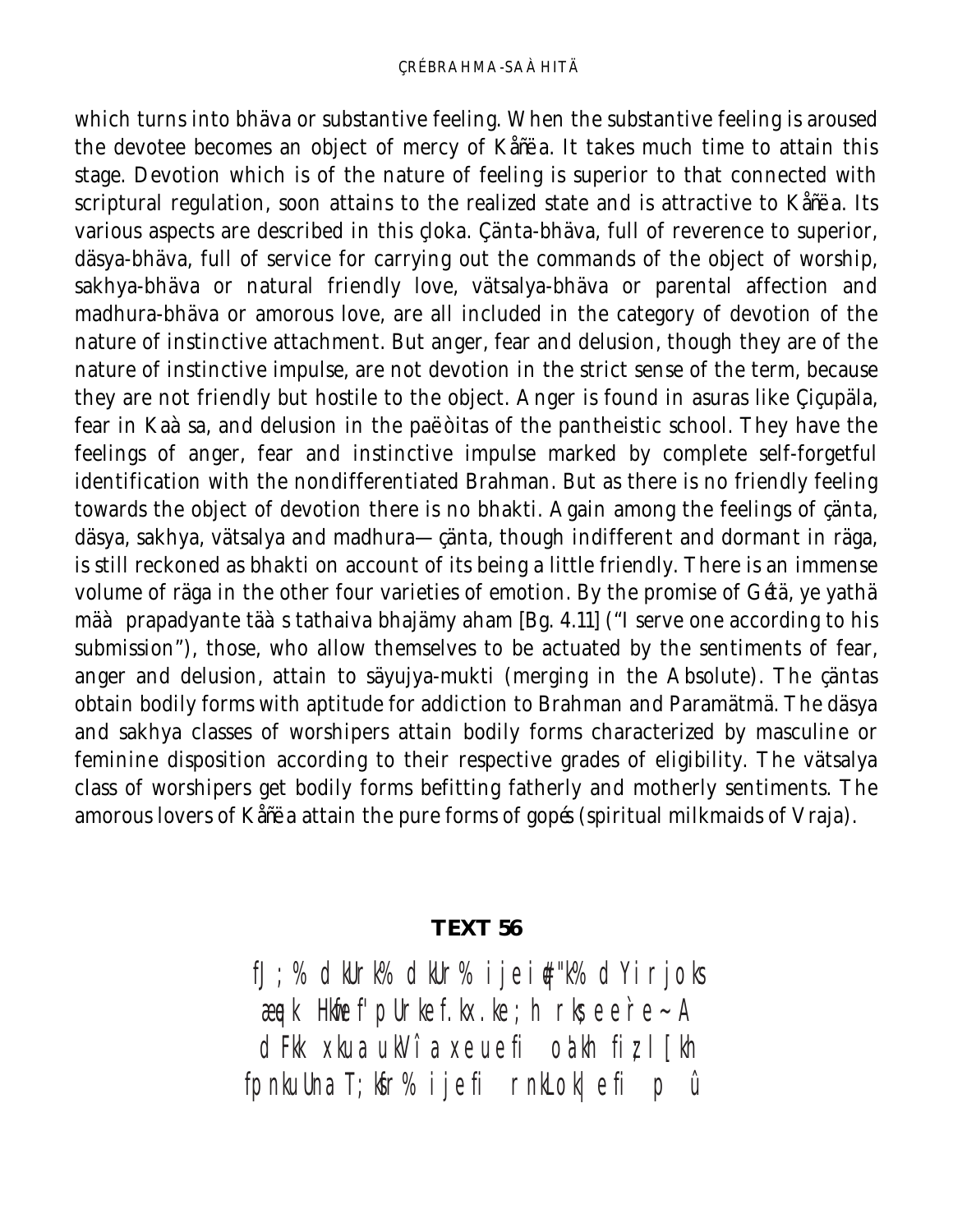# l ;=  $\{$ lijk $Cek$ % òofr lij<del>jikh</del>;'p lqglu~ fues  $M$ , is ok ot fru fg ;=ki le;% A Hits 'os}hia regieg xkyksliefr ; a fonUrLrs lUr% f{kfrfojypkjk% dfri;s û‡ˆû

*çriyaù käntäù käntaù parama-puruñaù kalpa-taravo drumä bhümiç cintämaëi-gaëa-mayi toyam amåtam kathä gänaà näöyaà gamanam api vaàçé priya-sakhi cid-änandaà jyotiù param api tad äsvädyam api ca sa yatra kñéräbdhiù sravati surabhébhyaç ca su-mahän nimeñärdhäkhyo vä vrajati na hi yaträpi samayaù bhaje çvetadvépaà tam aham iha golokam iti yaà vidantas te santaù kñiti-virala-cäräù katipaye* 

### **SYNONYMS**

*çriyaù—Lakñmés, goddesses of fortune; käntäù—loving consorts; käntaù—the enjoyer, lover; parama-puruñaù—the Supreme Personality of Godhead; kalpa-taravaù—desire trees; drumäù—all the trees; bhümiù—the land; cintämaëi-gaëa-mayi—made of the transcendental touchstone jewels; toyam—the water; amåtam—nectar; kathä—talking; gänam—song; näöyam—dancing; gamanam—walking; api—also; vaàçé—the flute; priya-sakhé—constant companion; cit-änandam—transcendental bliss; jyotiù effulgence; param—the supreme; api—also; tat—that; äsvädyam—everywhere perceived; api ca—also; saù—that; yatra—where; kñéra-abdhiù—ocean of milk; sravati—flows; surabhébhyaù—from surabhi cows; ca—and; su-mahän—very great; nimeña-ardha—half a moment; äkhyaù—called; vä—or; vrajati—passes away; na—not; hi—certainly; yatra—where; api—even; samayaù—time; bhaje—I worship; çveta-dvépam—Çvetadvépa; tam—that; aham—I; iha—here; golokam—Goloka; iti—thus; yam—which; vidantaù know; te—they; santaù—self-realized souls; kñiti—in this world; virala—seldom; cäräù—going; katipaye—few.* 

### **TRANSLATION**

I worship that transcendental seat, known as Çvetadvépa where as loving consorts the Lakñmés in their unalloyed spiritual essence practice the amorous service of the Supreme Lord Kåñëa as their only lover; where every tree is a transcendental purpose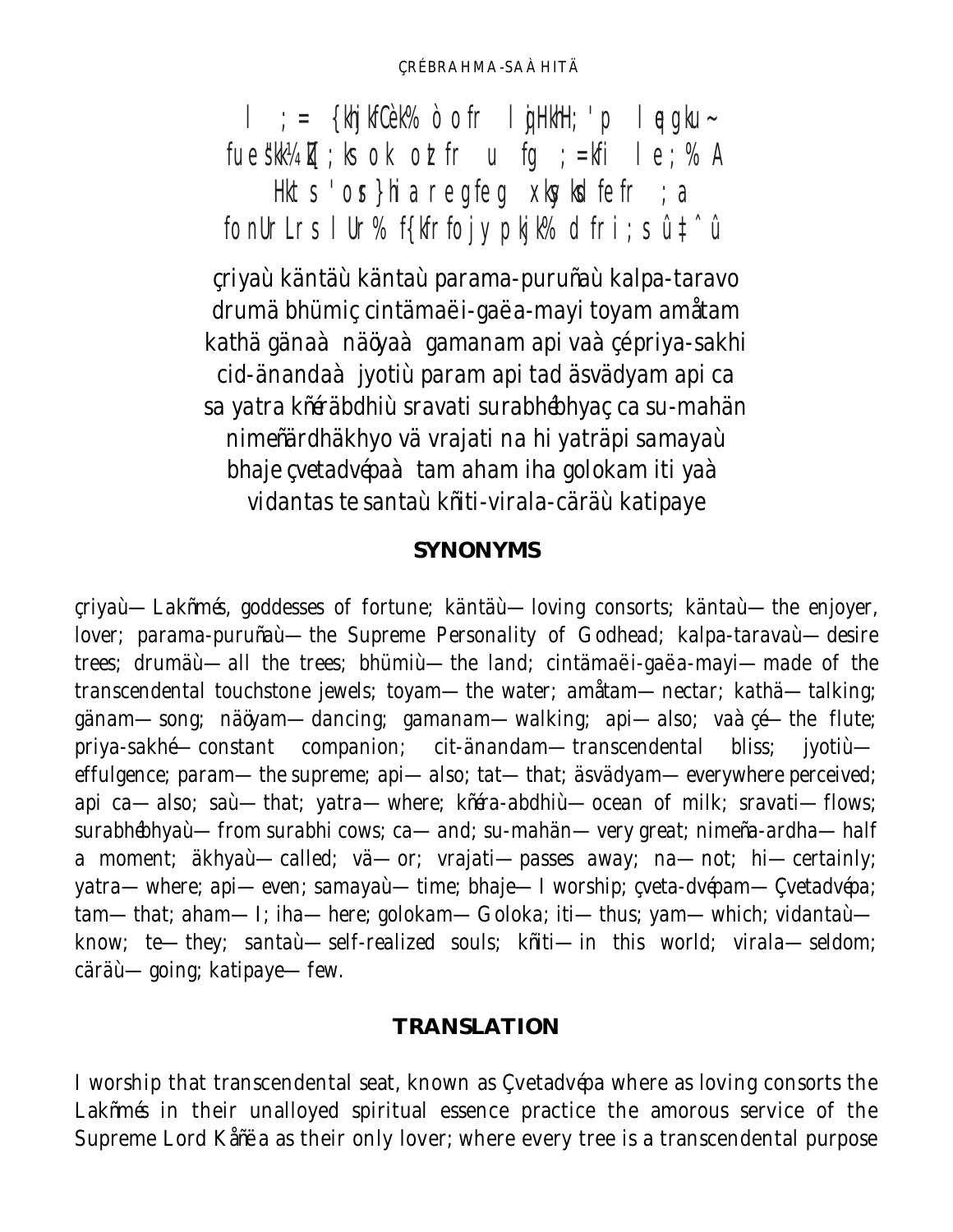tree; where the soil is the purpose gem, all water is nectar, every word is a song, every gait is a dance, the flute is the favorite attendant, effulgence is full of transcendental bliss and the supreme spiritual entities are all enjoyable and tasty, where numberless milk cows always emit transcendental oceans of milk; where there is eternal existence of transcendental time, who is ever present and without past or future and hence is not subject to the quality of passing away even for the space of half a moment. That realm is known as Goloka only to a very few self-realized souls in this world.

### **PURPORT**

That region which jévas attain by the best performance of their rasa-bhajana, though purely transcendental, is by no means devoid of variegatedness. The nondifferentiated region is attained by indulging in anger, fear and delusion. The devotees attain Goloka, the transcendental region above Vaikuëöha, according to the quality of rasa of the respective services. In reality that region is no other than Çvetadvépa or "the White Island," being exceedingly pure. Those, who attain the highest rasa in the shape of the realization of pure devotion in this world, viewing the reality of Çvetadvépa in Gokula, Våndävana and Navadvépa within this mundane world, designate the same as "Goloka." In that transcendental region of Goloka there are always visible, in their supreme beauty. all the distinctive entities that are incorporated in the pure cognitive principle, viz., the lover and His beloved ones, trees and creepers, mountains, rivers and forests, water, speech, movement, music of the flute, the sun and the moon, tasted and taste (i.e., the unthinkable wonders of the 64 aesthetic arts), milk cows yielding nectarean flow of milk and transcendental ever-existing time.

Descriptions that supply the clue to Goloka are found in various places in the Vedas and the other çästras such as the Puräëas, tantras etc. The Chändogya says: brüyäd yävan vä ayam äkäças tävan eña antar håda äkäçaù ubhe asmin dyävä-påthivé antar eva samähite. ubhäv agniç ca väyuç ca sürya—candramasäv ubhau vidyun nakñaträëi yac cäsyehästi yac ca nästi sarvaà tad asmin samähitam iti.

The sum and substance of it is that all the variegatedness of this mundane world and much more variety over and above the mundane, are to be found in Goloka. The variety in the transcendental world is fully centralized whereas in the mundane world it is not so and hence productive of weal and woe. The centralized variety of Goloka is unalloyed and full of transcendental cognitive joy. The Vedas and sädhus practicing devotion revealed by the Vedas, by availing the support of their individual cognitional aptitude actuated by devotion, may have a sight of divine realm and by the power of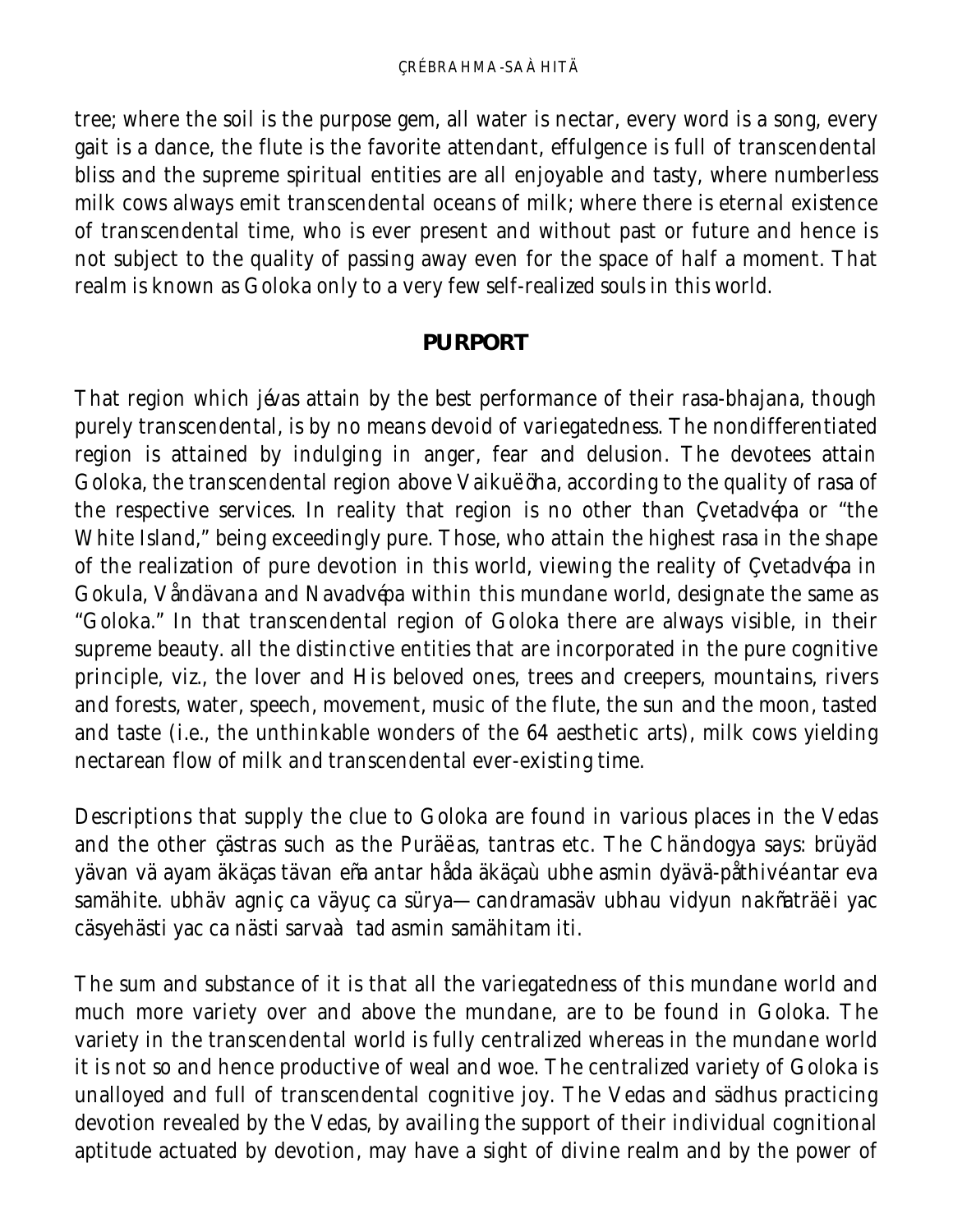the grace of Kåñëa their tiny cognitive faculty attaining the quality of infinitude they are enabled to be on the level of the plane of enjoyments of Kåñëa.

There is a hidden meaning of the proposition "even the Supreme that is also nevertheless the object of enjoyment" (param api tad asvadyam api ca). The word param api indicates that Cré Kåñëa is the only Truth Absolute in all the transcendental blissful principles and tad äsvädyam api means His object of enjoyment. The glory of Rädhä's love for Kåñëa, tasty quality (rasa) of Kåñëa that is realized by Rädhä and the bliss of which Rädhä is conscious in the process of such realization, all these threefold bhävas (emotional entities) becoming available for enjoyment by Kanesa He attains His personality of Cré Gaurasundara. It is also this that constitutes the transcendental bliss of the delicious loving (rasa) service manifested by Cré Gaurasundara. This also eternally exists only in the selfsame Cvetadvépa.

### TEXT<sub>57</sub>

# **vFileip** eglio". Li**tta della italiane-A** cãu-eglofoklus it li xi p plefr%A **i** p'y**klieela fo | la o Rivalia fuclisk** es û ‡%**i**

athoväca mahä-viñëur bhagavantaà prajäpatim brahman mahattva-viji äne prajä-sarge ca cen matiù paï ca-clokém imäà vidyäà vatsa dattäà nibodha me

### **SYNONYMS**

atha-then; uväca-said; mahä-viñëuù-the Supreme Lord; bhagavantam-unto the glorious; prajäpatim—Lord Brahmä; brahman—O Brahmä; mahattva—of the glory (of Godhead); viji äne—in real knowledge; prajä-sarge—in creating offspring; ca—and; cet-if; matiù-the inclination; paï ca-clokém-five clokas; imäm-this; vidyämscience; vatsa-O beloved; dattäm-given; nibodha-hear; me-from Me.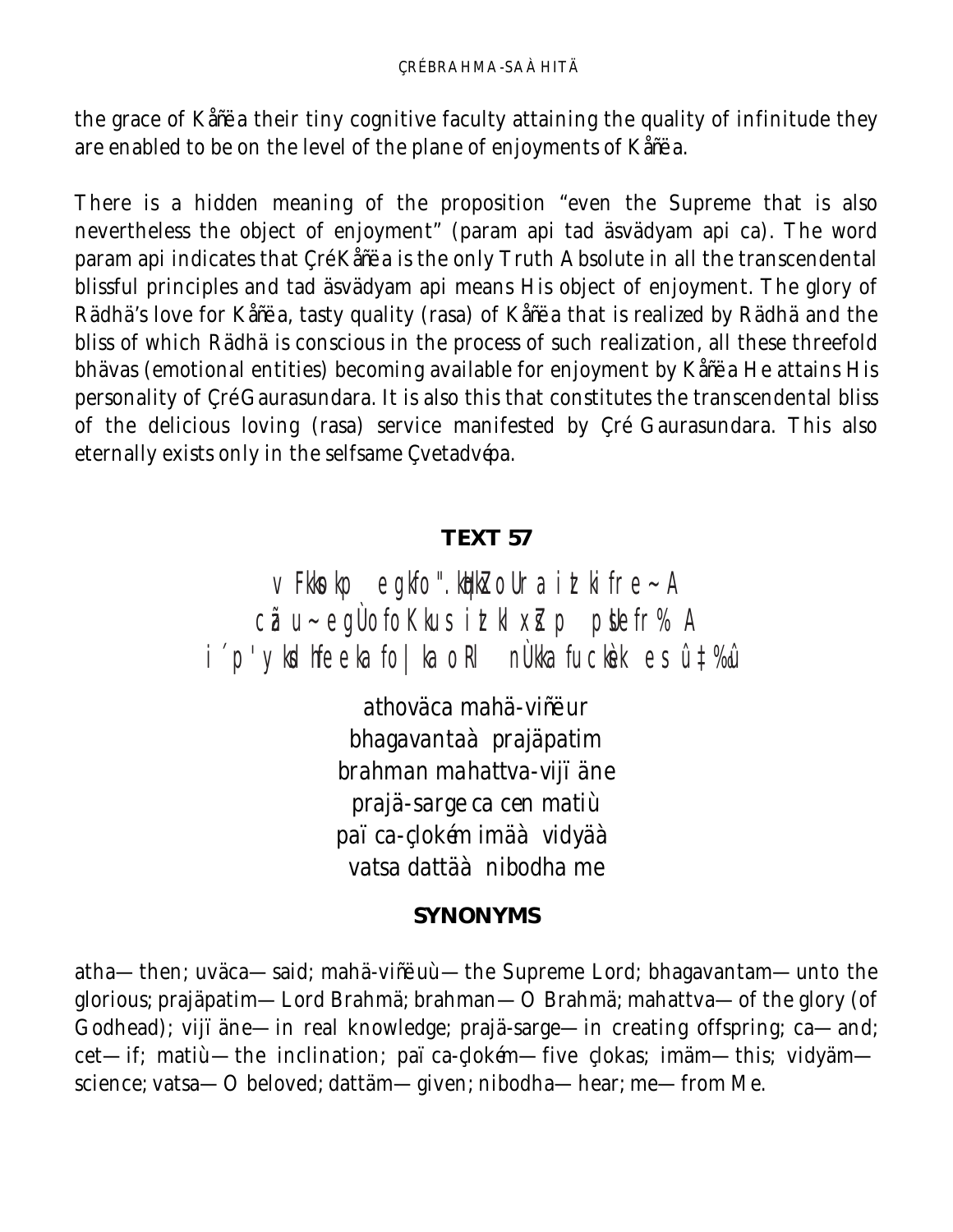On hearing these hymns containing the essence of the truth, the Supreme Lord Kåñëa said to Brahmä, "Brahmä, if you experience the inclination to create offspring by being endowed with the real knowledge of the glory of Godhead, listen, My beloved, from Me to this science set forth in the following five çlokas.

## **PURPORT**

The Supreme Lord became propitious when Brahmä with great eagerness chanted the names, "Kåñëa" and "Govinda" expressive of the form, attribute and pastimes. Brahmä was actuated by the desire for mundane creation. Kåñëa then said to Brahmä how pure unalloyed devotion can be practiced by souls engaged in worldly occupations by combining the same with the desire for carrying out the behest of the Supreme Lord. "The knowledge absolute is knowledge of the glory of Godhead; if you want to procreate offspring being endowed with such knowledge, listen attentively to the science of devotion that is contained in the following five çlokas."

(How bhakti is practiced by performing worldly duties in the form of carrying out the commands of the Supreme Lord, is being described).

## **TEXT 58**

# **izt/s KluHfäH; leifeU; luUnfpUe; h A mns;uğek HíäHkoNisy{k.k**k û‡Šû

*prabuddhe jïäna-bhaktibhyäm ätmany änanda-cin-mayé udety anuttamä bhaktir bhagavat-prema-lakñaëä* 

### **SYNONYMS**

*prabuddhe—when excited; jïäna—by cognition or knowledge; bhaktibhyäm—and by devotional service; ätmani—in the pure spirit soul; änanda-cit-mayi—full of knowledge and bliss; udeti—is awakened; anuttamä—superexcellent; bhaktiù—devotion; bhagavat—for Kåñëa; prema—by love; lakñaëä—characterize*d.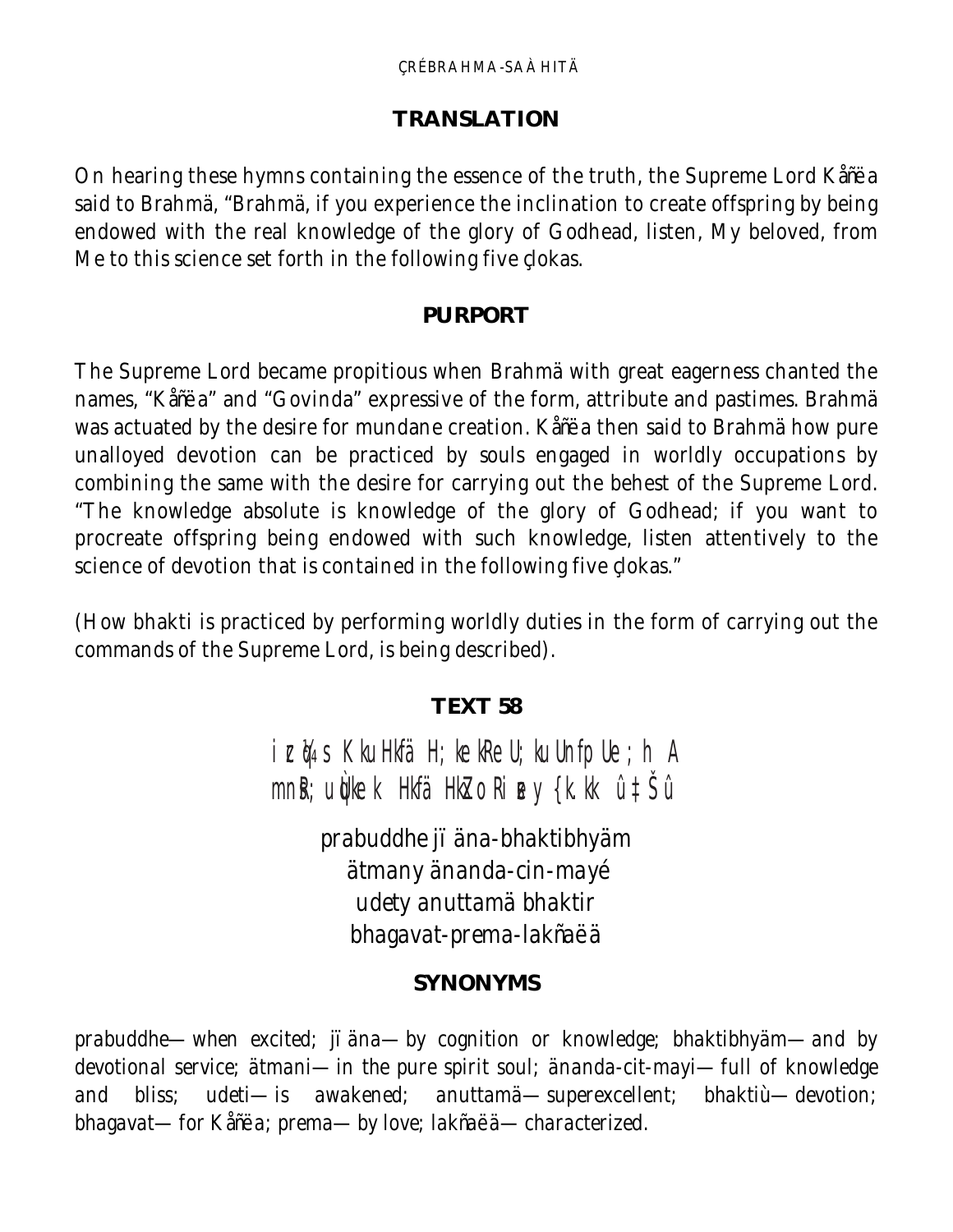When the pure spiritual experience is excited by means of cognition and service [bhakti], superexcellent unalloyed devotion characterized by love for Godhead is awakened towards Kåñëa, the beloved of all souls.

### **PURPORT**

Real knowledge is nothing but knowledge of one's relationship to the Absolute. Real knowledge is identical with the knowledge of subjective natures of cit (animate), acit (inanimate) and Kåñëa and of their mutual relationship. Here mental speculation is not alluded to, since that is antagonistic to service (bhakti). The knowledge that embraces only the first seven of the ten basic principles (daça-müla) is the knowledge of relationship. The substantive nature of the spiritual function (abhidheya) inculcated by the science of devotion hearing, chanting, meditation, tending His holy feet, worshiping by rituals, making prostrations, doing menial service, practicing friendship and surrendering oneself are identical with practicing the search for Kåñëa. It is specifically described in Bhakti-rasämåta-sindhu. Devotion (bhakti) characterized by love for Godhead makes her appearance by being awakened by such knowledge and practice. Such devotion is superexcellent bhakti and is no other than the final object of attainment of all spiritual endeavor of the individual soul (jéva).

### **TEXT 59**

## iek. ISrrin Inplj SrnH; Ki SujUrje~ A **ckk; dileulielua HíaeI; yela yHs~ û‡<û**

*pramäëais tat-sad-äcärais tad-abhyäsair nirantaram bodhayan ätmanätmänaà bhaktim apy uttamäà labhet* 

### **SYNONYMS**

*pramäëaiù—by scriptural evidence; tat—of them; sat-äcäraiù—by theistic conduct; tat of them; abhyäsaiù—by practice; nirantaram—constantly; bodhayan—awakening; ätmanä—by one's own intelligence; ätmänam—the self; bhaktim—devotion; api certainly; uttamäm—the highest; labhet—one can attain.*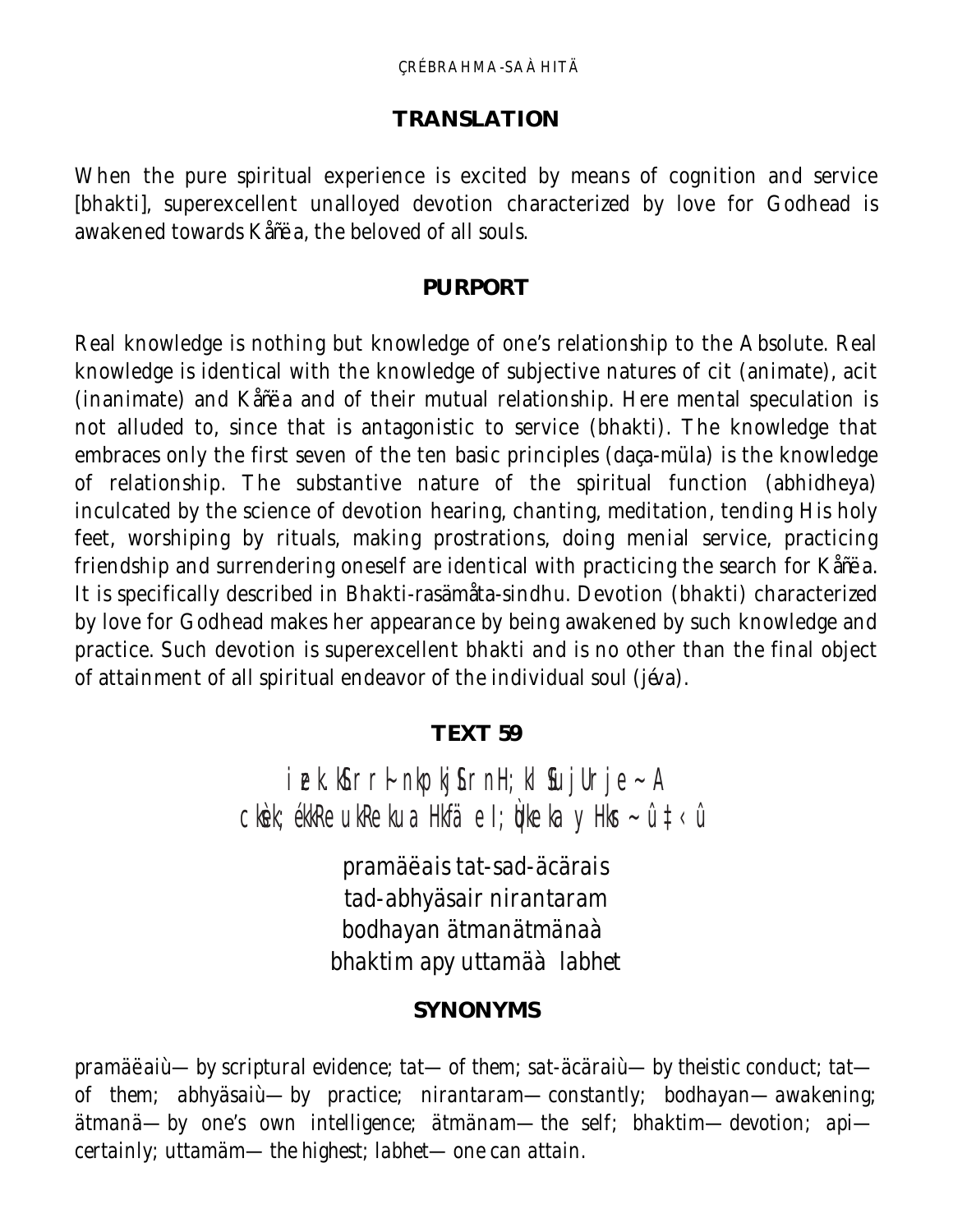The highest devotion is attained by slow degrees by the method of constant endeavor for self-realization with the help of scriptural evidence, theistic conduct and perseverance in practice.

### **PURPORT**

Evidence—the devotional scriptures, e.g., Çrémad-Bhägavatam, the Vedas, the Puräëas, the Gétä, etc. Theistic conduct—the conduct of pious persons (sädhus) who are pure devotees and the conduct of those pious persons who practice devotion to Godhead actuated by spontaneous love. Practice—to learn about the ten basic principles (daça-müla) from the çästras and on receiving the name of Hari as laid down in the same, embodying the name, form, quality and activity of the Divinity. to practice the chanting of the name by serving Him night and day. By this are meant study of the çästras and association with the sädhus. The tenfold offense to holy name ceases by serving the name of Hari and simultaneously practicing pious conduct. "Practice" is no other than following the mode of service of the name practiced by the sädhus without offense. By perseverance in such practice and devotion characterized by love which is the fruit of spiritual endeavor makes her appearance in the pure essence of the soul.

### **TEXT 60**

## $;$ l; $\mathcal{R}_0$ Js $ldja$ ulik $r$ ;k fuo $\mathbf{r}$ ellug $\mathbf{r}$ ~ A **;k lièk;fr eles Hiläa ries lièk; s~ û^Œû**

*yasyäù çreyas-karaà nästi yayä nirvåtim äpnuyät yä sädhayati mäm eva bhaktià täm eva sädhayet* 

### **SYNONYMS**

*yasyäù—than which; çreyaù-karam—superior well-being; na—not; asti—there is; yayä—by which; nirvåtim—supreme bliss; äpnuyät—one can attain; yä—who; sädhayati—leads; mäm—to Me; eva—certainly; bhaktim—loving devotion; täm—that; eva—indeed; sädhayet—one should perform.*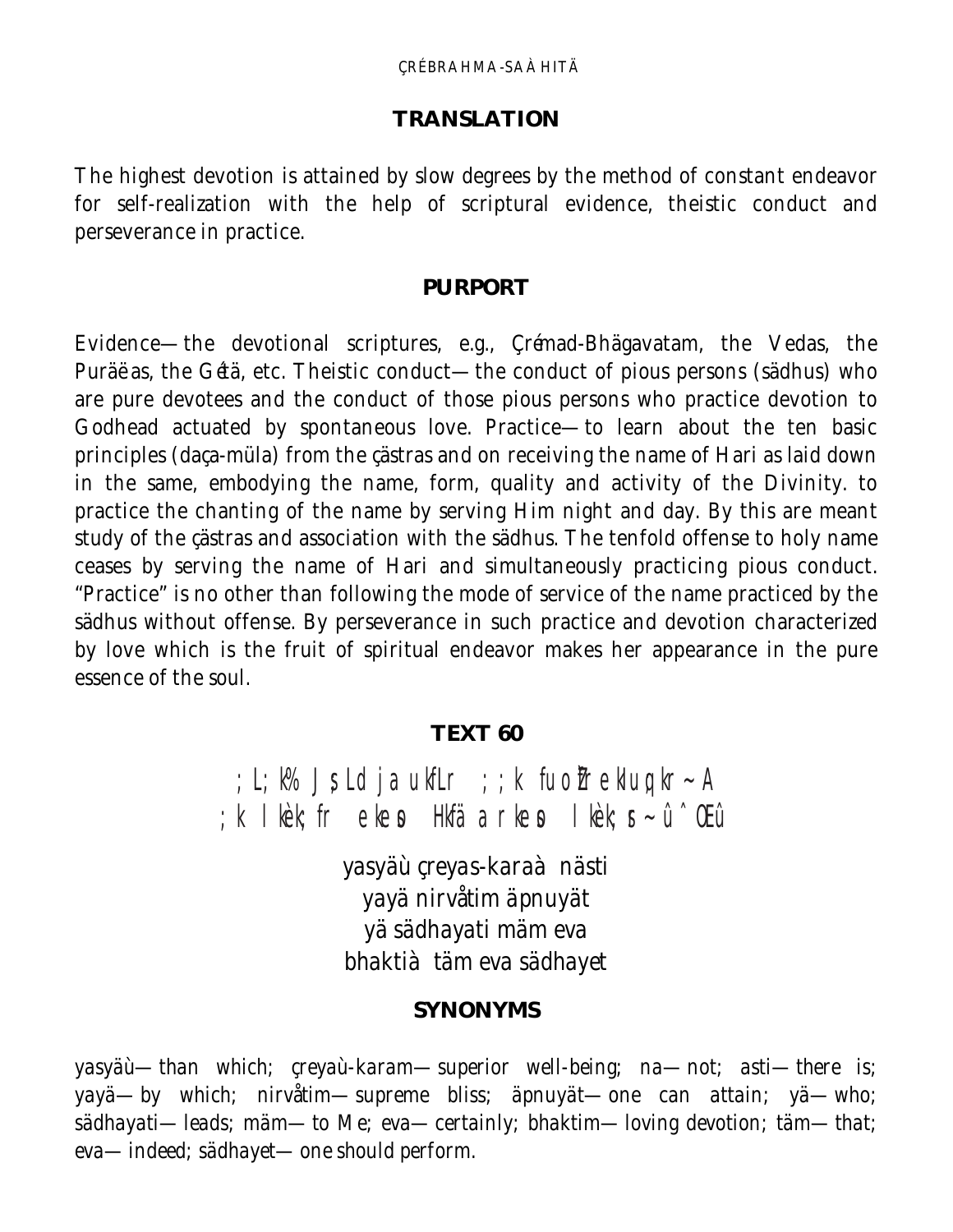These preliminary practices of devotion [sädhana-bhakti] are conducive to the realization of loving devotion. [Loving devotion]—than whom there is no superior well-being, who goes hand in hand with the attainment of the exclusive state of supreme bliss and who can lead to Myself.

### **PURPORT**

The jeva-soul has no better well-being than loving devotion. In this is realized the final beatitude of jévas. The lotus feet of Kåñëa are attainable only by loving devotion. He who cultivates the preliminary devotional activities anxiously keeping in view that realized state of devotion can alone attain to that object of all endeavor. None else can have the same.

### TFXT<sub>61</sub>

# delation  $\sim$  if  $\sim$  T; electable for our A ; h'h ; h'h j¼ fif⁄#bír rh'h û doliju ja de Zykls; euours A **ru\$ deZk è; k, u~ ela i jla HiäfePNfr** û^fû

dharmän anyän parityajya mäm ekaà bhaja viçvasan yädåçé yädåçé çraddhä siddhir bhavati tädåcé kurvan nirantaraà karma loko 'yam anuvartate tenaiva karmaëä dhyäyan mäà paräà bhaktim icchati

### **SYNONYMS**

dharmän—meritorious performances; anyän—other; parityajya—abandoning; mäm— Me; ekam—alone; bhaja—serve; vicvasan—having faith; vädåcé vädåcé—just as; craddhä—faith; siddhiù—realization; bhavati—arises; tädåcé—corresponding; kurvan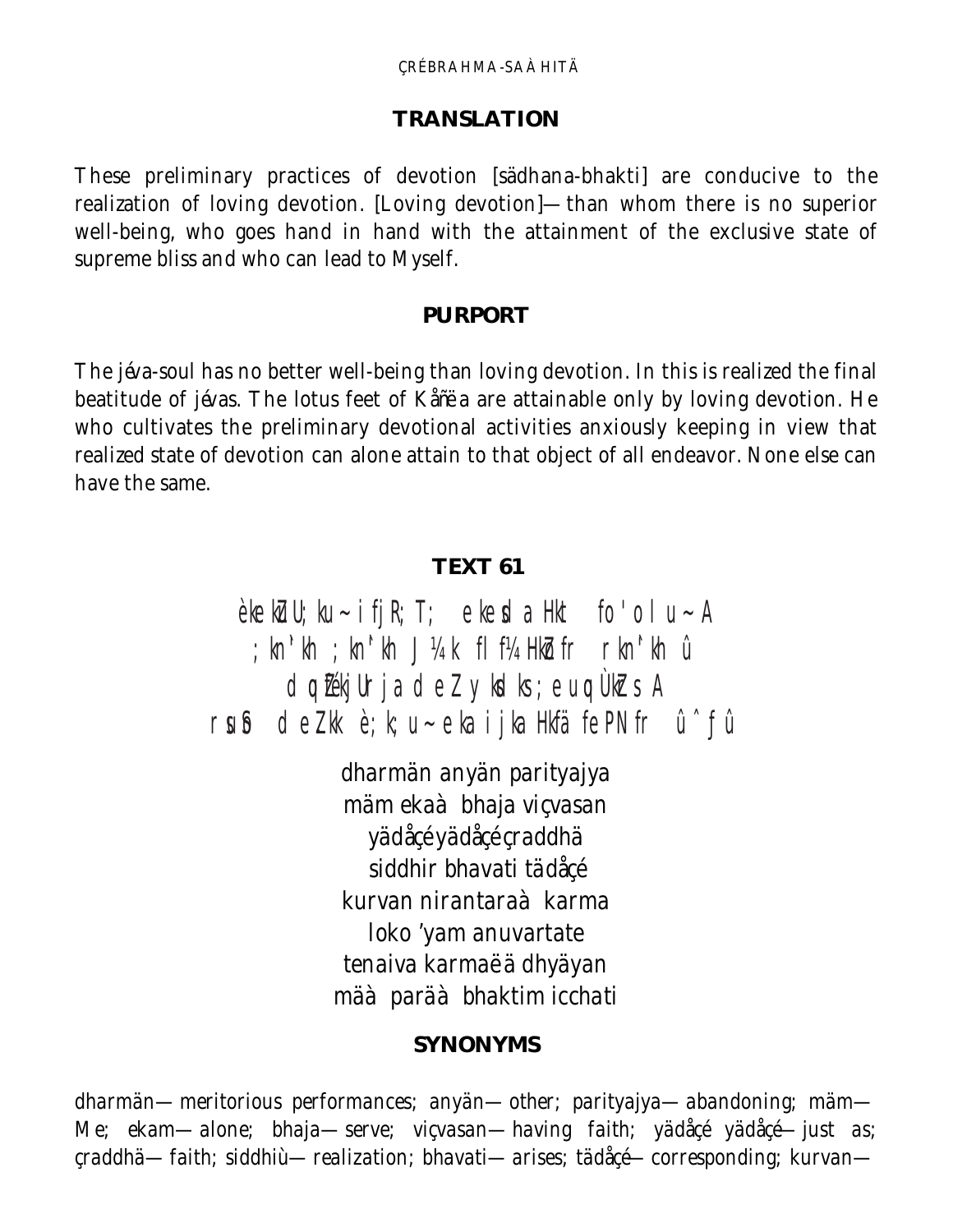*performing; nirantaram—ceaselessly; karma—activities; lokaù ayam—the people of this world; anuvartate—pursue; tena—by those; eva—indeed; karmaëä—deeds; dhyäyan meditating; mäm—upon Me; paräm—supreme; bhaktim—devotion; icchati—one obtains.* 

### **TRANSLATION**

Abandoning all meritorious performances serve Me with faith. The realization will correspond to the nature of one's faith. The people of the world act ceaselessly in pursuance of some ideal. By meditating on Me by means of those deeds one will obtain devotion characterized by love in the shape of the supreme service.

### **PURPORT**

The function characterized by unalloyed devotion is the real function of all individual souls (jévas). All other varieties of function are activities of the external cases. These exoteric and esoteric dharmas (functions) are manifold, e.g., nondifferential knowledge of the Brahman aiming at extinction of individuality. the añoai ga-yogadharma having as its goal attainment of the state of exclusive existence (kaivalya), atheistical fruitive ritualism aiming at material enjoyment, jïäna-yoga-dharma seeking to combine knowledge with fruitive activity and the practice of the function of barren asceticism. Getting rid of all these, serve Me by pure devotion rooted in faith. Exclusive faith in Me is trust. Faith in the form of trust by the process of gradual purification tends to become a constant engagement (niñöhä), an object of liking (ruci), of attachment (äsakti) and a real sentiment (bhäva). The more transparent the faith, the greater the degree of realization. If you ask—How will the preservation and conduct of worldly affairs be feasible if one is continuously engaged in the endeavor for the realization of bhakti? What also will be the nature of the endeavor for the realization of bhakti when the body will perish consequent on the cessation of the function of the body and of society?

In order to strike at the root of this misgiving the Supreme Lord says, "This world subsists by the constant performance of certain activities. Fill all these activities with meditation of Me. This will destroy the quality that makes those activities appear as acts done by you. They will then be of the nature of My service (bhakti).

"Mankind live by the threefold activities of body. mind and society. Eating, seating, walking, resting, sleeping, cleansing the body. covering the body. etc., are the various bodily activities; thinking, recollecting, retaining an impression, becoming aware of an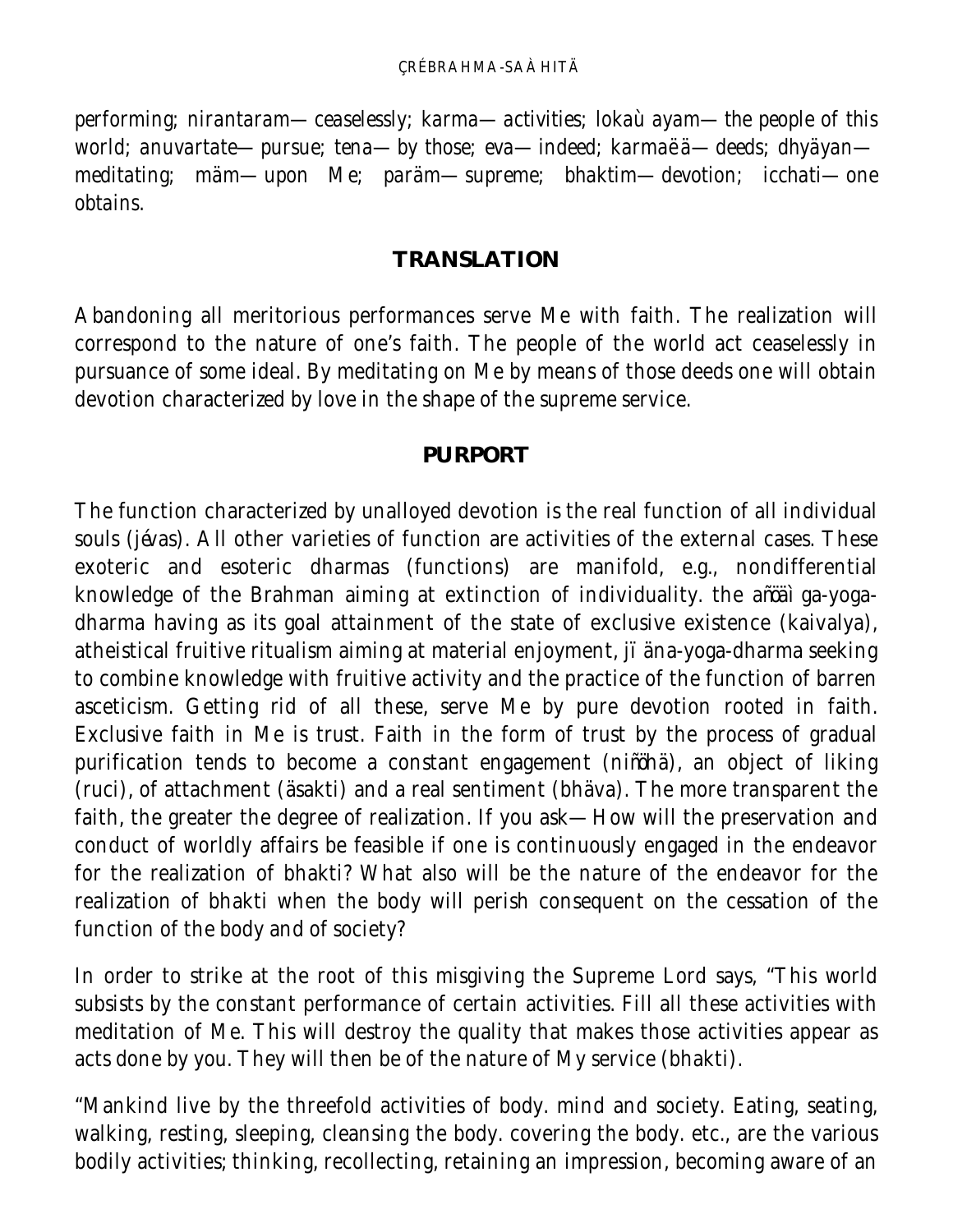entity. feeling pleasure and pain, etc., are the mental feats; marrying, practicing reciprocal relationship between the king and subject, practicing brotherhood, attending at sacrificial meetings, offering oblations, digging wells, tanks, etc., for the benefit of the people, maintaining one's relations, practicing hospitality. observing proper civic conduct, showing due respect to others are the various social activities. When these acts are performed for one's selfish enjoyment, they are called karmakäëòa; when the desire for attainment of freedom from activity by knowledge underlies these actions, they are termed jï äna-yoga or karma-yoga. And when these activities are managed to be performed in this way that is conducive to our endeavor for attainment of bhakti they are called jïäna-bhakta-yoga, i.e., the subsidiary devotional practices. But only those activities that are characterized by the principle of pure worship are called bhakti proper. My meditation is practiced in every act when bhakti proper is practiced in due time while performing the subsidiary devotional activities in one's intercourse with the ungodly people of this world. In such position, a jéva does not become apathetic to Godhead even by performing those worldly activities. This constitutes the practice of looking inwards, i.e., turning towards one's real self, vide Éçopaniñad—

> *éçäväsyam idaà sarvaà yat kiïca jagatyäà jagat tena tyaktena bhuïjéthä mä gådhaù kasya svid dhanam*

The commentator says in regards to this, tena éça-tyaktena visåñöena. The real significance being that if whatever is accepted be received as favor vouchsafed by the Supreme Lord, the worldly activity will cease to be such and will turn into service of Godhead (bhakti). So Éçäväsya says kurvann eveha karmäëi... karma lipyate nare.

If the worldly acts are performed in the above manner one does not get entangled in karma even in hundreds of years of worldly life. The meaning of these two mantras from the ji äna point of view is renouncement of the fruits of one's worldly actions; but from the bhakti point of view they mean the attainment of Kåñëa's favor (prasädam) by their transfer to His account. In this method, which is the path of arcana, you should do your duties of the world by the meditation of worshiping Godhead thereby. Brahmä cherishes the desire for creation in his heart. If that creative desire is practiced by conjoining the same with the meditation of obeying therein the command of the Supreme Lord, then it will be a subsidiary spiritual function (gauëa-dharma) being helpful for the growth of the disposition for the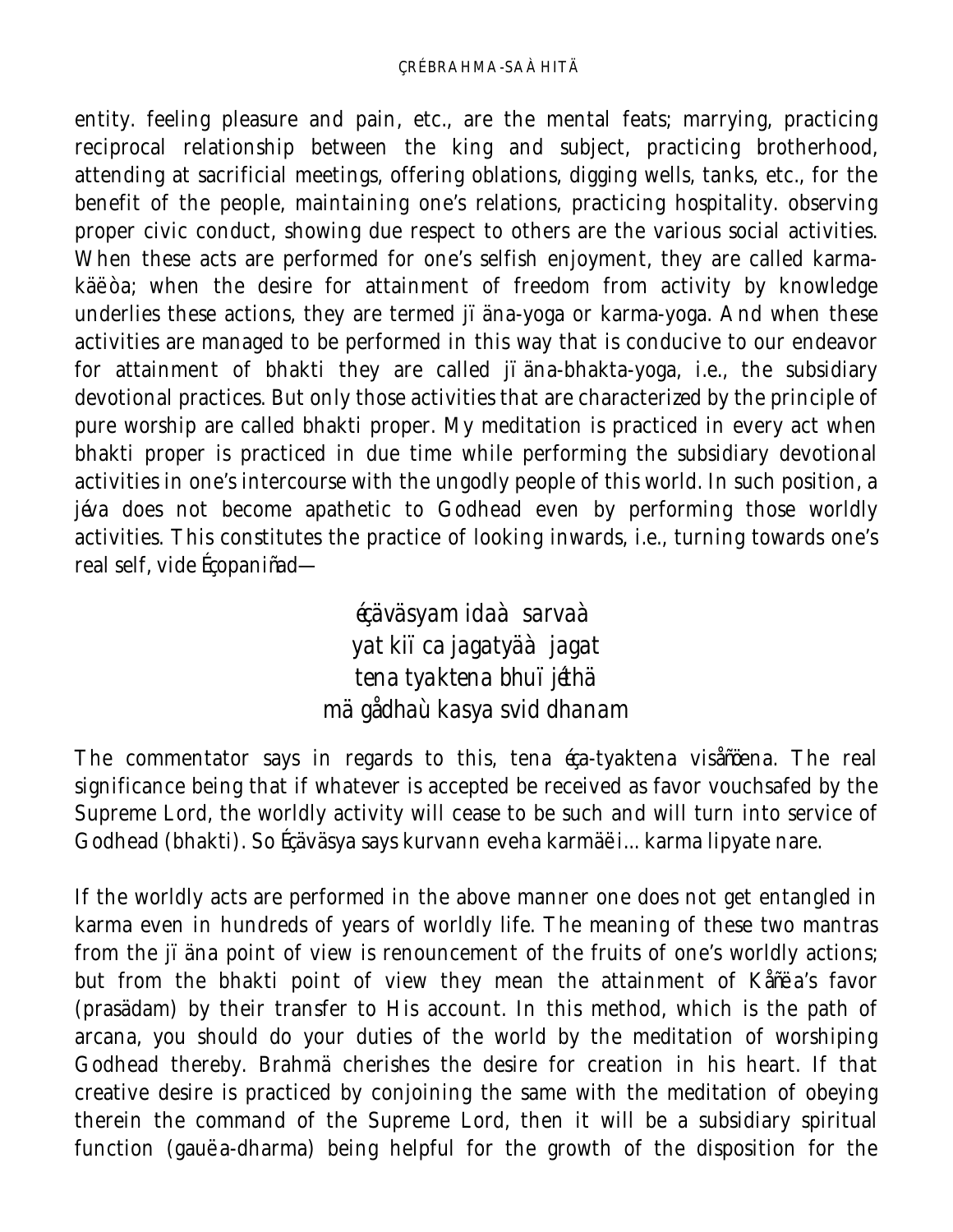service of the Divinity by reason of its characteristic of seeking the protection of Godhead. It was certainly proper to instruct Brahmä in this manner. There is no occasion for such instruction in the case of a jéva in whom the spontaneous aversion for entities other than Kåñëa manifests itself on his attainment of the substantive entity of spiritual devotion (bhäva).

### **TEXT 62**

# vgafg fo'ol; pjlpjl; chta izhua izi fr% iqko A e; ligra rst bna foHiflZ foèls foèlig RoeFlis txfUr  $\hat{\mathbf{u}}^*$   $\hat{\mathbf{u}}^*$

*ahaà hi viçvasya caräcarasya béjaà pradhänaà prakåtiù pumäàç ca mayähitaà teja idaà bibharñi vidhe vidhehi tvam atho jagant*i

### **SYNONYMS**

*aham—I; hi—certainly; viçvasya—of the world; cara-acarasya—of animate and inanimate objects; béjam—the seed; pradhänam—the substance of matter; prakåtiù—the material cause; pumän—the puruña; ca—and; mayä—by Me; ähitam—conferred; tejaù—fiery energy; idam—this; bibharñi—you bear; vidhe—O Brahmä; vidhehi regulate; tvam—you; atha u—now; jaganti—the worlds.* 

### TRANSLATION

"Listen, O Vidhi, I am the seed, i.e., the fundamental principle, of this world of animate and inanimate objects. I am pradhäna [the substance of matter], I am prakåti [material cause] and I am puruña [efficient cause]. This fiery energy that belongs specially to the Brahman, that inheres in you, has also been conferred by Me. It is by bearing this fiery energy that you regulate this phenomenal world of animate and inanimate objects."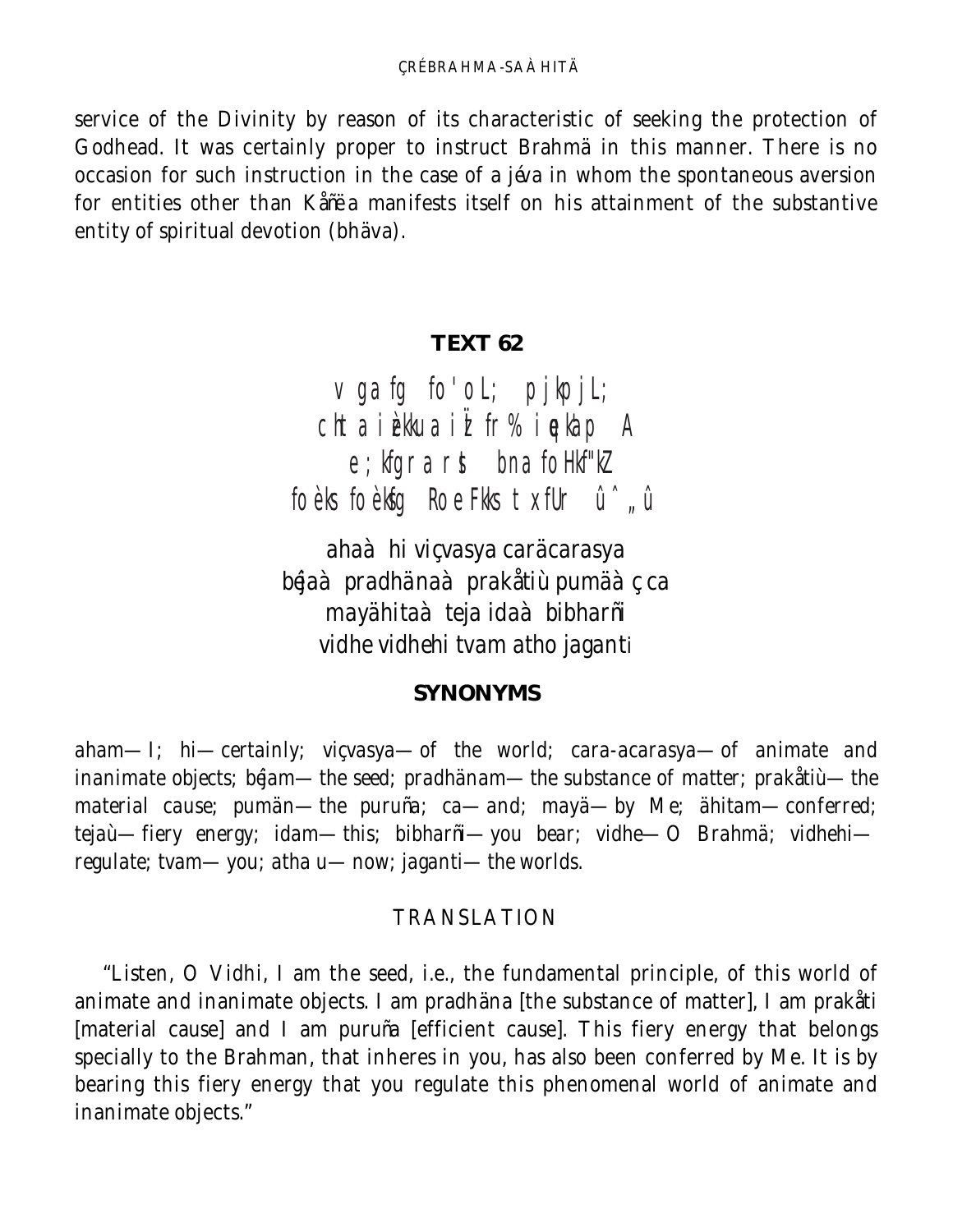### **PURPORT**

Certain thinkers conclude that the nondifferentiated Brahman is the ultimate entity and by undergoing self-delusion (vivarta) exhibits the consciousness of differentiation; or, the limiting principle itself (Mäyä), when it is limited, is the phenomenal world and is itself the Brahman, in its unlimited position; or, the Brahman is the substance and this phenomenal world is the reflection; or, everything is an illusion of the jéva. Some think that Godhead is evidently a separate entity. Jéva is another different entity. and the phenomenal world, although it is a singular principle, exists separately as an eternally independent entity; or, Godhead, is the substantive entity and all other entities, as cit and a-cit attributes, are one in principle. Some suppose that by the force of inconceivable potency sometimes the monistic and sometimes the dualistic principle is realized as the truth. Some again arrive at the conclusion that the theory of the nondual minus all potency is meaningless; whence the Brahman is the one eternally unalloyed entity vested with the pure potency.

These speculations have originated from Veda relying on the support of the Vedänta-sutra. In these speculations although there is no truth that holds good in all positions, there is yet a certain measure of truth. Not to speak of the anti-Vedic speculations Säi khya, Pataï jala, Nyäya and Vaiceñika, nor even of Pürva-mémäàsä which is fond of exclusive fruitive activity in conformity with the teaching of one portion of the Veda, the bodies of opinions detailed above have also come into existence by relying outwardly on the Vedänta itself. By discarding all these speculations, you and your bona fide community should adopt the ultimate principle identical with the doctrine of acintya-bhedäbheda (inconceivable simultaneous distinction and nondifference). This will make you eligible for being a true devotee. The basic principle is that this animate world is made up of jévas and the inanimate world is constituted of matter. Of these all the jévas have been manifested by My supreme (parä) potency and this phenomenal world has been manifested by My secondary (aparä) potency. I am the cause of all causes. In other words, I regulate all of them by the power of My will although I am not a different entity from the marginal and material (taöasthä and acit) potencies. By the transformation of those distinct potencies pradhäna (substantive material principle), prakåti (material cause) and puruña (efficient cause) have been produced. Hence although as regards the subjective nature of all potency I am pradhäna, prakåti and puruña, yet as the possessor of power I am eternally distinct from all those potencies. This simultaneous distinction and nondifference has also sprung from My inconceivable power. So let the attainment of love for Kåñëa by the practice of pure devotion through the knowledge of their mutual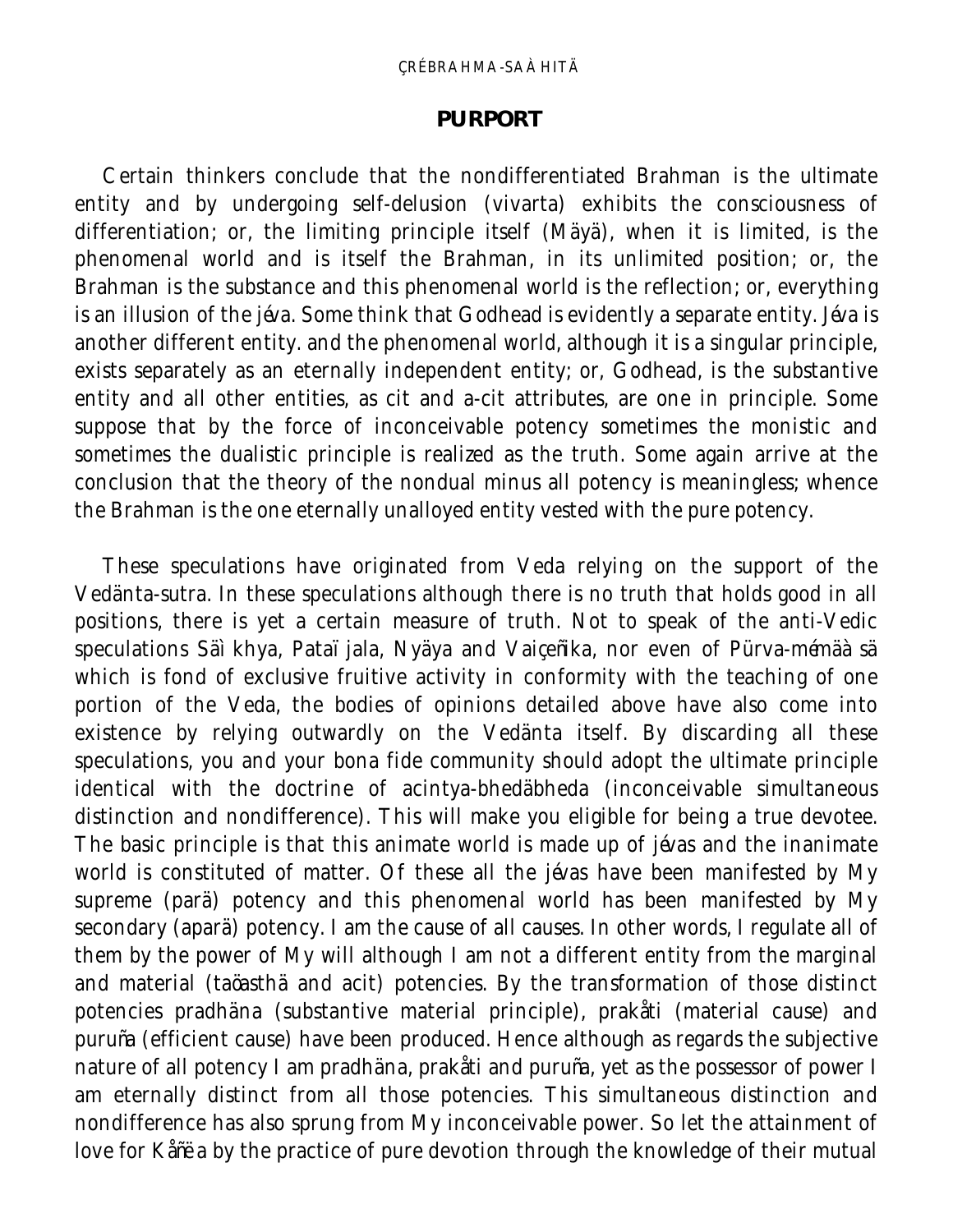true relationship that subsists between the jeva, the jaòa (matter) and Kåñëa based on the principle of inconceivable simultaneous distinction and non-difference, be My instruction for being handed down in the order of spiritual preceptional succession in your community (Çré Brahma-sampradäya).

# The End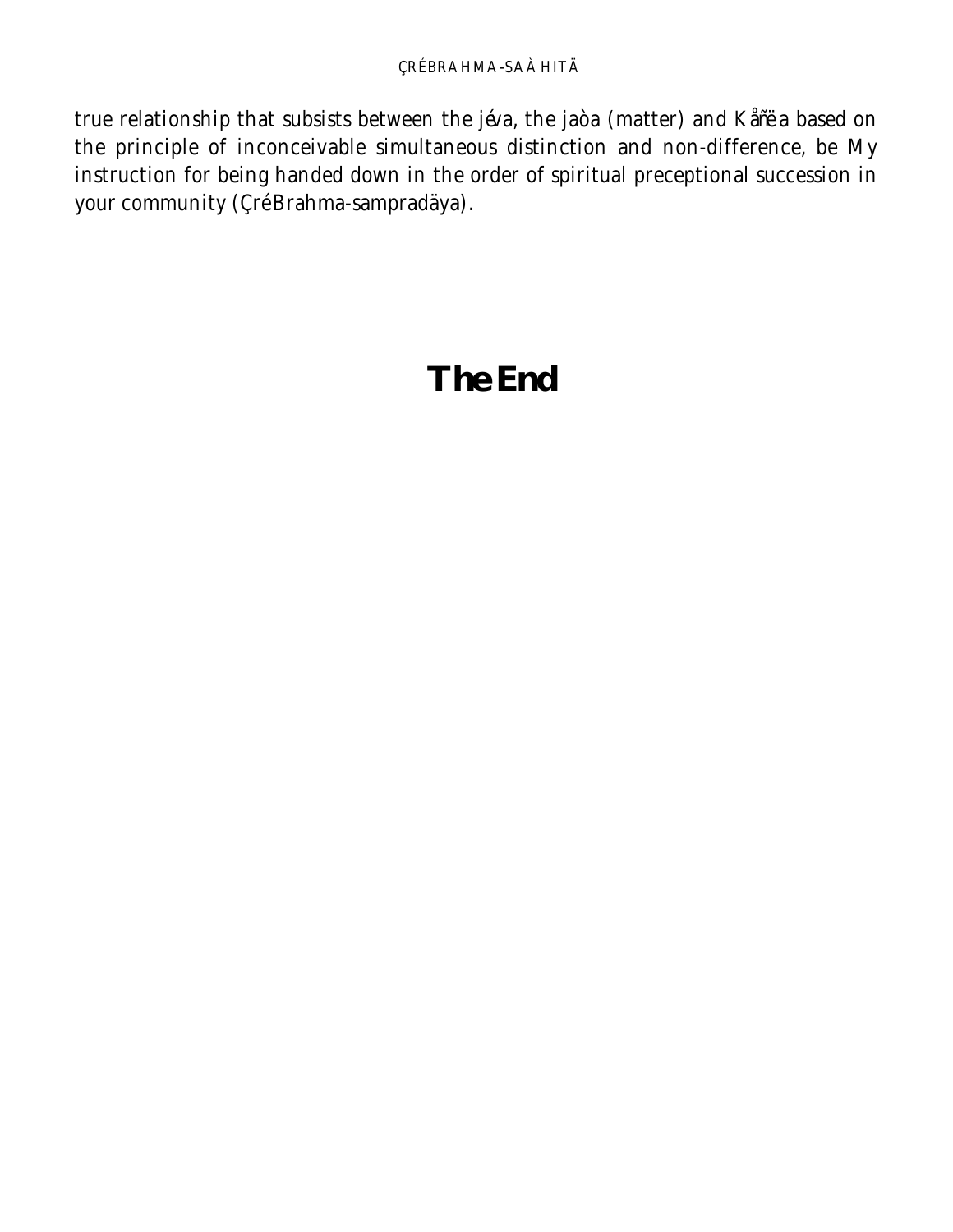# **About the Author**



Founder and Acharya of the Gaudiya Math

His Divine Grace Bhaktisiddhänta Sarasvaté Goswami Öhäkura  $(1874 - 1937)$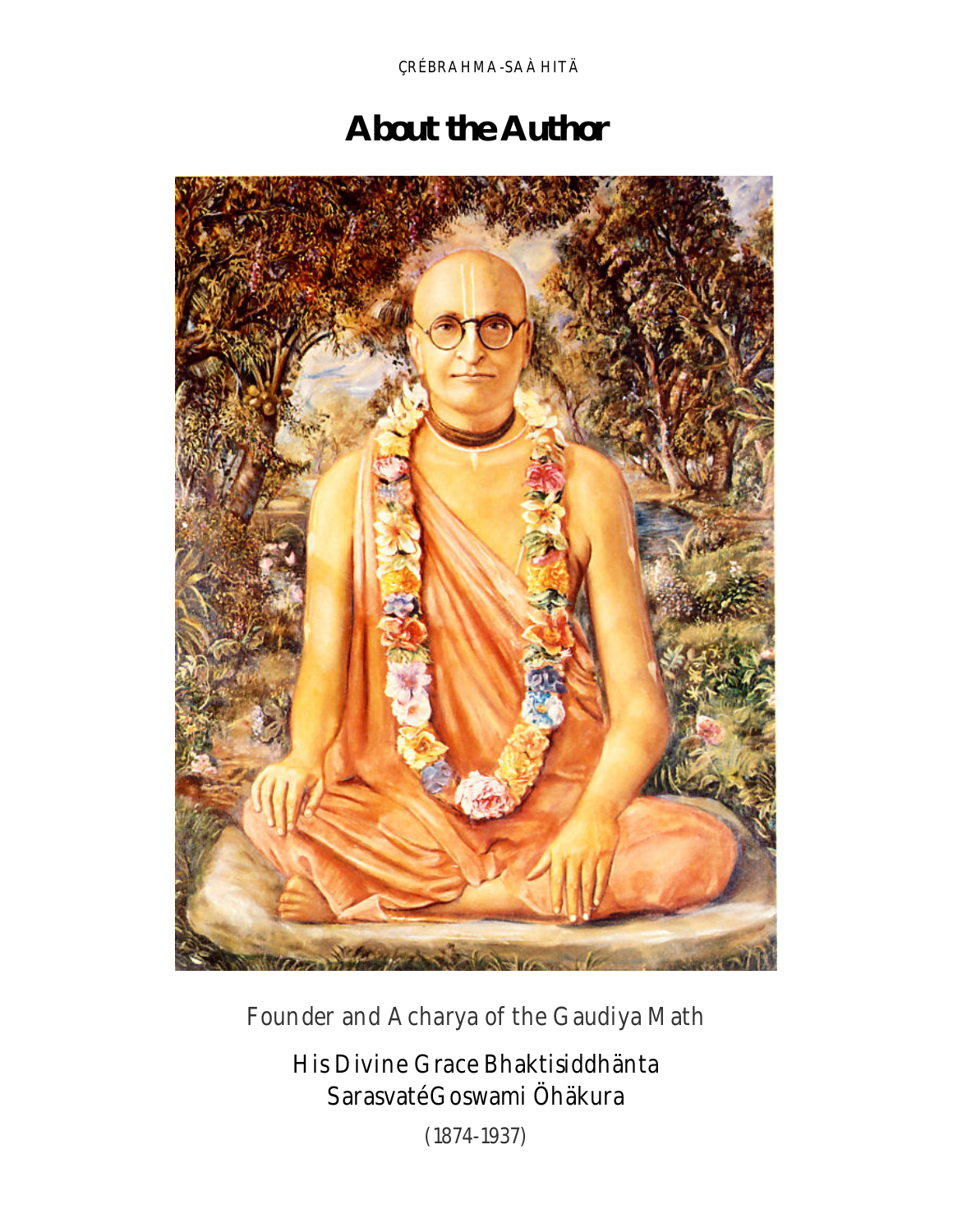Srila Bhaktisiddhanta Sarasvati Thakura was born in the holy pilgrimage place of Jagannatha Puri to Srila Bhaktivinoda Thakura, a great Vaisnava acarya in the line of succession coming from Sri Chaitanya Mahaprabhu. Although employed as a government magistrate, Srila Bhaktivinoda worked tirelessly to establish the teachings of Lord Chaitanya in India. He envisioned a worldwide spiritual movement and prayed for a son to help him achieve his dream.

On February 6, 1874, in the sacred pilgrimage town of Jagannath Puri, where Srila Bhaktivinoda Thakura served as superintendent of the famous Jagannatha temple, Srila Bhaktisiddhanta appeared in this world. He was given the name Bimala Prasada. At the age of seven, Bimala Prasada had memorized the more than seven hundred Sanskrit verses of the *Bhagavad-gita* and could speak illuminating commentaries upon them. Srila Bhaktivinoda Thakura, the author of many important books and other writings on Gaudiya Vaisnava philosophy, trained his son in printing and proofreading.

By the time he was twenty-five years old, Bimala Prasada had acquired an impressive reputation as a scholar of Sanskrit, mathematics, and astronomy. His astronomical treatise, Suryasiddhanta, won him the title Siddhanta Sarasvati in recognition of his immense learning. In 1905, following the advice of his father, Siddhanta Sarasvati accepted spiritual initiation from Srila Gaurakishora dasa Babaji. Although Srila Gaurakishora dasa Babaji was illiterate, he was renowned throughout the continent as a great saint and Vaisnava acarya.

Siddhanta Sarasvati, although a great scholar, exhibited humility and dedication in the presence of Srila Gaurakishora. Satisfied with such humility and dedication of his highly educated disciple, Srila Gaurakishora gave Siddhanta Sarasvati his full blessings and requested him to "preach the Absolute Truth and keep aside all other work." Upon the disappearance of Srila Bhaktivinoda Thakura in 1914, Siddhanta Sarasvati became editor of his father's journal, Sajjanatosani, and founded the Bhagawat Press for the publication of Gaudiya Vaisnava literature.

In 1918 Siddhanta Sarasvati accepted the renounced order of spiritual